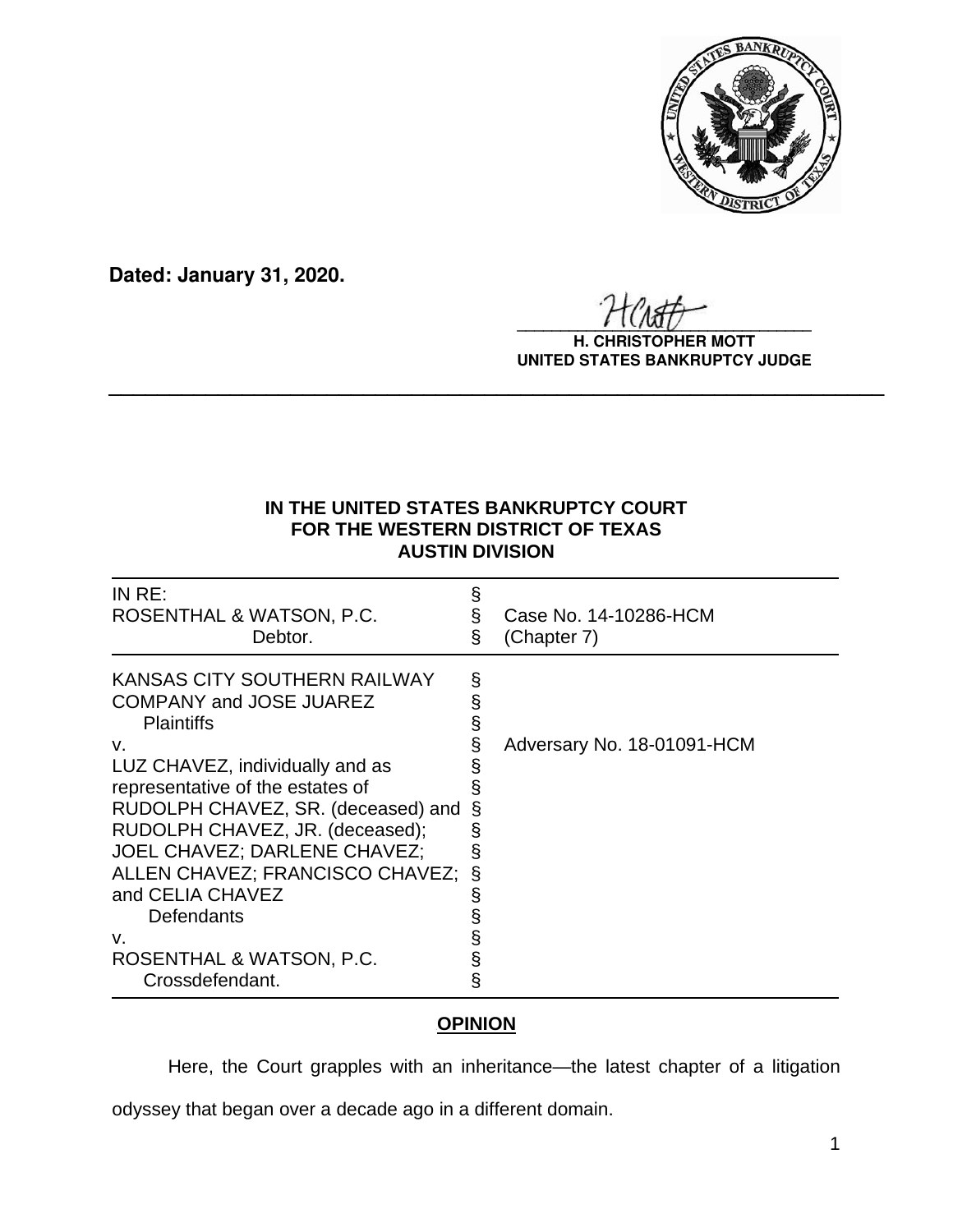The saga began in 2007, when a father and son were tragically killed in a train accident at a South Texas railroad crossing. Surviving family members hired a law firm that immediately filed a wrongful death suit against the railway in state court. Just before trial in 2009, the law firm (without the family's knowledge) saw fit to associate a different attorney who tried the case to a jury. A unanimous defense verdict was rendered by the jury against the family in 2009, which appeared to end the saga. Fate then intervened, as the family was granted a new trial against the railway based on newly discovered evidence.

In 2010, the railway made a seemingly reasonable settlement offer to the associated trial attorney hired by the family's law firm. The associated attorney communicated the settlement offer to the family's law firm, who relayed the settlement offer to one family member. The law firm obtained the disputed oral consent of one family member (the widow) to the railway's settlement offer on the phone, but never discussed the settlement with the four other adult family members. After the associated attorney sent the railway a letter accepting the settlement offer for the whole family, the entire family denied authorizing any settlement.

The litigation odyssey then restarted in earnest, this time with a complete role reversal. In 2011, the railway sued the family to enforce the settlement, winning temporary success twice through summary proceedings in state trial court. This spawned two journeys to the Texas Court of Appeals, one journey to Texas Supreme Court, and three written appellate opinions. Ultimately, in 2017, the settlement enforcement suit against the family was reversed and remanded for trial in state court.

Meanwhile, the lead partner of the law firm was convicted of bribing witnesses and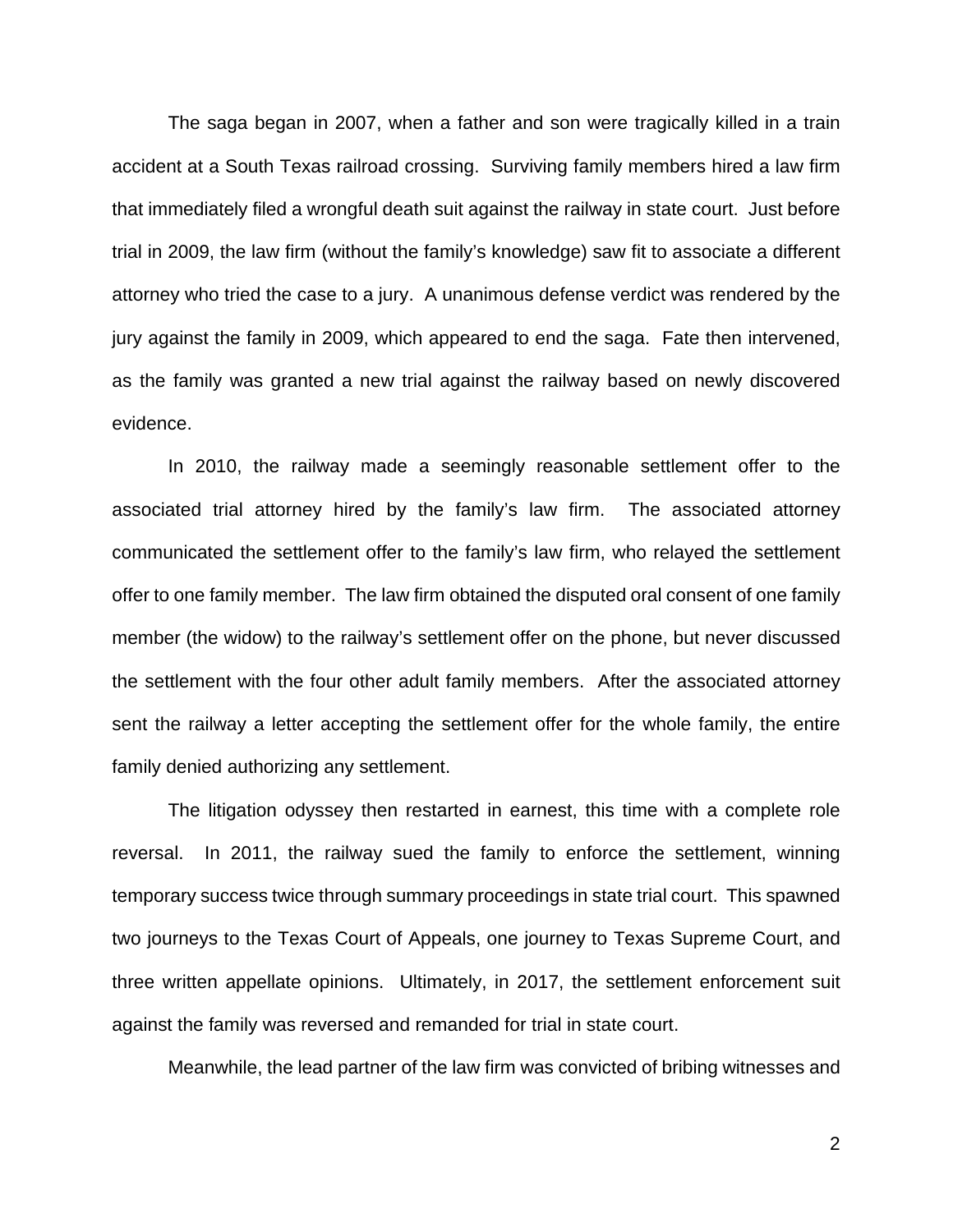fabricating evidence in other railroad cases, resulting in a 20-year federal prison sentence. This twist in the voyage led the law firm to close operations and file Chapter 7 bankruptcy. The bankruptcy trustee then attempted to collect the law firm's expenses owed by the family out of the still disputed settlement with the railway, by removing the settlement enforcement suit from the domain of the state court to this Court.

Now, through this Opinion, the Court will deal with the inherited chapter of this litigation odyssey.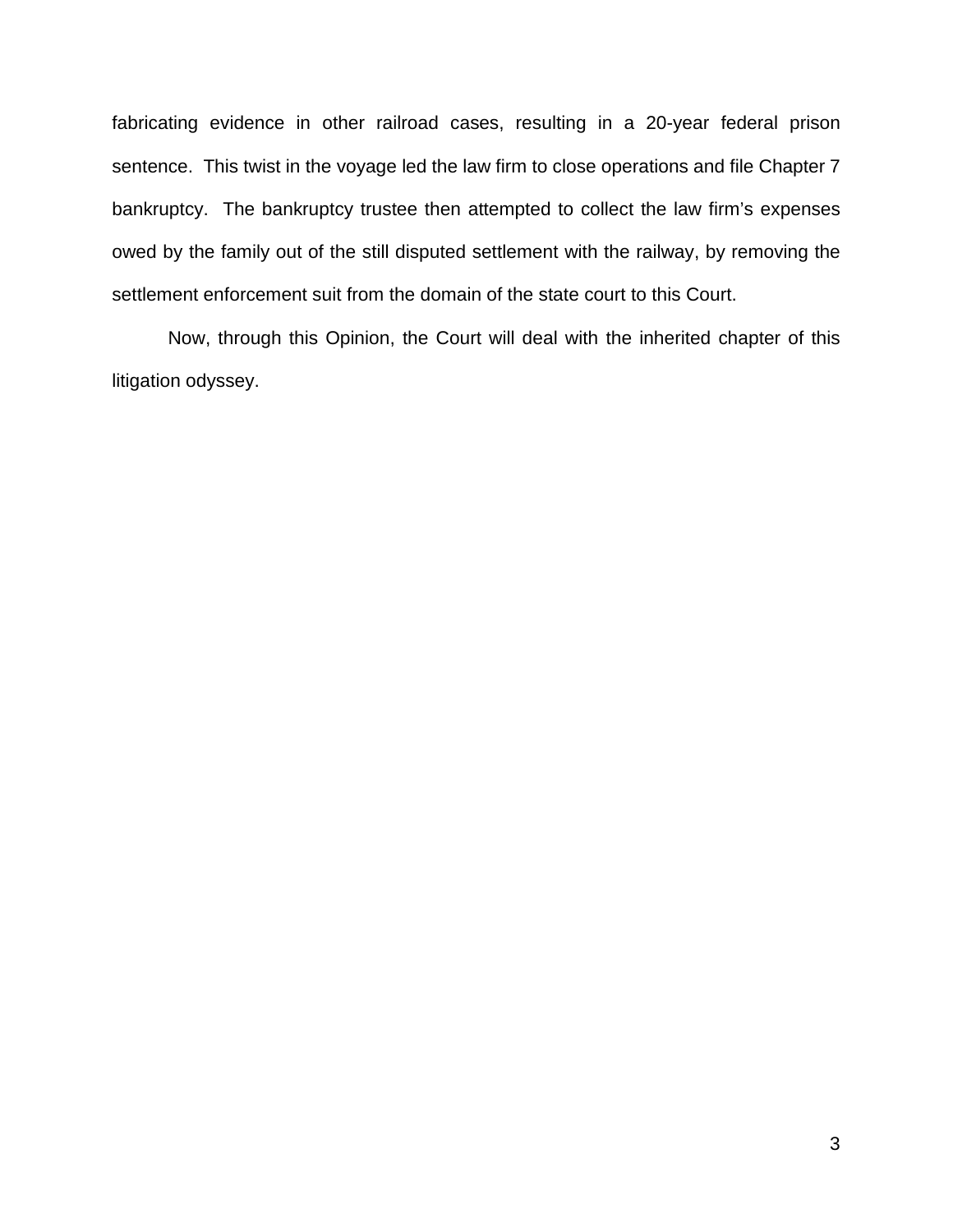# **TABLE OF CONTENTS**

| $\mathbf{L}$ |                                                   |  |
|--------------|---------------------------------------------------|--|
|              |                                                   |  |
|              |                                                   |  |
|              | II. PROCEDURAL BACKGROUND-ADVERSARY PROCEEDING  6 |  |
|              |                                                   |  |
|              |                                                   |  |
|              |                                                   |  |
|              |                                                   |  |
|              |                                                   |  |
|              |                                                   |  |
|              |                                                   |  |
|              |                                                   |  |
|              |                                                   |  |
|              |                                                   |  |
|              |                                                   |  |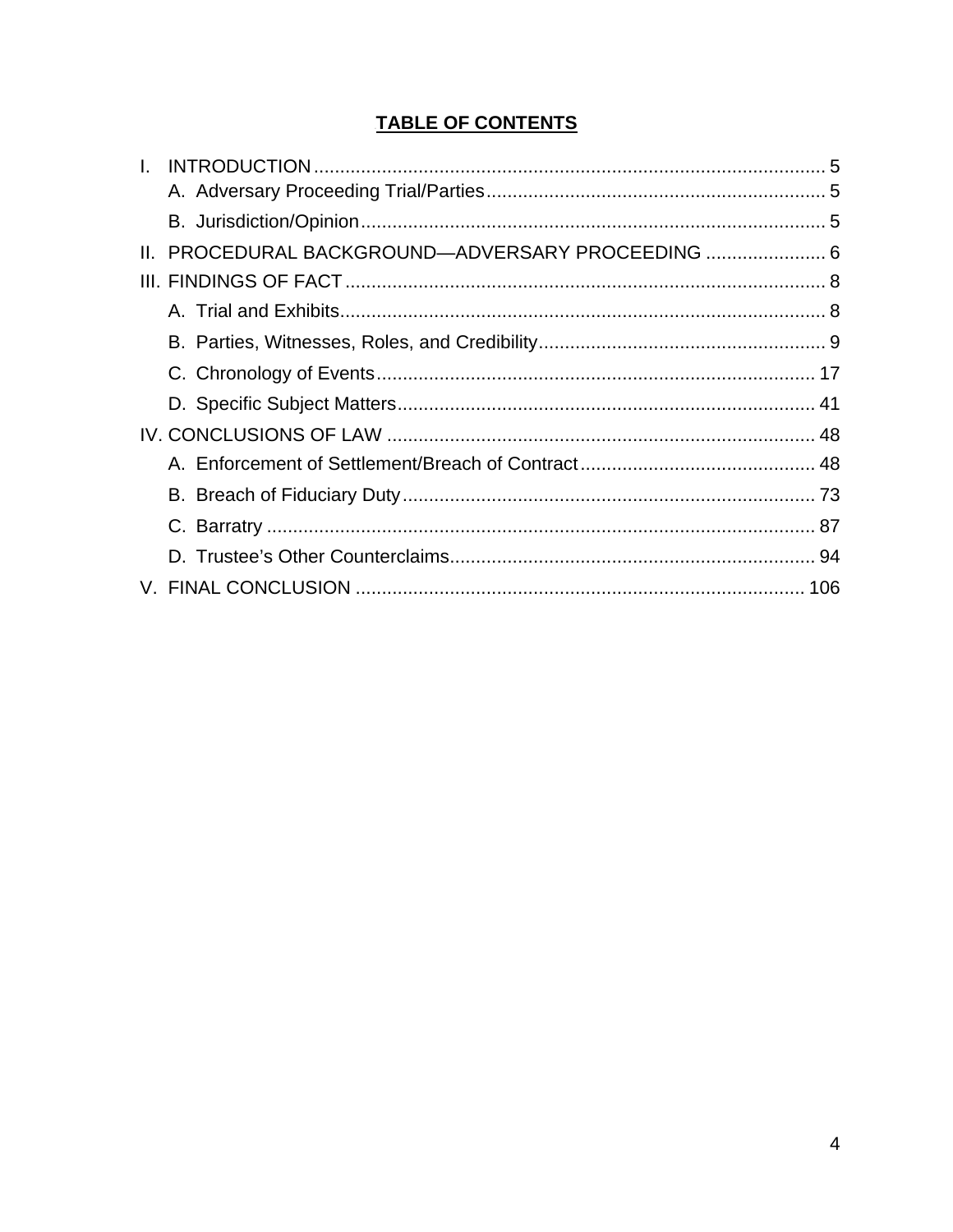## **I. INTRODUCTION**

#### **A. Adversary Proceeding Trial/Parties**

On December 2, 3, 4, and 19, 2019, the Court conducted a trial in this adversary proceeding. This adversary proceeding is a severed state court suit that originated in the 406th District Court of Webb County, Texas, cause no. 2017-CVA-002223-D4, which was removed to this Court.

The parties to this adversary proceeding are as follows: Kansas City Southern Railway Company and Jose Juarez (collectively "KCSR"); Luz Chavez, individually, and as representative of the estates of Rudolph Chavez, Sr. (deceased) and Rudolph Chavez, Jr. (deceased), Joel Chavez, Darlene Chavez, Allen Chavez, Francisco Chavez, and Celia Chavez (collectively "Chavez Family"); and the bankruptcy estate of Rosenthal & Watson, P.C. ("R&W"), acting through Mr. Ron Satija, in his capacity as Chapter 7 trustee ("Trustee").

### **B.** U**Jurisdiction/Opinion**

This Court has jurisdiction over this adversary proceeding pursuant to 28 U.S.C. § 1334(b). This adversary proceeding arises in and relates to a bankruptcy case referred to this Court by the U.S. District Court through the Standing Order of Reference entered in this District under 28 U.S.C. § 157(a). Both "core" proceedings under 28 U.S.C. § 157(b)(2) and "related to" proceedings under 28 U.S.C. § 157(c)(1) are involved in this adversary proceeding. The parties have expressly consented to entry of a final judgment by this Court under 28 U.S.C. § 157(c)(2). As a result, this Court has the jurisdiction and authority to enter a final judgment in this adversary proceeding.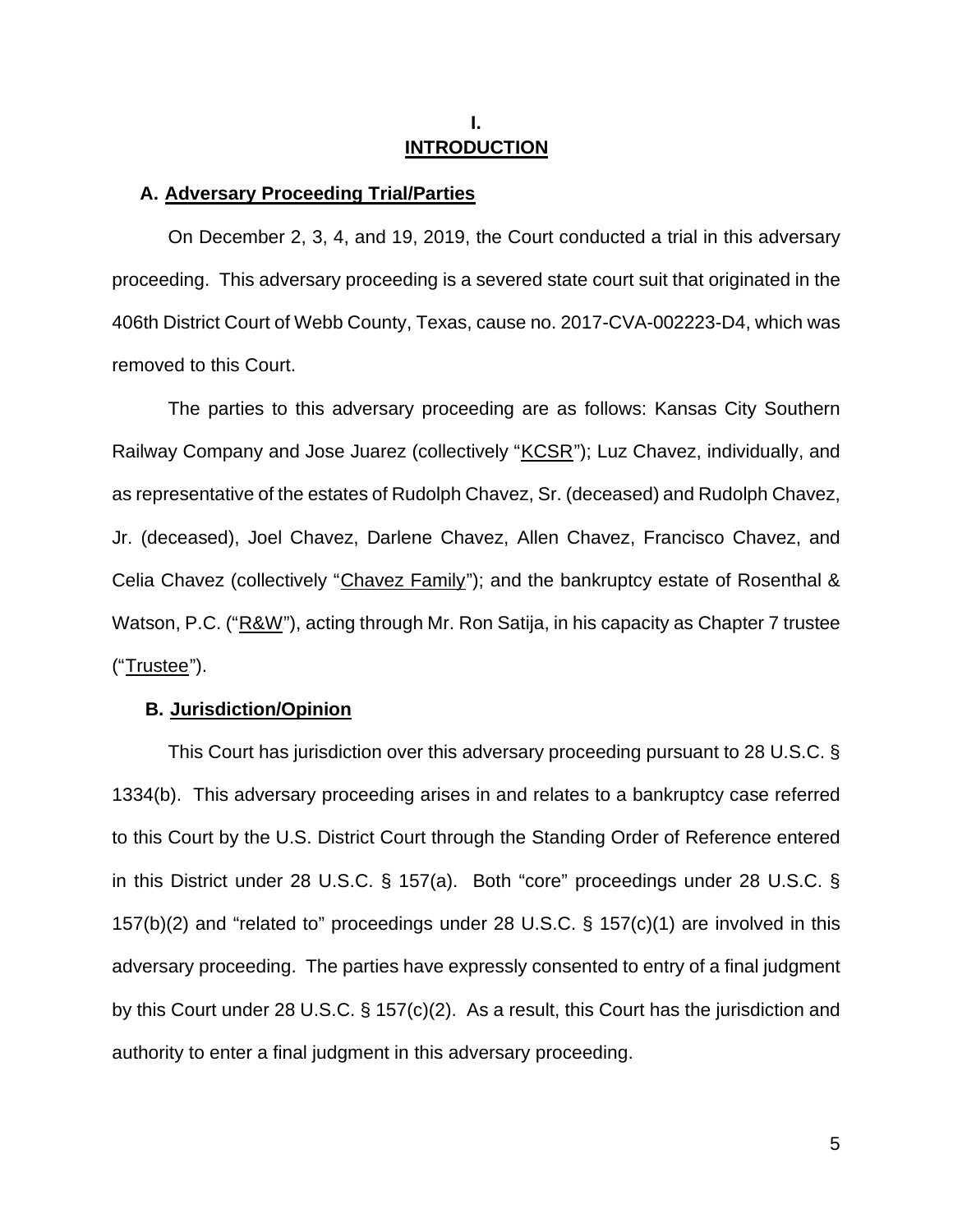This Opinion constitutes the Court's findings of fact and conclusions of law in this adversary proceeding, in accordance with Rule 52(a)(1) of the Federal Rules of Civil Procedure ("Rules"), which applies in adversary proceedings through Rule 7052 of the Federal Rules of Bankruptcy Procedure ("Bankruptcy Rules").<sup>1</sup> In reaching the findings and conclusions set forth in this Opinion, the Court has considered and weighed all the evidence, the demeanor and credibility of all witnesses, the admitted exhibits, the arguments of counsel, and all pleadings and briefs filed by all parties, regardless of whether they are specifically referenced in this Opinion.  $2$ 

## **II. PROCEDURAL BACKGROUND—ADVERSARY PROCEEDING**

On February 26, 2014, R&W (as a debtor) filed a voluntary petition under Chapter 7 of the Bankruptcy Code, bankruptcy case no. 14-10286. Shortly thereafter, the Trustee was appointed as the Chapter 7 trustee for the R&W bankruptcy estate.

On October 1, 2018, the Trustee filed a Notice of Removal with this Court under 28 U.S.C. § 1452 (dkt# 1).<sup>3</sup> The Notice removed a severed state court suit styled *Kansas City Southern Railway Company, et. al v. Luz Chavez, et. al*, cause no. 2017-CVA-002223-D4 ("Severed Suit") from the 406th District Court of Webb County, Texas ("State Court") to this Court. The Severed Suit was assigned adversary proceeding no. 18-01091 by the Clerk of this Court. Pleadings from and orders entered by the State Court in the

<sup>&</sup>lt;sup>1</sup> To the extent any finding of fact of the Court is construed to be a conclusion of law, it is adopted as such. To the extent any conclusion of law of the Court is construed to be a finding of fact, it is adopted as such.

<sup>&</sup>lt;sup>2</sup> Cents (pennies) are intentionally omitted by the Court in the dollar figures used in this Opinion. Sense, however, is not intentionally omitted.

<sup>&</sup>lt;sup>3</sup> References to "dkt#" mean the docket number maintained in CM/ECF by the Clerk of the Bankruptcy Court in this adversary proceeding no. 18-01091.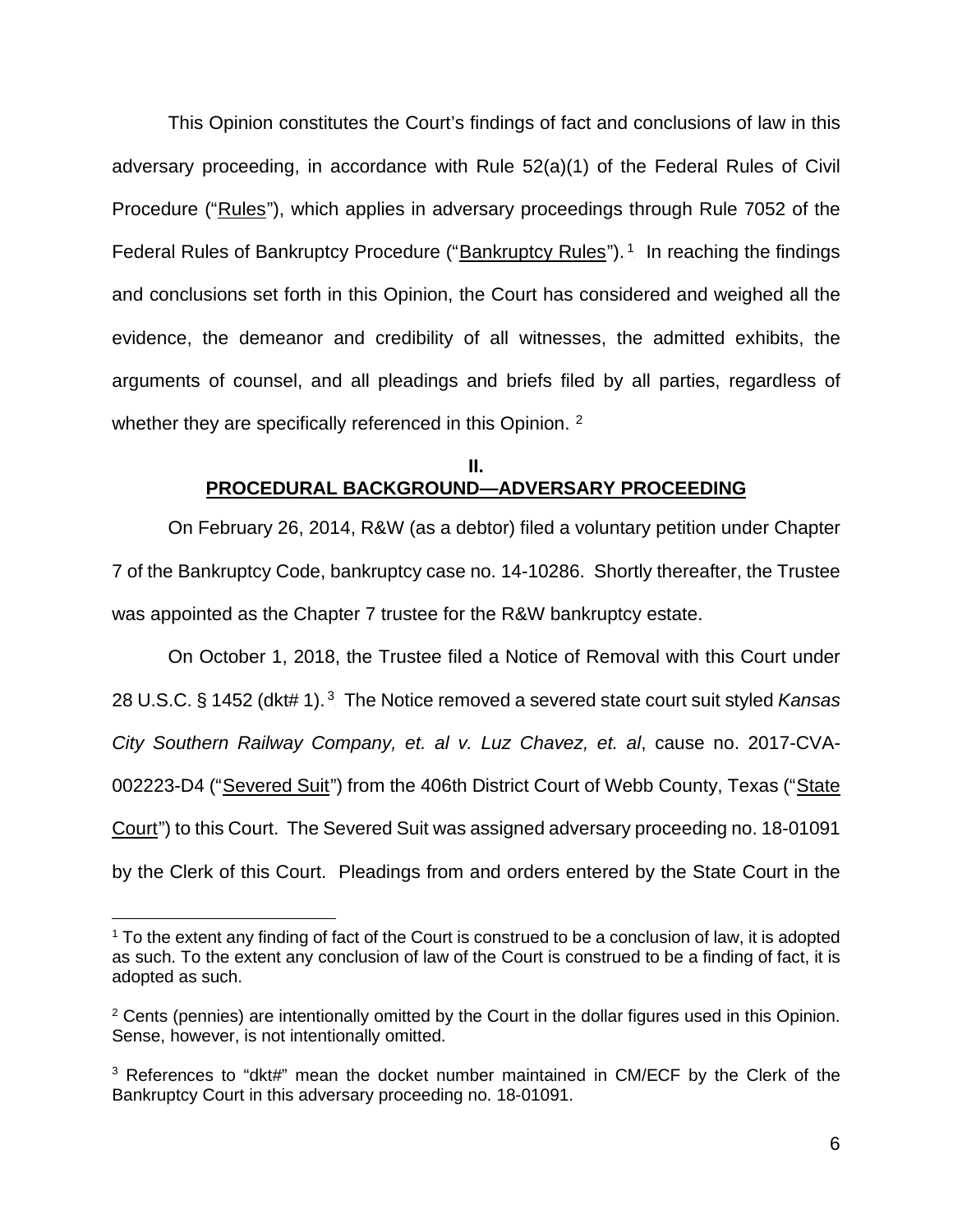Severed Suit were filed with this Court (dkt# 1, 29, 30).

Following a status hearing in November 2018, the Court required the parties to replead under the applicable federal rules. KCSR filed a Third Amended Complaint ("KCSR Complaint") (dkt# 18) against the Chavez Family on December 18, 2018. The Chavez Family filed their Third Amended Original Answer and Counterclaims against KCSR and Crossclaims against R&W (dkt# 27) on January 25, 2019. The Trustee, on behalf of the R&W estate, filed an Answer to the Chavez Family's Crossclaims and Counterclaims against the Chavez Family (dkt# 36) on February 8, 2019. With leave of Court, the Chavez Family filed their Fourth Amended Original Answer ("Chavez Answer") with Amended Counterclaims against KCSR ("Chavez Counterclaim") and Amended Crossclaims against R&W ("Chavez Crossclaims") (dkt# 50-1) on March 4, 2019. The Trustee, on behalf of the R&W estate, then filed an Amended Answer to the Chavez Crossclaims ("Trustee Answer") and Amended Counterclaims against the Chavez Family ("Trustee Counterclaims") (dkt# 56) on March 21, 2019.

The parties expressly consented to entry of final orders and a final judgment in this adversary proceeding by the Court (dkt# 12, 13, 16). After hearing, the Court dismissed the civil conspiracy counterclaim asserted by the Chavez Family against KCSR in the Chavez Counterclaim under Rule 12(b)(6) and struck certain affirmative defenses of the Chavez Family under Rule 12(f), by order entered on May 3, 2019 (dkt# 70). After hearing, the Court also dismissed the civil conspiracy and perjury crossclaims asserted by the Chavez Family against the R&W estate in the Chavez Crossclaims under Rule 12(b)(6), by order entered on May 3, 2019 (dkt# 69).

A scheduling order was entered on January 24, 2019 in this adversary proceeding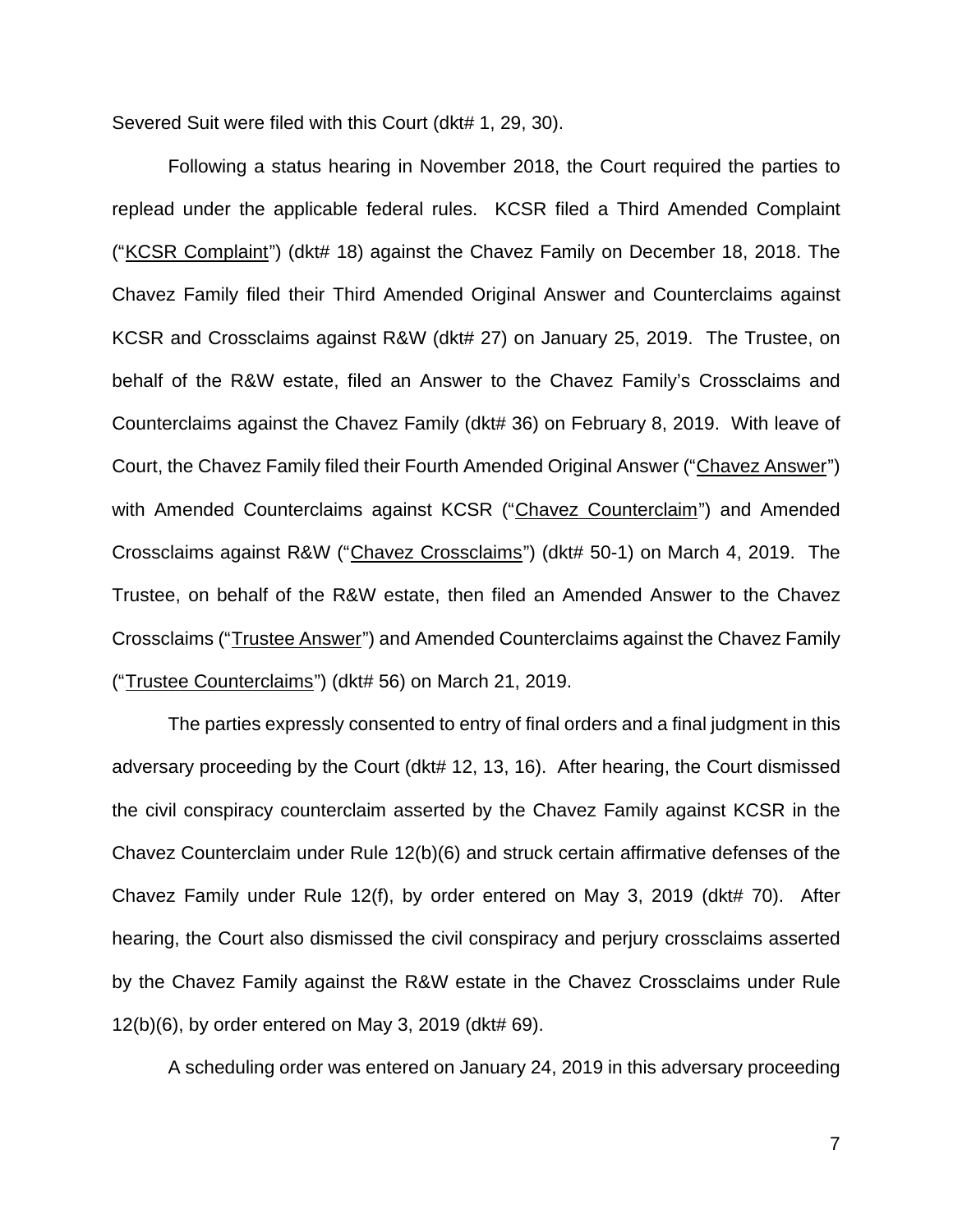(dkt# 26) ("Scheduling Order"). Following discovery and a failed mediation, docket call for trial was reset for September 4, 2019 (dkt# 87).

On August 29, 2019, the parties filed a Joint Pre-Trial Order ("PTO") (dkt# 98) with the Court. The Court has accepted and considered the stipulated facts set forth in the PTO. Proposed findings of fact and conclusions of law were also filed by each of the parties before trial (dkt# 93, 97, 100). Trial briefs and post-trial briefs were also filed by the parties (dkt# 132, 139).

## **III. FINDINGS OF FACT**

The following constitutes findings of fact by the Court in this adversary proceeding. These findings include factual stipulations by the parties in the PTO.

## **A. Trial and Exhibits**

The trial in this adversary proceeding was conducted on December 2, 3, 4, and 19, 2019. The Court admitted exhibits into evidence during trial. The exhibits of KCSR admitted into evidence were P-1 through P-51 (herein " $Ex. P_{\cdot}$ "). The exhibits of the Chavez Family admitted into evidence were D-1 through D-6, D-8 through D-11, D-14 through D-18, D-20 through D-22, D-24 through D-44, and D-46 (herein "Ex. D-"). The exhibits of the Trustee admitted into evidence were CD-5 and CD-13 (phone records initially labeled CD-8) (herein "<u>Ex. CD-\_</u>").<sup>4</sup>

Excerpts from the deposition testimony of ten witnesses were admitted into evidence during trial (herein " $Ex.$  JT-1"). After trial, a written transcript of the trial testimony of several witnesses was prepared and filed with the Court (herein "TR") (dkt#

<sup>4</sup> Duplicate copies of several exhibits were admitted at trial. The Court has considered all admitted exhibits, regardless of whether a particular exhibit is specifically referenced in this Opinion.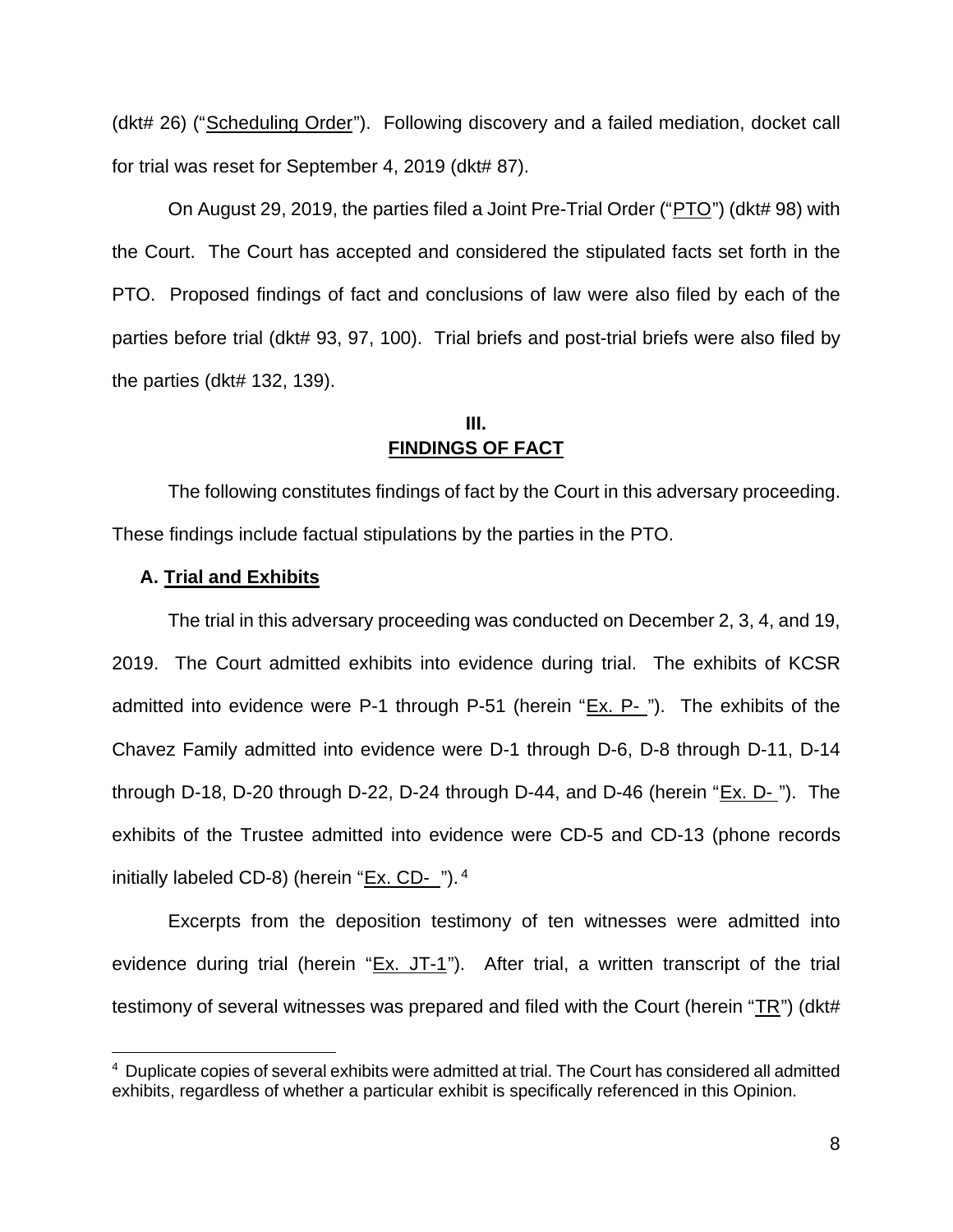130, 131).

## **B. Parties, Witnesses, Roles, and Credibility**

A total of 13 witnesses testified at trial.<sup>5</sup> Seven witnesses testified in person. Six witnesses testified only by deposition. Four witnesses testified both in person and by deposition.

Following is a brief description of the parties, the witnesses, their respective roles, and an assessment by the Court of the credibility of witnesses.

### KCSR

Kansas City Southern Railway Company and Jose Juarez (collectively herein "KCSR") are parties in this adversary proceeding. Kansas City Southern Railway Company was the operator of a train that accidentally struck and killed Rudolph Chavez, Sr. and Rudolph Chavez, Jr. at a railroad crossing in Webb County, Texas. Jose Juarez was the engineer of the lead locomotive and a railway employee at the time of the accident. KCSR were defendants in the underlying wrongful death suit filed by the Chavez Family in 2007. KCSR, now as plaintiffs, seek enforcement of a 2010 settlement against the Chavez Family in this adversary proceeding.

Mr. Leonard Wagner, associate general counsel of Kansas City Southern Railway Company, provided brief testimony at trial in person. The Court finds that Mr. Wagner is a credible witness.

#### Chavez Family

Several members of the Chavez Family (some living, some now deceased) are

<sup>&</sup>lt;sup>5</sup> The Court has considered and weighed all testimony of all witnesses, regardless of whether the testimony of a witness is specifically referenced in this Opinion.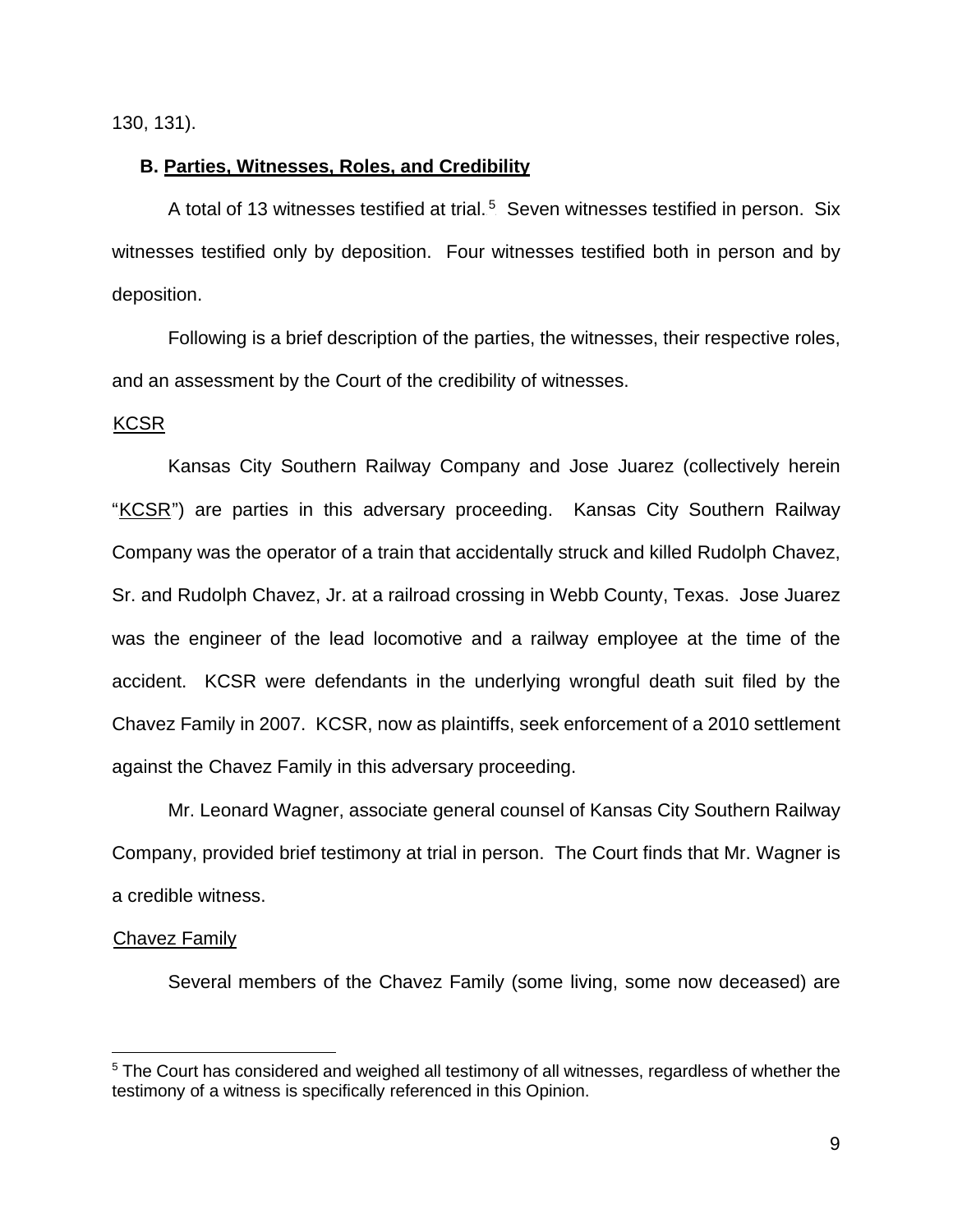parties to this adversary proceeding. The Chavez Family were plaintiffs in the underlying wrongful death suit filed against KCSR in 2007 and were clients of R&W. Now, the Chavez Family deny the enforceability of a 2010 settlement with KCSR of the wrongful death suit in this adversary proceeding. Three members of the Chavez Family (Luz Chavez, Darlene Chavez, and Allen Chavez) testified at trial in person.

The Chavez Family consists of the following:

 $(1)$  Rudolph Chavez, Sr.  $("Sr")$  died in the train accident. Sr was the husband of Luz Chavez, and the father of Rudolph Chavez, Jr., Darlene Chavez, Allen Chavez, and Joel Chavez. Luz Chavez is the representative of Sr's estate, and a party to this adversary proceeding in that capacity.

(2) Rudolph Chavez, Jr. (" $Jr$ ") also died in the train accident. Jr was an adult son of Sr and Luz Chavez. Luz Chavez is the representative of Jr's estate, and a party to this adversary proceeding in that capacity.

 $(3)$  Luz Chavez ("Luz") was the wife of Sr and the mother of Jr, both of whom were killed in the train accident. Luz is also the mother of Joel Chavez (a minor at the time of the accident), as well as Darlene Chavez and Allen Chavez (adults at the time of the accident). Luz is a party to this adversary proceeding and in the underlying wrongful death suit against KCSR in several capacities—individually, as representatives of the estates of Sr (her deceased husband) and Jr (her deceased son). Luz also filed the underlying wrongful death suit against KCSR as next friend of Joel Chavez (her minor son at the time of the accident).

Luz was a key witness in this adversary proceeding. She testified at trial in person and by deposition. Luz suffers from legitimate memory problems and appears to have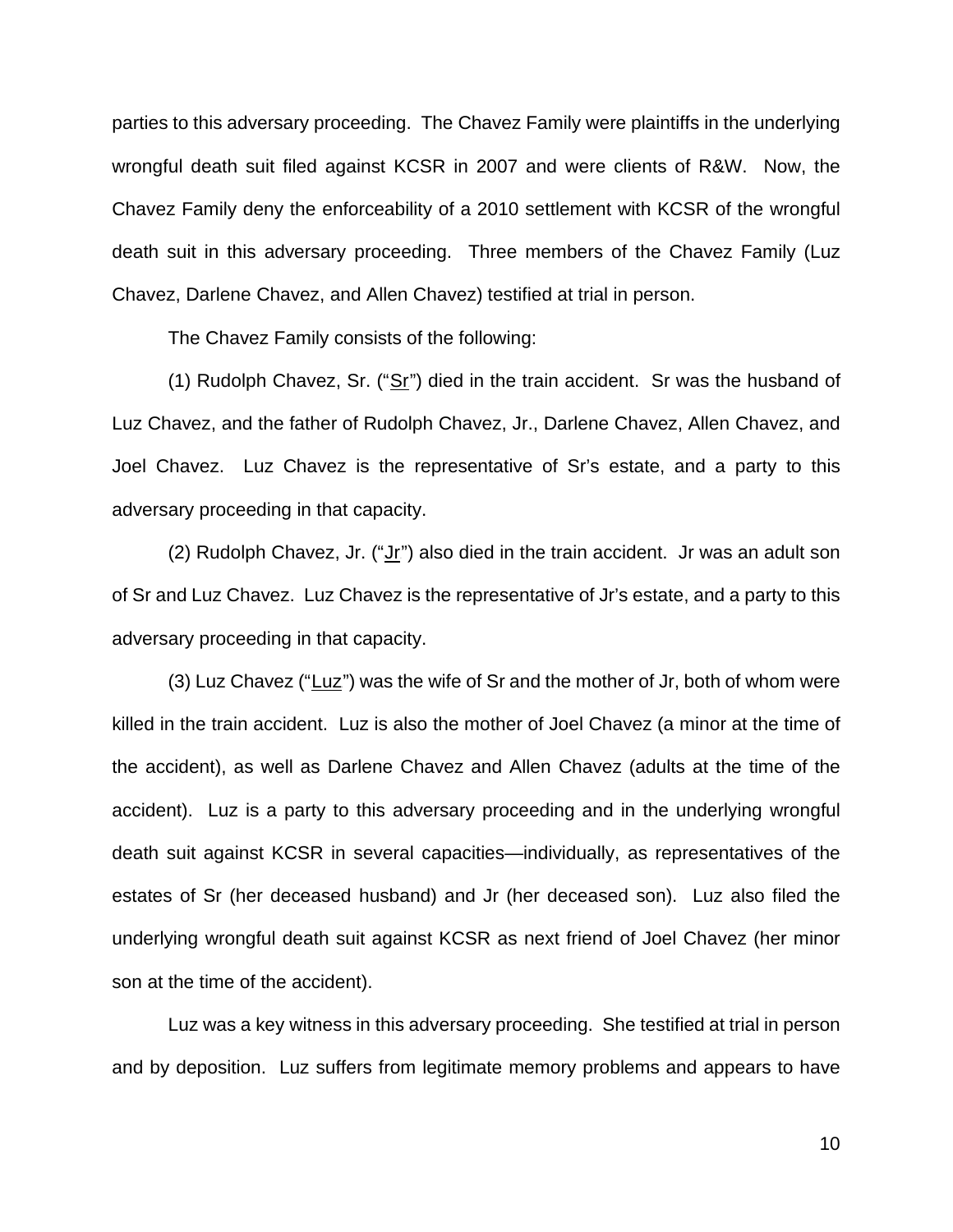some cognitive difficulties. Some of her memory lapses are attributable to the stress of tragically losing a husband and son and the time that has passed since many critical events between 2007 and 2011. Portions of sworn statements signed and filed by Luz in State Court were shown to be incorrect (at best) and false (at worst) during the trial of this adversary proceeding. Her testimony was sometimes inconsistent, riddled with responses like "I don't remember" and "I don't recall," and when pressed, she was easily confused. As a result, the Court gives limited weight to much of her testimony.

 $(4)$  Joel Chavez ("Joel") is a son of Sr and Luz, and a party to this adversary proceeding. Joel was a minor at the time of the 2007 train accident and the 2010 settlement with KCSR. His mother, Luz, filed the underlying wrongful death suit against KCSR as the next friend of Joel. The State Court appointed guardians ad litem for Joel to evaluate the 2010 settlement with KCSR. Joel is now an adult. He did not testify at trial.

(5) Darlene Chavez ("Darlene") is the adult daughter of Sr and Luz, and a party to this adversary proceeding. Darlene was an adult at the time of the 2007 accident and the 2010 settlement with KCSR. Darlene was an individual plaintiff in the underlying wrongful death suit filed against KCSR.

Darlene was an important witness in this adversary proceeding. She testified at trial in person and by deposition. Darlene appeared both honest and competent. The Court finds Darlene's testimony to be credible on matters within her personal knowledge.

(6) Allen Chavez (" $\Delta$ llen") is an adult son of Sr and Luz, and a party to this adversary proceeding. Allen was an adult at the time of the 2007 accident and the 2010 settlement with KCSR. Allen was an individual plaintiff in the underlying wrongful death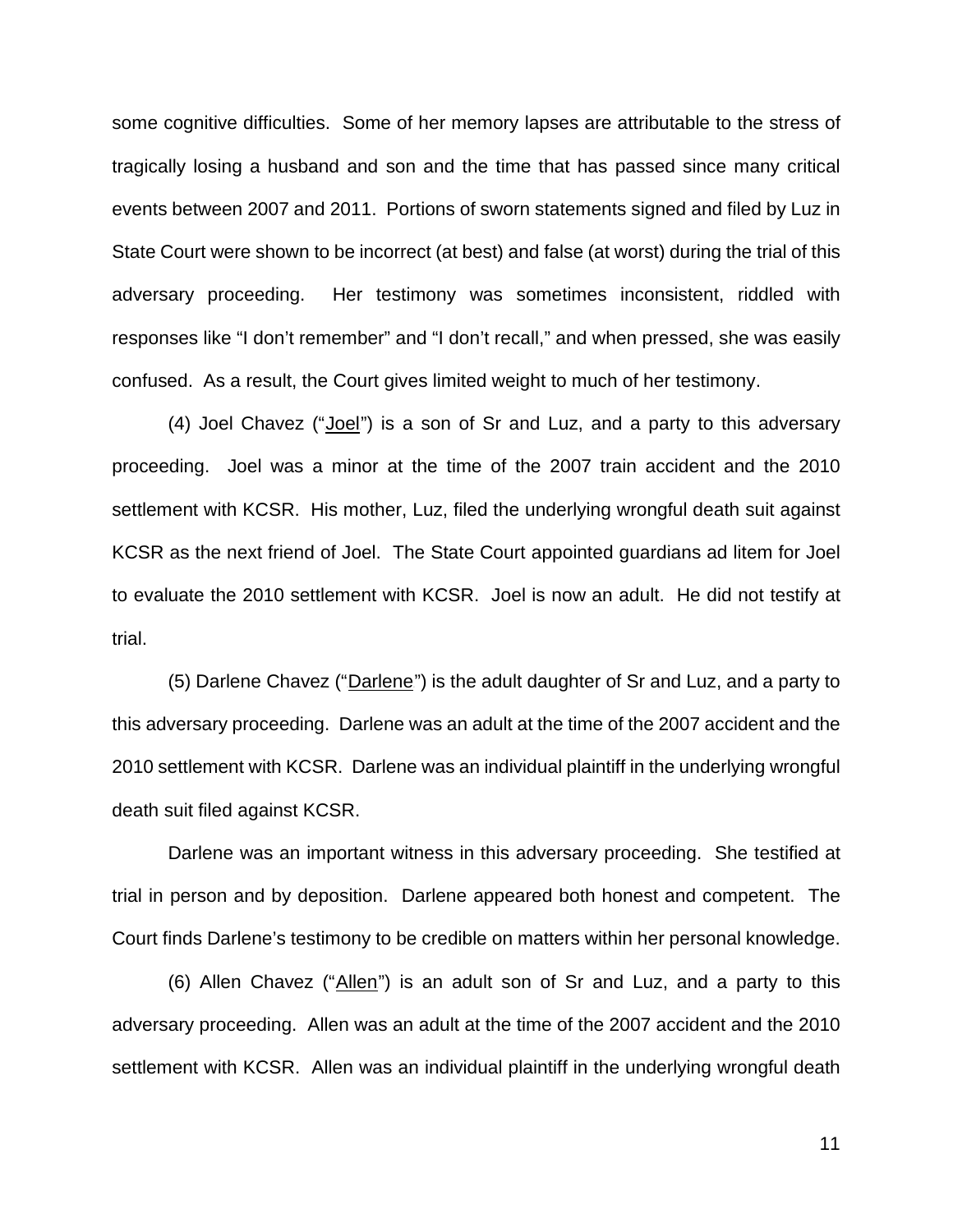suit filed against KCSR.

Allen was also an important witness in this adversary proceeding. He testified at trial in person and by deposition. Allen appeared candid and forthright to the Court. The Court finds Allen's testimony to be credible on matters within his personal knowledge.

 $(7)$  Francisco Chavez ("Francisco") was the father of Sr, grandfather of Jr, husband of Celia Chavez, and father-in-law of Luz at the time of the 2007 accident and 2010 settlement with KCSR. Francisco was an individual plaintiff in the underlying wrongful death suit filed against KCSR. After the 2010 settlement with KCSR, Francisco died. Francisco was a party to the Severed Suit in State Court that was removed to this Court, and thus remains a party to this adversary proceeding.

(8) Celia Chavez ("Celia") was the mother of Sr, grandmother of Jr, wife of Francisco Chavez, and mother-in-law of Luz at the time of the 2007 accident and 2010 settlement with KCSR. Celia was an individual plaintiff in the underlying wrongful death suit filed against KCSR. After the 2010 settlement with KCSR, Celia died. Celia was a party to the Severed Suit in State Court that was removed to this Court, and thus remains a party to this adversary proceeding.

### <sup>U</sup>R&W

Rosenthal & Watson P.C. (herein " $R&W$ ") was a personal injury law firm, with offices in Austin and Brownsville, Texas. The R&W firm was hired by the Chavez Family and filed the underlying wrongful death suit in 2007 against KCSR on their behalf. Attorneys with R&W were also involved in the 2009 jury trial against KCSR and the 2010 settlement with KCSR. After the federal indictment and conviction of R&W partner Marc Rosenthal, R&W ceased operations and filed Chapter 7 bankruptcy in 2014. The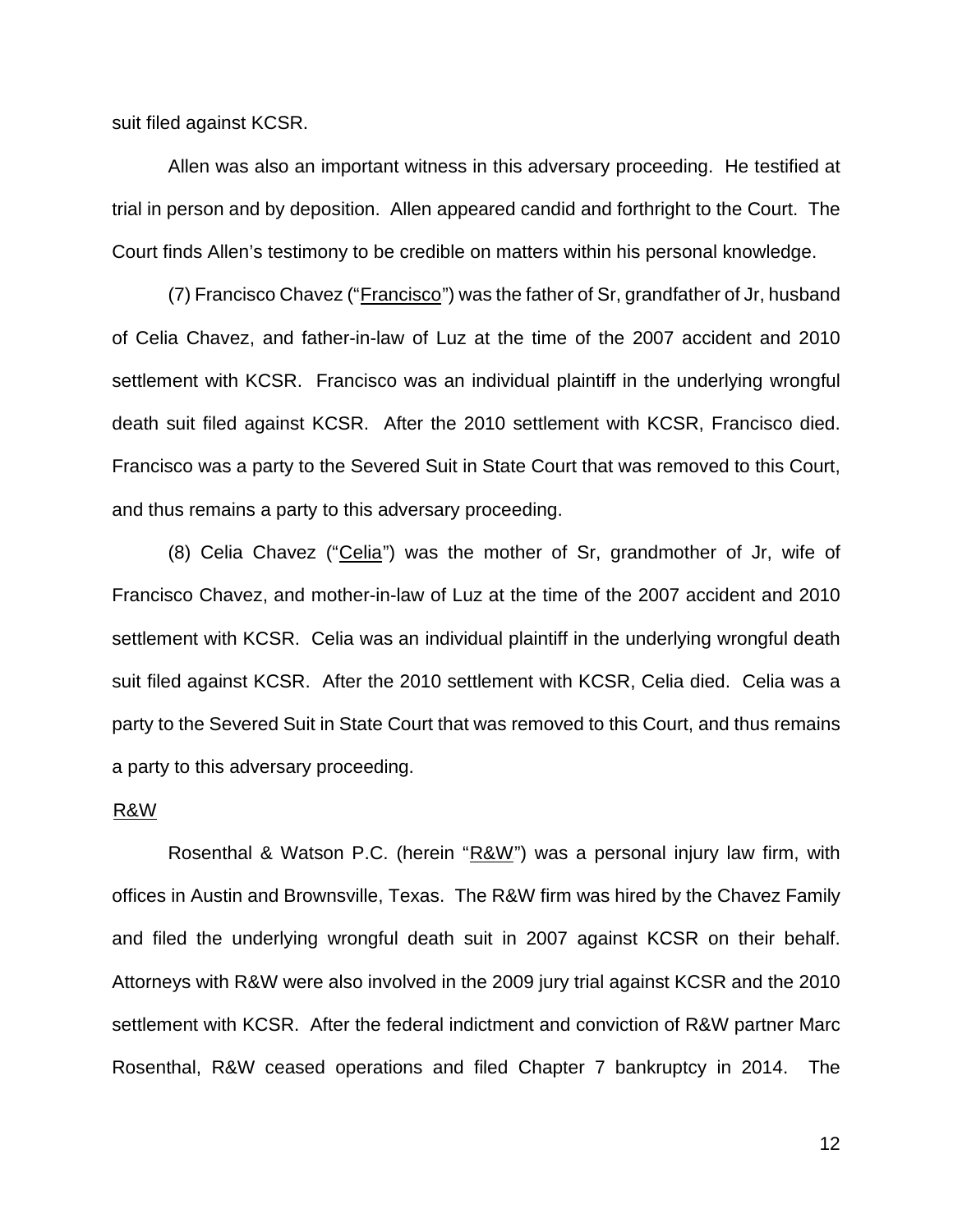bankruptcy estate of R&W (acting through the Trustee) is a party to this adversary proceeding.

### Non-Party Witnesses

At trial, nine witnesses testified who are not parties to this adversary proceeding, as follows:

(1) Juanita "Lynn" Watson ("Watson") is a Texas attorney. Watson was a named partner in the now defunct R&W law firm. Watson was integrally involved in obtaining the Chavez Family as R&W's clients, the underlying wrongful death suit against KCSR, and seeking the consent of the Chavez Family to the KCSR settlement in 2010.

Watson was a key non-party witness in this adversary proceeding. She testified at trial in person and by deposition. At trial, Watson appeared competent and straightforward to the Court. However, her testimony appeared intentionally vague and non-specific in certain critical areas, such as obtaining the approval of all adult Chavez Family members to the 2010 settlement with KCSR. To the extent that Watson provided specific testimony, the Court finds much of her testimony to be credible. On the other hand, Watson's generalized and vague testimony about the approval of the entire Chavez Family to the settlement and the surrounding circumstances is given limited weight by the Court.

(2) Marc Rosenthal ("Rosenthal") was a Texas attorney.<sup>6</sup> Rosenthal was the lead named partner of the R&W law firm. Rosenthal was involved in an initial meeting with the Chavez Family in 2007 when they hired R&W and the proposed settlement with KCSR in

<sup>&</sup>lt;sup>6</sup> Marc Rosenthal is often referred to as "Marc" in testimony and exhibits, and should not be confused with Mark Alvarado, who is often referred to as "Mark" in testimony and exhibits.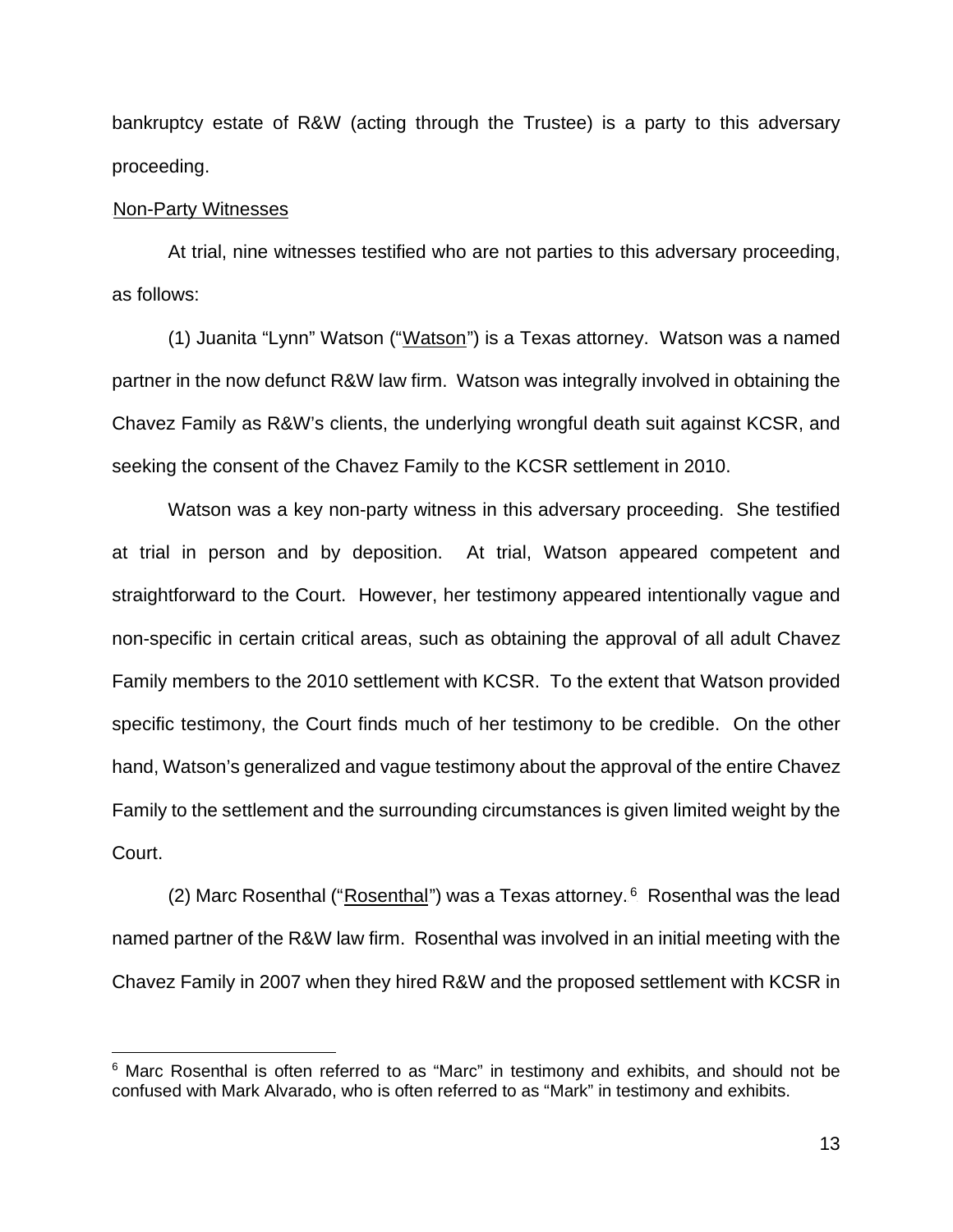2010. By most accounts, Rosenthal was blunt and aggressive in dealing with the Chavez Family as clients.

Rosenthal testified at trial only by deposition, taken at a federal prison where he is presently incarcerated. In 2013, Rosenthal was convicted for a criminal scheme that spanned four years. His crimes included conspiring with witnesses to provide false testimony, extortion, fabrication of evidence, bribery of a state court judge, and other acts of fraud by Rosenthal while an attorney with R&W. The conviction included actions taken by Rosenthal in several wrongful death suits filed against railroads, but do not appear to involve the suit filed for the Chavez Family against KCSR. *See U.S. v. Rosenthal*, 805 F.3d 523, 526-28 (5th Cir. 2015); (Ex. P-45). The Court gives Rosenthal's testimony little weight.

(3) James Christopher "Chris" Dean ("Dean") is a solo Texas attorney. Shortly before trial, R&W associated Dean to handle the trial of the wrongful death suit against KCSR in 2009 without the knowledge of the Chavez Family. Dean was on the front line negotiating the 2010 settlement with KCSR counsel and wrote an October 2010 settlement letter, purportedly on behalf of the Chavez Family.

Dean was an important non-party witness. As Dean testified only by deposition, the Court was unable to assess his demeanor. Dean's independent recollection of events appeared limited, and he had no direct contact with the Chavez Family regarding the 2010 settlement. In his testimony, Dean generally seemed cooperative and honest. The Court finds Dean's testimony generally to be credible on matters within his personal recollection and knowledge.

(4) Mark Alvarado (" $\Delta$ lvarado") is a Texas attorney that represents the Chavez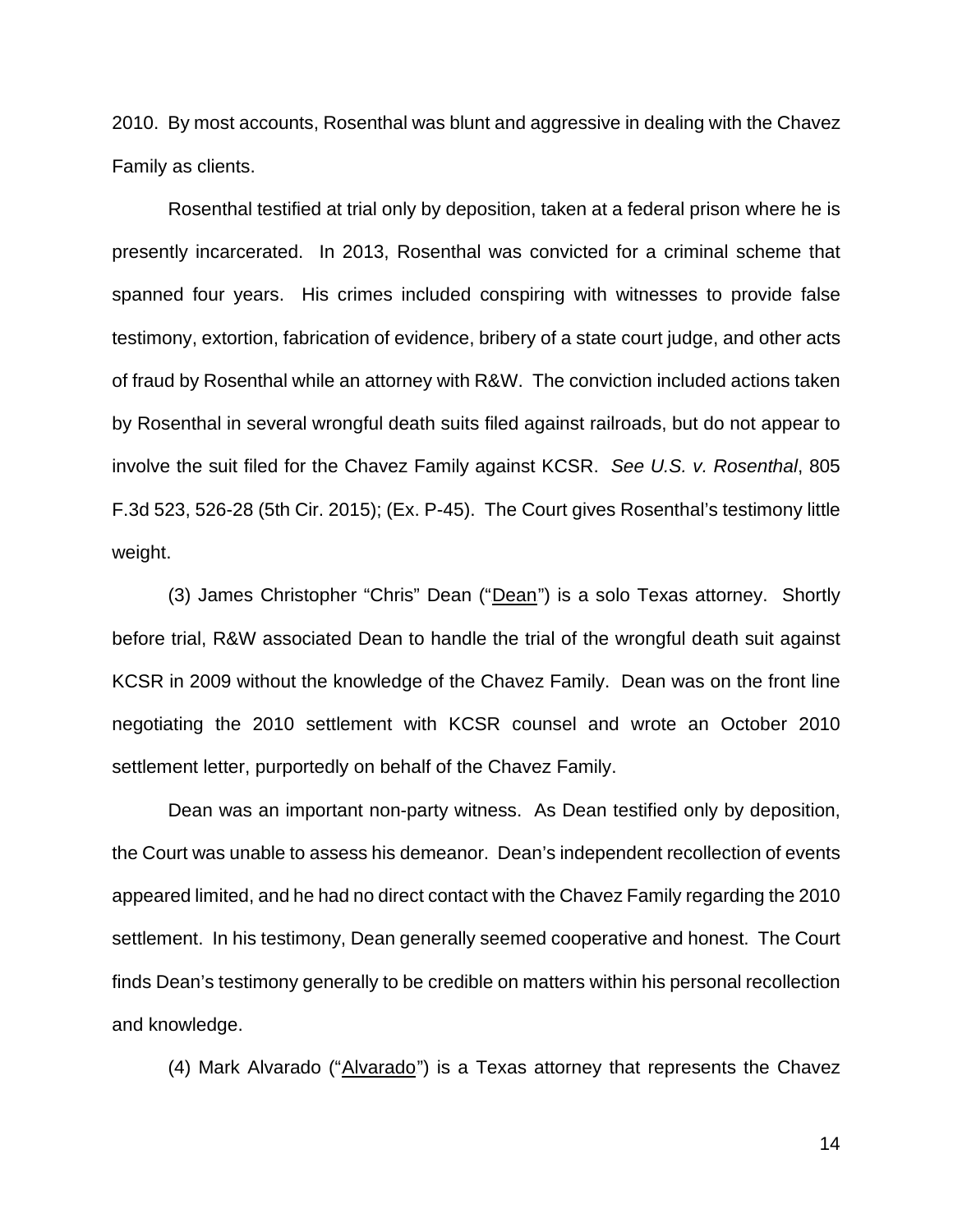Family in this adversary proceeding. Alvarado has also worn several different hats in this decade-old saga. Alvarado was a former attorney with the R&W law firm and was personally involved in the preparation and trial of the wrongful death suit against KCSR in 2009. Following his departure from R&W in 2010, Alvarado informally represented the Chavez Family (including ghost writing briefs, pleadings, and letters for Luz) for a period of time. Alvarado was then formally retained by the Chavez Family as their attorney to continue the fight with KCSR over the 2010 settlement in State Court and in this Court.

Alvarado was a fact witness and testified in person at trial. Alvarado has continued to wear multiple hats. At trial in this adversary proceeding, Alvarado was both the attorney advocate for the Chavez Family and a fact witness.<sup>7</sup> Significant personal animosity exists between Alvarado (as counsel for the Chavez Family) and Merritt Clements (longtime counsel for KCSR in the disputes for the Chavez Family). Alvarado's testimony to the Court covered primarily background information regarding the lengthy litigation between the Chavez Family and KCSR. Although Alvarado appeared (for the most part) straightforward, given his dual role as advocate and witness in a bitter, lengthy dispute, the Court gives his non-background testimony only limited weight.

(5) Merritt Clements ("Clements") is a Texas attorney that has and still represents KCSR in litigation disputes with the Chavez Family. Clements represented KCSR in the 2009 jury trial of the underlying wrongful death suit, the 2010 settlement negotiations, efforts to enforce the 2010 settlement in state trial and appellate courts, and most recently,

 $7$  At a pre-trial hearing, the Court questioned both Alvarado (attorney for the Chavez Family) and Merritt Clements (attorney for KCSR) about their dual roles as advocates and fact witnesses in this adversary proceeding, given Rule 3.08 of the Texas Disciplinary Rules of Professional Conduct.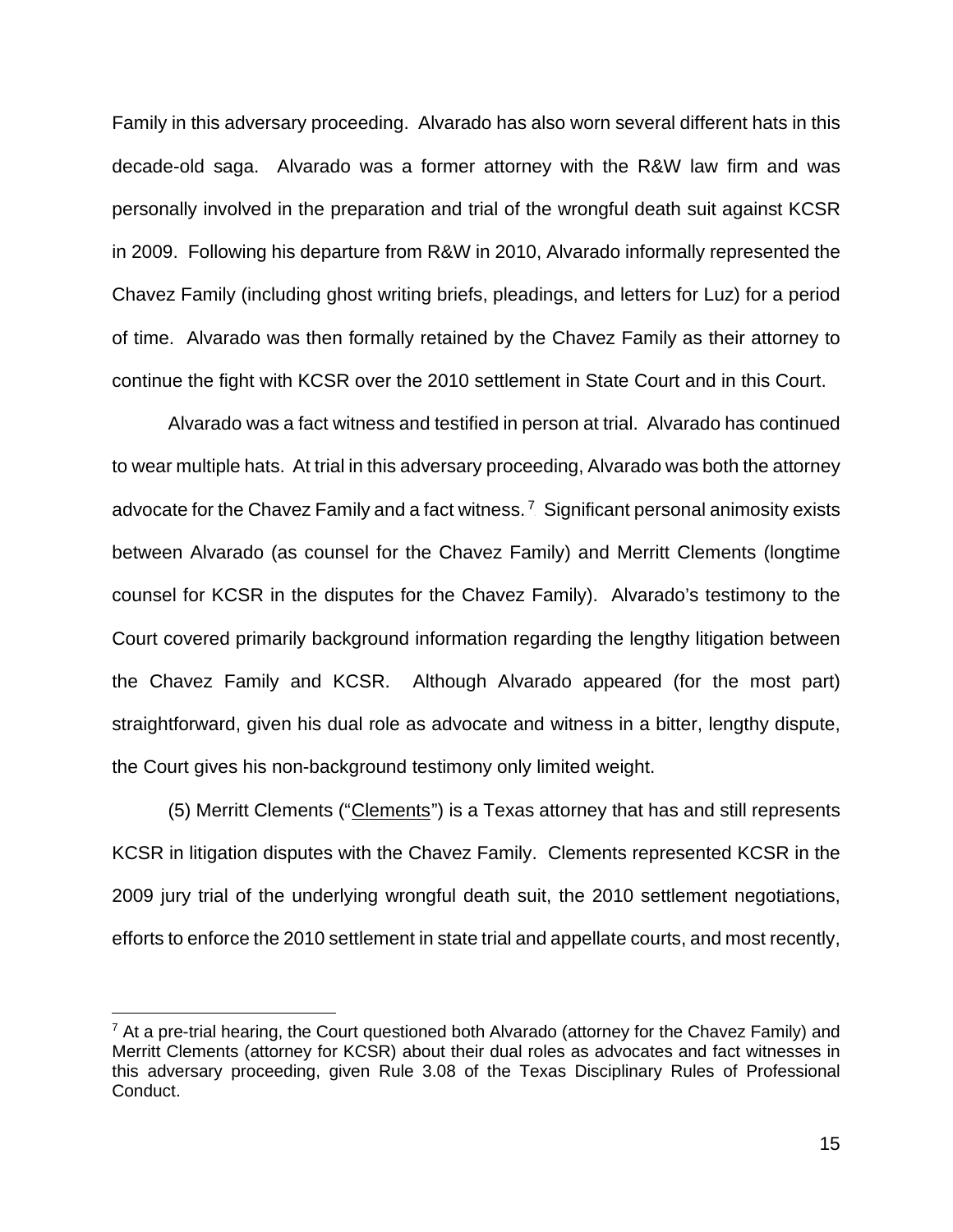this adversary proceeding.

Clements was also a fact witness that testified in person at trial. As a result, Clements also acted in dual roles—as an attorney advocate for KCSR and a fact witness in this adversary proceeding. Clements' testimony included background information regarding the litigation with the Chavez Family, as well as his role in negotiating the 2010 settlement for KCSR with Dean. Clements was candid, honest, and competent as a witness. Given his dual role as both advocate and witness in a bitter, lengthy dispute, the Court gives his non-background testimony limited weight to the extent it was not supported by contemporaneous records.

(6) Adriana Maddox ("Adriana") is an attorney who was appointed as guardian ad litem for Joel (the minor Chavez) by the State Court with respect to the 2010 settlement with KCSR. She practiced law with her spouse, Edward Maddox, who served as coguardian ad litem for Joel.

Adriana played a peripheral role in this controversy. She testified at trial only by deposition. She only had a partial recollection of events. In her testimony, Adriana seemed straightforward and honest. The Court finds Adriana's testimony to be credible on matters within her personal recollection.

 $(7)$  Edward Maddox ("Edward") is also an attorney who was appointed as guardian ad litem for Joel (the minor Chavez) by the State Court with respect to the 2010 settlement with KCSR. He practiced law with his spouse, Adriana, who also served as co-guardian ad litem for Joel.

Like his spouse, Edward had a peripheral role in this controversy. He testified at trial only by deposition. Edward had a limited recollection of events. In his testimony,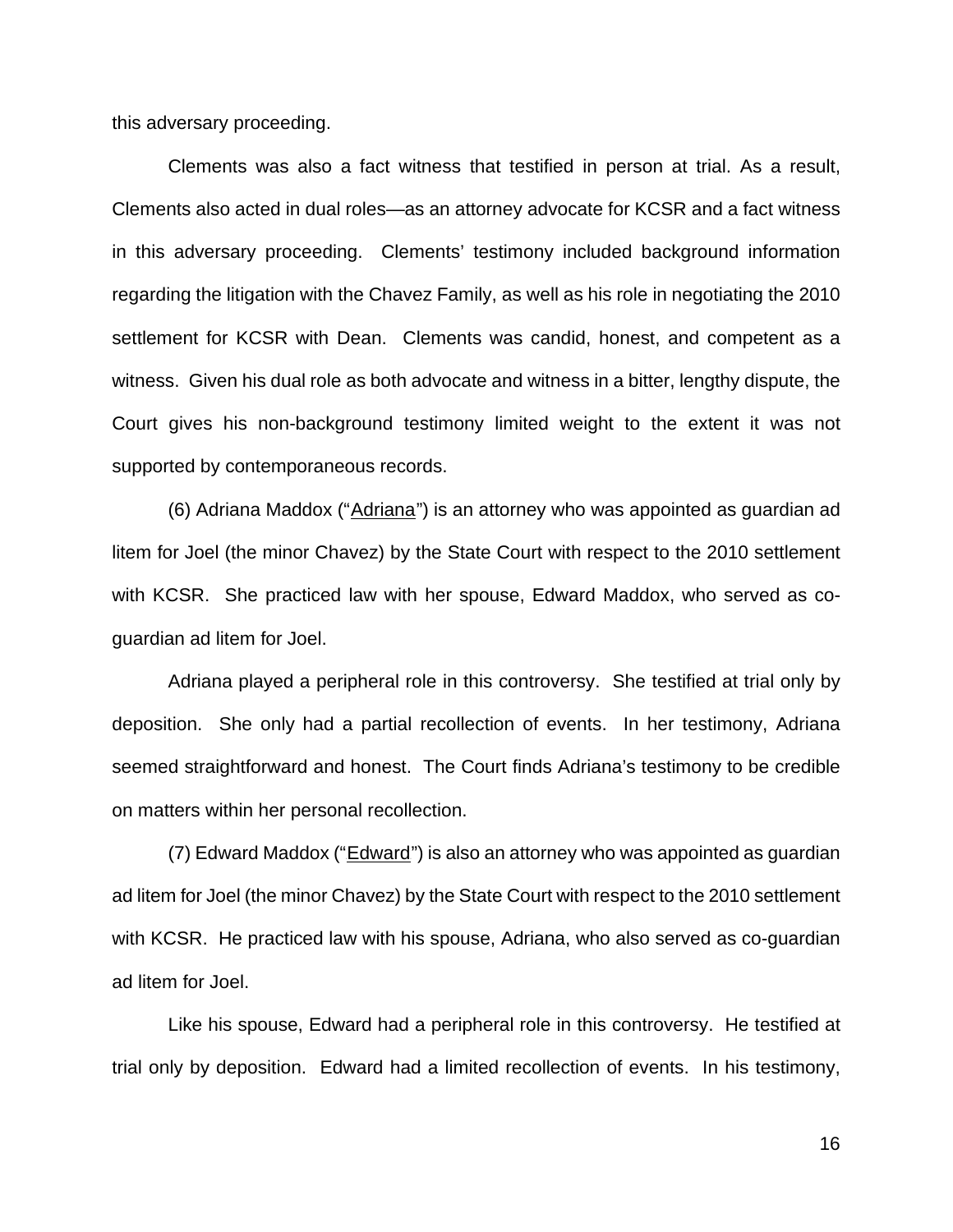Edward seemed candid. The Court finds Edward's testimony to be credible on matters within his personal recollection.

(8) Alfonso "Pancho" Gonzales ("Gonzales") is a private investigator who R&W hired to contact Luz about the proposed 2010 settlement with KCSR.

Gonzales had a very limited role in this controversy. He testified at trial only by deposition. Gonzales appeared to have a good recollection of events and was candid. The Court finds the testimony of Gonzales to be credible on the limited matters that were the subject of his testimony.

(9) Stephen T. Dennis ("Dennis") is an attorney who worked with Clements representing KCSR. As a young lawyer, Dennis attended a scheduled deposition of a witness in the underlying wrongful death suit filed by the Chavez Family against KCSR.

Dennis provided brief testimony only by deposition, on a very tangential matter. The Court finds that the testimony of Dennis was credible, although the subject matter of his testimony had remote relevance to the disputes in this adversary proceeding.

## **C. Chronology of Events**

Following is a factual chronology of the key events, which also constitute findings of fact by the Court, after weighing all the evidence and the credibility of all witnesses.

## <sup>U</sup>Train Accident/Engagement Contract (2007)

On February 15, 2007, a Kansas City Southern Railway Company locomotive collided with a pickup truck at a grade crossing in Webb County, Texas. Jose Juarez, an employee of the railway, was the engineer on the lead locomotive. As a result of the train accident, Rudolph Chavez, Sr. (herein " $Sr$ "), a father, and Rudolph Chavez, Jr (herein "Jr"), an adult son, suffered fatal injuries.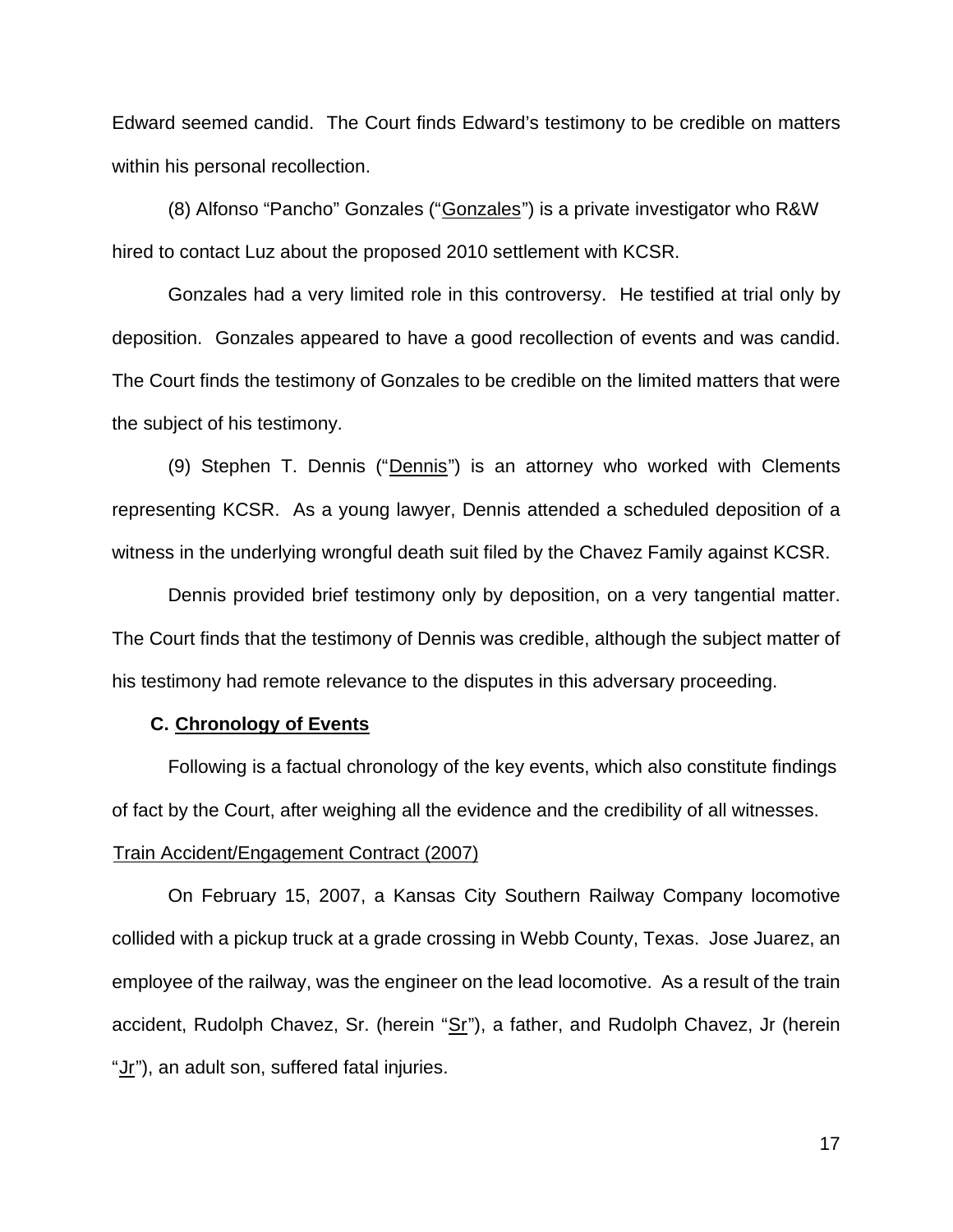Within a week of the train accident, Rosenthal and Watson of the R&W law firm met with the Chavez Family, as well as other relatives, in South Texas. At the meeting, the Chavez Family decided to hire R&W as their counsel to file a wrongful death suit against KCSR.

By late February 2007, each member of the Chavez Family signed a Power of Attorney with Assignment of Interest ("Engagement Contract") with R&W to represent each of them in pursuing claims against KCSR for the train accident. (Ex. CD-5). Luz (the widow of Sr) executed an Engagement Contract individually and on behalf of the estates of Sr and Jr and her minor son Joel. Darlene (the adult daughter of Sr), Allen (the adult son of Sr), Francisco (the adult father of Sr), and Celia (the adult mother of Sr) all individually executed an Engagement Contract with R&W as well. Although the signature of the Chavez Family members on each Engagement Contract is not notarized, there is no dispute that each member of the Chavez Family actually signed an Engagement Contract with R&W. Watson, on behalf of R&W, signed each Engagement Contract.

 In general, each Engagement Contract provides that the "Client" (each a member of the Chavez Family) employs the "Attorneys"  $(R\&W)^8$  to represent the Client and file legal action and claims against KCSR arising out of the train accident. R&W was assigned 40% of the claims and any amounts received by settlement or judgment by each Client if suit was filed (in essence, a 40% contingency fee). R&W was also authorized to incur expenses on behalf of each Client (including expert and witness fees, medical

<sup>&</sup>lt;sup>8</sup> "The Law Offices of Jim Solis" is also defined as "Attorneys" along with R&W in each Engagement Contract. However, no Engagement Contract was signed by the Law Offices of Jim Solis. The evidence at trial did not prove that Mr. Solis was an attorney with R&W and did not establish that Mr. Solis actively represented the Chavez Family with R&W in the litigation with KCSR.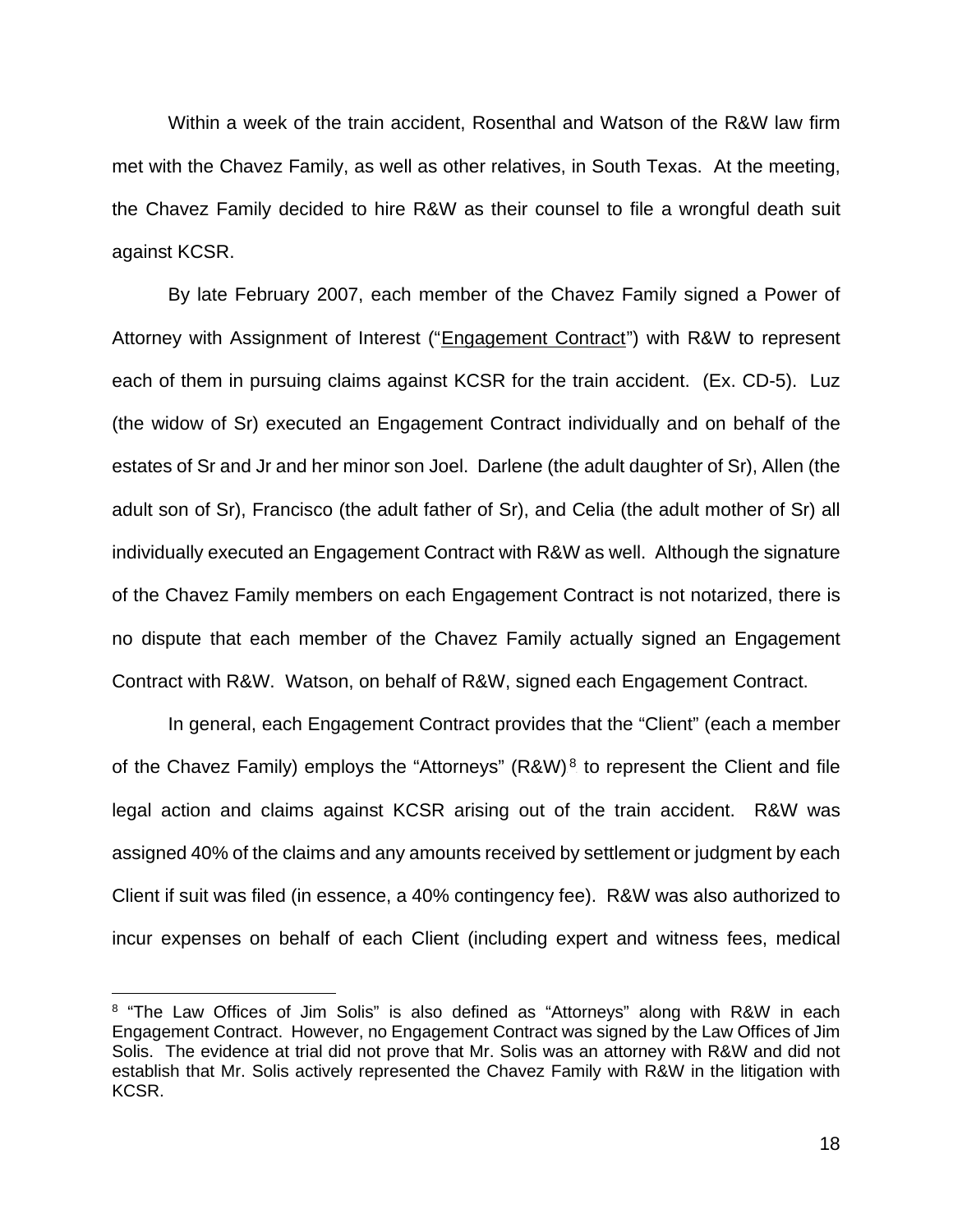expenses, litigation expenses, administrative expenses, and trial preparation expenses),

to be reimbursed by the Chavez Family from any recovery or settlement. R&W was also

granted a contractual attorney's lien in the Engagement Contracts.

Significantly, with respect to settlement authority, the Engagement Contract signed

by each member of the Chavez Family with R&W provides as follows:

I fully authorize and empower my said Attorneys . . . to bring suit . . . and/or to compromise and settle said claims . . . in any way or manner that Attorneys deem best or advisable; however, NO SETTLEMENT OF MY SAID CLAIMS MAY BE MADE BY MY ATTORNEYS WITHOUT MY CONSENT.

. . .

I hereby authorize Attorneys and such other attorneys or law firms as Attorneys in their sole discretion shall employ or associate with in my behalf, to enter into settlement negotiations on my behalf as Attorneys deem appropriate, including Attorneys' prerogative to pursue cash and/or structured settlement negotiations. *The Attorneys shall neither settle nor compromise this matter without my final approval* . . .

(Ex. CD-5) (capitalization in original) (emphasis added).

## <sup>U</sup>Wrongful Death Suit and Jury Trial (2007-2009)

On March 2, 2007, on behalf of each member of the Chavez Family, R&W filed a wrongful death suit against KCSR in the 406th District Court of Webb County, Texas (herein "State Court"), cause no. 2007-CVE-00347-D4. The plaintiffs in the wrongful death suit were the Chavez Family, consisting of: (1) Luz, individually; (2) Luz, acting on behalf of the estate of her deceased husband, Sr; (3) Luz, acting on behalf of the estate of her deceased son, Jr; (4) Luz, as next friend of her minor son, Joel; (5) Darlene individually, the adult daughter of Sr; (6) Allen individually, the adult son of Sr; (7) Francisco individually, the adult father of Sr; and (8) Celia individually, the adult mother of Sr.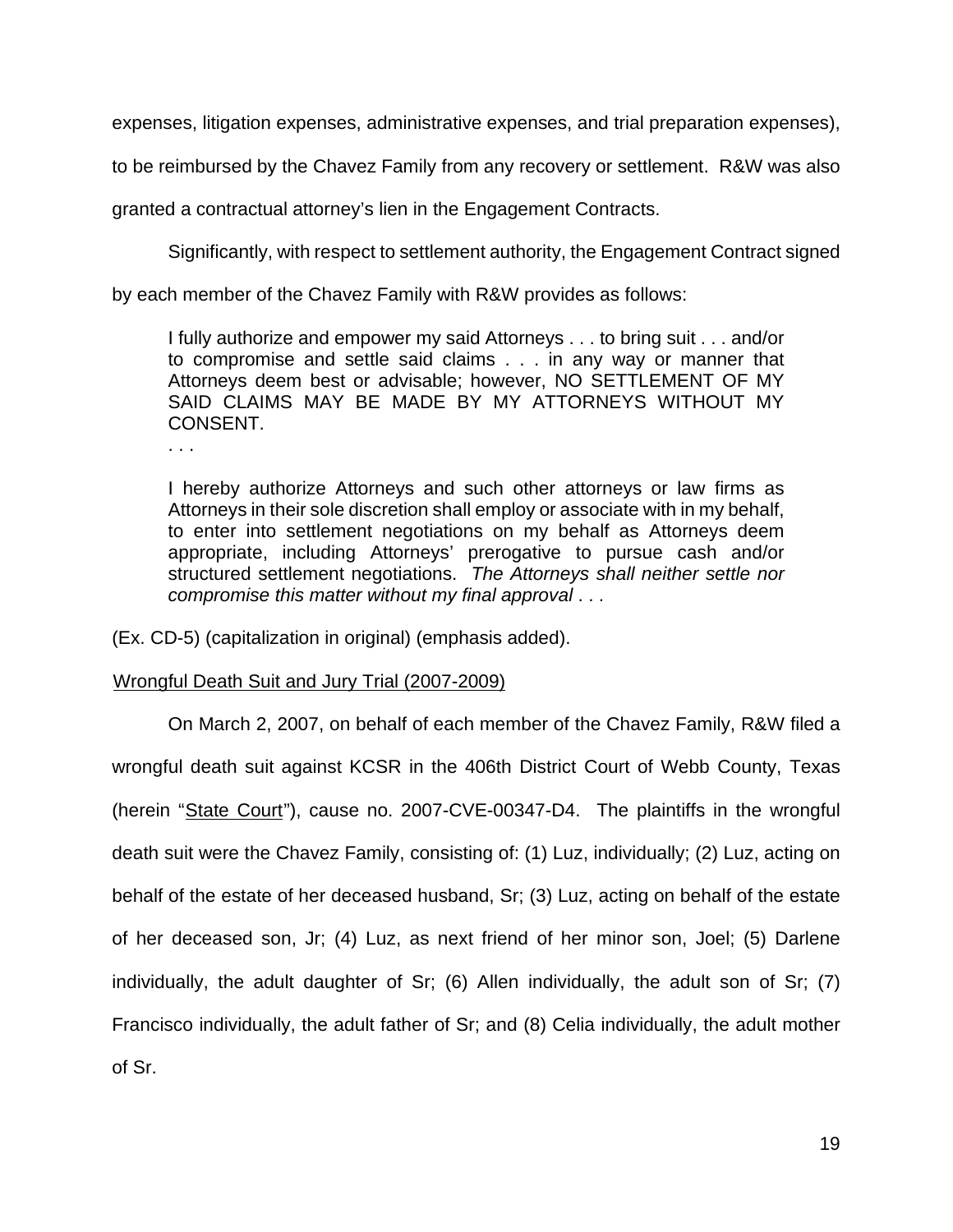Over the next few years, R&W spent significant time and expense in preparing the wrongful death suit for trial in State Court. Numerous contested discovery and pretrial hearings were conducted in the suit. R&W incurred substantial and necessary out-ofpocket expenses on behalf of the Chavez Family in trial preparation and at trial, including the cost of multiple experts, reports, research, investigation, depositions, discovery, and travel. R&W also made regular advances to Luz for living expenses, and occasionally provided financial assistance to Darlene for living expenses prior to trial.

The wrongful death suit was set for jury trial in early December 2009. Unknown to the Chavez Family, shortly before trial, R&W unilaterally associated Dean to act as lead trial counsel for the Chavez Family in the wrongful death suit. On November 23, 2009, Alvarado (at the time an attorney with R&W), filed a Notice of Appearance of Counsel in the State Court identifying Dean as an additional attorney of record for the Chavez Family. (Ex. P-9). The Chavez Family was completely unaware that a notice of appearance of Dean as their counsel had been filed in the suit. In late November 2009, Dean appeared at pre-trial hearings in the wrongful death suit in State Court, along with Alvarado of R&W.

The Chavez Family did not hire or retain Dean as their attorney in the wrongful death suit. The Chavez Family did not agree to Dean's participation in the suit or subsequent settlement negotiations. The Chavez Family never intended or thought they had an attorney-client relationship with Dean. There was never an understanding or agreement by the Chavez Family regarding the nature of legal work to be undertaken by Dean. Dean could not specifically recall meeting with any member of the Chavez Family.

Neither R&W nor Dean obtained the written or verbal consent of the Chavez Family to the hiring or association of Dean by R&W, or even discussed with the Chavez Family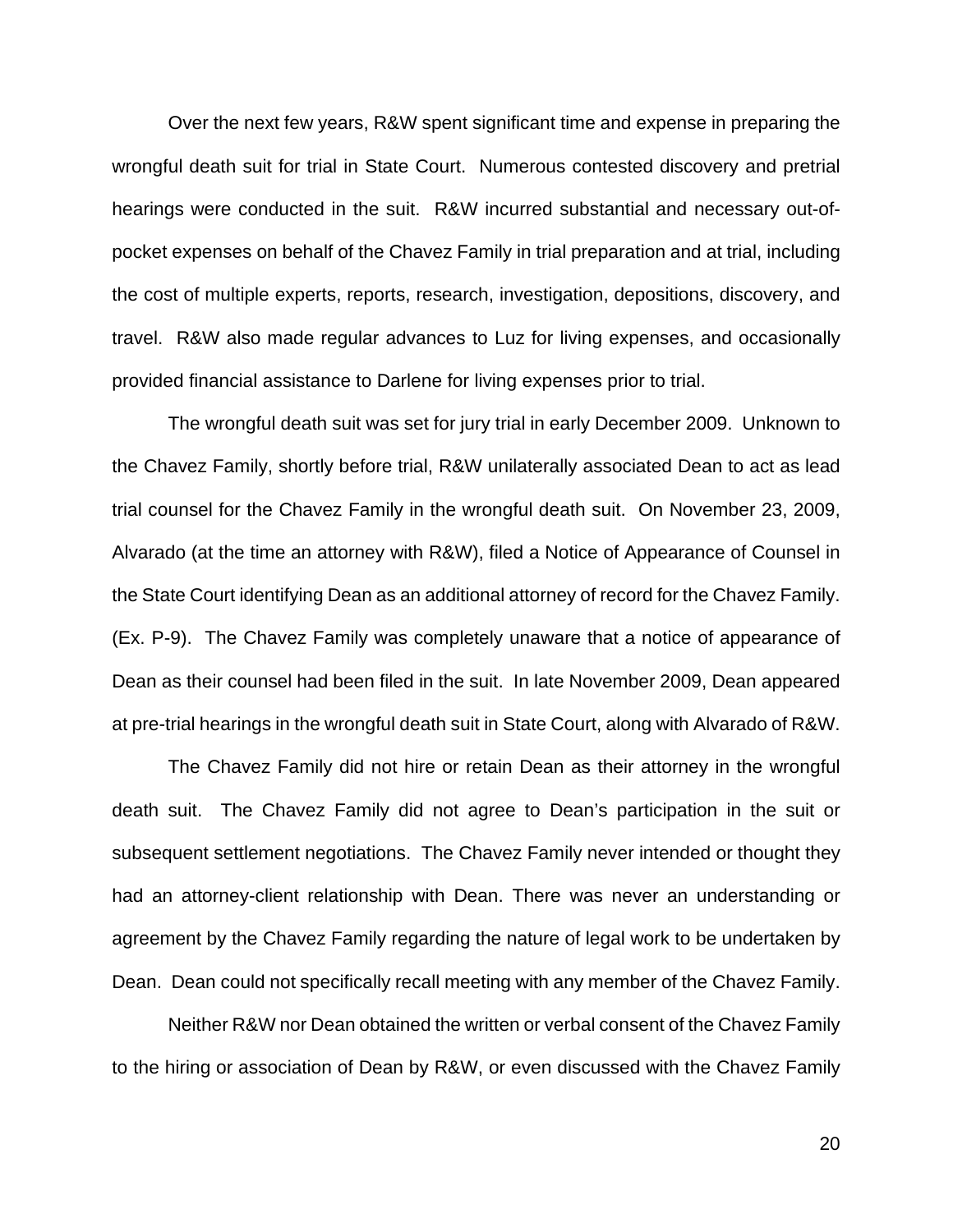that Dean was going to appear in the suit on their behalf. Dean's fee arrangement with R&W in the wrongful death suit was part contingency fee and part flat fee. Neither R&W nor Dean obtained the written or verbal consent of the Chavez Family to this fee sharing arrangement or even discussed it with the Chavez Family. No contract or other writing was signed between Dean and any member of the Chavez Family. However, Dean reviewed the Engagement Contract between R&W and the Chavez Family, which prohibited the attorneys from settling without the client's consent and final approval.

Starting in early December 2009, a jury trial was conducted in the wrongful death suit brought by the Chavez Family against KCSR in State Court. Dean served as lead counsel for the Chavez Family at trial. Attorneys with R&W also participated in the jury trial for the Chavez Family. Lead trial counsel for KSCR at the jury trial was Clements.

Outside the courtroom during the jury trial, Watson of R&W told Darlene of the Chavez Family that Dean would be assisting R&W during the trial. This was the first time that any member of the Chavez Family ever heard of Dean or saw that Dean would be acting as an attorney for the Chavez Family at trial. Darlene immediately told R&W that hiring Dean was not part of their agreement. Some members of the Chavez Family (Luz and Darlene, and Allen when he was in attendance) saw Dean speaking on their behalf during the jury trial, as well as R&W attorneys. Other members of the Chavez Family (elders Francisco and Celia) did not attend the trial and never even saw Dean. None of the Chavez Family members attending the jury trial voiced any opposition to the judge during the trial about Dean acting as one of their attorneys.

 After a lengthy trial, the jury returned a unanimous defense verdict in favor of KCSR in the wrongful death suit in mid-December 2009.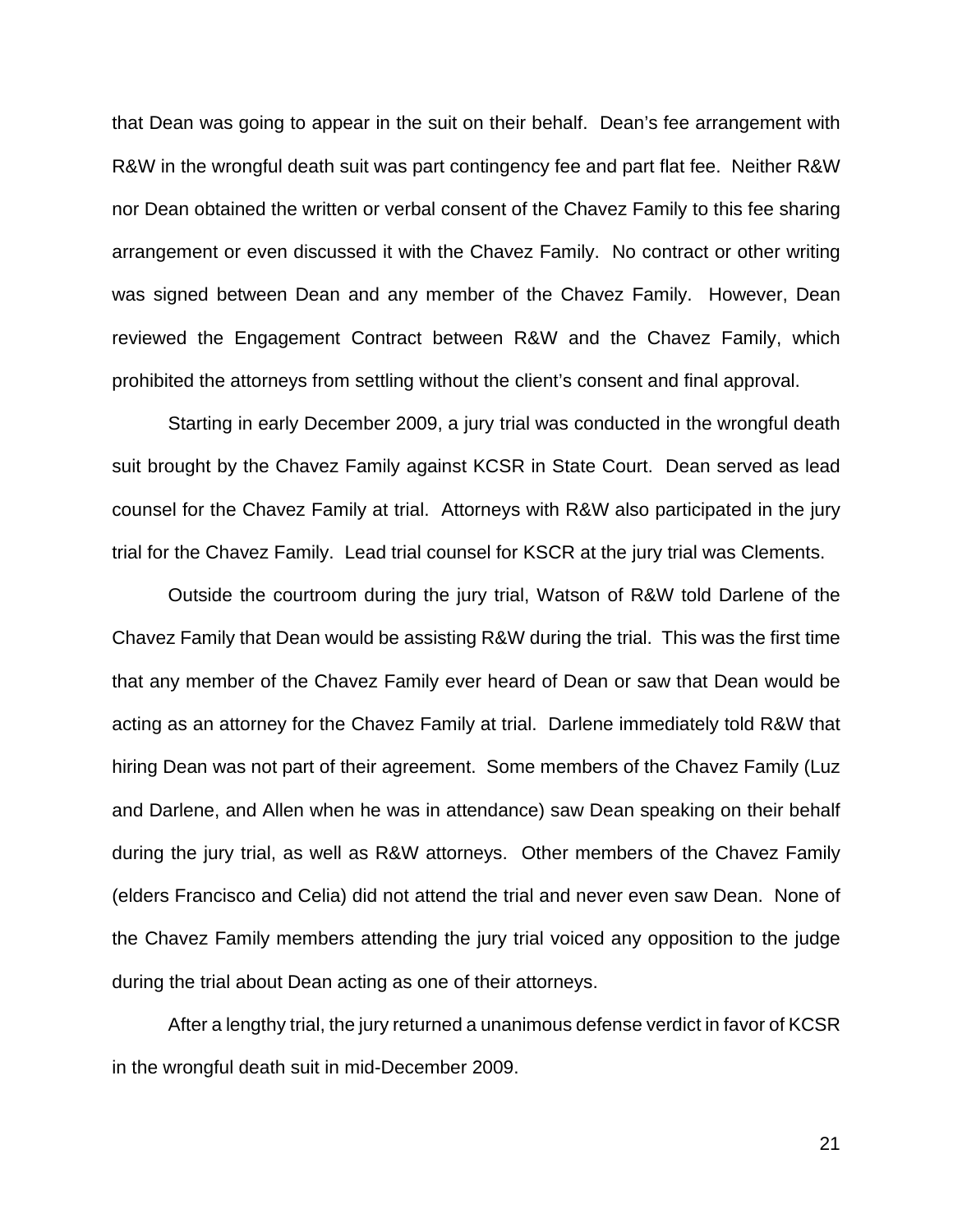#### New Trial/KCSR Settlement (2010-2011)

Alvarado left the law firm of R&W in January 2010 due to the firm's financial difficulties, and worked sporadically thereafter on a contract basis for R&W. In early 2010, Rosenthal was sent a target letter by the government. Watson of R&W became aware that Rosenthal was under investigation for crimes for which he would ultimately be indicted and convicted. This had a negative effect on the financial productivity of the R&W law firm.

In January 2010, based on the December 2009 jury verdict, the State Court entered a final judgment that the Chavez Family recover nothing on their claims against KCSR in the wrongful death suit. Dean appeared as counsel for the Chavez Family at post-trial hearings in the wrongful death suit, unbeknownst to the Chavez Family.

In early 2010, R&W, with the assistance of Dean, filed a motion for new trial in the wrongful death suit on behalf of the Chavez Family. The request for new trial was based in part on newly discovered evidence regarding the trial testimony of the train engineer (Mr. Juarez) about cell phone usage prior to the train collision. In March 2010, the State Court granted the motion, set aside its final judgment, and ordered a new trial in the wrongful death suit. (Ex. D-1). The new trial was scheduled to commence on November 15, 2010.

In the summer of 2010, Dean (purporting to act on behalf of the Chavez Family) began negotiating with Clements (counsel for KCSR) about settlement of the wrongful death suit. Dean admitted that he did not have authority from the Chavez Family to enter into any settlement; instead, Dean relied upon R&W to communicate with the Chavez Family about settlement and obtain their consent. No members of the Chavez Family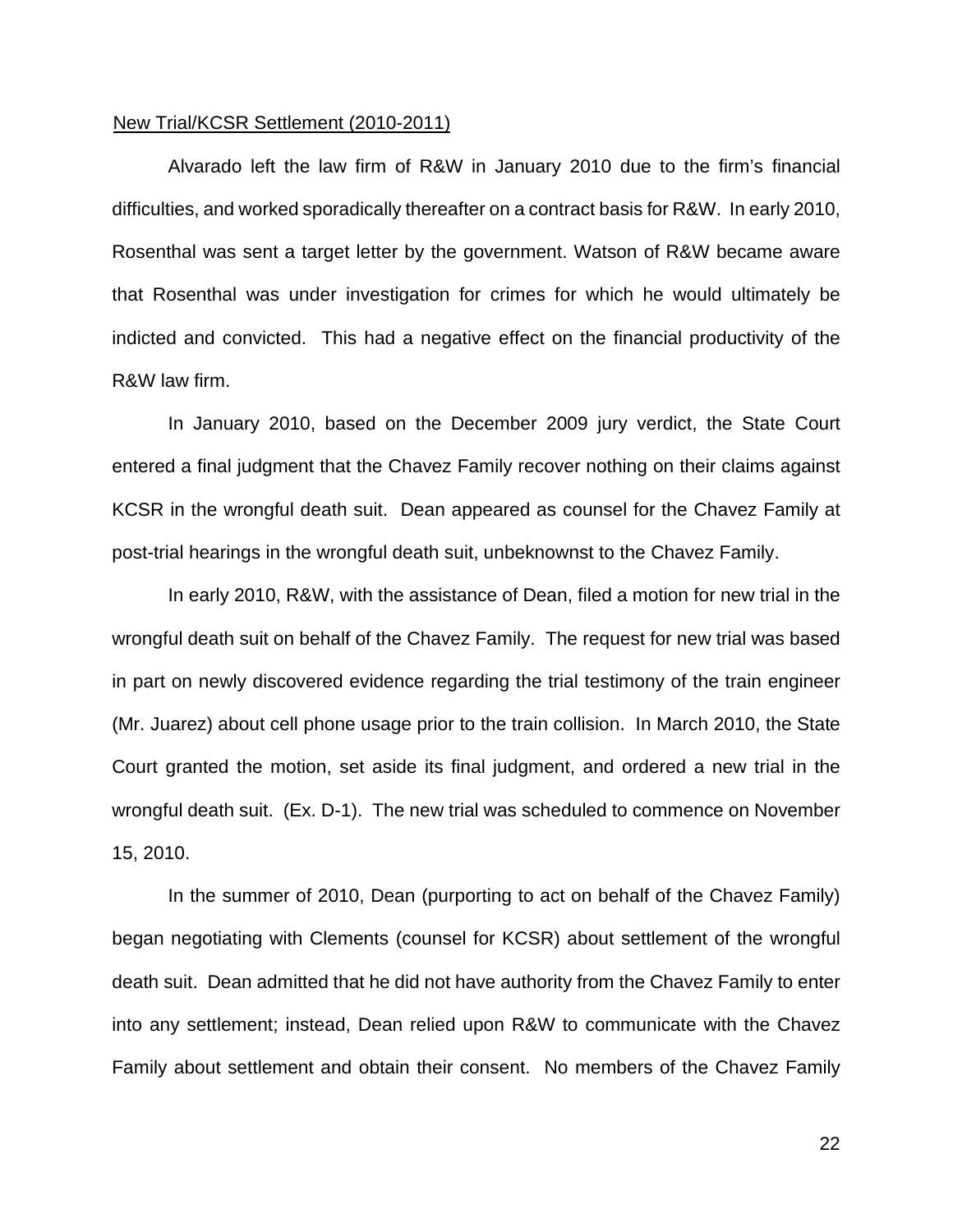were aware that Dean was undertaking settlement negotiations or authorized Dean to negotiate or settle on their behalf.

In July 2010, Clements (counsel for KCSR) emailed Dean with a lump-sum offer of \$400,000 to settle the claims of all Chavez Family members, subject to conditions. The conditions included a full release of all claims, a confidentiality clause with a liquidated damages provision of 10% if breached, and indemnification by the Chavez Family. Clements (on behalf of KCSR) also offered to pay the fees of the guardian ad litem for minor Joel. In August 2010, Clements (on behalf of KCSR) provided an increased lumpsum settlement offer of \$500,000 to Dean to settle the claims of all members of the Chavez Family, subject to the same conditions.

In August 2010, Dean communicated the lump-sum \$500,000 settlement offer from KCSR to Rosenthal and Watson of R&W. Rosenthal, working by himself, allocated the \$500,000 lump-sum settlement offer from KCSR among his multiple clients (the Chavez Family members) and R&W for expenses. Rosenthal's internal allocation of the lumpsum \$500,000 settlement offer between his clients is outlined in Watson's case notes dated September 2, 2010. (Ex. P-4, p. 1).

In late August 2010, Rosenthal apparently called Luz of the Chavez Family to discuss the \$500,000 settlement offer from KCSR. In their testimony, neither Rosenthal nor Luz could accurately or coherently recount any of their discussions. Luz, at various times, stated that Rosenthal yelled at her and tried to pressure her into accepting the \$500,000 settlement offer, and that she told Rosenthal that she did not want to settle with KCSR. In contrast, Rosenthal was under the impression that Luz was supposed to get back to him about the KCSR settlement offer after their discussion. All the Court can find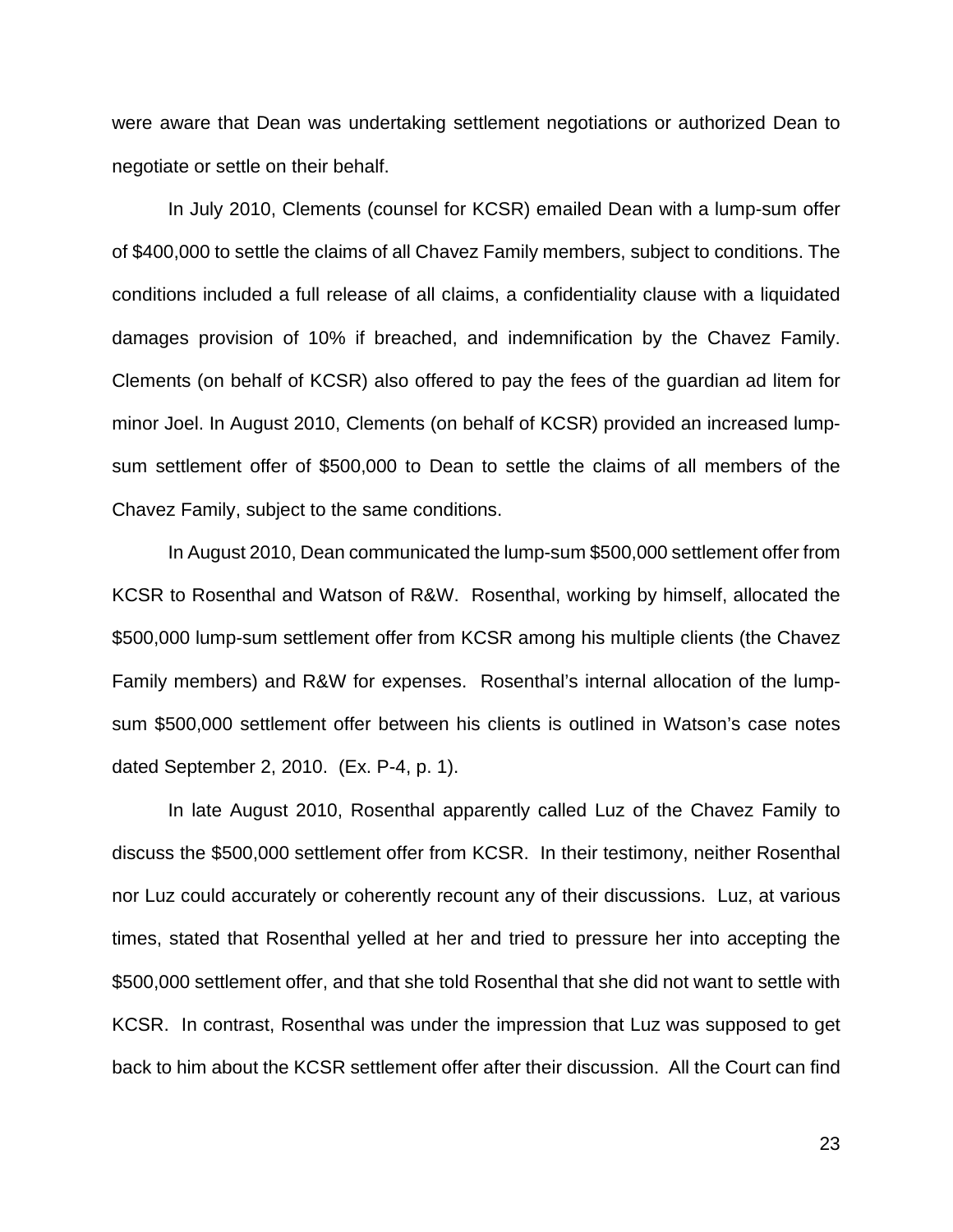about this particular settlement discussion (if it actually occurred), is that Luz did not accept the \$500,000 KCSR settlement offer in any discussion with Rosenthal, and that Rosenthal never discussed the \$500,000 settlement offer or his proposed allocation of the settlement with his other four adult clients (Darlene, Allen, Francisco, and Celia).

 A few days later, in early September 2010, Rosenthal relayed the \$500,000 settlement offer to his partner Watson and requested her assistance. Rosenthal asked Watson to try to reach Luz and get an answer to the \$500,000 settlement offer from KCSR. Watson then began to attempt to reach Luz by phone to discuss the proposed settlement. When Luz did not return her call, Watson directed R&W staff to try and reach Luz.

In the following weeks, R&W staff repeatedly tried to reach Luz by phone on nine different days between September 7, 2010 and September 27, 2010. Luz did not return any of these calls, and Luz was clearly reluctant to speak with R&W. This led Watson of R&W to hire private investigator Gonzalez to reach Luz and encourage her to contact R&W about the proposed KCSR settlement. Ultimately, Gonzalez made brief contact with Luz near her home on September 28, 2010, and Luz then called R&W's office.

In the evening of September 28, 2010, Luz and Watson had about a 19-minute phone call regarding the \$500,000 settlement offer from KCSR. No other member of the Chavez Family was present during the call.

During this September 28 phone call, Watson explained to Luz that KCSR had made a \$500,000 settlement offer. Watson also verbally provided Luz with numerous specific figures about the allocation of the \$500,000 devised by Rosenthal among the various members of the Chavez Family, the amounts allocated for the workers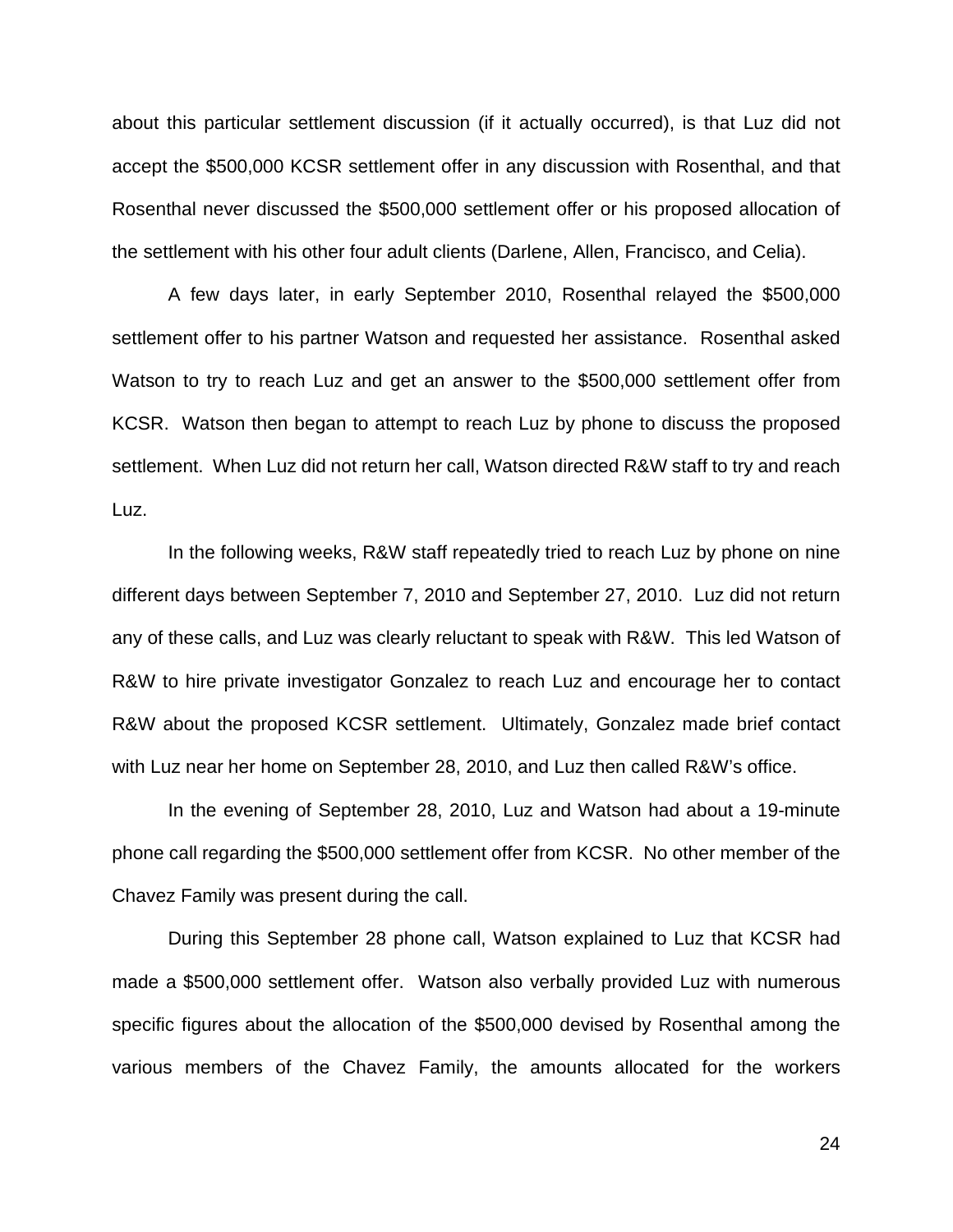compensation liens of Service Lloyds Insurance Company ("Lloyds"), the amounts allocated to R&W's fees, and the amounts allocated to reimburse R&W for expenses. Watson also told Luz that R&W would refund to Joel and Luz the statutory attorney's fees to be received by R&W for recovery of the workers' compensation lien, and that R&W would receive no fees through the settlement. Watson also advised Luz that R&W had out-of-pocket case expenses of over \$400,000, but R&W would take only \$300,000 out of the settlement for expense reimbursement. In sum, according to Watson's case notes, the Chavez Family members would pocket about \$140,000; the workers' compensation carrier would receive about \$60,000; and R&W would be paid \$300,000 as reimbursement for case expenses. (Ex. P-4, pp. 1-4).

None of these numerous specific figures and the complex allocation of the \$500,000 settlement offer was put in writing by Watson or R&W for Luz to review. Watson and R&W never met in person with Luz to explain the offer and the complicated allocation created internally by Rosenthal. The lump-sum \$500,000 settlement offer and its allocation was not communicated or discussed in any manner by Watson or R&W with R&W's other clients—the remaining four adult members of the Chavez Family (Darlene, Allen, Francisco, and Celia). Watson told Dean that she had specifically worked these allocation numbers with the clients, and that they had approved the numbers; but Watson had not. Watson only discussed the settlement allocation with one client—Luz.

During the September 28 phone call, Watson did not tell Luz that Dean was negotiating a settlement on the family's behalf with KCSR. Watson also did not advise Luz that the \$500,000 settlement offer by KCSR to Dean was subject to conditions—such as a confidentiality clause with a 10% liquidated damages provision and indemnification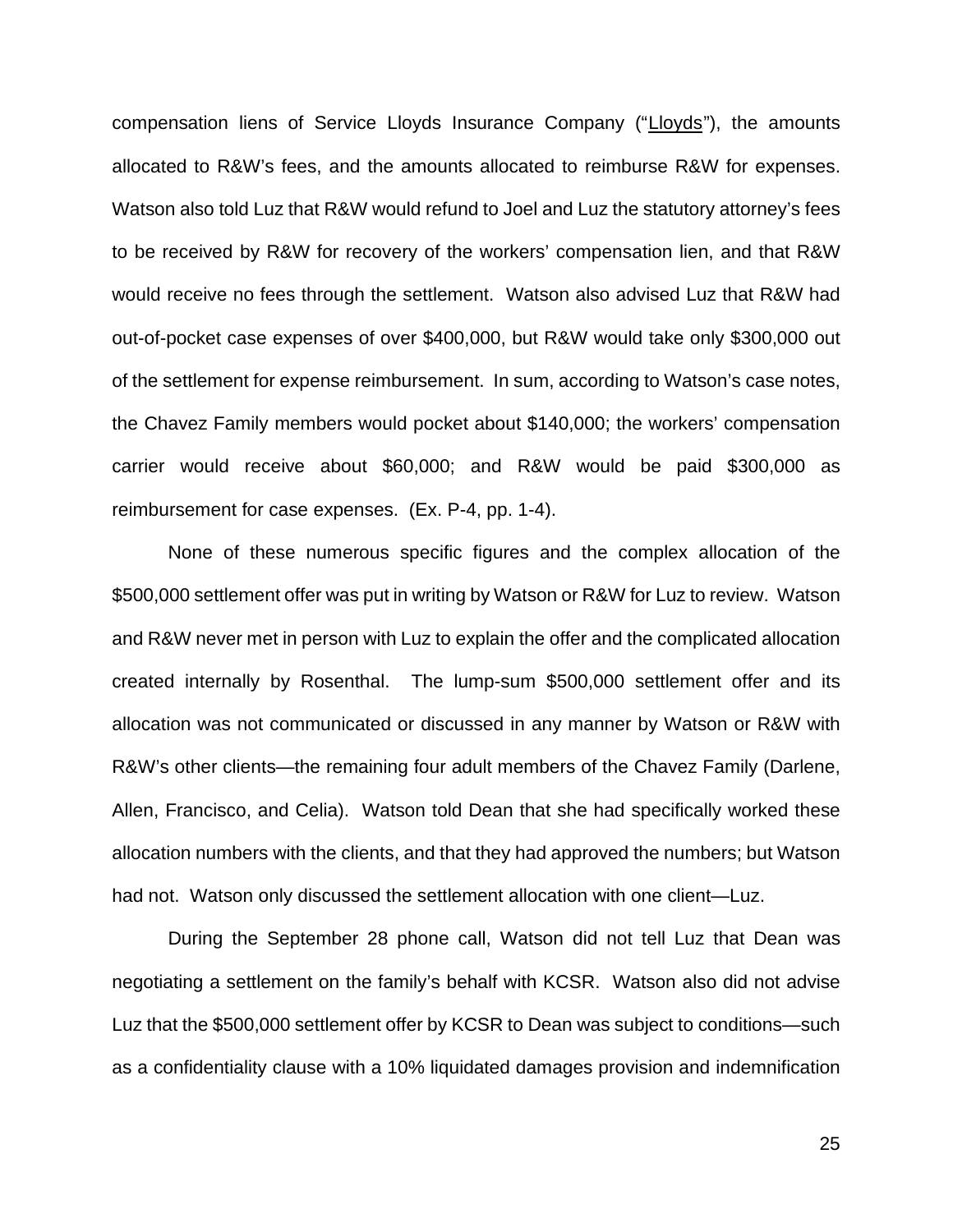by the Chavez Family.

Conflicting evidence at trial in this adversary proceeding was presented regarding whether or not Luz accepted the \$500,000 settlement offer conveyed by Watson during their phone call on September 28, 2010. Luz, at various times, has stated that she never accepted the \$500,000 settlement offer, yet Luz also testified that she could not remember having this phone call with Watson about the settlement. In contrast, Watson's testimony was specific and consistent that Luz accepted the settlement offer during this phone call. Significantly, this aspect of Watson's testimony was supported by Watson's contemporaneous written case notes. (Ex. P-4, p. 4).

After weighing all the evidence and the credibility of the witnesses, the Court makes three additional specific findings of fact relating to this September 28, 2010 phone call between Watson and Luz about the \$500,000 KCSR settlement offer.

First, the Court finds that Luz **did** tell Watson that she accepted the settlement offer conveyed in this phone call on September 28, 2010.

Second, the Court finds that Luz **did not** fully understand the settlement offer conveyed by Watson in the September 28 phone call. Watson verbally explained a complex settlement allocation with an attendant series of numbers to Luz that made up the \$500,000 offer. Numerous legal technicalities associated with payment of workers compensation liens, interruption of benefits, and payment of statutory attorney's fees to R&W for recovery of such liens were thrown at Luz in this phone call as well, which Luz did not understand. A slew of information was communicated verbally to Luz in one relatively short phone call by Watson. None of these figures or information were put in writing by Watson to Luz, a client with apparent cognitive and memory problems. Luz did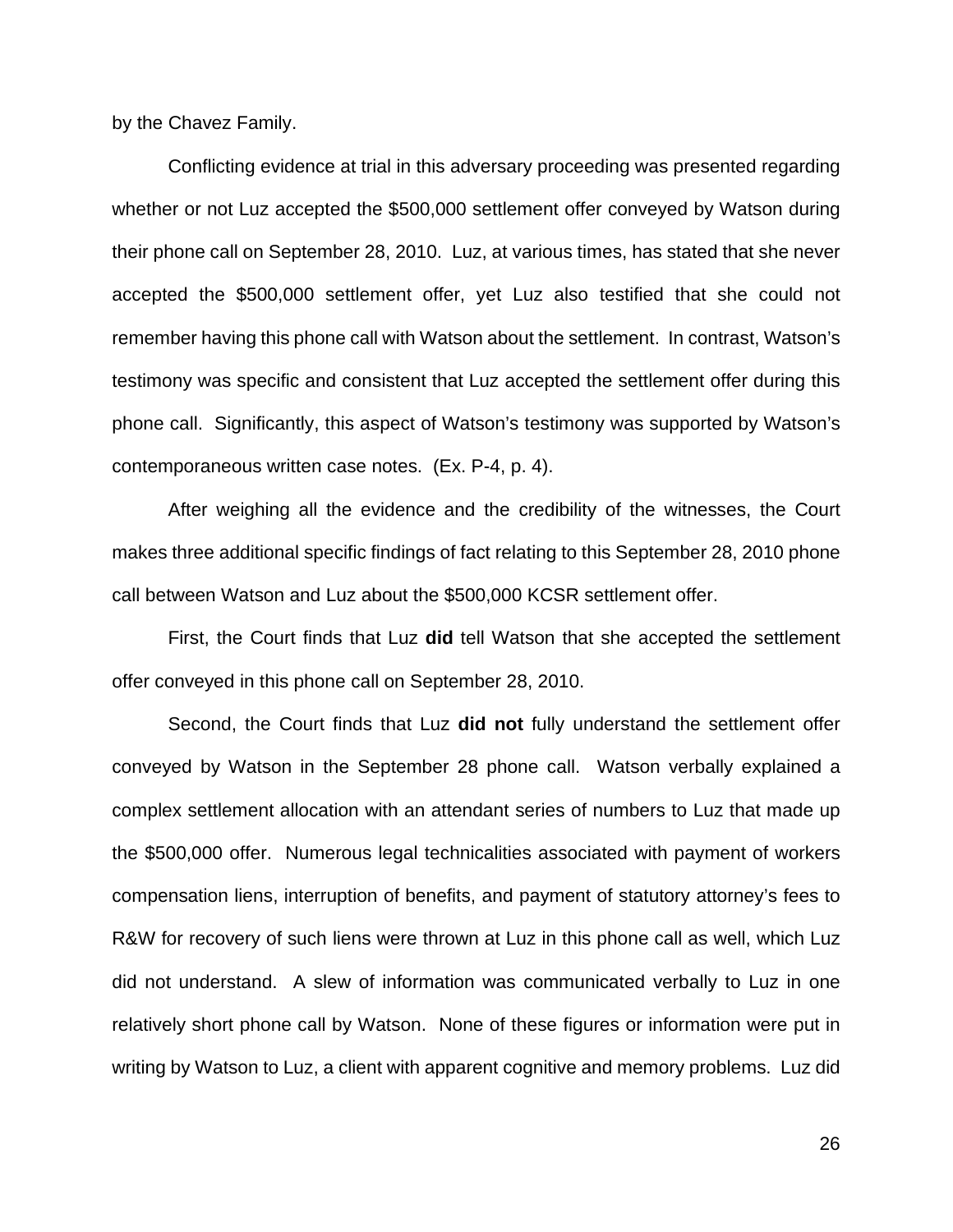not give an effective informed consent to the settlement offer.

Third, the Court finds that Luz **did not** accept the settlement offer on behalf of the rest of the adult members of the Chavez Family (Darlene, Allen, Francisco, and Celia) in the September 28 phone call. Luz only accepted the settlement offer on behalf of herself. Although Luz was the primary point of contact between the Chavez Family and R&W regarding settlement matters, Watson's case notes from the phone call do not reflect that Luz accepted the settlement offer on behalf of the other adult members of the Chavez Family. (Ex. P-4, p. 4) ("Luz said that *she* was giving permission to get the case settled . . ."). Each of the other Chavez Family members (Darlene, Allen, Francisco, and Celia) were adults, each had their own individual claims against KCSR, and each were clients of R&W. None of these other adults were consulted or even informed of the KCSR settlement offer by R&W, and none of them were present during the September 28 phone call between Watson and Luz.

On September 28, 2010, immediately after completing the phone call with Luz, Watson called Dean and advised him that the clients wanted to accept the KCSR settlement offer. Watson also advised Dean that they needed to speak further about how to allocate the recovery. R&W and Watson believed that the \$500,000 settlement offer made by KCSR was a reasonable and good offer, which R&W recommended.

Unknown to Watson at the time of her September 28 phone call with Luz, KCSR had increased its lump-sum settlement offer to \$525,000, subject to its previous conditions, by email sent by Clements to Dean on September 14, 2010. This \$25,000 addition was apparently allocated to R&W expenses by R&W—increasing the amount of expenses to be reimbursed to R&W under the proposed settlement to \$325,000 from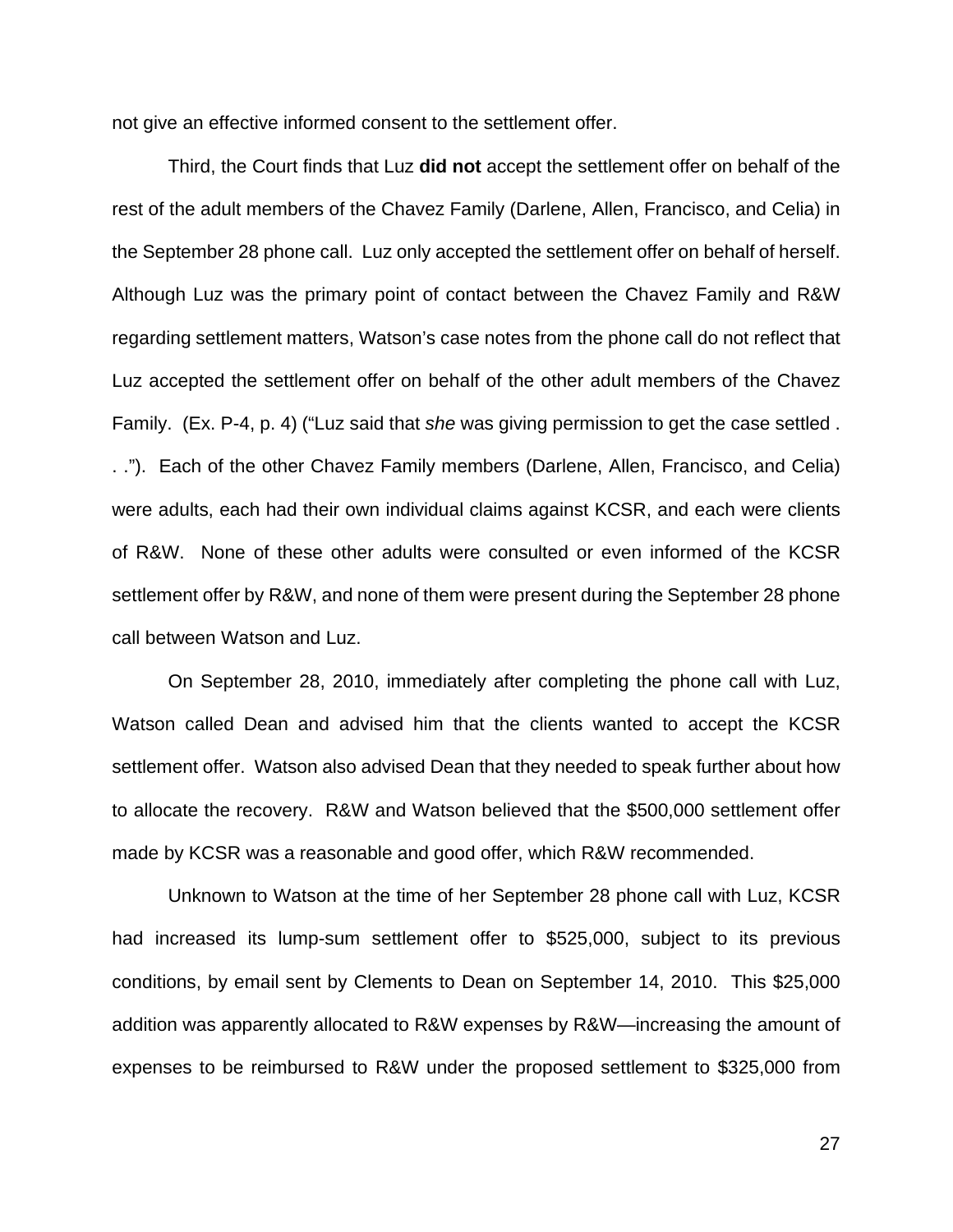\$300,000. Dean continued to press KCSR to increase its offer. In early October 2010, KCSR agreed to increase its offer by \$1,000 per claimant to serve as consideration for a confidentiality clause in the settlement. These additional amounts and allocations were never discussed by R&W or Dean with any member of the Chavez Family.

On October 5, 2010, Dean (purportedly on behalf of the Chavez Family) sent a letter by email to Clements (counsel for KCSR) confirming that the parties had reached an agreement to settle the wrongful death suit ("Dean Letter"). (Ex. P-1). The Dean Letter stated that the settling Chavez Family members consisted of Luz, individually and as representative of the estates of Jr and Sr and as next friend of minor Joel, as well as

Darlene, Allen, Francisco, and Celia.

According to the Dean Letter, the total settlement amount to be paid by KCSR was

\$531,000, which was allocated to be paid as follows:

(1) \$325,000 to R&W as reimbursement for case expenses;

(2) \$46,000 allocated to Luz individually, by check for \$30,666 payable to Lloyds as payment of the workers compensation lien and by check for \$15,333 payable to R&W<sup>9</sup> reflecting the workers compensation carrier's payment of the statutory attorney's fee for recovery of the lien;

(3) \$46,000 allocated to Luz as next friend of Joel, by check for \$30,666 payable to Lloyds as payment of the workers compensation lien and by check for \$15,333 payable to R&W reflecting the workers compensation carrier's payment of the statutory attorney's fee for recovery of the lien;

(4) \$46,000 allocated to and by check payable to Darlene;

(5) \$46,000 allocated to and by check payable to Allen;

(6) \$11,000 allocated to and by check payable to Francisco; and

(7) \$11,000 allocated to and by check payable to Celia.

(Ex. P-1).

Dean sent Watson of R&W a copy of the Dean Letter. No members of the Chavez

<sup>9</sup> R&W had agreed in Watson's phone call with Luz that the amounts payable to R&W as the statutory attorney's fee for recovery of the workers compensation lien from Luz's and Joel's allocation (\$15,333 each in the Dean Letter) would be refunded by R&W to Luz and Joel.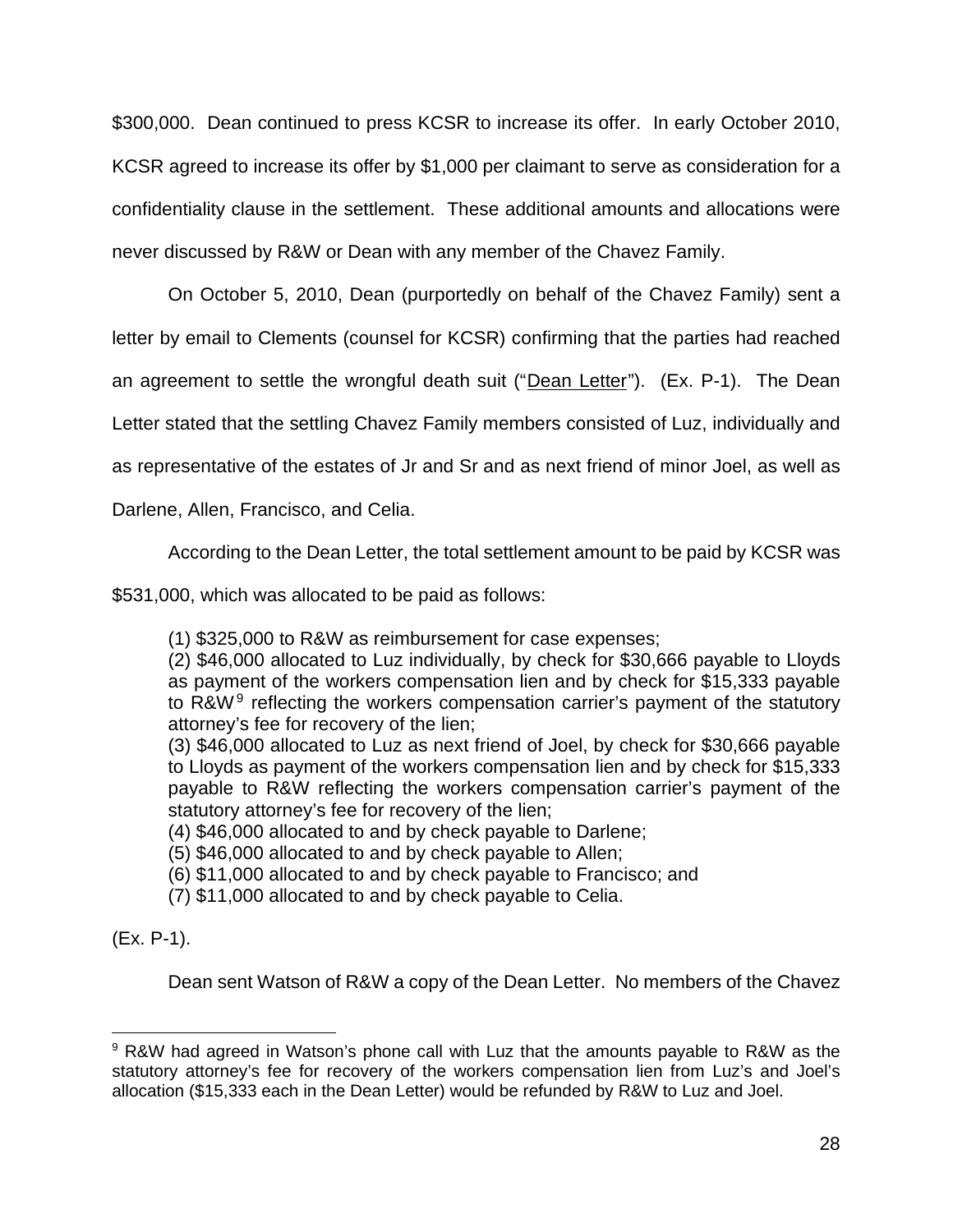Family were sent a copy of the Dean Letter or were even aware that it was sent on their behalf by Dean at the time. The Chavez Family did not authorize Dean to send the Dean Letter to KCSR's counsel and were not even aware that Dean was negotiating a settlement with KCSR. The Dean Letter was never signed by any member of the Chavez Family or by R&W.

Promptly after receiving the Dean Letter, KCSR's counsel, Clements, responded to Dean by email on October 5, 2010, stating that "[s]ubject to the conditions set out in my earlier letter, we have a deal." (Ex. P-27). The "subject to" conditions set by KCSR included a confidentiality clause with a 10% liquidated damages provision in the event of breach by the Chavez Family and indemnification by the Chavez Family. (Ex D-17). The Chavez Family were never advised of these "subject to" conditions set by KCSR, and never agreed to such conditions.<sup>10</sup>

The Dean Letter was not signed by KCSR or by counsel for KCSR. KCSR and its counsel did not investigate the existence or scope of any authority that Dean had to negotiate or send the Dean Letter on behalf of the Chavez Family. KCSR counsel knew that Dean was only a middleman between R&W and KCSR with respect to settlement, and that R&W was in charge of client communications about the settlement.

 During the months of October and November 2010, Dean communicated with Lloyds about resolution of their subrogation liens and rights against any settlement recovery by Luz and Joel. (Ex. P-31). Lloyds was the workers' compensation carrier paying benefits to Luz and Joel.

<sup>&</sup>lt;sup>10</sup> KCSR has advised the Court that they are not attempting to enforce these conditions against the Chavez Family in this adversary proceeding.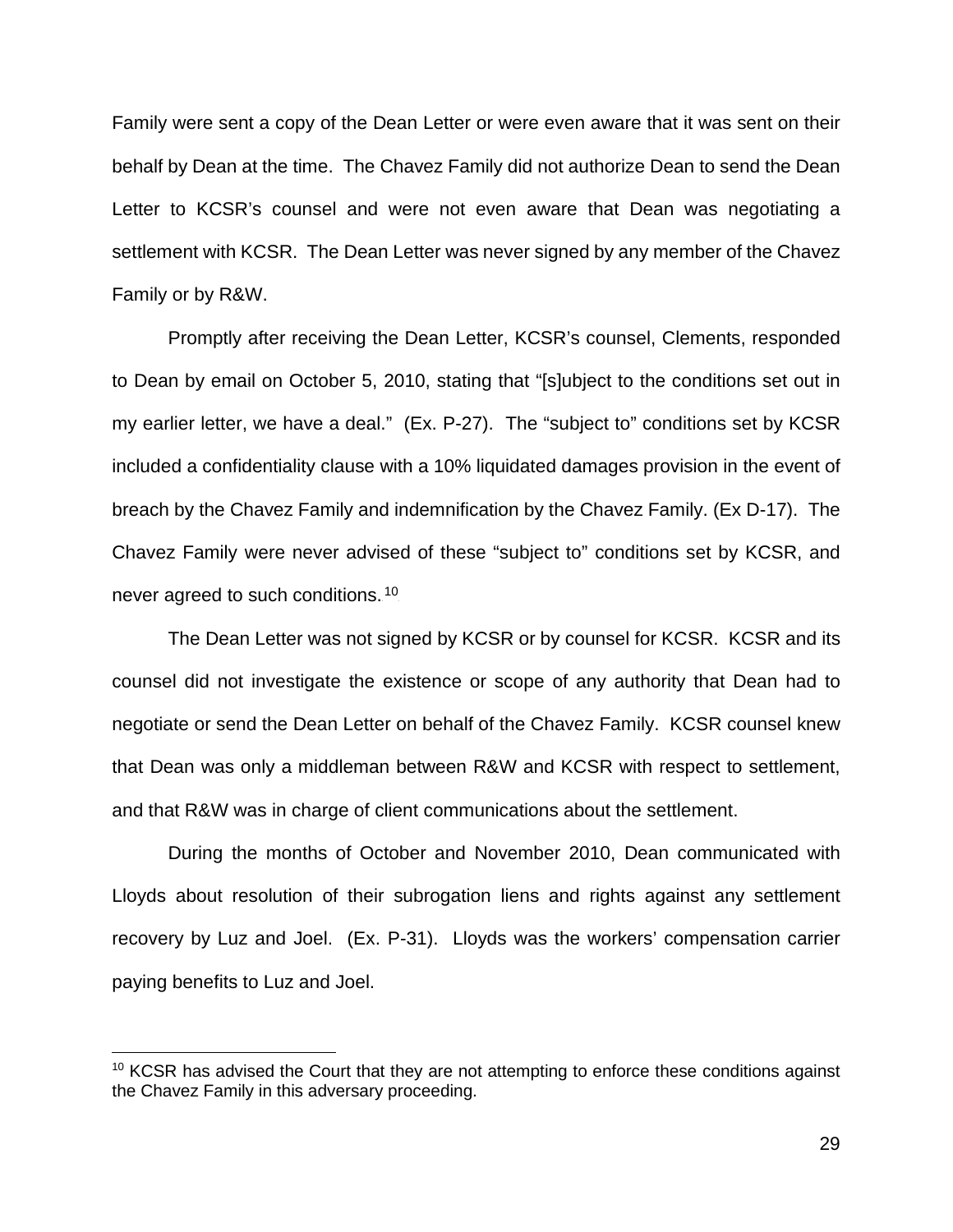In early November 2010, counsel for KCSR sent a proposed formal Settlement Agreement and Release of All Claims with Confidentiality and Indemnification Obligations ("Settlement Agreement") to Dean for comment. (Exs. D-20, D-21). Among other provisions, the proposed Settlement Agreement contained a confidentiality clause with a liquidated damages clause and an indemnity by the Chavez Family in favor of KCSR. The proposed Settlement Agreement has separate signature blocks for each of the Chavez Family members (Luz, individually, and in her representative capacities; and for Darlene, Allen, Francisco and Celia). The members of the Chavez Family never saw or signed the proposed Settlement Agreement.

On November 10, 2010, Dean sent a letter to the State Court, advising that the parties had reached an agreement and requesting that the wrongful death suit be removed from the November 15, 2010 trial docket. (Ex. P-33). Dean was not asked by R&W to prepare for trial.

On November 15, 2010, R&W and Dean filed a Motion for the Appointment of a Guardian Ad Litem with the State Court, on behalf of the Chavez Family. (Ex. D-24). The Chavez Family was not informed that this motion would be filed on their behalf. A guardian ad litem needed to be appointed for Joel (a minor) to evaluate any proposed settlement, determine whether it was in the best interest of the minor Joel, and make a recommendation to the State Court regarding approval of any settlement of the minor Joel's claims.

On November 18, 2010, the State Court granted this motion, and signed an order appointing Adriana Maddox (herein "Adriana") as guardian ad litem for Joel. (Ex. D-25). Thereafter, the State Court recognized and appointed Edward Maddox (herein "Edward"),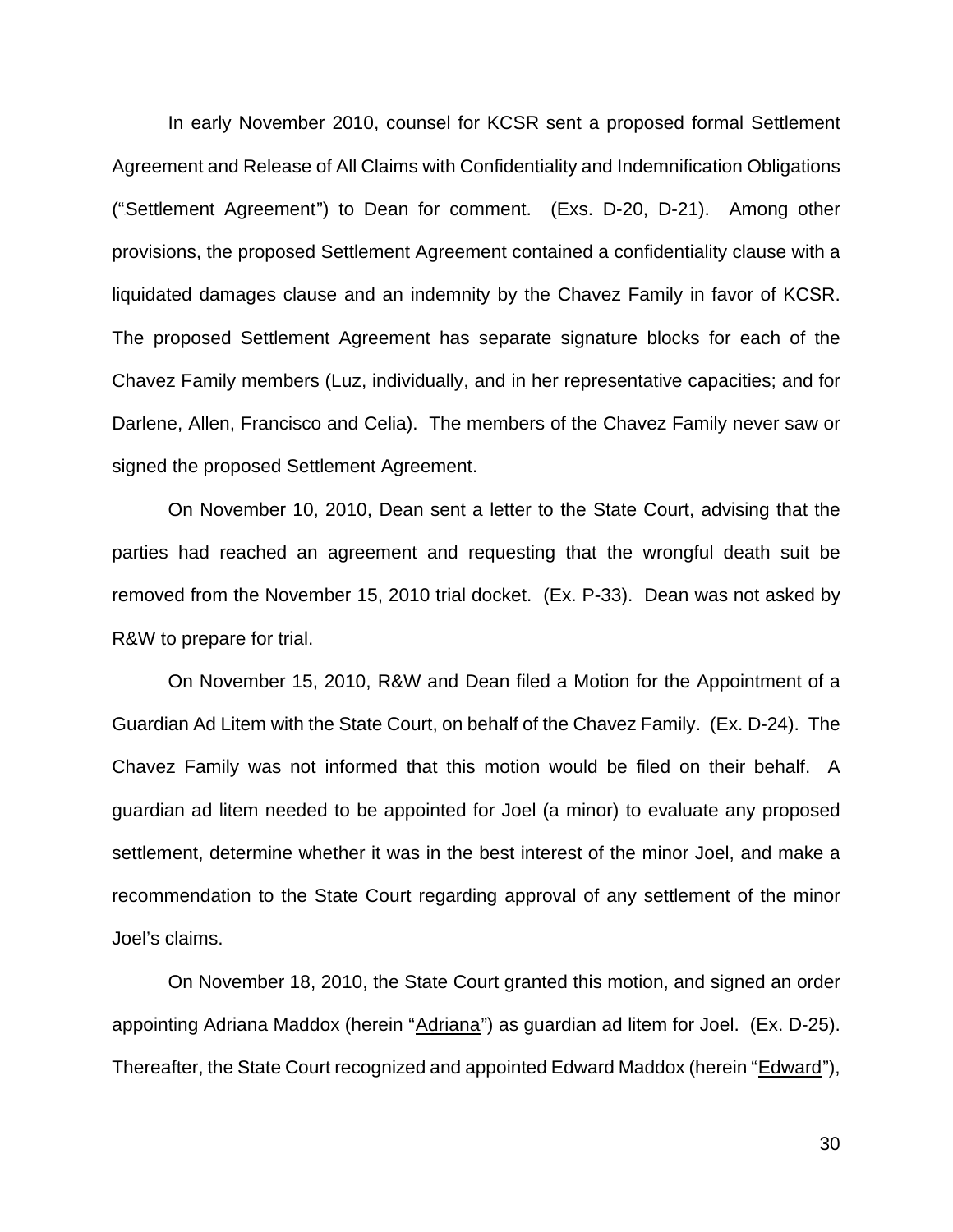Adriana's husband and law partner, as co-guardian ad litem for Joel. (Exs. P-10, P-35, P-46). Adriana and Edward then began investigating the minor Joel's claims, the proposed settlement as it related to Joel, and the subrogation liens asserted by Lloyds against Joel's proposed recovery. (Ex. P-6).

In March 2011, KCSR filed a Motion to Set Hearing Regarding Minor's Settlement with the State Court. (Ex. D-27). In part, such motion stated that on October 5, 2010 the parties reached a tentative settlement, and that the settlement was contingent on the State Court's approval of the settlement as it affected the minor Joel.

On March 8, 2011, the State Court sent notice of a hearing to be held on April 7, 2011 to approve the settlement of the minor Joel's claims to attorneys of record in the wrongful death suit, including Dean and R&W. R&W notified Luz of the April 7 hearing on the minor's settlement and requested Luz to attend. The other adult client members of the Chavez Family were not notified by R&W of the April 7 hearing or its purpose.

On April 6, 2011, the day before the April 7 hearing, Luz met with Adriana (the ad litem) at Adriana's office in Laredo to discuss the terms of the proposed settlement of minor Joel's claims. At that meeting, Luz did not express to Adriana that she had any objection to the proposed settlement of Joel's claims.

On April 7, 2011, the State Court conducted its first hearing to consider approving settlement of the minor Joel's claims. R&W hired Alvarado to travel and attend this hearing. Adriana (the ad litem) was unable to attend this hearing, so her husband and law partner Edward attended. On the morning of April 7 and before the hearing started, Edward met with Luz to again review the settlement. During that meeting with Edward, Luz voiced no objections to the settlement. However, shortly before the start of the April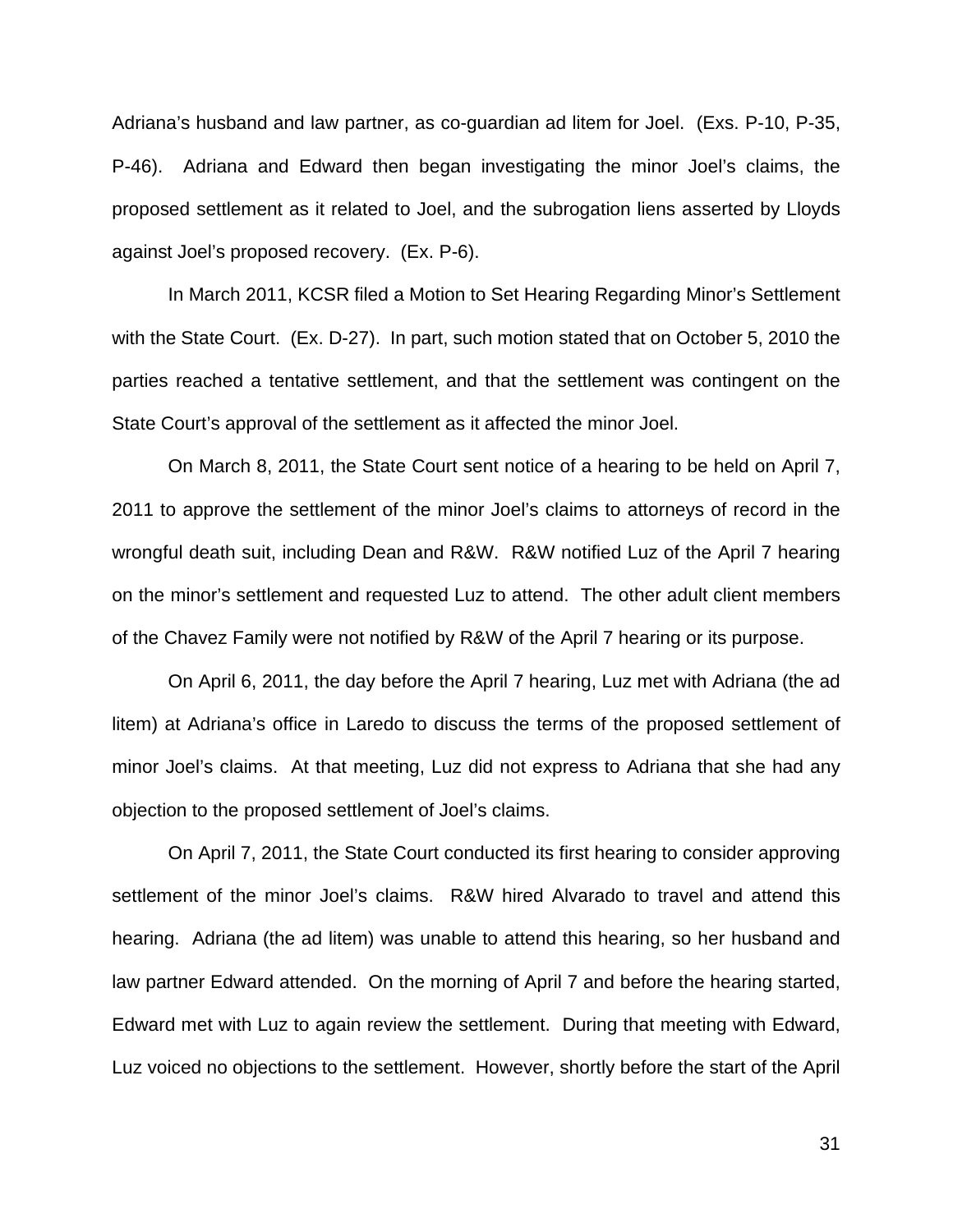7 hearing, Luz told Alvarado that she had "changed her mind" about the settlement.

During the hearing on April 7, 2011, Luz informed the State Court that she did not desire to go forward, requested at least three months to find another law firm, and that she no longer wanted to continue with R&W as counsel because she did not feel comfortable with R&W at all. (Ex. P-10). Luz did not mention Dean, as she did not know or think Dean was her counsel. This was the first time that Luz or any member of the Chavez Family had indicated to the State Court that they were dissatisfied with R&W or any of their counsel. During the April 7 hearing, Luz never told the State Court that she objected to the terms of the settlement, although Edward (the ad litem) advised the State Court that Luz was not satisfied with the settlement and the settlement was against her wishes.

At the conclusion of the April 7, 2011 hearing, the State Court set a status hearing for May 31, 2011 for the purpose of learning what Luz had decided about her lawyers and if Luz had hired new counsel. The State Court announced the May 31, 2011 status hearing on the record with Luz in attendance, and thus Luz had notice of the May 31, 2011 status hearing.

Prior to this April 7, 2011 hearing, no member of the Chavez Family notified R&W or the State Court that the Chavez Family was terminating R&W as their counsel. No member of the Chavez Family notified Dean or the State Court that the Chavez Family was terminating Dean as their counsel. That the Chavez Family did not inform the State Court or Dean about Dean's termination is not surprising, given that the Chavez Family never hired Dean and did not even know that Dean was acting as their counsel in settlement negotiations.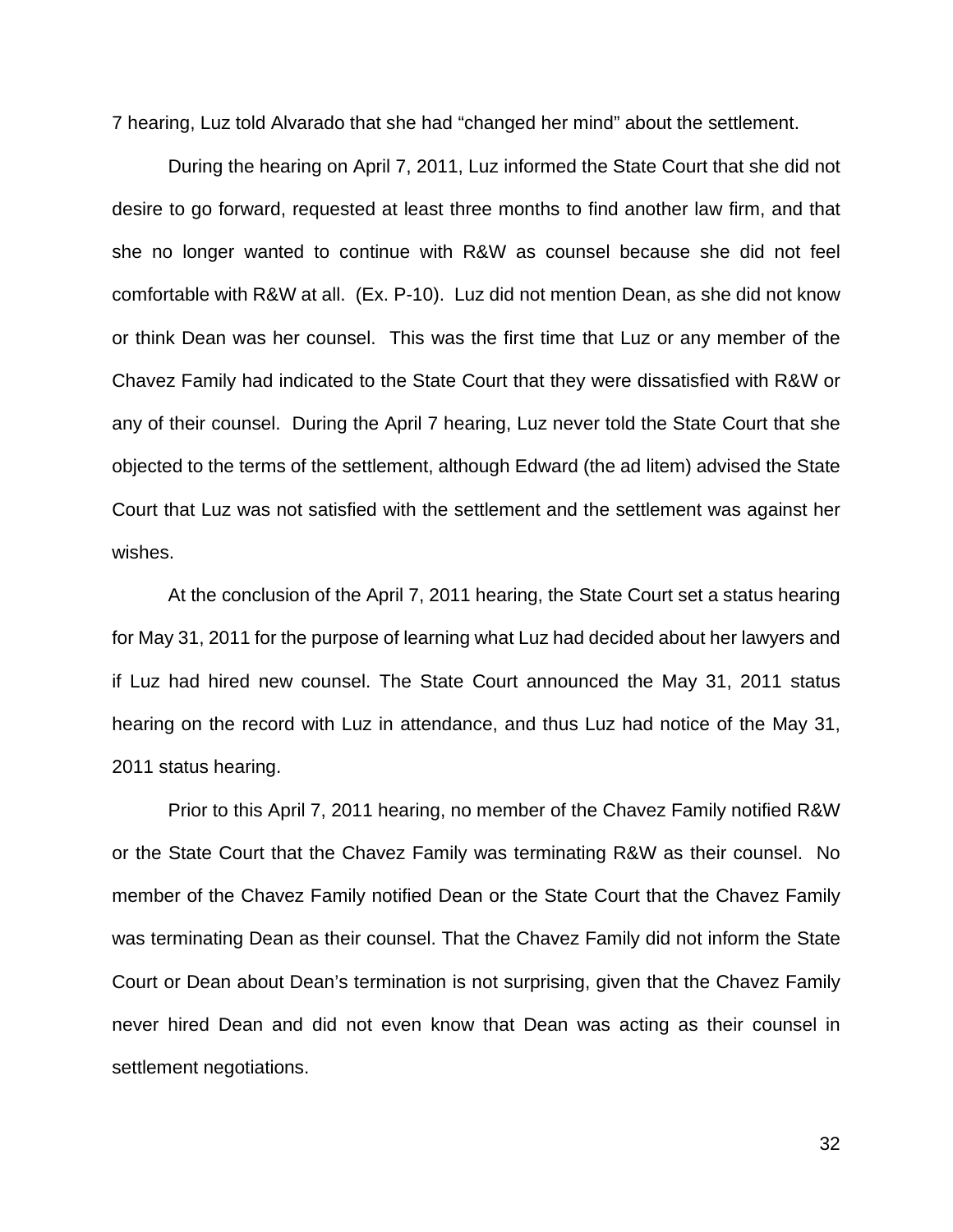On April 28, 2011, KCSR filed a Motion to Enforce Settlement Agreement with the State Court. (Ex. D-37). In this motion, KCSR stated that Dean, as the lead trial counsel for the Chavez Family, and Clements, as lead trial counsel for KCSR, negotiated a settlement of the wrongful death suit in September and October 2010. KSCR also stated that the essential terms of the settlement were set forth in emails between Clements and Dean and a letter sent by Dean to Clements on October 5, 2010 (the Dean Letter). Through this motion, KCSR requested that the State Court enforce the settlement agreed to by Dean (as counsel for the Chavez Family) and Clements (as counsel for KCSR). This motion was not served by KCSR on Luz or any member of the Chavez Family. The State Court set a hearing on this motion for May 31, 2011, the same day that was previously set for a status hearing.

At some point in May 2011, Alvarado (a former attorney with R&W) began advising and informally representing Luz. Alvarado became the "ghost writer" of several letters, affidavits, pleadings, and a brief subsequently filed by Luz with the State Court and the Texas appellate court.

On May 31, 2011, the State Court conducted a hearing on the Motion to Enforce Settlement Agreement filed by KCSR, the same date as the previously noticed status hearing. (Ex. P-46). Clements, as counsel for KCSR, attended this hearing, as well as Edward (ad litem for Joel) and Watson of R&W.

At the May 31 hearing, Watson advised the State Court that it was clear that R&W had been discharged as counsel for the Chavez Family based on the April 7 hearing, and that R&W had not yet filed a motion to withdraw as counsel only because R&W had not received instructions on who new counsel for the family would be. Watson also told the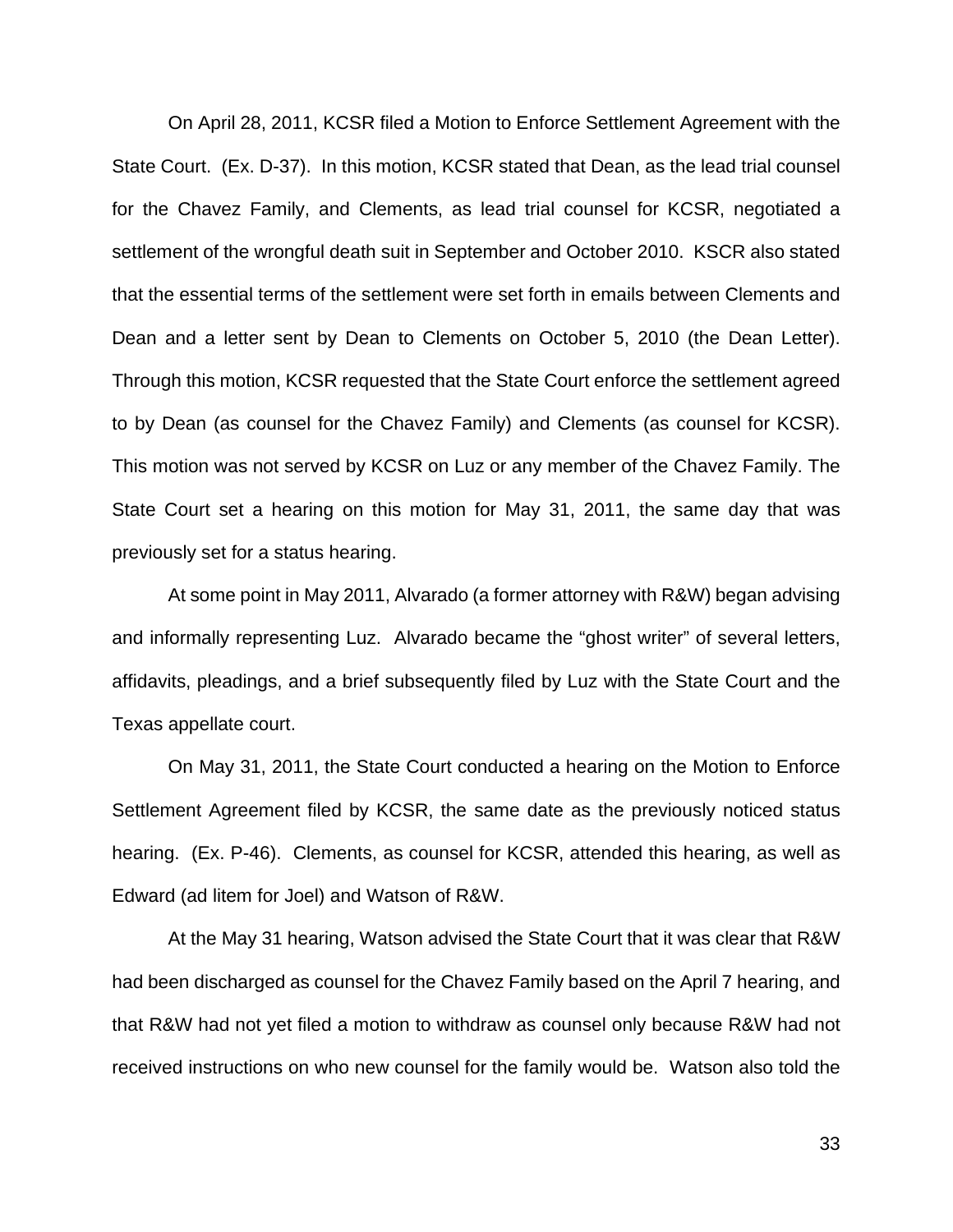State Court that Luz had the authority to speak on behalf of the Chavez Family throughout the pendency of the case, but that Watson and R&W could take no position on enforcement of the settlement because R&W no longer represented the Chavez Family.

At the May 31 hearing, Edward (acting as ad litem) announced some modifications to the allocation of the settlement funds to minor Joel, which would be taken from the allocation to Darlene and Allen. Edward advised the State Court that he and Adriana recommended the settlement on behalf of minor Joel as just and reasonable, with these modifications. The State Court then orally granted the Motion to Enforce Settlement and directed counsel and the ad litem to agree on an ad litem fee to be included in the judgment reflecting the ruling.

Although Luz received notice of the May 31, 2011 hearing, neither Luz nor any other member of the Chavez Family attended the hearing. Instead of attending, Luz sent a letter dated May 18, 2011 to the State Court, requesting a continuance because she had yet to find new counsel. (Ex. P-48). Luz also filed a Motion for Continuance with the State Court on May 31, 2011, where Luz stated that she "had to wait until the hearing in April to tell you in person that I did not want this settlement. I also had to wait to tell you that I did not agree to this because I did not trust the Rosenthal firm or the Brownsville lawyer for my youngest son, Joel." PTO (dkt# 98, p. 16).

Luz followed this up with a Motion for Reconsideration dated June 2, 2011 addressed to the State Court. (Ex. P-49). Through this motion, Luz requested that the State Court reconsider its May 31, 2011 ruling that enforced the KCSR settlement. This motion, signed by Luz, is riddled with inaccurate factual statements. In response to this request by Luz, the State Court apparently set a rehearing on the Motion to Enforce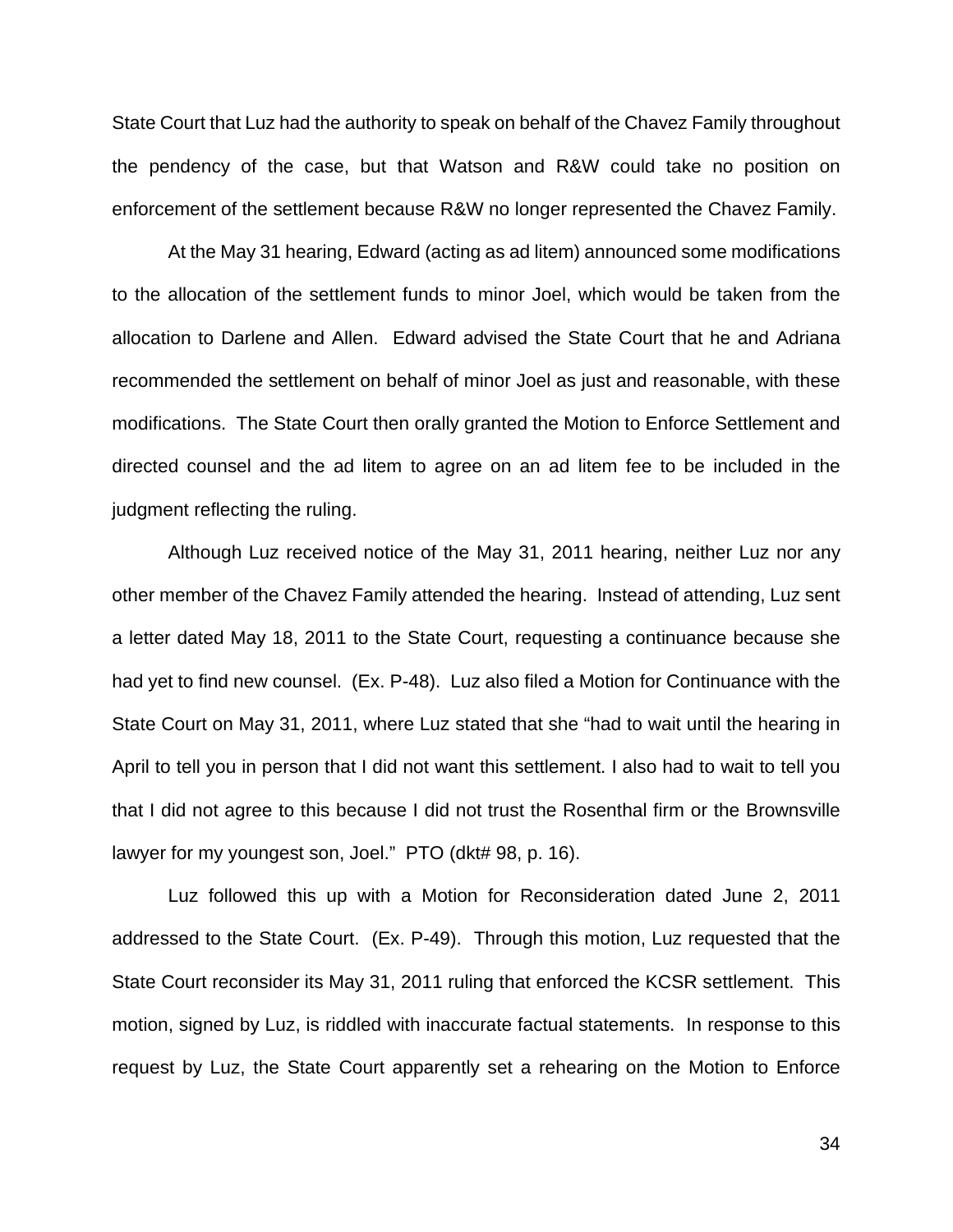Settlement Agreement filed by KCSR for June 23, 2011.

On June 15, 2011, Watson, on behalf of R&W, sent the State Court a letter, and provided a copy to Luz and other counsel. (Ex. P-39). This letter was sent by Watson to the State Court primarily as a response to Luz's accusations that R&W promoted a settlement without authority. In the letter, Watson stated that "Luz Chavez did agree, on behalf of all Plaintiffs, to the settlement, and the settlement agreement was reached based on the informed consent of Luz Chavez." Watson stated that she was "mindful of the lawyer's duties to a client concerning confidentiality," but the circumstances fell into "the category of situations in which a lawyer may (and in some instances, must) divulge otherwise confidential information." Watson consulted with ethics counsel before sending this letter.

 On June 23, 2011, the State Court conducted a rehearing on the Motion to Enforce Settlement filed by KCSR, in response to Luz's request. (Ex. P-44). Watson of R&W attended this hearing by phone. Adriana (as ad litem for minor Joel) and Clements (counsel for KCSR) appeared in person. Luz did not attend this hearing, although several attempts were made to notify her of the hearing. The State Court noted that the hearing was set for the benefit of Luz so that she could have an opportunity to hire a new law firm and make any additional arguments or statements to the court. Understandably, the State Court appeared frustrated that Luz did not show up to a rehearing set for her benefit.

At this hearing, Watson reiterated to the State Court that R&W had been terminated as counsel. Watson also advised the State Court that Luz gave consent to the settlement on behalf of all plaintiffs, as stated in her June 15 letter to the State Court. Ultimately, the State Court agreed with the previous recommendations of the co-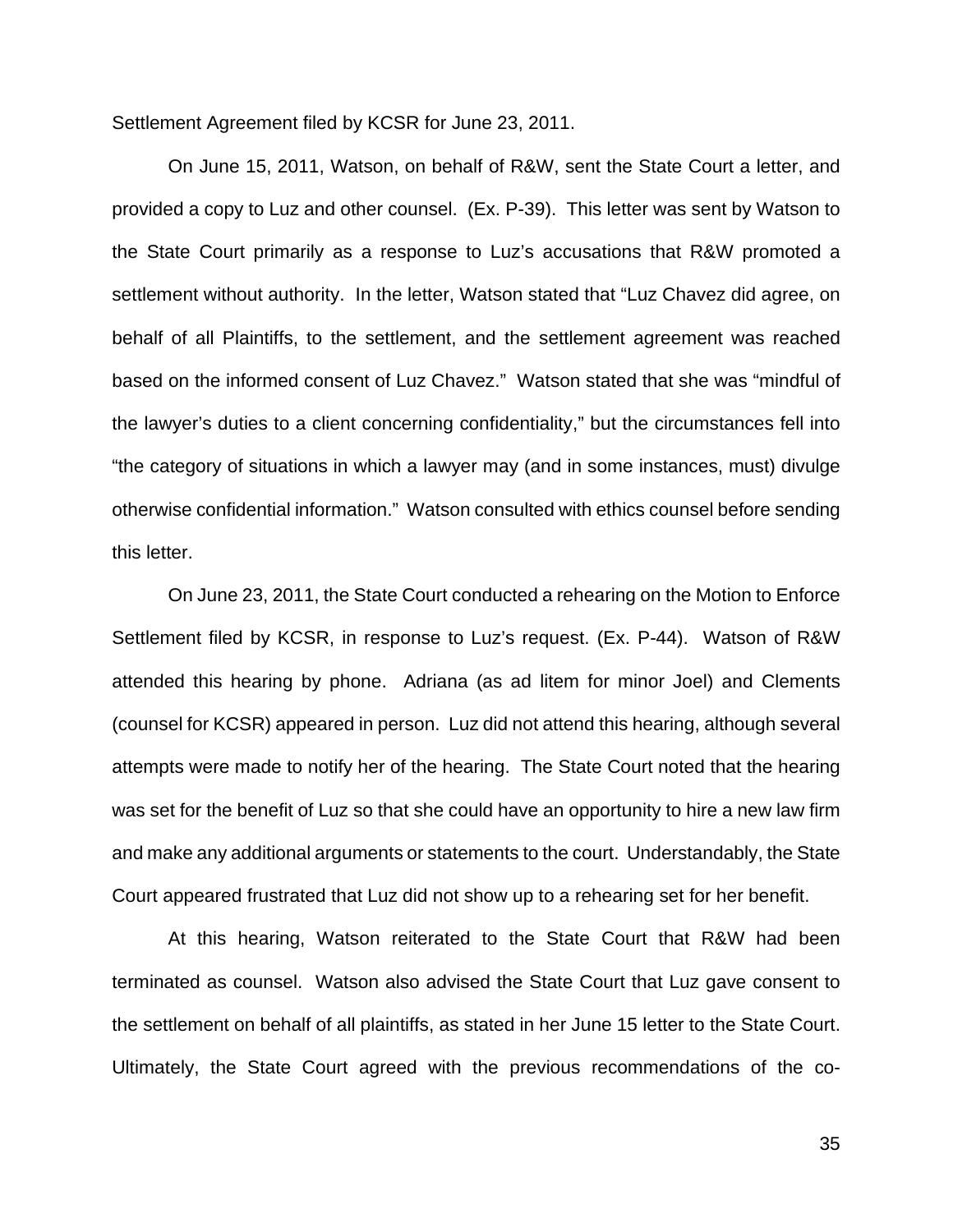guardians ad litem that the settlement was in the best interests of minor Joel, and again granted the Motion to Enforce the Settlement filed by KCSR.

At the conclusion of the June 23, 2011 hearing, the State Court signed an Order Granting Motion to Enforce Settlement Agreement and Final Judgment Reflecting Terms of Settlement Agreement ("First Judgment"). (Ex. P-35). The First Judgment provided that the Chavez Family recover \$531,000 from KCSR and apportioned the recovery as set forth in the Dean Letter, except that minor Joel's allocation was increased by \$10,000 to \$56,000 and Darlene's and Allen's allocation was reduced by \$5,000 to \$41,000 each. The First Judgment also recited that Edward and Adriana had been appointed as coguardians ad litem for minor Joel.

On July 25, 2011, a Motion for New Trial was filed with the State Court by Luz on behalf of "Luz Chavez et al." (Ex. P-19). While this motion purported to be filed on behalf of all members of the Chavez Family, it was signed only by Luz. The motion requested that the State Court set aside its First Judgment and order a new trial. The State Court did not grant this motion.

An affidavit signed by Luz on July 25, 2011 was filed with this motion. (Ex. P-8). Luz's affidavit contains several inaccuracies as to factual events. Luz stated in her affidavit that R&W was hired to represent her family and that "I did not agree to settle our lawsuit against the railroad, and I have always been the person that the law firm contacts for decisions on the case." Luz further stated in the affidavit that she had spoken with Darlene and Allen, and that "they did not agree to settle the case against the railroad, either."

Affidavits signed by Darlene and Allen on July 25, 2011 were filed concurrently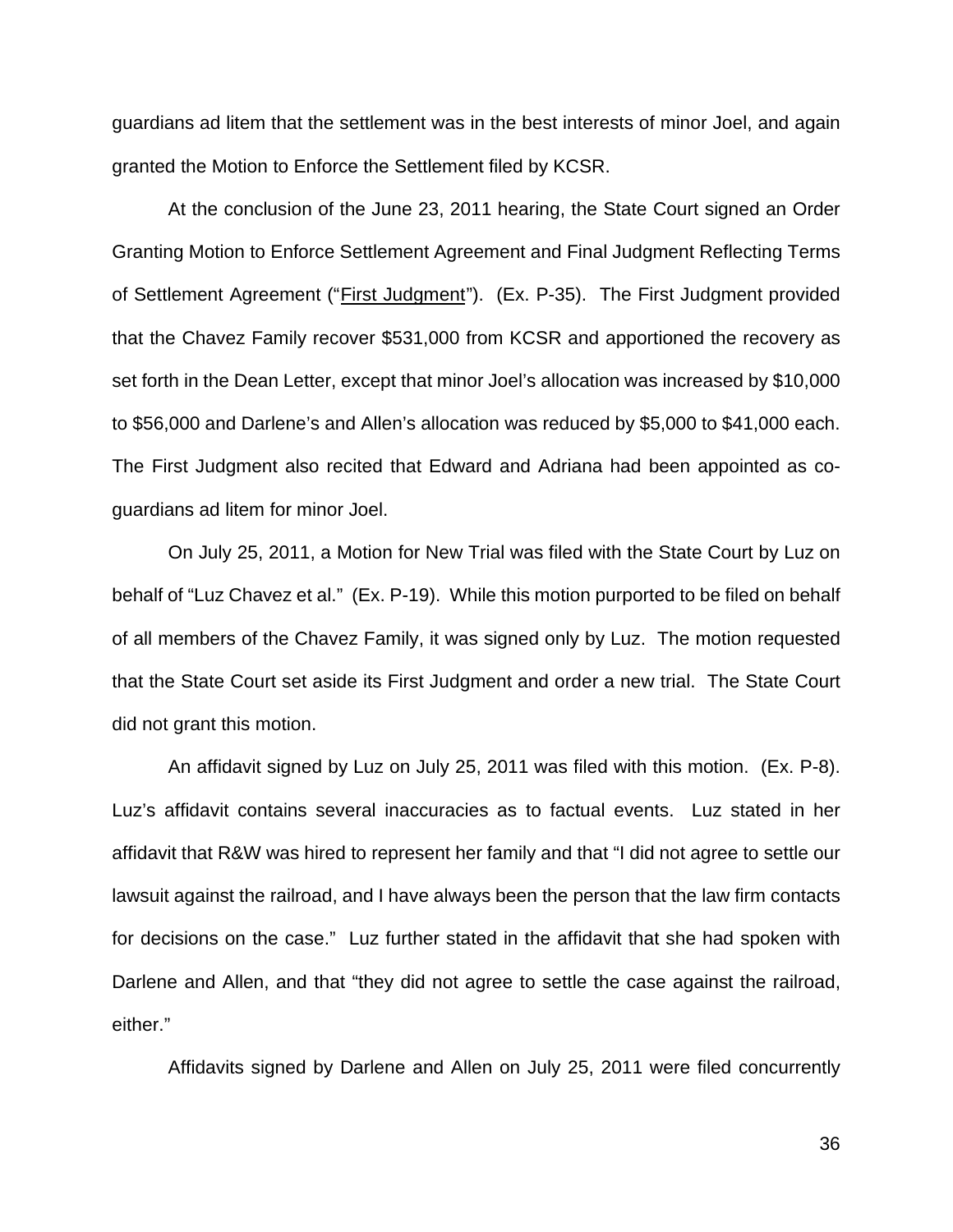with this motion. (Ex. P-12). In her affidavit, Darlene stated that she did not agree to settle the suit against KCSR and that she did not give R&W her consent to settle. Likewise, in his affidavit, Allen stated that he did not agree to settle the suit against KCSR and that he did not give R&W his consent to settle. Both Darlene and Allen have consistently and credibly maintained this position—that neither of them gave their consent to R&W to settle their individual claims—through trial in this adversary proceeding.

On August 31, 2011, Francisco (an elderly member of the Chavez Family and a party) passed away.

#### First Appeal/First Remand (2012-2014)

The Chavez Family appealed the First Judgment enforcing the 2010 settlement to the San Antonio Court of Appeals, where it was assigned cause no. 04-11-00697-CV ("First Appeal"). Appellants' Brief was signed only by Luz, purporting to act on her own behalf as well as the entire Chavez Family. (Ex. P-12). Appellants' Reply Brief was filed and signed by Alvarado, as attorney for the Chavez Family. (Ex. P-13). Alvarado also filed a Motion for Substitution of Counsel with the State Court on May 7, 2013, whereby Alvarado formally substituted as counsel for the Chavez Family in place of R&W in the State Court. (Ex. P-14).

On November 7, 2013, R&W filed a Petition in Intervention with the State Court. In this pleading, R&W sought recovery of the 40% contingency fee and over \$400,000 in reimbursable expenses from the Chavez Family pursuant to the attorney's lien created in the Engagement Contract.

On February 13, 2013, the San Antonio Court of Appeals issued its Opinion in the First Appeal. *Chavez v. Kansas City S. Ry. Co.*, 522 S.W.3d 468 (Tex. App—San Antonio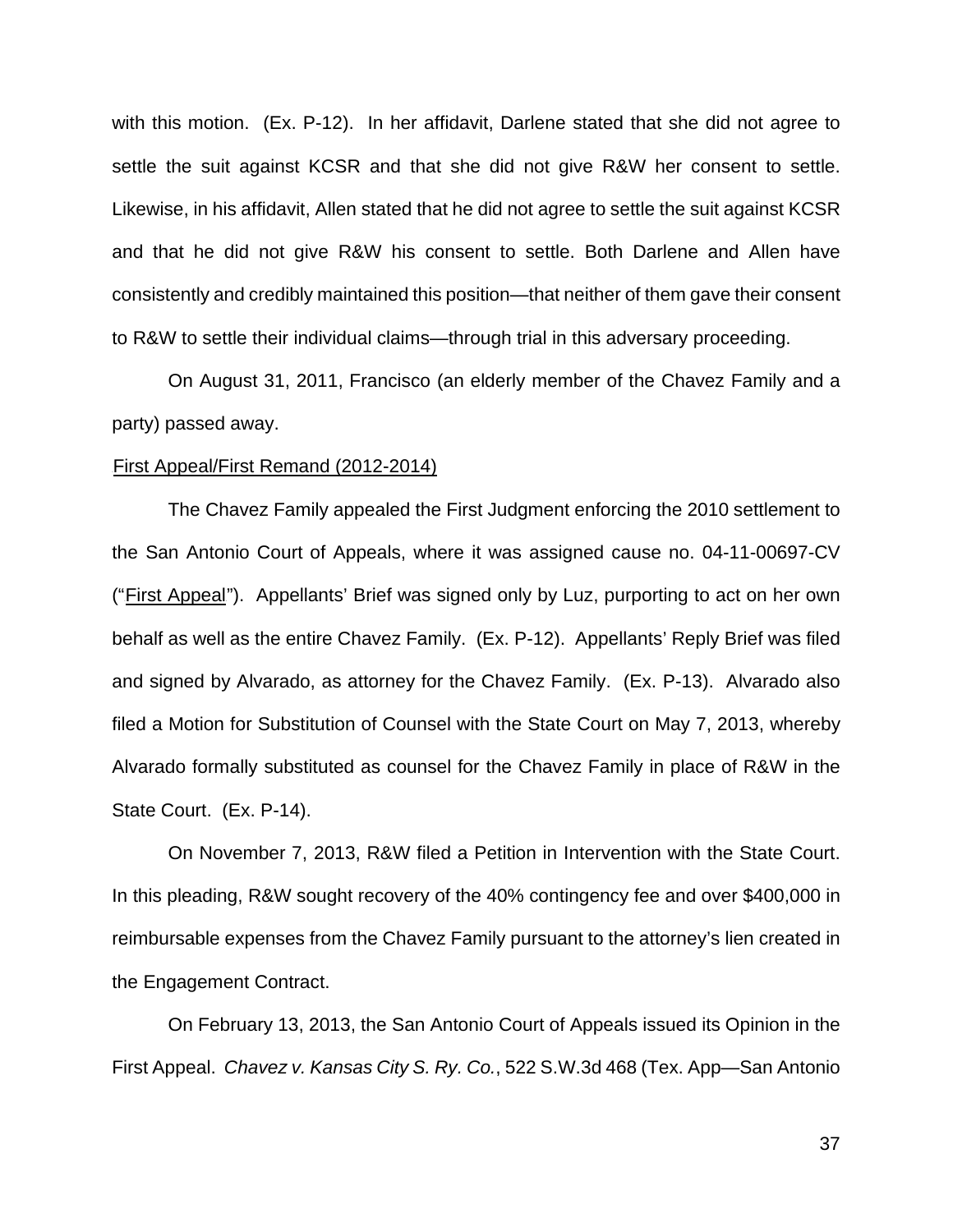2013, pet. denied) ("*Chavez I*"). The Court of Appeals reversed the First Judgment of the State Court enforcing the settlement against the Chavez Family and remanded to the State Court. In sum, the Court of Appeals found that because the Dean Letter had not been filed as part of the record with the State Court as required by Rule 11 of the Texas Rules of Civil Procedure, the Dean Letter could not be enforced. The Court of Appeals found it unnecessary to address the other issues raised by the Chavez Family in the appeal. *Chavez I,* 522 S.W.3d at 471.

On remand to the State Court, KCSR filed the Dean Letter of record under Rule 11 with a counterclaim against the Chavez Family, which again sought to enforce the 2010 settlement. On November 13, 2013, KCSR filed a Motion for Summary Judgment and Motion to Affirm Approval of Minor's Settlement and Adopt it as the Judgment of the Court ("Motion for Summary Judgment") with the State Court, which included the Dean Letter. (Ex. P-50).

On February 6, 2014, the State Court held a hearing on the Motion for Summary Judgment filed by KCSR and granted the motion by Order on the same date. (Ex. P-11). On February 13, 2014, the State Court corrected an error in such Order by entering a Judgment Nunc Pro Tunc ("Second Judgment"), which granted the Motion for Summary Judgment and enforced the 2010 settlement. The Second Judgment provided that the Chavez Family recover \$541,000 from KCSR and apportioned the recovery as set forth in the Dean Letter (as modified by the minor settlement in the First Judgment), except that the allocation for Darlene and Allen was restored to \$46,000 each.

On February 26, 2014, R&W filed a voluntary bankruptcy petition under Chapter 7. Shortly thereafter, the Trustee was appointed for the R&W bankruptcy estate.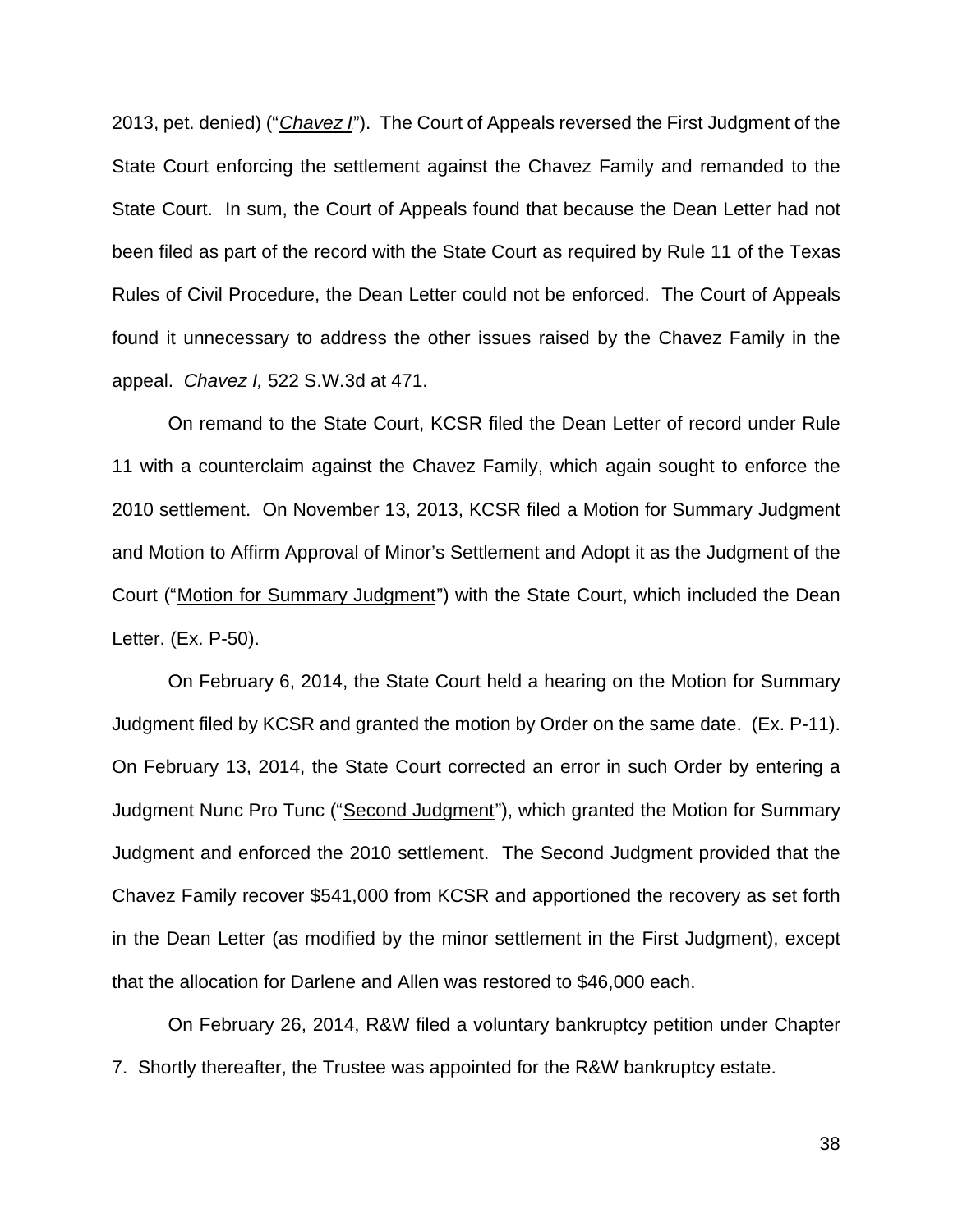In April 2014, Celia (an elderly member of the Chavez Family and a party) passed away.

## Second Appeal/Second Remand (2015-2017)

The Chavez Family appealed the Second Judgment enforcing the 2010 settlement to the San Antonio Court of Appeals, where it was assigned cause no. 04-14-00354-CV ("Second Appeal").

On June 17, 2015, the San Antonio Court of Appeals issued its Opinion in the Second Appeal. *Chavez v. Kansas City S. Ry. Co.*, 518 S.W.3d 33 (Tex. App—San Antonio 2015) ("*Chavez II*"). This time, the Court of Appeals affirmed the summary judgment and Second Judgment in favor of KCSR against the Chavez Family enforcing the 2010 settlement. In sum, the Court of Appeals found that there was a presumption that Dean had authority to bind the Chavez Family to the settlement as their attorney of record and the Chavez Family did not produce any summary judgment evidence raising a fact issue that Dean lacked the authority to enter into a settlement. Accordingly, the Court of Appeals found that KCSR proved as a matter of law that Dean possessed actual authority to bind the Chavez Family to the settlement. *Chavez II,* 518 S.W.3d at 43-45*.* 

Undeterred, the Chavez Family sought review by the Texas Supreme Court, which was granted. On May 16, 2017, the Texas Supreme Court issued a per curiam Opinion, which reversed the Court of Appeals. *Chavez v. Kansas City S. Ry. Co.*, 520 S.W.3d 898 (Tex. 2017) ("*Chavez III*"). In sum, the Texas Supreme Court reversed the summary judgment enforcing the settlement because KCSR did not prove as a matter of law that Dean had authority to bind the Chavez Family to a settlement. *Chavez III*, 520 S.W.3d at 900-01.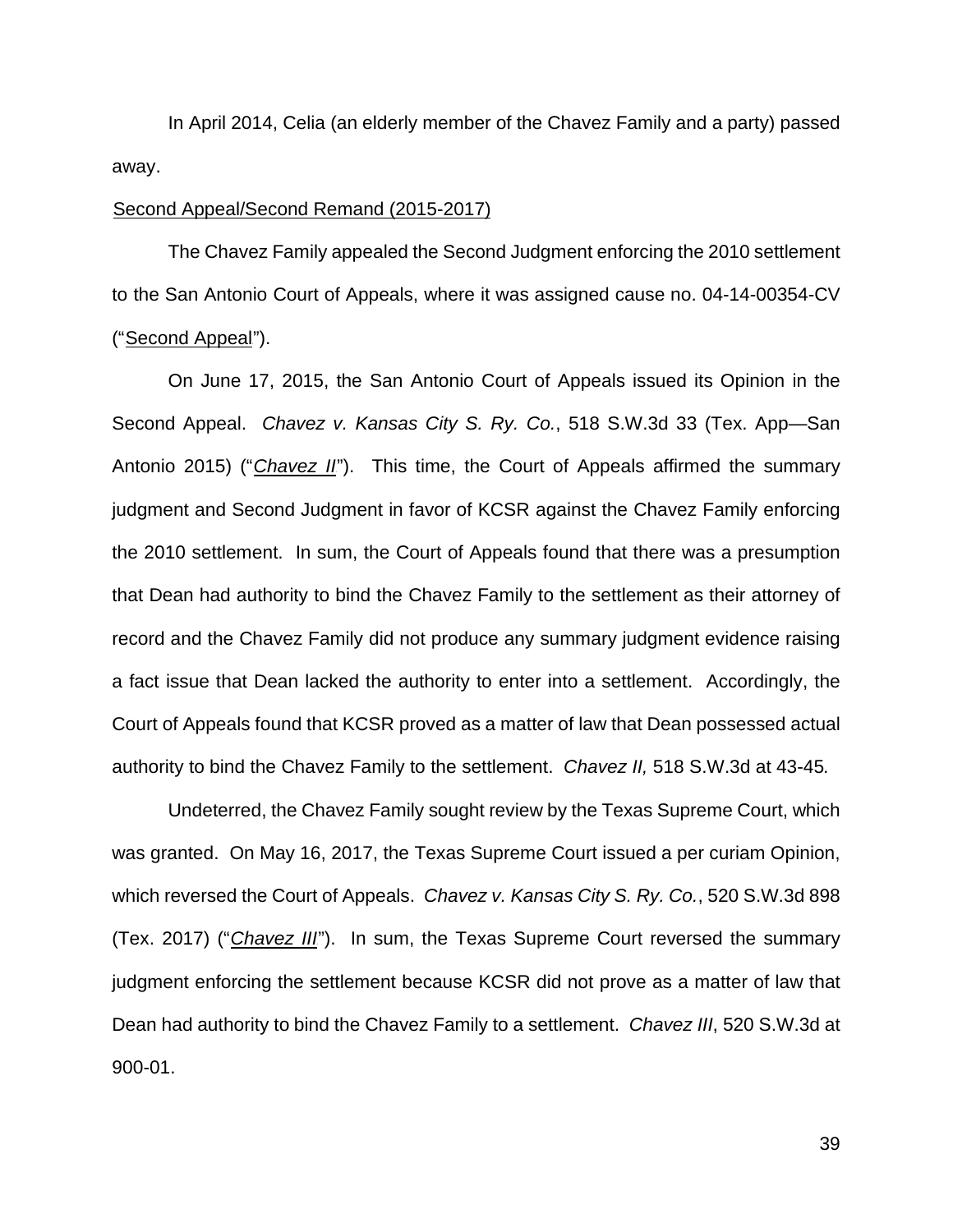Addressing the issue in the context of summary judgment, the Texas Supreme

Court in *Chavez III* stated:

Assuming without deciding that an attorney retained for litigation is presumed to possess express authority to enter into a settlement agreement on behalf of the client, the presumption may be rebutted with evidence to the contrary . . . [To be entitled to summary judgment] the Railway was required to establish affirmatively that there was no genuine issue of material fact that Chavez's <sup>11</sup> law firm was authorized to execute the settlement agreement—that is, that Chavez could not produce evidence to rebut a presumption of authority. The Railway did not meet this burden. It only produced evidence that Chavez hired counsel to represent her in this litigation and that those lawyers agreed to the settlement. Although this is some evidence to satisfy its burden, the Railway was required to provide evidence that Chavez actually authorized her counsel to enter into a settlement agreement on her behalf. Because the Railway failed to conclusively establish each element of its claim, the summary judgment must be reversed.

*Chavez III*, 520 S.W.3d at 900-01.

# Severance and Removal (2017-2018)

Following remand from the Texas Supreme Court, on September 5, 2017, the State Court severed the breach of contract counterclaim by KCSR to enforce the 2010 settlement against the Chavez Family from the underlying wrongful death suit filed by the Chavez Family against KCSR. The severed breach of contract suit to enforce the 2010 settlement was assigned cause no. 2017-CVA-002223-D4 by the State Court (herein "Severed Suit"). In the Severed Suit, KCSR is designated as plaintiffs and the Chavez Family are designated as defendants.

Numerous hearings and discovery disputes were conducted and adjudicated by the State Court in the Severed Suit. On August 31, 2018, the Chavez Family filed a third-

<sup>&</sup>lt;sup>11</sup> The Texas Supreme Court defined the entire Chavez Family plaintiffs as "Chavez" in its Opinion. *Chavez III,* 520 S.W.3d at 899.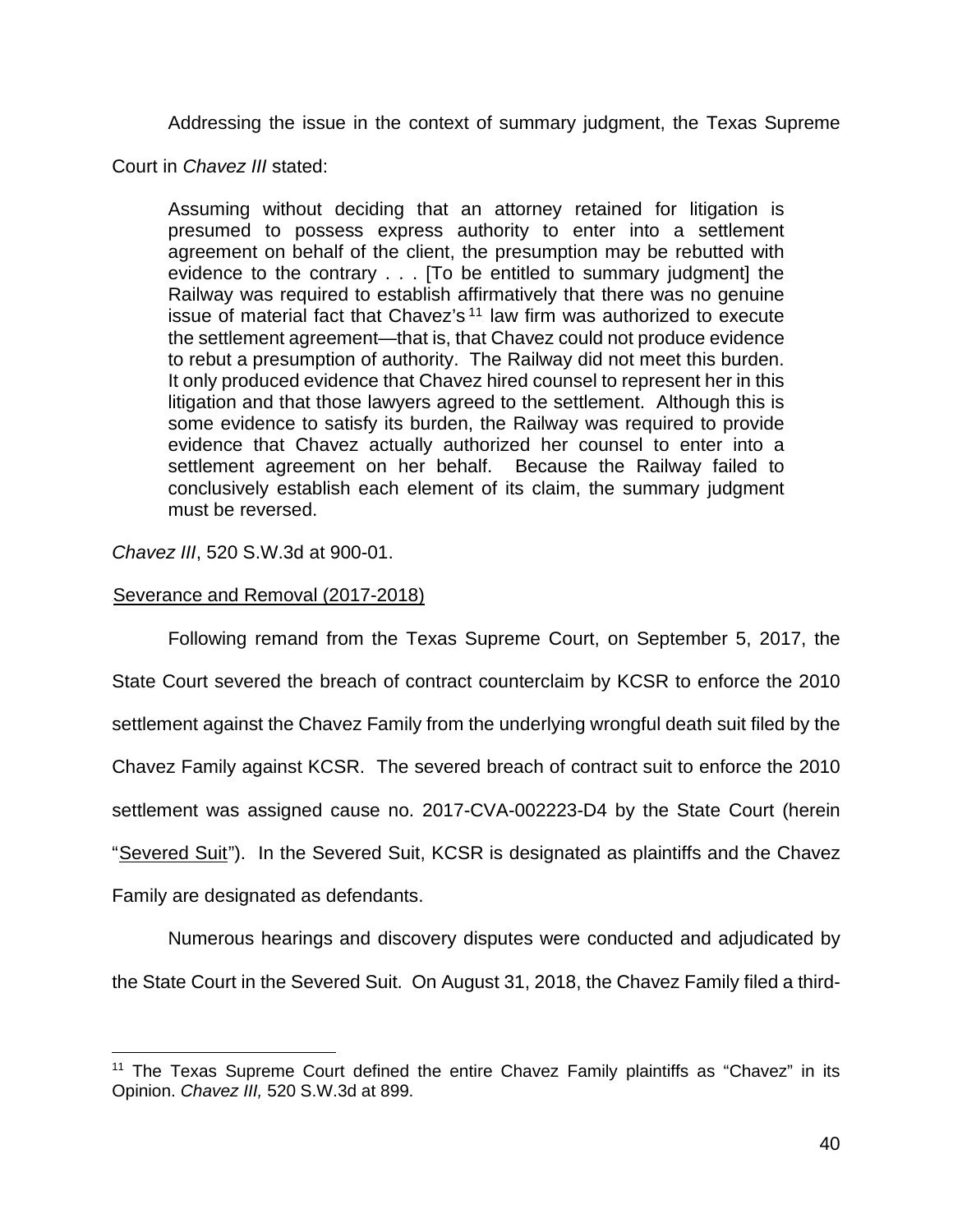party petition and crossclaim against R&W in the Severed Suit pending in State Court. In this pleading, the Chavez Family alleged claims against R&W for breach of fiduciary duty, negligent misrepresentation, civil conspiracy, and perjury.

On October 1, 2018, the Trustee (on behalf of the R&W bankruptcy estate) removed the Severed Suit from State Court to this Court, where it became this adversary proceeding no. 18-01091 (dkt# 1). The Severed Suit removed to this Court encompassed all claims and defenses asserted in the Severed Suit for breach of contract previously pending in State Court, including the claims of KCSR, the counterclaims by the Chavez Family against KCSR, and the third-party claims by the Chavez Family against R&W.

## **D. Specific Subject Matters**

With respect to specific subject matters, the following are additional findings of fact by the Court after weighing all the evidence and the credibility of all witnesses.

# Authority of Luz to Settle as Agent for Other Adult Clients

The Court finds that Luz did not have authority as an agent for the other four adult members of the Chavez Family to accept a settlement on their behalf in the September 28, 2010 phone call with Watson.

Initially, the Court has examined the conduct and communications of the adult members (the principals) to Luz (their alleged agent) to determine if Luz had actual authority to settle their claims of the other adults. Darlene and Allen were not aware of the 2010 settlement offer when it was made to Luz and never consented to any settlement of their individual claims. Darlene testified that Luz did not have authority to act for her in all aspects of the case. Darlene and Allen did not allow Luz to believe that Luz had authority to finally settle their individual claims in September 2010 without their specific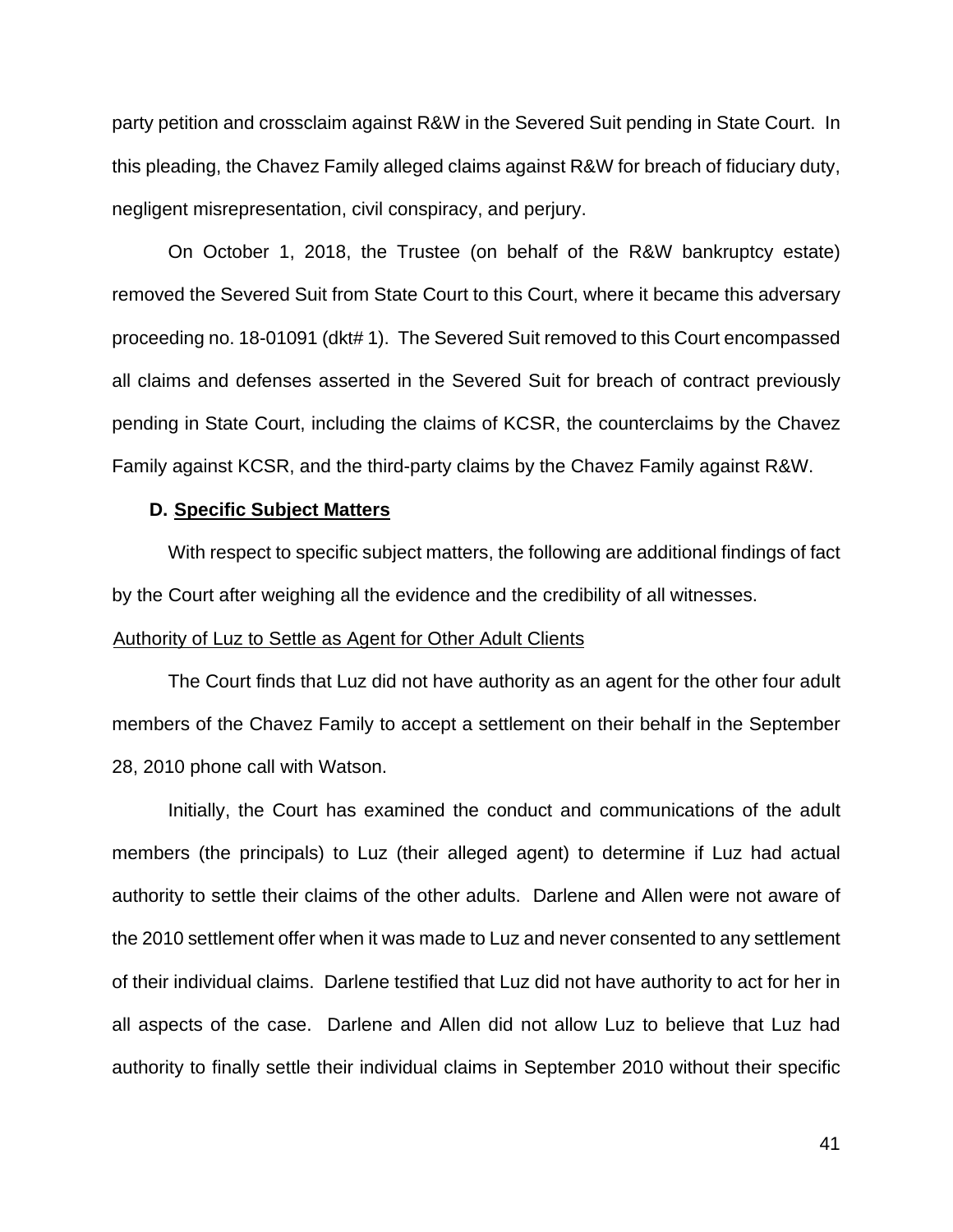consent. The evidence did not establish that Darlene and Allen intentionally or negligently conferred authority on Luz to settle their individual claims without their specific consent. There was no credible evidence that Francisco and Celia (Luz's in-laws and individual claimants) took any actions that could be construed as providing actual authority to Luz to settle on their behalf.

None of these four adults (or Luz for that matter) ever contacted R&W or anyone else asking for their funds under the 2010 settlement. Luz also signed the same form of Engagement Letter as the other four adults, so Luz was charged with knowledge that the individual claims of the other four adults could not be settled without the consent and final approval of the other four adults. In sum, the Court finds that these four other adults did not give Luz actual authority to settle their claims.

Next, the Court has examined the conduct of these adult members (the principals) and the reasonableness of the assumption by Watson that Luz (the alleged agent) had the apparent authority to settle the claims of the other adults. Darlene testified that in the past, Watson of R&W would contact each of them individually when any "big topic" in the case came up. Allen testified that in the past, he was present and making settlement decisions at mediations with R&W as his counsel. Darlene and Allen did not knowingly permit Luz to hold herself out as having authority to finally settle their individual claims. There was no credible evidence that Francisco and Celia (Luz's in-laws) took actions that could be construed as providing apparent authority to Luz to settle on their behalf.

By permitting Luz to be the primary contact person for the family, the other adult members of the Chavez Family did not clothe Luz with the authority to unilaterally make the most important decision on their behalf in the suit—whether or not to settle their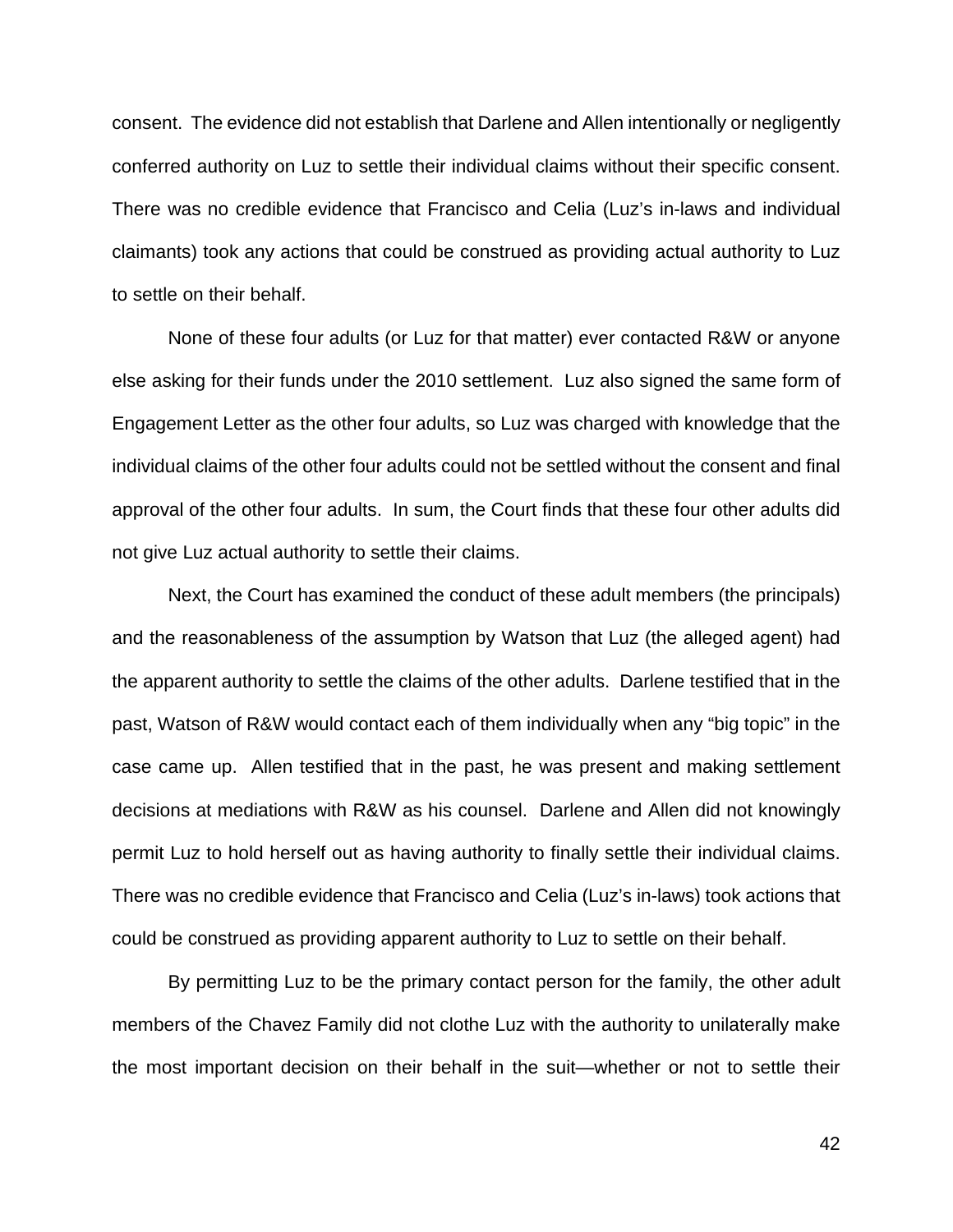individual claims and for how much. During the September 2010 phone call, Watson did not ask Luz if she had the authority to accept the KCSR settlement offer (with the allocations created by Rosenthal) on behalf of the other adults. Watson did nothing to ascertain the scope of Luz's authority to act for the other adults during the phone call. It was not reasonable for Watson to assume that just because Luz was the primary contact person for the family, Luz could automatically settle the individual claims of the other adult family members without their specific consent.

The evidence suggesting that Luz had actual or apparent authority from Darlene and Allen to accept a settlement offer for them came from the testimony of Watson. On this critical point, Watson provided mostly vague and general testimony. For example, at trial, Watson generally agreed with counsel's question that Darlene and Allen "confirmed" that Luz was the "voice of the family" when Watson spoke "to them, all jointly, on several occasions"; that Darlene and Allen "always deferred" and then "usually deferred" to Luz's decisions in the case; and that Darlene and Allen always "indicated" that Luz had authority to speak on their behalf. (TR at pp. 16-18, 69; dkt# 131). Watson's deposition testimony was similar—often responding "yes" to questions about Allen and Darlene with little specifics or detail other than general statements about authority. (Ex. JT-1, Tab 10, pp. 19-20, 23, 143-4, 156-7). However, none of Watson's detailed case notes (or other writings) support Watson's generalized testimony that Darlene and Allen had previously agreed that Luz had their authority to settle their individual claims. (Ex. P-4).

To the Court, Watson appeared to be carefully stretching her testimony to try and justify her actions after the fact. At the time of the September 28, 2010 phone call with Luz, Watson and R&W were under pressure as a November 15, 2010 trial date was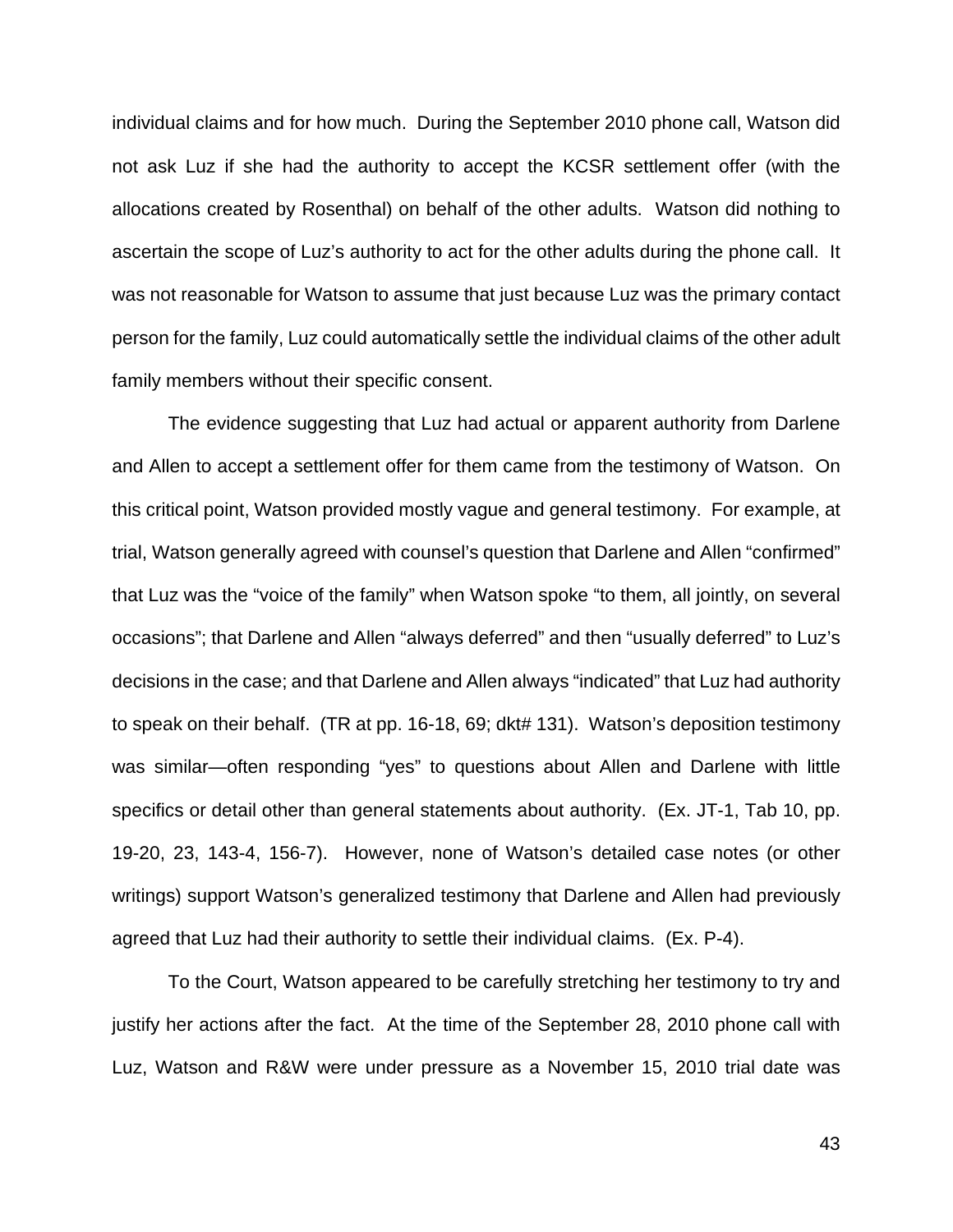looming. R&W was beginning to experience financial difficulty as part of the fallout from the federal investigation of Rosenthal. R&W had no desire to retry an expensive suit against KCSR that was lost the first time. KCSR had made a reasonable settlement offer under the circumstances, an offer that Watson felt her clients should accept and would recoup some of R&W's significant expenses. When Watson was finally able to chase down Luz on the phone, Watson managed to get Luz to verbally agree to the settlement.

At that time, Watson figured that the other four adult clients would just go along with Luz and ultimately agree to the KCSR settlement offer, so Watson never even tried to meet or speak to her other adult clients about the settlement offer. Later, when Luz disavowed the settlement and the other adult clients refused to give their consent to the settlement, Watson was forced to stretch and justify the settlement by taking the position that Luz had authority to settle the claims of the other adult clients as well. Further, even if the Court were to accept Watson's generalized testimony that the other adults agreed that Luz was the voice for the family, this does not establish that the scope of authority granted to Luz included settling the individual claims of the other adults without their knowledge and specific consent.

The Court recognizes that several months after the September 2010 phone call with Watson, Luz signed an affidavit stating that "I have always been the person that the law firm contacts for decisions on the case."  $(Ex. P-8).<sup>12</sup>$  However, actual authority cannot be based solely on the words of an agent (Luz). And in determining apparent

<sup>12</sup> Luz, acting *pro se*, also filed pleadings purportedly on behalf of the entire Chavez Family. (Exs. P-12, P-19). These pleadings, as well as the affidavit of Luz, are not dispositive as to whether Luz was an agent with authority to accept a settlement offer for the other adults back in the September 2010 phone call with Watson. The pleadings and affidavit were filed many months (and sometimes years) after the critical September 2010 phone call with Watson.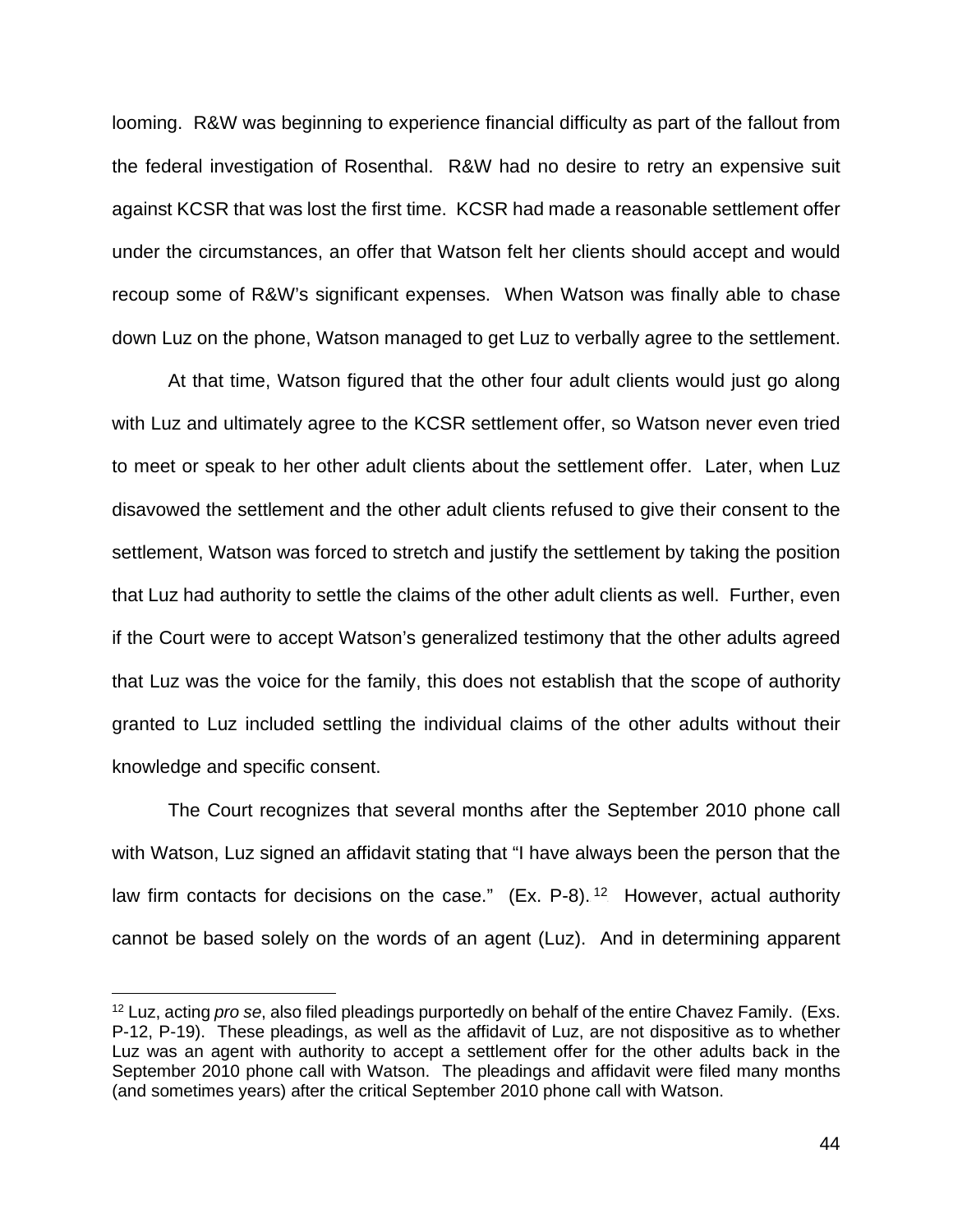authority, only the conduct and acts of the principals (not the agent Luz) are examined. Further, this same affidavit signed by Luz stated that Darlene and Allen (two of the principals) did not agree to settle the suit against KCSR.

No writings exist whereby Darlene, Allen, Francisco or Celia gave authority to Luz to settle their individual claims. The only writings on authority to settle claims are the Engagement Contracts, signed by Watson herself for R&W and by Darlene, Allen, Francisco, and Celia individually. Each Engagement Contract specifically states that R&W may not settle "MY" claims without "MY" consent and "my" final approval. (Ex. CD-5).

After weighing all the evidence and considering the credibility of all witnesses, the Court finds, as a factual matter, that Luz did not have actual or apparent authority as agent for the other adult members of the Chavez Family to accept a settlement on their behalf during the September 2010 phone call with Watson.

### Barratry

When the Chavez Family retained R&W in February 2007, they had not hired any other lawyer or firm to represent them in their claims against KCSR. The credible and probative evidence did not prove that in February 2007 a non-attorney associated with R&W solicited a relative of the Chavez Family to hire R&W as counsel for the Chavez Family. It was not established that R&W paid or caused to be paid \$10,000 to a nonattorney to secure the Chavez Family as clients by credible evidence.

At the first meeting in February 2007, relatives of Luz asked R&W if they could pay some funds to Luz (who was recently widowed and raising a small child) for living expenses while the case proceeded to trial. In response, R&W agreed to this request,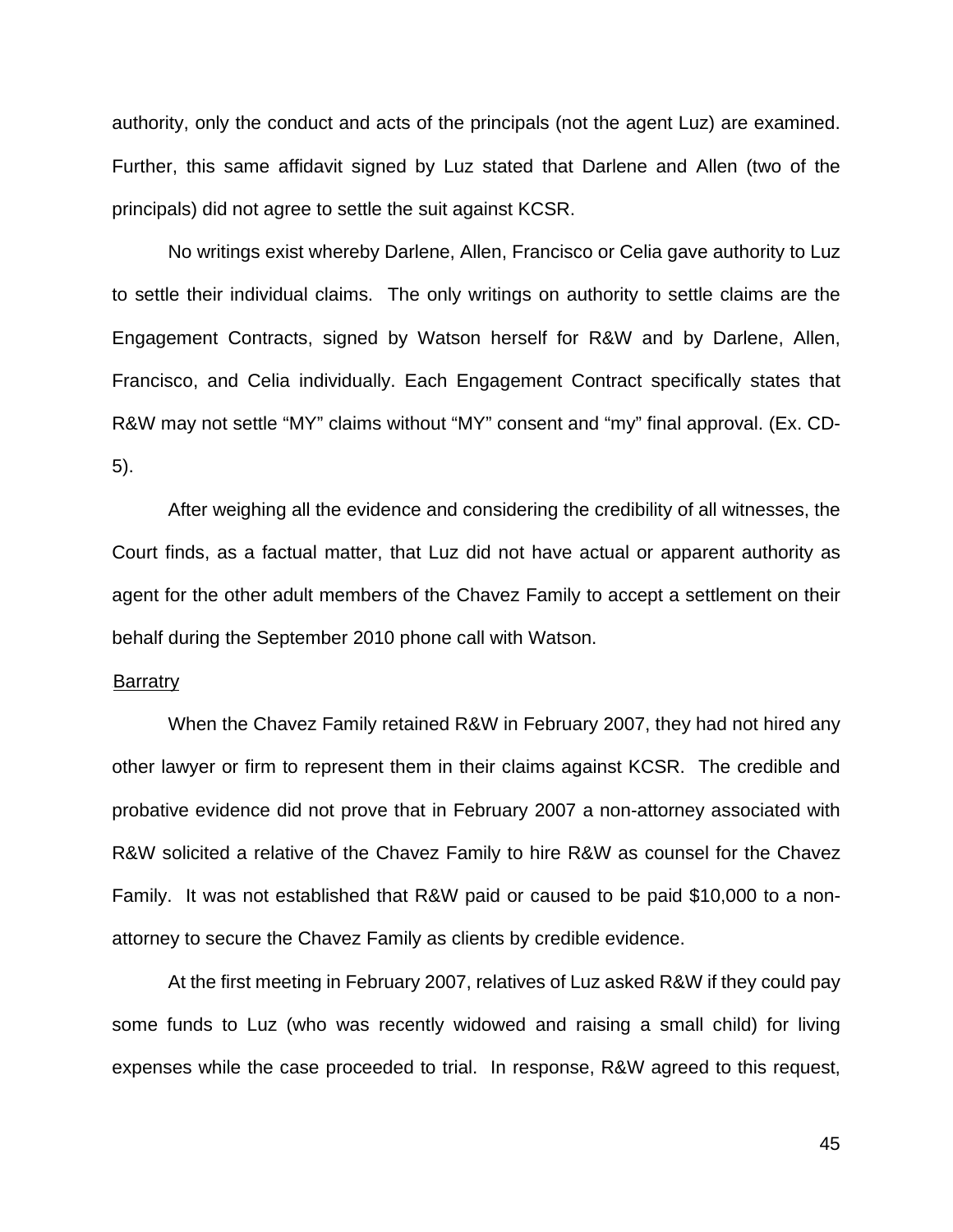and ultimately advanced \$10,000 and \$2,000 monthly to Luz for living expenses. The \$10,000 was not advanced by R&W to Luz for the purpose of soliciting employment of R&W by the Chavez Family.<sup>13</sup>

## **R&W Expenses**

As of September 28, 2010, R&W had incurred \$416,724 in out-of-pocket expenses relating to the wrongful death suit filed against KCSR, including advances made directly to the Chavez Family of about \$64,000. As of November 10, 2010, R&W had incurred out-of-pocket expenses on behalf of the Chavez Family in the prosecution of the wrongful death suit against KCSR totaling \$417,622.<sup>14</sup>

The Court specifically finds that the \$417,622 in out-of-pocket expenses of R&W are actual, necessary, and reasonable expenses incurred by R&W in the prosecution of the wrongful death suit against KCSR and are within the scope of reimbursable expenses in the Engagement Contracts. The expenses included the cost of multiple experts, reports, research, investigation, depositions, discovery, travel, and jury trial in the complex wrongful death suit. (Ex. P-38). Indeed, the witnesses at trial in this adversary proceeding (including current counsel for the Chavez Family) testified that such expenses were incurred by R&W and were reasonable. At the time the Engagement Contracts were signed, the Chavez Family understood that R&W would be reimbursed for its expenses

<sup>&</sup>lt;sup>13</sup> The Court analyzes the evidence with respect to barratry in more detail in its conclusions of law.

<sup>&</sup>lt;sup>14</sup> The Court notes that the factual stipulations by the parties in the PTO have slightly different numbers for R&W's expenses as of November 15, 2010. *See* PTO (dkt# 98, ¶¶ 53, 87). The Chavez Family and the Trustee have also stipulated that if the 2010 settlement in the Dean Letter is enforced by the Court, R&W's expense recovery would be limited to \$325,000 (the amount set forth in the Dean Letter). *See* PTO (dkt# 98, ¶ 87 n.1)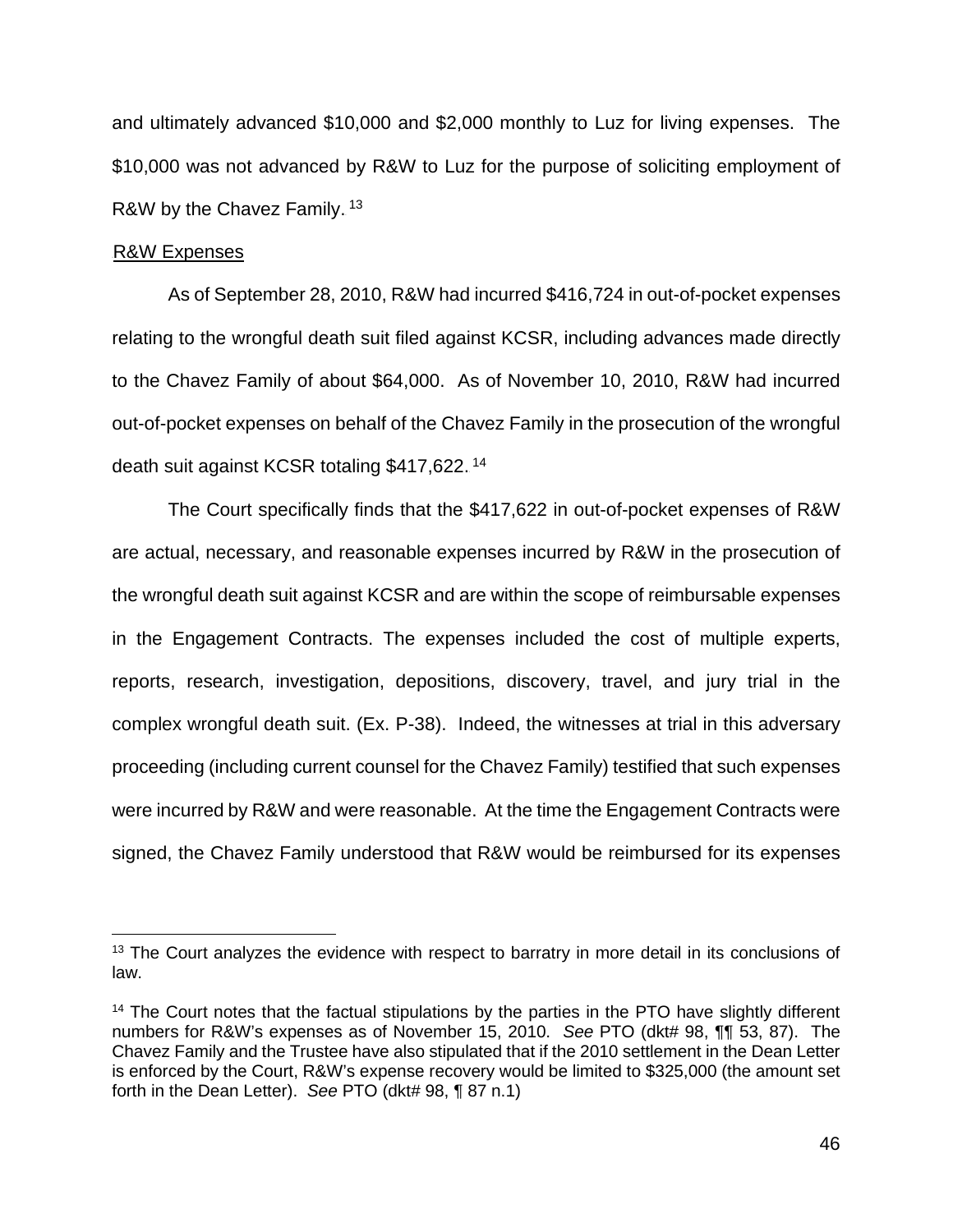out of any recovery against KCSR, whether by judgment or settlement.

### **KCSR Performance/Authority**

KCSR has been and remains ready, willing, and able to perform the 2010 settlement, as reflected in the Dean Letter as modified by the Second Judgment. KCSR is holding such settlement funds in reserve for the Chavez Family. The settlement funds have not been paid to date as it would be a useless act, because the Chavez Family has denied that any enforceable settlement exists. The filing of suit to enforce the settlement against the Chavez Family has been duly authorized by KCSR.

### Lloyds workers' compensation lien

Lloyds is the workers' compensation carrier for Rental Xpress, the employer of Sr and Jr at the time of the fatal train accident. (Ex. D-44). Since the accident and through October 2019, Lloyds has paid workers' compensation benefits totaling \$373,737 to Luz and Joel. Luz continues to receive weekly benefits of \$392. (Ex. P-51).

Lloyds asserts a statutory subrogation lien under the Texas Labor Code for benefits it has paid to Luz and Joel (\$373,737) and will continue to pay to Luz, up to the amount that Luz and Joel may recover from KCSR. (Ex. P-51). By the time the Second Judgment was entered by the State Court in February 2014 enforcing the 2010 settlement reflected in the Dean Letter, Lloyds had agreed to accept the \$61,333 allocated to Lloyds for its workers' compensation lien against the recovery by Luz and Joel under the settlement. Recently, Lloyds has notified counsel for the Chavez Family and KCSR that Lloyds will continue to honor its previous agreement to accept \$61,333 for its lien if this Court enforces the settlement reflected by the Second Judgment. On the other hand, if the settlement is not enforced by this Court and the wrongful death suit continues forward,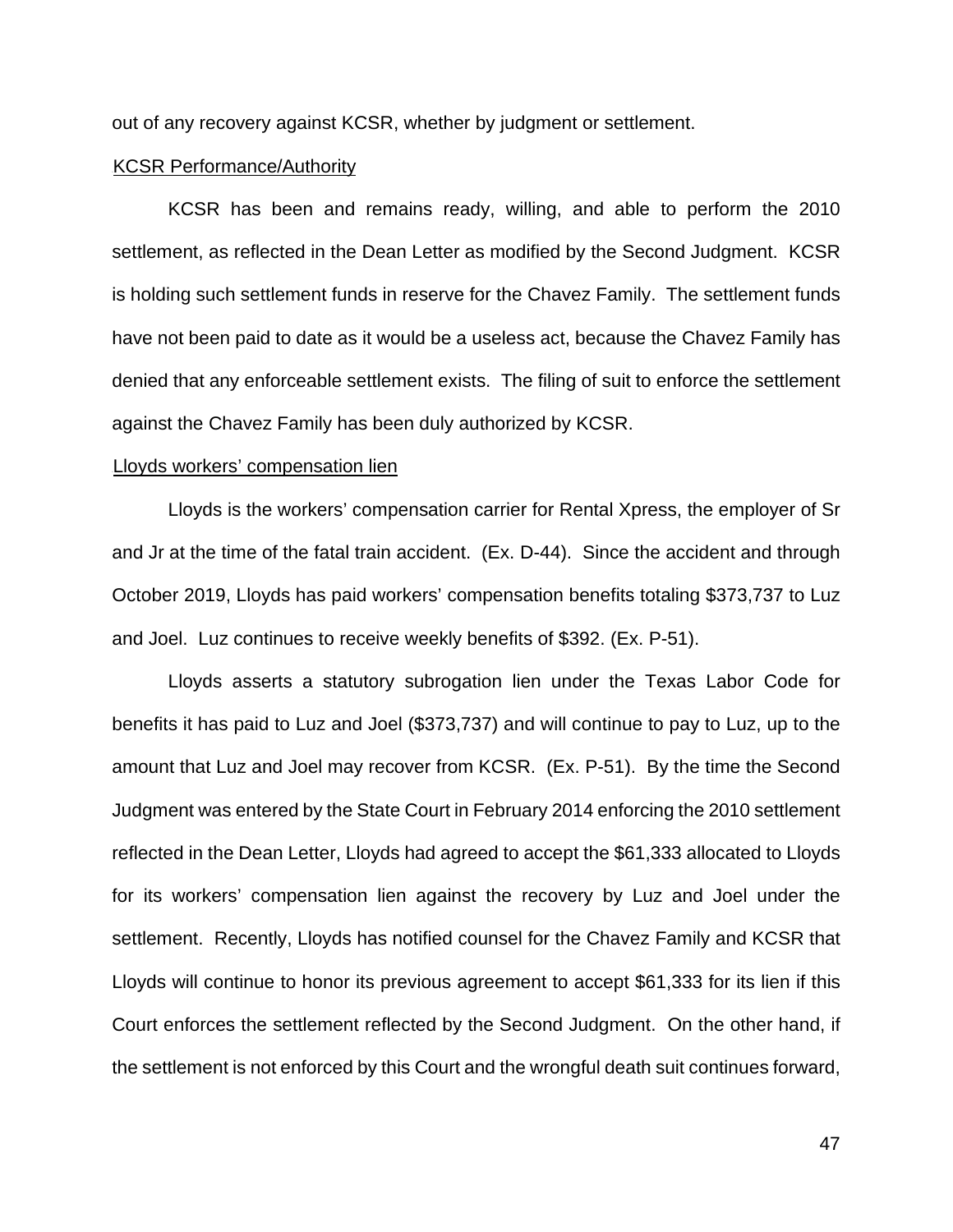Lloyds has advised counsel for the parties that it will not abide by its previous agreement to limit its lien against any recovery by Luz and Joel. (Ex. P-51).

# **IV. CONCLUSIONS OF LAW**

The following constitutes the conclusions of law with legal analysis by the Court in this adversary proceeding.

## **A. Enforcement of Settlement/Breach of Contract**

KCSR seeks specific performance and enforcement of the 2010 settlement agreement reflected by the Dean Letter (with the settlement for the minor Joel approved by the State Court) against the Chavez Family, based on breach of contract. *See* KCSR Complaint (dkt# 18). Likewise, on behalf of the R&W estate, the Trustee seeks specific performance and enforcement of the 2010 settlement agreement against the Chavez Family, based on breach of contract. *See* Trustee Counterclaims (dkt# 56). The Chavez Family has asserted a plethora of defenses to the enforcement of the 2010 settlement. *See* Chavez Answer (dkt# 50-1).

For the multiple and independent reasons set forth below, the Court concludes that KCSR and the Trustee are not entitled to enforce the 2010 settlement against the Chavez Family by specific performance.

# (1) Unauthorized Settlement on Behalf of Other Adult Clients of Chavez Family

The Court concludes that the 2010 KCSR settlement reflected by the Dean Letter may not be enforced by specific performance against Darlene, Allen, Francisco and Celia (the other adult client members of the Chavez Family). In short, these other adults did not authorize or provide consent to the settlement of their individual claims, as set forth below.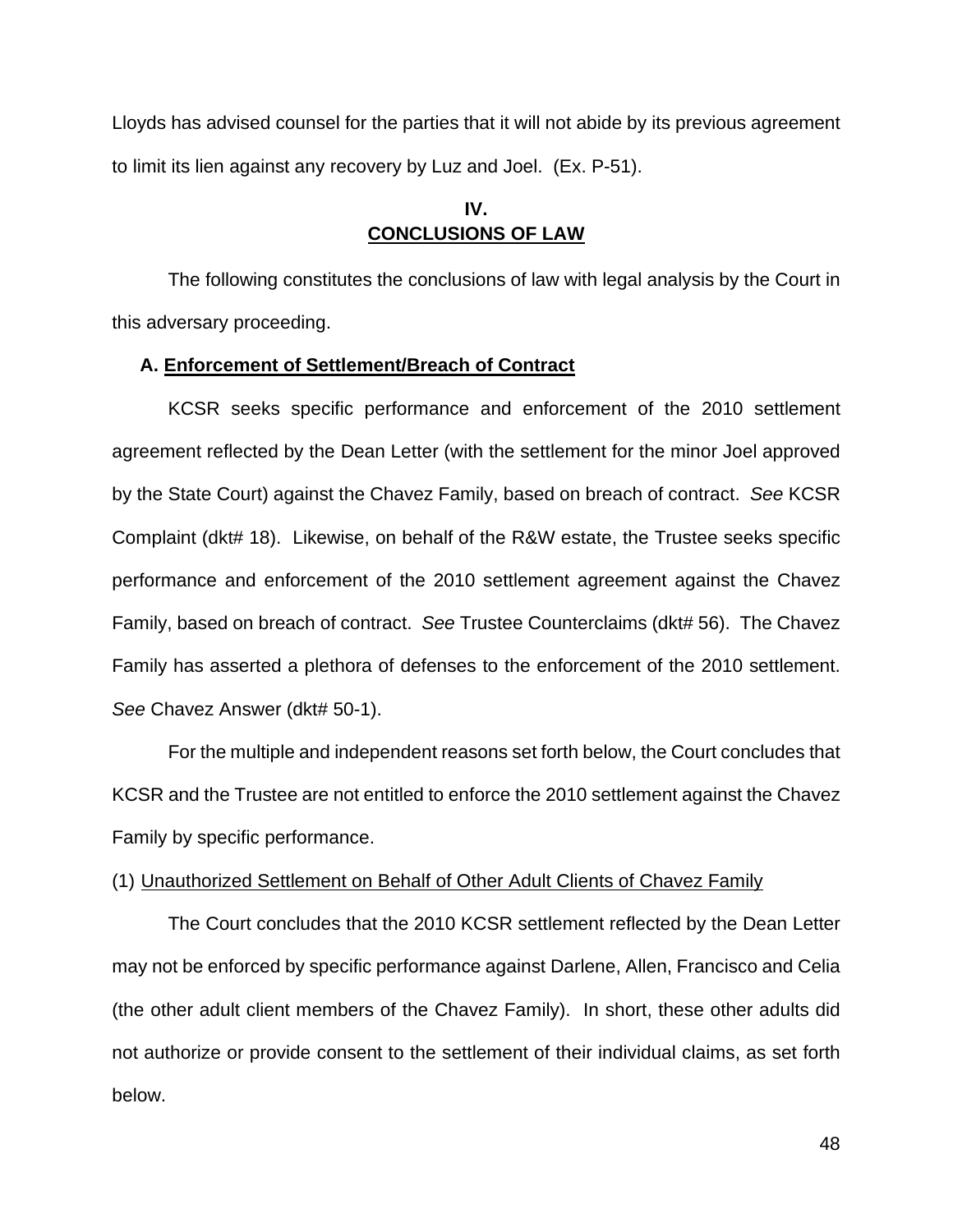Under Texas law, if the evidence shows that an attorney did not have the authority of a client to enter into a settlement agreement, the settlement will not be enforced against the client. *See, e.g.*, *Karle v. Innovative Direct Media Ltd. Co.*, 309 S.W.3d 762, 765-66 (Tex. App.—Dallas 2010, no pet.) (citing *Cleere v. Blaylock*, 605 S.W.3d 294, 296-97 (Tex. Civ. App.—Dallas 1980, no writ)); *Ebner v. First State Bank of Smithville*, 27 S.W.3d 287, 300 (Tex. App.—Austin 2000, pet. denied) (supporting citations omitted). Settlement of a suit by an attorney without the knowledge or consent of a client is an unauthorized act, and an unauthorized settlement agreement will be set aside. *See Johnson v. Rancho Guadalupe, Inc.*, 789 S.W.2d 596, 598 (Tex. App.—Texarkana 1990, writ denied) (supporting citations omitted). The employment of counsel does not "clothe" counsel with authority to settle a suit "without the specific consent of the client." *Breceda v. Whi*, 187 S.W.3d 148, 152 (Tex. App.—El Paso 2006, no pet.) (citing *Sw. Bell Tel. Co. v. Vidrine,*  610 S.W.2d 803, 805 (Tex. Civ. App.—Houston [1st Dist.] 1980, writ ref'd n.r.e.)).

Although some Texas courts have held that an attorney "retained for litigation" is presumed to possess actual authority to enter into a settlement on behalf of a client, this presumption is rebuttable. *See, e.g.*, *City of Roanoke v. Town of Westlake*, 111 S.W.3d 617, 629 (Tex. App.—Fort Worth 2003, pet. denied).<sup>15</sup> A court will indulge every reasonable presumption to support a settlement agreement made by a "duly employed attorney," but when the evidence shows that the attorney did not have the client's authority to agree, the settlement agreement will not be enforced. *Ebner*, 27 S.W.3d at 300

<sup>15</sup> In *Chavez III*, the Texas Supreme Court "assum[ed] without deciding" that an attorney retained for litigation is presumed to have authority to enter into a settlement agreement, but recognized that if there is such a presumption, it may be rebutted. 520 S.W.3d at 900.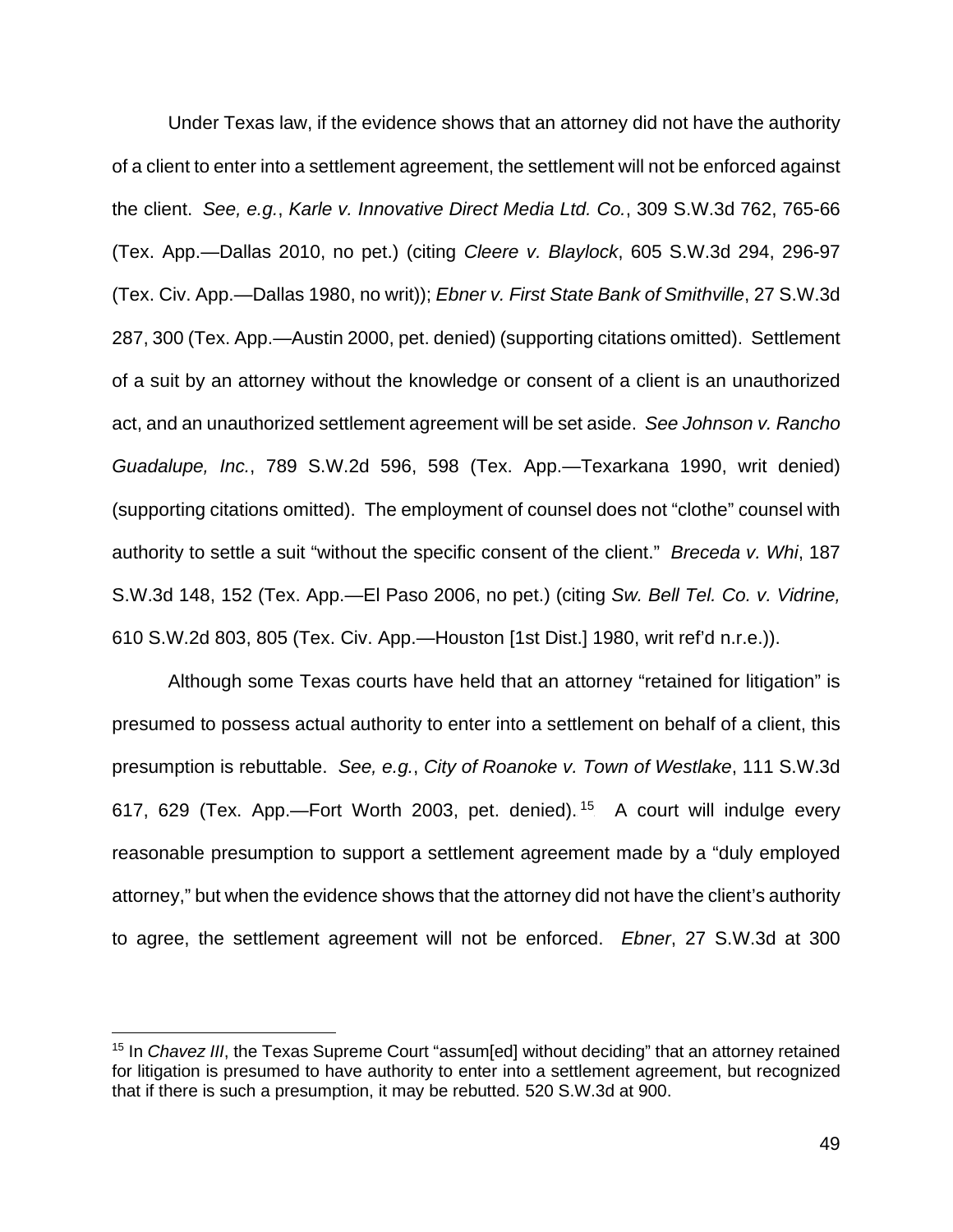(supporting citations omitted). <sup>16</sup>

Here, the 2010 settlement sought to be enforced by KCSR and the Trustee against the Chavez Family is set forth in the Dean Letter. (Ex. P-1). Dean sent this settlement letter purportedly as counsel for all members of the Chavez Family to counsel for KCSR. It is undisputed that Dean did not have authority directly from any of the Chavez Family to send this settlement letter; instead, Dean relied upon Watson of R&W to obtain authority from each of the client members of the Chavez Family to the settlement set forth in the Dean Letter.

The only Chavez Family client that Watson discussed the 2010 settlement with was Luz, in one phone call on September 28, 2010. As a factual matter, the Court has already found that Luz **did not** accept the settlement offer on behalf of Darlene, Allen, Francisco, and Celia (the other adult clients in the Chavez Family) in that phone call with Watson. Luz only accepted the offer on behalf of herself. It is undisputed that Watson never discussed the 2010 settlement with these other adult clients to obtain their consent to the settlement. As a result, for this reason standing alone, the 2010 settlement reflected in the Dean Letter is not enforceable against Darlene, Allen, Francisco and Celia—because the evidence showed that these four adult clients never authorized the settlement of their individual claims as set forth in the Dean Letter.

Even if Luz did accept the 2010 settlement offer on behalf of the other adult

 $16$  It is doubtful whether these presumptions even apply in this adversary proceeding, as explained in more detail below. Regardless of whether such presumptions apply here, the Court finds that the evidence demonstrated that Dean and R&W did not have authority and consent of the other adult family clients (Darlene, Allen, Francisco and Celia) to settle their individual claims as reflected in the Dean Letter.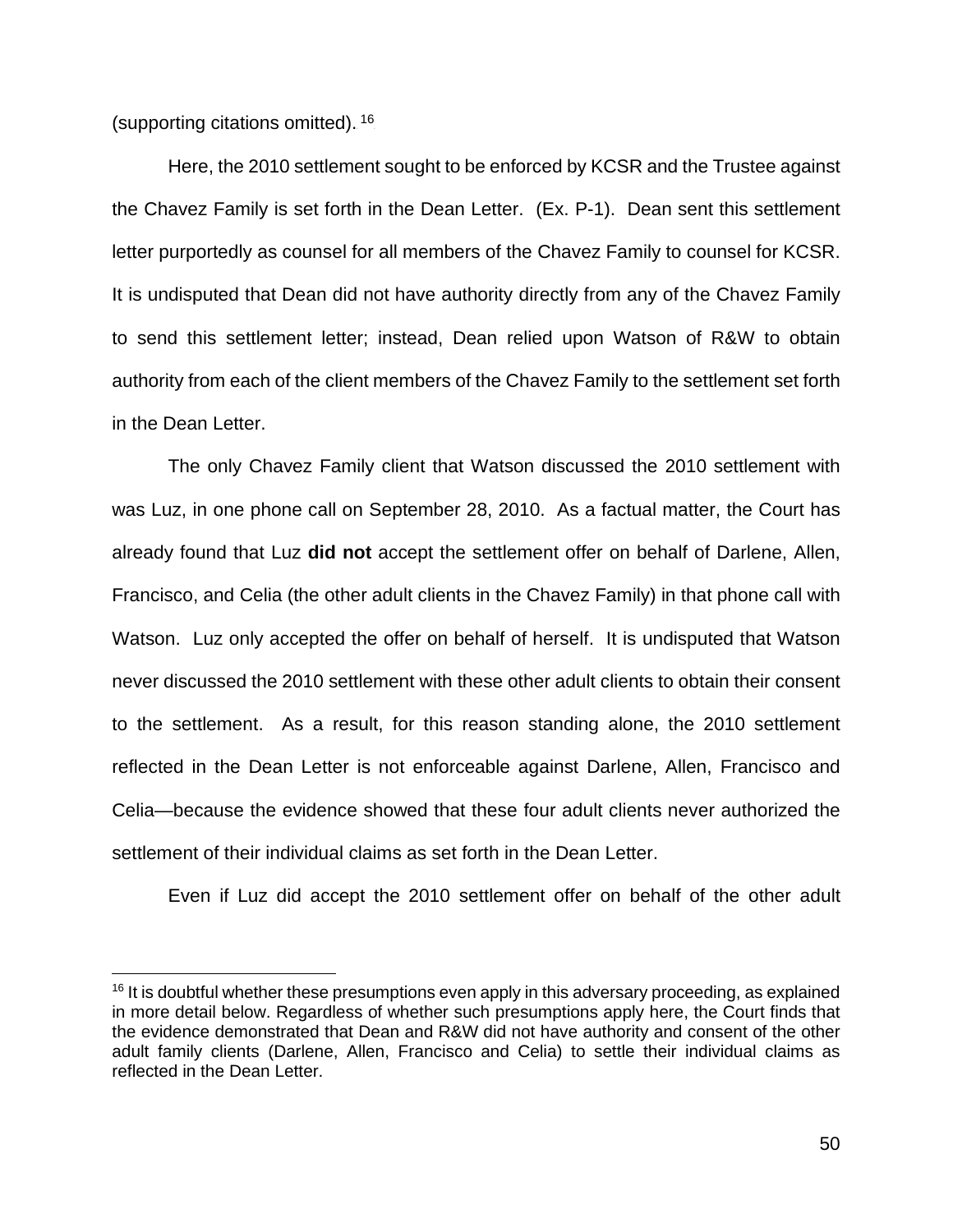members of the Chavez Family in the phone call with Watson (contrary to the Court's factual finding), the Court concludes that Luz did not have authority to accept the KCSR settlement offer on behalf of the other adult members. In this regard, KCSR and the Trustee contend that Luz was the "agent" for the other adult family members, with the actual or apparent authority to accept the settlement on behalf of these other adults.

Recently, the Fifth Circuit examined the two types of agency authority under Texas law, which are "actual authority" and "apparent authority." *Russell v. Russell (In re Russell),* 941 F.3d 199, 204-05 (5th Cir. 2019). Absent actual or apparent authority, an agent cannot bind a principal under Texas law. *Russell*, 941 F.3d at 204 n.3 (supporting citations omitted). Texas law does not presume agency in a non-attorney client relationship; it must be proven by the party alleging an agency relationship. *See, e.g., Lifshutz v. Lifshutz*, 199 S.W.3d 9, 22 (Tex. App.—San Antonio 2006, pet. denied) (supporting citations omitted).

Actual authority is authority that the principal "intentionally conferred on the agent or allowed the agent to believe was conferred." *Russell*, 941 F.3d at 204 (citing *Ebner,* 27 S.W.3d at 300). Such authority "is created through the written or spoken words or conduct of the principal communicated to the agent." *CNOOC Se. Asia Ltd. v. Paladin Res. (SUNDA) Ltd.*, 222 S.W.3d 889, 899 (Tex. App.—Dallas 2007, pet. denied) (citing *Walker Ins. Servs. v. Bottle Rock Power Corp.*, 108 S.W.3d 538, 550 (Tex. App.— Houston [14th Dist.] 2003, no pet.)). Actual authority cannot be based merely on the words or deeds of the agent. *CNOOC Se. Asia Ltd.*, 222 S.W.3d at 889.

Apparent authority under Texas law is based on estoppel. *Gaines v. Kelly*, 235 S.W.3d 179, 183 (Tex. 2007) (citing *Baptist Mem'l Hosp. Sys. v. Sampson*, 969 S.W.2d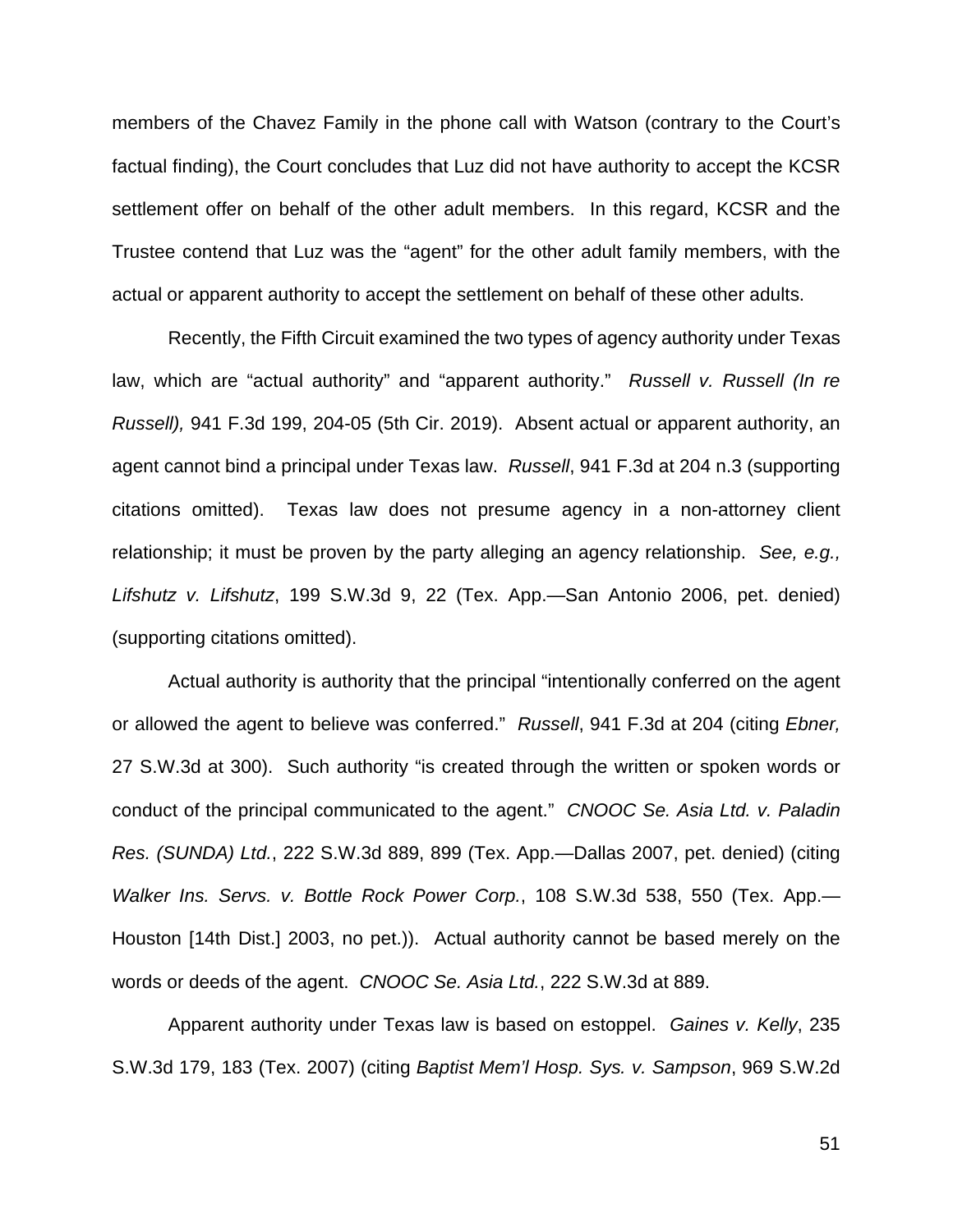945, 948 (Tex. 1998)). Apparent authority arises in two situations: (1) from a principal knowingly permitting an agent to hold the agent out as having authority; or (2) by a principal's actions, which lack such ordinary care as to clothe an agent with the indicia of authority, thus leading a reasonably prudent person to believe that the agent has the authority the agent purports to exercise. *Gaines*, 235 S.W.3d at 183; *Russell,* 941 F.3d at 205. In determining apparent authority, a court may consider only the conduct and acts of the principal (not the agent). *Gaines*, 235 S.W.3d at 182; *Russell*, 941 F.3d at 204.The acts of the principal are examined to ascertain whether those acts would lead a reasonably prudent person using diligence and discretion to ascertain the agent's authority to act on behalf of the principal. *Gaines*, 235 S.W.3d at 182-83. In short, to determine an agent's apparent authority, the conduct of the principal and the reasonableness of the third party's assumptions about the agent's authority are examined. *Gaines,* 235 S.W.3d at 182-83.

Three limitations exist on the use of apparent authority of an agent to bind a principal under Texas law. First, and significant here, a principal is not bound when the third party had "notice of the limitations of the agent's power." *Russell,* 941 F.3d at 205 (citing *G.D. Douglass v. Pan., Inc.*, 504 S.W.2d 776, 779 (Tex. 1974)). Second, "a principal's full knowledge of all material facts is essential" to establish apparent authority. *Gaines,* 235 S.W.3d at 182 (supporting citations omitted). Third, a party dealing with an agent has a duty to ascertain both the fact and the scope of the agent's authority; and if the party deals with the agent without having made such determination, the party does so at its own risk. *Texas Cityview Care Ctr., L.P. v*. *Fryer*, 227 S.W.3d 345, 353 (Tex. App.—Fort Worth 2007, pet. dism'd); *Suarez v. Jordan*, 35 S.W.3d 268, 272 (Tex. App.—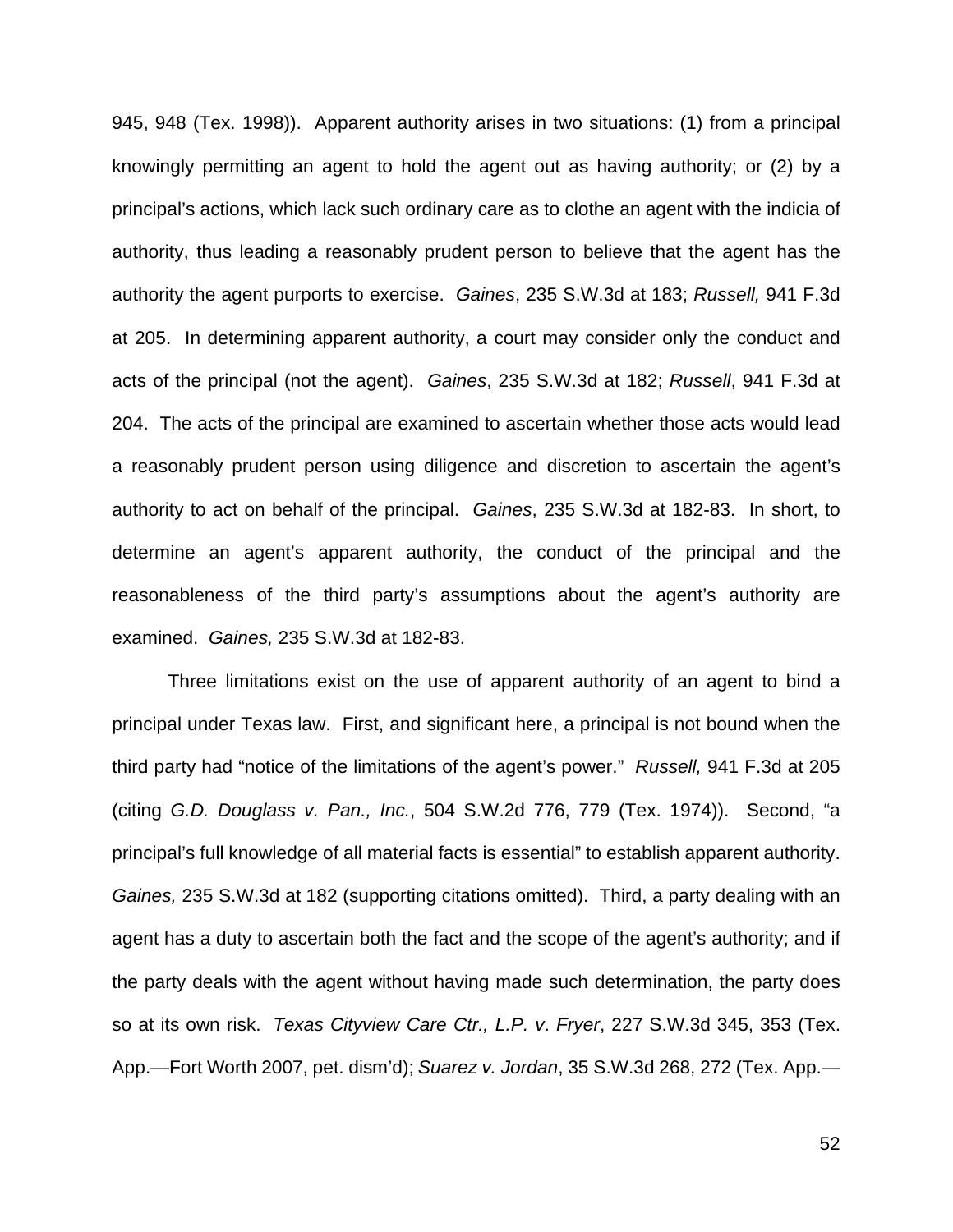Houston [14th Dist.] 2000, no pet.).

The Court will now apply these agency rules in the context of the September 2010 phone call between Watson and Luz. In this framework, Luz is the "agent," the other adult members of the Chavez Family are the "principals," and Watson of R&W is the "third party."

The Court has already found, as a factual matter, that Luz did not have the actual authority as an agent for the other adult Chavez Family members to accept a settlement offer on their behalf. The Court has examined the conduct and communications of the other adults (the principals) to Luz (the alleged agent) in making this determination, as set forth in detailed factual findings.

Although a slightly closer call, the Court has also found, as a factual matter, that Luz did not have the apparent authority as an agent for the other adult Chavez Family members to accept a settlement on their behalf. In this respect, the Court has examined the conduct and actions of the other adults (the principals) and the reasonableness of the assumptions by Watson (the third party) about the authority of Luz (the alleged agent), as set forth in detailed factual findings.

Just as importantly, the doctrine of apparent authority cannot be used to establish that Luz was the agent of the other adult members for the purpose of accepting the KSCR settlement offer on their behalf. As recognized by the Fifth Circuit, a principal is not bound when the third party had "notice of the limitations on the agent's power." *See Russell,*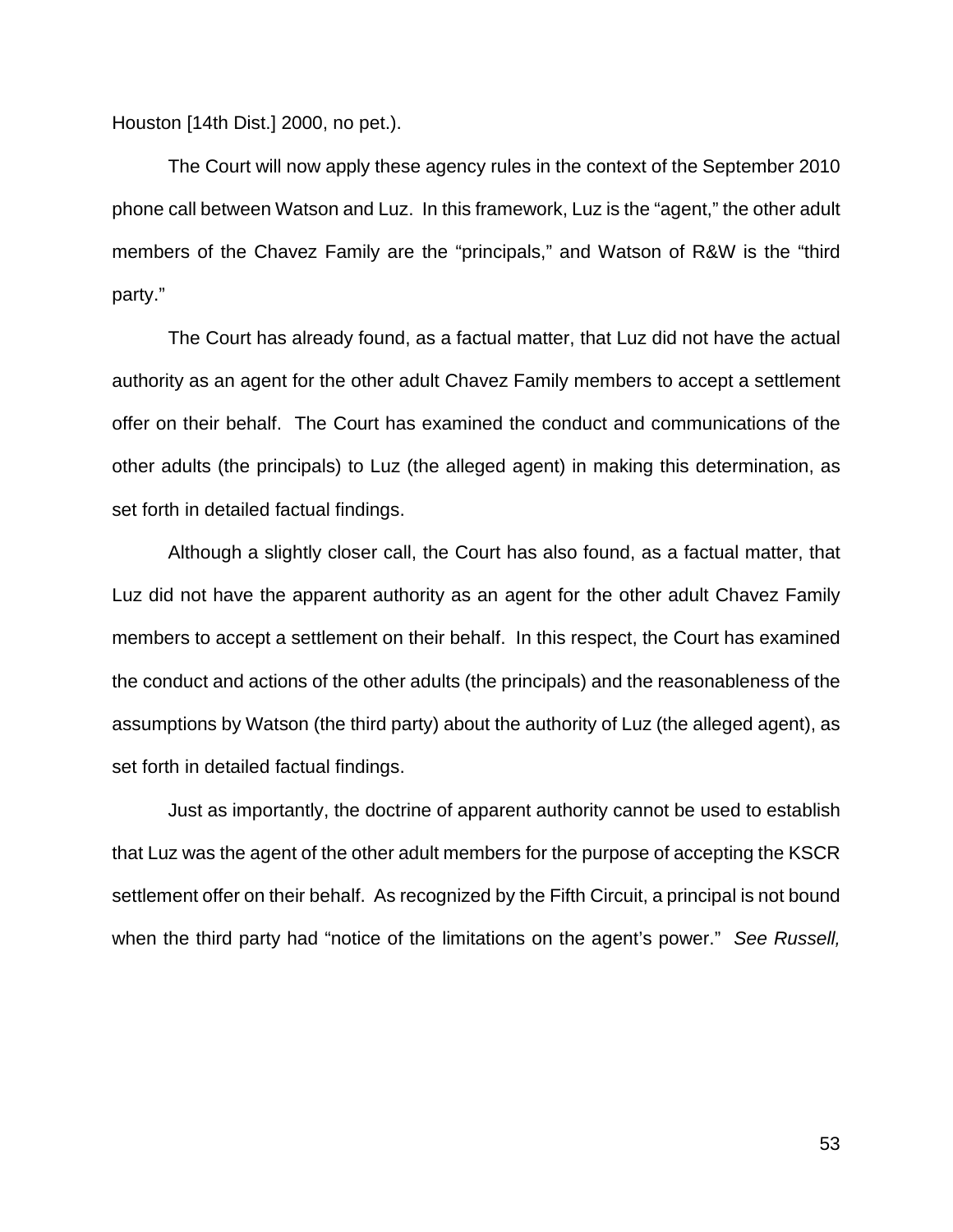941 F.3d at 205 (applying Texas law).  $^{17}$ 

Here, Watson of R&W (the third party) had notice of a limitation on Luz's power (as agent) to accept a settlement offer on behalf of the other adult family members (the principals). The limitation is specifically set forth in the Engagement Letter signed by Watson of R&W with each of the other adult family members, as clients. The Engagement Letter provides, in all capitalized letters, that "NO SETTLEMENT OF MY SAID CLAIMS WILL BE MADE BY ATTORNEYS [R&W] WITHOUT MY CONSENT." The Engagement Letter further provides that R&W "shall neither settle or compromise this matter without my final approval." (Ex. CD-5). The repeated use of the word "my" in the Engagement Letter makes this limitation crystal clear and unequivocal—the claims of the other adult family members could not be settled without each individual adult providing R&W their own consent and final approval to the settlement.

For these reasons, the Court concludes that the 2010 KCSR settlement reflected by the Dean Letter cannot be enforced by specific performance against Darlene, Allen, Francisco and Celia (the other adult client members of the Chavez Family) because they did not authorize or approve the settlement of their claims.

# (2) Unauthorized Settlement by Dean as Attorney of Record

The Court also concludes that the 2010 settlement reflected by the Dean Letter cannot be enforced against any member of the Chavez Family. In short, Dean was not an authorized attorney of record for the Chavez Family, so Dean had no authority to settle

<sup>&</sup>lt;sup>17</sup> In *Russell*, the Fifth Circuit reversed the bankruptcy court for this very reason—since the third party (David) had notice that the agent (Yarrell) was not authorized to collect a payment on behalf of the principal (Janna), the third party (David) could not rely on the apparent authority of the agent (Yarrell). The Fifth Circuit also stated that whether the agent (Yarrell) was the attorney of record for the principal (Janna) "makes no difference." 941 F.3d at 205.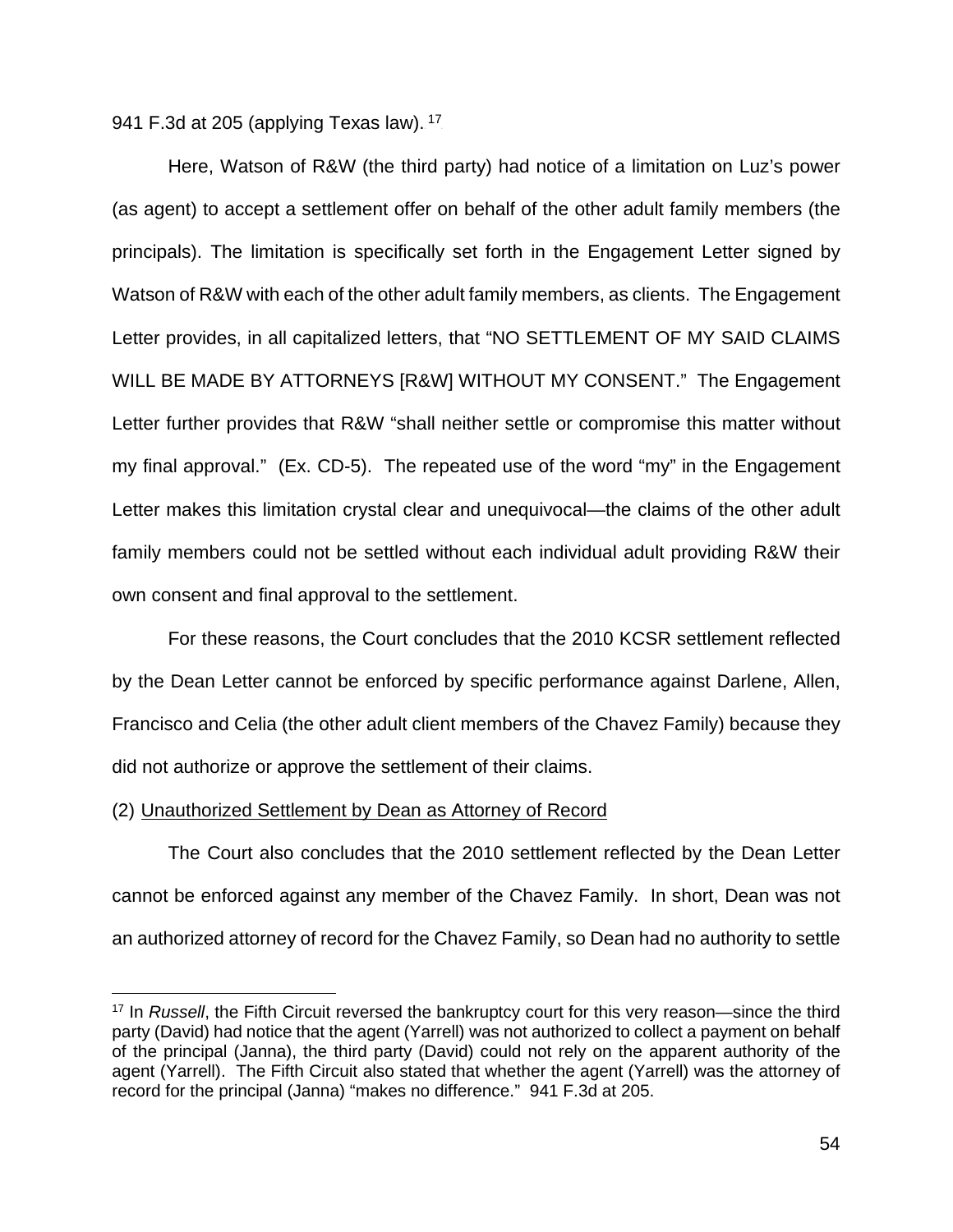the suit under Rule 11 through the Dean Letter, for the reasons set forth below.

KCSR and the Trustee seek to enforce the Dean Letter sent by Dean (purportedly as attorney for the Chavez Family) under Rule 11 of the Texas Rules of Civil Procedure. Rule 11 provides as follows:

Unless otherwise provided in these rules, no agreement *between attorneys* or parties touching any suit pending will be enforced unless it be in writing, signed and filed with the papers as part of the record, or unless it be made in open court and entered of record.

TEX. R. CIV. P. 11 (emphasis added).

A Rule 11 agreement made by an attorney will not be enforced against a client, if the evidence shows that an attorney was not authorized to settle for the client. *Karle,* 309 S.W.3d at 765; *Ebner,* 27 S.W. 3d at 300. Although Texas courts have recognized certain rebuttable presumptions regarding an attorney's authority to enter into a Rule 11 agreement for a client, the attorney must be "retained for litigation" and must be "duly employed" by the client for these presumptions to arise. *See, e.g., City of Roanoke,* 111 S.W.3d at 629 (an attorney "retained for litigation" is presumed to possess authority to enter into a Rule 11 agreement on behalf of a client, although the presumption is rebuttable); *Ebner*, 27 S.W. 3d at 300 (courts indulge every reasonable presumption to support a Rule 11 settlement agreement made by a "duly employed attorney," although the presumption is rebuttable).

An attorney that enters an appearance for a party is presumed to be authorized to do so, unless it is conclusively shown that the attorney was not authorized to appear for the party. *Grey v. First Nat. Bank in Dallas*, 393 F.2d 371, 384 n.17 (5th Cir. 1968) (applying Texas law) (supporting citations omitted); *West v. City Nat'l Bank of Birmingham*, 597 S.W.2d 461, 463 (Tex. Civ. App.—Beaumont 1980, no writ). The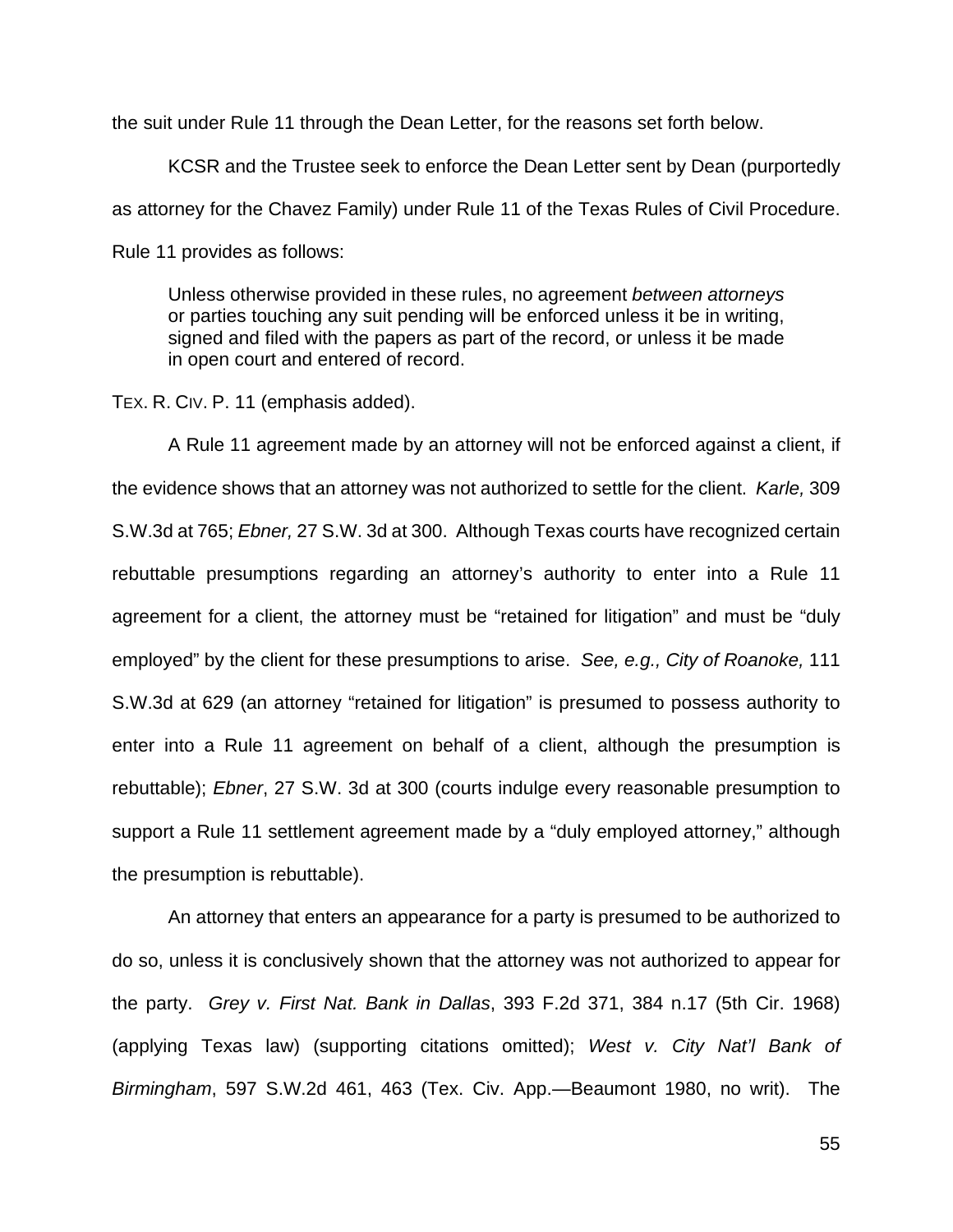"longstanding rule in Texas" is that a party is not bound by the acts of an attorney if the party rebuts this presumption and demonstrates that an attorney was not authorized to act on behalf of the party. *Latter and Blum of Texas, LLC v. Murphy*, No. 02-17-00463- CV, 2019 WL 3755765, at \*8 (Tex. App.—Fort Worth Aug. 8, 2019, pet. filed) (mem. op.) (citing *Merritt v. Clow*, 2 Tex. 582, 588 (1847); *Levy v. Roper*, 230 S.W. 514, 516 (Tex. Civ. App.—San Antonio 1921), *modified*, 256 S.W. 251 (Tex. 1923)).

Texas law presumes that an attorney has authority to sign pleadings on behalf of a client; however, "an attorney does not have authority to act on behalf of a purported client if the purported client did not hire the attorney to represent him." *Maiz v. Virani*, 311 F.3d 334, 341 n.5 (5th Cir. 2002) (citing *Grey*, 393 F.2d at 384 n.17 (5th Cir. 1968)). It is "hornbook law that no person has the right to appear as attorney for another without first receiving authority from the purported client." *Maiz*, 311 F.3d at 341 n.5 (citing *Dev. Disabilities Advocacy Ctr. v. Melton*, 521 F. Supp. 365, 372 (D.N.H. 1981), and the United States Supreme Court in *Pueblo of Santa Rosa v. Fall*, 273 U.S. 315 (1927)). It is settled law in Texas that ordinarily an attorney employed by a client in a suit (here, R&W) is a special agent and does not have blanket authority to employ other counsel (here, Dean) to assist the attorney in the suit or to settle the suit. *See State Life Ins. Co. v. Duke*, 69 S.W.2d 791, 793 (Tex. Civ. App.—San Antonio 1934, writ ref'd).

An attorney-client relationship is contractual under Texas law. *SMWNPF Holdings, Inc. v. Devore,* 165 F.3d 360, 364-65 (5th Cir. 1999) (citing *Yaklin v. Glusing, Sharpe & Krueger*, 875 S.W.3d 380, 383 (Tex. App.—Corpus Christi, no writ); *Parker v. Carnahan*, 772 S.W.2d 151, 156 (Tex. App.—Texarkana 1989, writ denied)). Both the client and the attorney must understand and mutually agree to "the nature of the work to be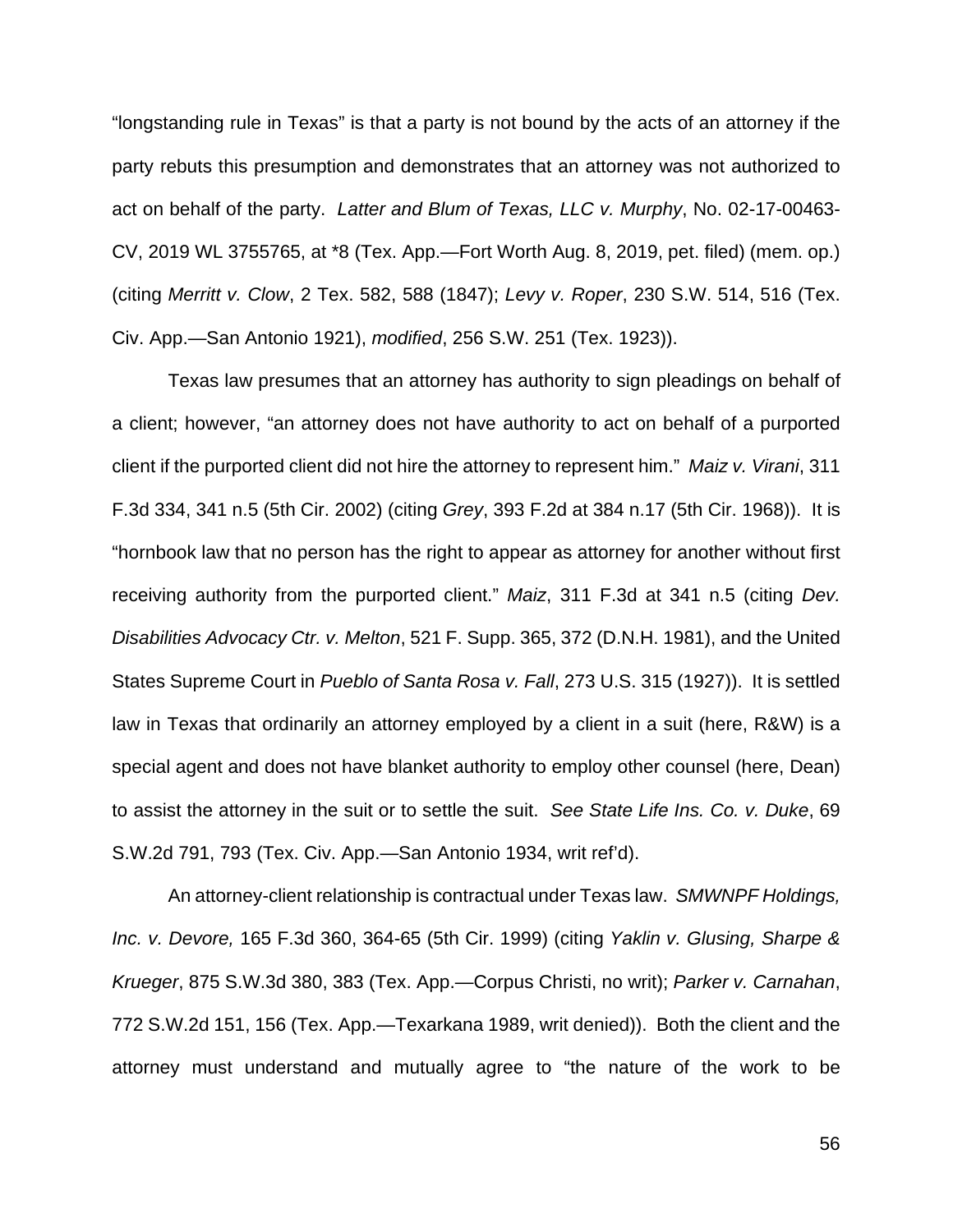undertaken.'" *SMWNPF Holdings,* 165 F.3d at 364-65 (quoting *Parker*, 772 S.W.2d 151 at 156). The parties must explicitly or by their conduct manifest an intent to create an attorney-client relationship. *LeBlanc v. Lange*, 365 S.W.3d 70, 79 (Tex. App.—Houston [1st Dist.] 2011). The determination of whether a contract exists that creates an attorneyclient relationship is based on an objective standard of what the parties said and did. *LeBlanc*, 365 S.W.3d at 79 (citing *Tanox, Inc. v. Akin, Gump, Strauss, Hauer & Feld, LLP*, 105 S.W.3d 244, 254 (Tex. App.—Houston [14th Dist.] 2003, pet. denied)).One party's subjective belief that a relationship was formed is not sufficient to form an attorney-client relationship. *LeBlanc*, 365 S.W.3d at 79; *SMWNPF Holdings*, 165 F.3d at 364.

The Court will now apply these legal principles to the basic facts in this case. Here, the evidence showed that the Chavez Family never hired or retained Dean as their attorney in the wrongful death suit. Instead, the Chavez Family hired the R&W law firm to be their attorneys. R&W, on the eve of trial, associated Dean to make an appearance and try the wrongful death suit for the Chavez Family—without consulting with or the consent of the Chavez Family. As a result, because Dean was not "retained for litigation" or "duly employed" by the Chavez Family (the clients) in the wrongful death suit, there is not even a legal presumption that Dean had authority to settle the suit and enter into a Rule 11 agreement (the Dean Letter) for the Chavez Family.

R&W unilaterally filed a Notice of Appearance with the State Court adding Dean as counsel of record for the Chavez Family about a week before the jury trial started in the wrongful death suit. It was conclusively shown that this Notice of Appearance was filed for Dean without the authorization or approval of the Chavez Family. It was conclusively shown that the Chavez Family never hired Dean and did not authorize his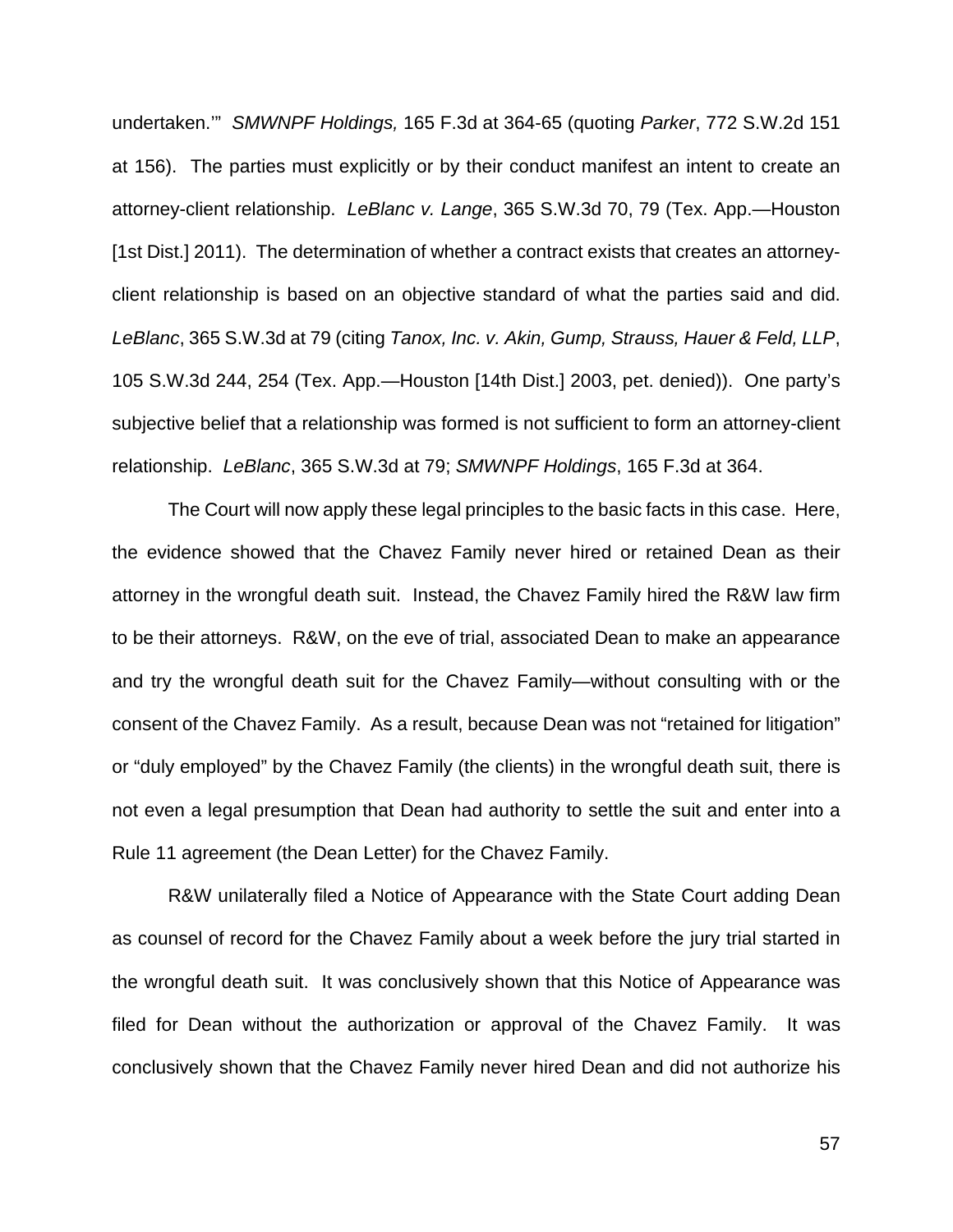appearance or his engagement in the suit as their attorney. The Notice of Appearance for Dean was filed without discussing or notifying the Chavez Family, and the family was completely unaware that R&W had associated Dean when it was filed. R&W did not have authority from the Chavez Family to employ and associate Dean to represent the Chavez Family in the suit. As a result, under Texas law, since Dean was not authorized by the Chavez Family (the clients) to appear on their behalf as attorney of record in the wrongful death suit, the Chavez Family is not bound by Dean's act in settling the suit through entering into a Rule 11 agreement for the Chavez Family.

Under the circumstances, the Court also concludes that no attorney-client relationship existed between Dean and the Chavez Family. There is no written agreement between the Chavez Family and Dean, so the conduct of both parties must be examined to determine if an attorney-client relationship existed. Dean appeared at the jury trial and a few hearings at the request of the R&W, not the Chavez Family. Dean could not specifically recall ever meeting with any member of the Chavez Family. The subjective belief by one party (Dean) that he was an attorney for the Chavez Family is insufficient under Texas law to create an attorney-client relationship.

The first time that any member of the Chavez Family even heard of Dean was during the jury trial. Outside the courtroom during trial, Watson of R&W told Darlene of the Chavez Family that Dean would be assisting R&W during the trial. Darlene immediately told R&W that hiring Dean was not part of their agreement. Some members of the Chavez Family (Luz and Darlene, and Allen when he was in attendance) saw Dean speaking on their behalf during the jury trial, as well as attorneys with R&W. Other members of the Chavez Family (elders Francisco and Celia) did not attend the trial, so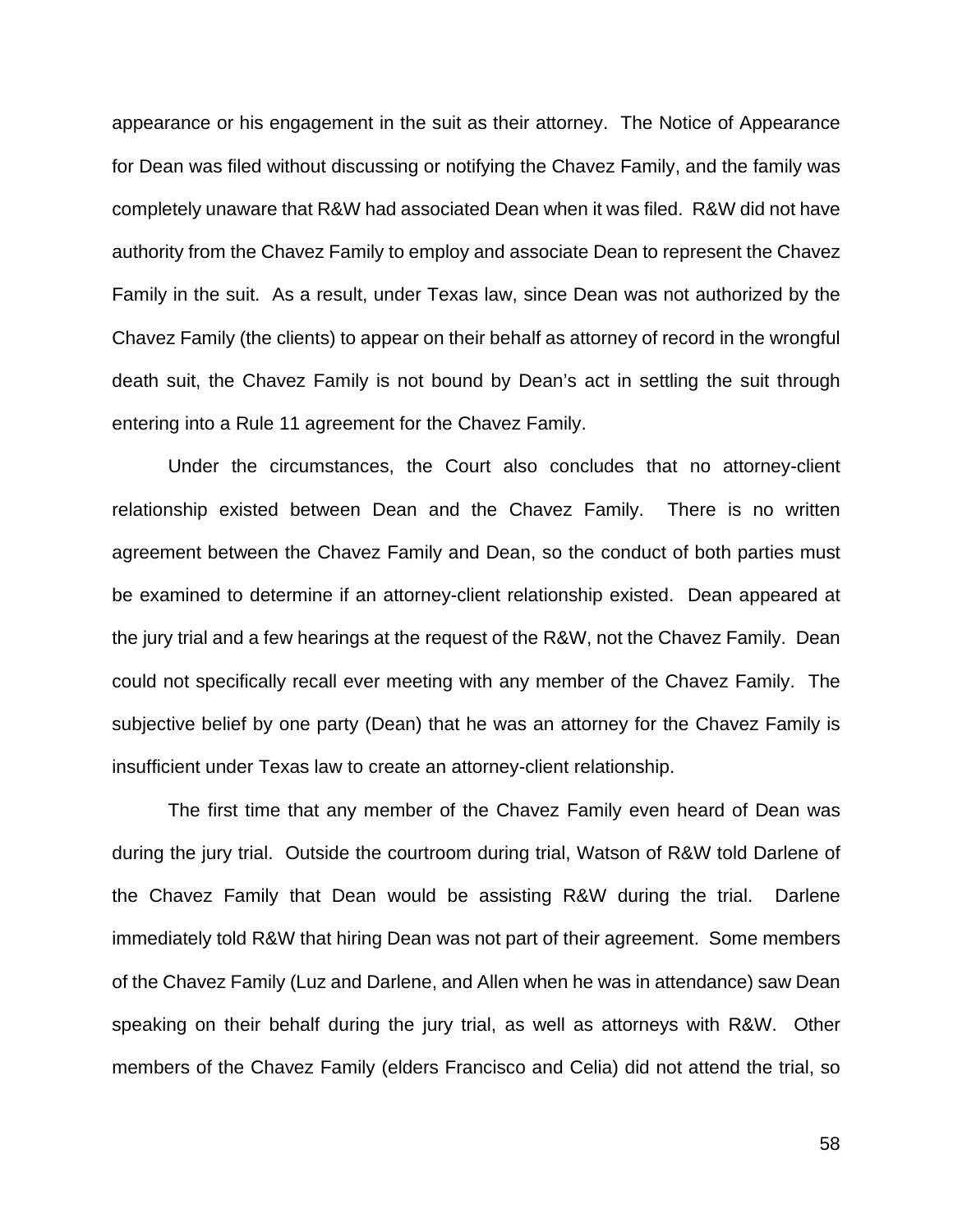they never even saw Dean.

Although none of the attending family members voiced any opposition to the judge during the jury trial about Dean acting as one of their attorneys, it would be unreasonable to expect any family member to jump up in the middle of a jury trial and interrupt the proceeding in that manner. <sup>18</sup> Several attorneys with R&W participated in the trial together with Dean.

Dean also appeared at some post-trial hearings with R&W as attorney for the Chavez Family, but none of the family attended so they did not know that Dean was acting as their attorney at these post-trial hearings. Likewise, months after the trial when Dean negotiated with KCSR counsel about a settlement of the suit, the Chavez Family were completely unaware that Dean was purporting to act as an attorney on their behalf.

The Court also concludes that there was not an understanding or agreement by the Chavez Family regarding the nature of the legal work to be undertaken by Dean. When viewed from an objective standpoint, there was not an attorney-client relationship between the Chavez Family and Dean under these circumstances. As a result, and for this reason as well, the Court concludes that Dean had no authority to settle the suit and enter into a Rule 11 agreement (like the Dean Letter) for the Chavez Family as their attorney of record.

The only possible sources of authority for Dean to act as an attorney for the Chavez Family were the Engagement Contracts signed by the Chavez Family with R&W. Each

 $18$  The failure of some Chavez Family members to object on the record in the middle of a jury trial to Dean participating in a trial with R&W attorneys is too slender a reed to find that Dean had "apparent authority" to settle the suit for the Chavez Family under the circumstances. *See* discussion of apparent authority, *supra*.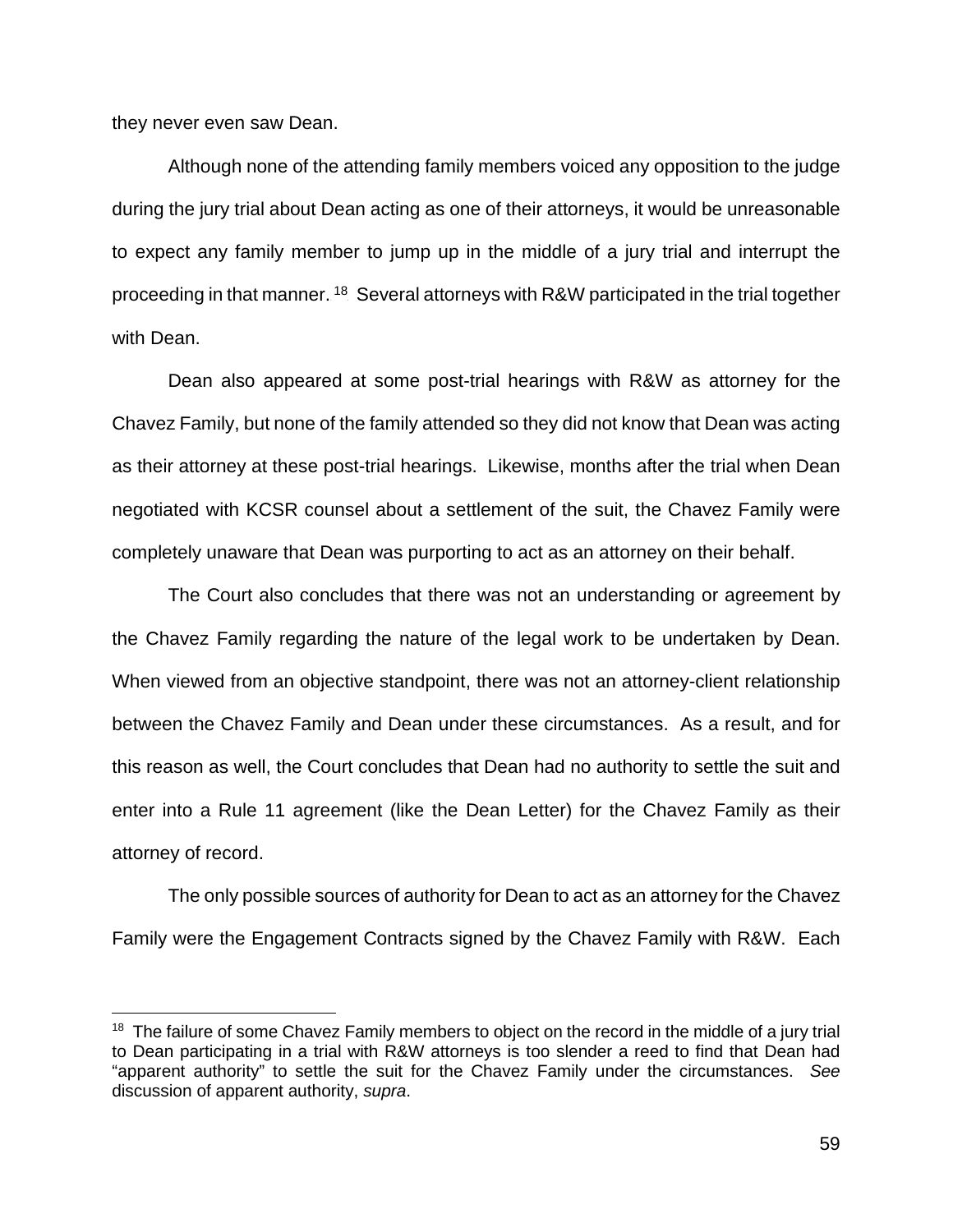Engagement Contract between R&W and the Chavez Family provides, in pertinent part,

as follows:

I [each member of the Chavez Family] hereby *authorize Attorneys [R&W] and such other attorneys or law firms as Attorneys [R&W] in their sole discretion shall employ or associate in my behalf, to enter into settlement negotiations on my behalf* as Attorneys [R&W] deem appropriate, including Attorneys' prerogative to pursue cash and/or structured settlement negotiations. The Attorneys shall neither settle nor compromise this matter without my final approval . . .

(Ex. CD-5) (emphasis added).

For three independent reasons, the Court finds that this authorization in the Engagement Contracts for R&W to associate another attorney did not provide Dean with authority to appear as attorney of record for the Chavez Family in the wrongful death suit or to enter into a Rule 11 agreement (the Dean Letter) as counsel of record for the Chavez Family.<sup>19</sup>

First, the plain language of the Engagement Contracts does not grant R&W authority to associate another attorney (Dean) to appear in the wrongful death suit as attorney of record for the Chavez Family or to try the suit on behalf of the Chavez Family. Instead, the Engagement Contracts only authorize R&W to associate another attorney to "enter into settlement negotiations." Since Dean was not authorized by the Chavez Family to appear and try the suit as their attorney of record, Dean did not have authority to enter into a Rule 11 agreement settling the suit on their behalf as their attorney of record.

Second, the Engagement Contracts contain only limited authorization—they

 $19$  Dean testified that he must have reviewed the Engagement Letter when R&W associated him as trial counsel.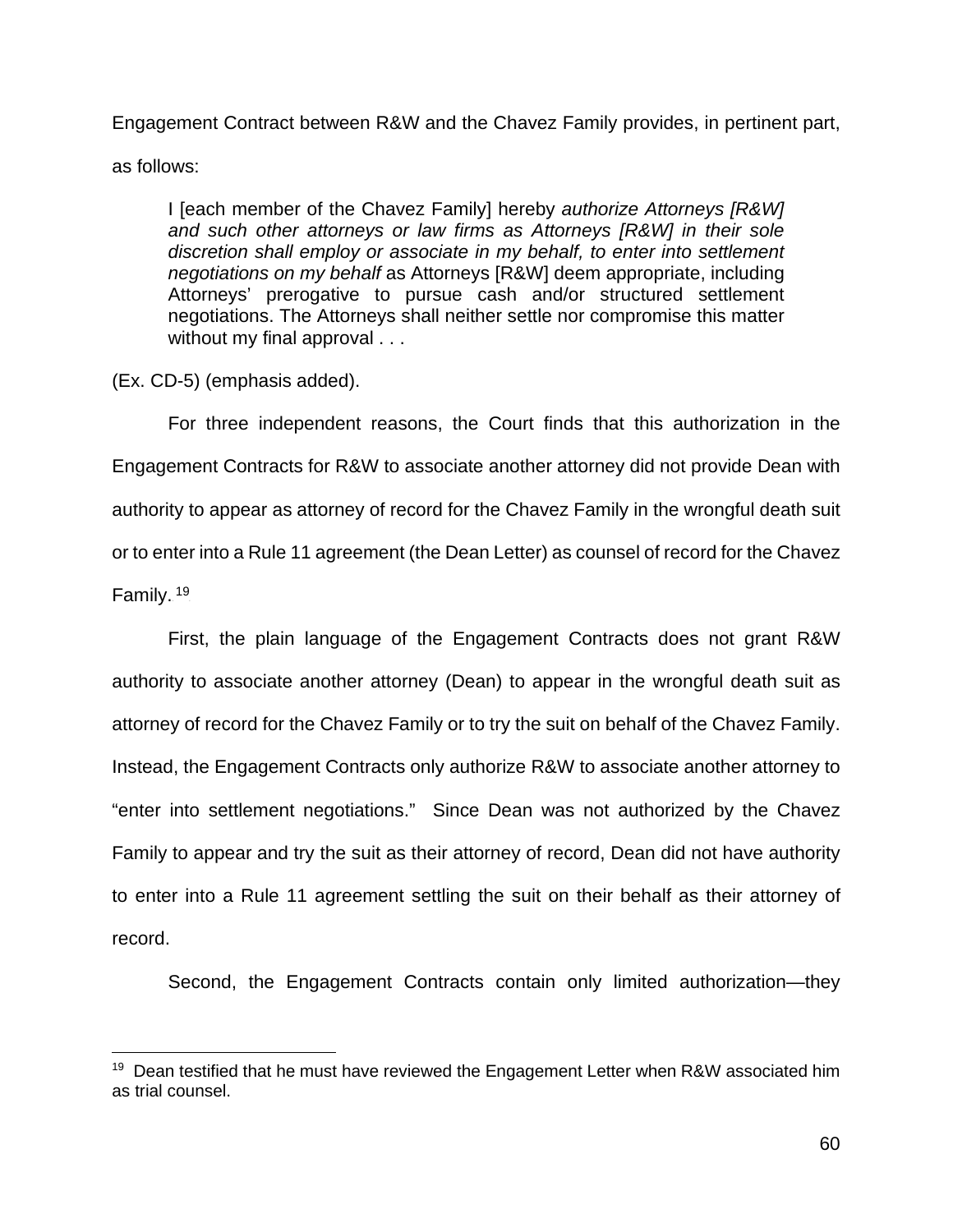authorize R&W to associate an attorney to "enter into settlement negotiations." This limited authorization does not authorize the associated attorney (Dean) to actually settle the suit, by entering into a binding Rule 11 settlement agreement as attorney of record for the Chavez Family in the suit. Further, the limited authorization to engage in settlement negotiations certainly does not authorize Dean to settle the suit without consent of the Chavez Family members (the clients).

Third, the Texas Disciplinary Rules of Professional Conduct (herein "Disciplinary Rules") limit the authority granted in the Engagement Contracts for R&W to associate Dean as an attorney, in the absence of the prior written consent of the Chavez Family. Dean entered into a fee-sharing arrangement with R&W (part contingency, part flat fee). In substance, the Disciplinary Rules required that R&W consult with the Chavez Family (their clients) **before** associating Dean and to obtain the written consent of the Chavez Family **before** employing and associating Dean.

In pertinent part, Rule 1.04 of the Disciplinary Rules provides as follows:

(f) A division or arrangement for division of a fee between lawyers who are not in the same firm may be made only if: . . .

(2*) the client consents in writing to the terms of the arrangement prior to the time of the association* . . . , including:

(i) the *identity of all lawyers* or law firms who will participate in the fee-sharing arrangement . . .

(g) *Every agreement that allows a lawyer or law firm to associate other counsel in the representation of a person*, . . . *and that results in such an association with* . . . *a different law firm or a lawyer in such a different firm, shall be confirmed by an arrangement conforming to paragraph (f).* Consent by a client or a prospective client without knowledge of the information specified in subparagraph (f)(2) does not constitute a confirmation within the meaning of this rule . . .

TEX. DISCIPLINARY RULES PROF'L CONDUCT ("DISCIPLINARY RULES") R. 1.04(f)-(g), *reprinted*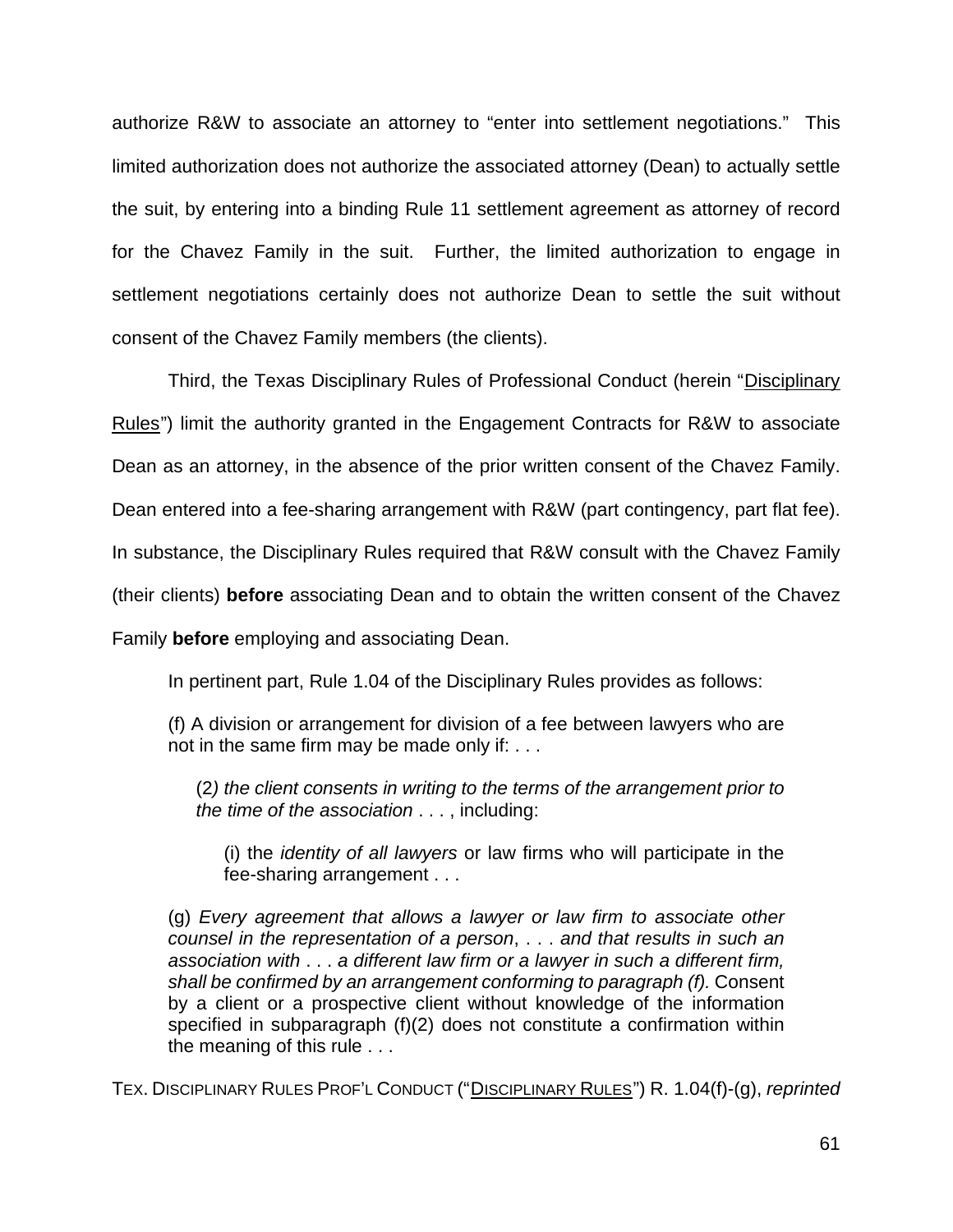*in* TEX. GOV'T CODE, tit. 2, subtit. G, app. A (Tex. State Bar R. art. X, § 9) (emphasis added).<sup>20</sup>

 The Comments to Disciplinary Rule 1.04, as well as the Rule itself, make clear that the client must be advised of the key features of the arrangement (including the identity of the associated lawyer) and that the client must consent in writing **before** the non-firm lawyer is associated by the law firm. DISCIPLINARY RULES R. 1.04 cmts. 15, 16. Here, it is undisputed that R&W associated Dean to act as an additional attorney for the Chavez Family without first consulting with the Chavez Family about Dean and without seeking or obtaining the prior written consent of the Chavez Family to the association of Dean.

Disciplinary Rule 1.04(g) could even be read to require prior client disclosure to associate a non-firm lawyer without fee sharing. *See* DISCIPLINARY RULES R. 1.04(g) ("Every agreement that allows a lawyer or law firm to associate other counsel in the representation of a person, . . . and that results in such an association with . . . a different law firm or a lawyer in such a different firm, shall be confirmed by an arrangement conforming to paragraph (f)"—which requires prior disclosure and consent by a client); *see also* State Bar of Texas Prof'l Ethics Comm., Op. 577 (Mar. 2007) (if a non-firm lawyer is working on a case without fee sharing, the name and identity of the non-firm lawyer must be clearly disclosed to the client); *Joyner v. Comm'n for Lawyer Discipline,* 102 S.W.3d 344, 347 (Tex. App.—Dallas 2003, no pet.) (attorney employed by client to file personal injury suit violated Disciplinary Rule 1.01(a) when attorney associated another

 $20$  Disciplinary Rule 1.04 became effective on January 1, 1990 and was amended effective March 1, 2005—well before the Engagement Letter was signed by R&W in February 2007 and before Dean was associated by R&W in November 2009.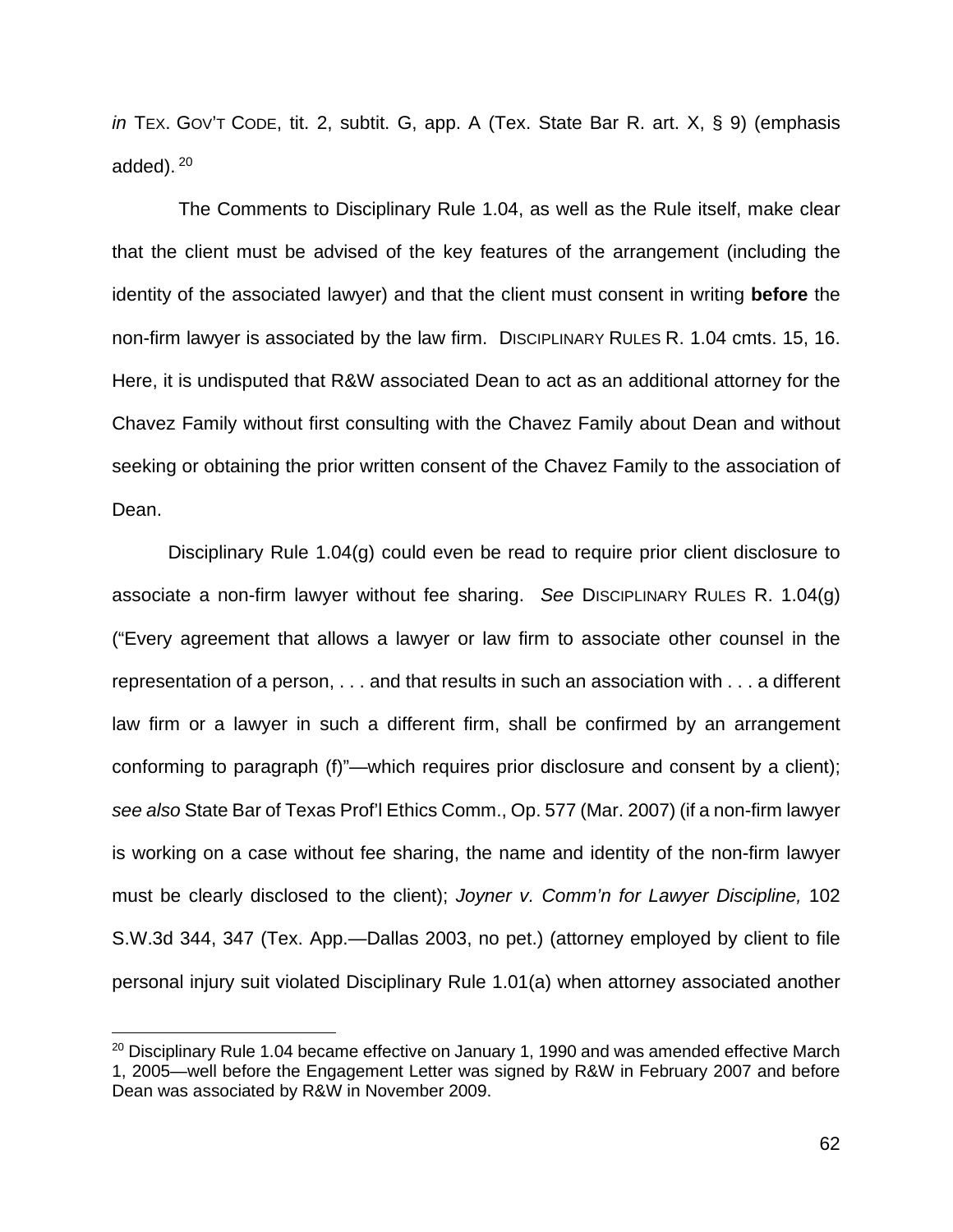attorney to work on suit without prior informed consent of client).

Regardless, the disclosure and prior client consent provisions of Rule 1.04 clearly apply here because R&W and Dean agreed to fee sharing—Dean would be paid part contingency and part flat fee for his work for the Chavez Family.  $21$ 

For these multiple independent reasons, the Court concludes that the 2010 settlement reflected by the Dean Letter cannot be enforced against any member of the Chavez Family. In sum, Dean was not an authorized attorney of record for the Chavez Family, so Dean had no authority to settle the suit on their behalf under Rule 11 through the Dean Letter.

#### (3) Impermissible Aggregate Settlement

The Chavez Family also contends that the 2010 settlement with KCSR is unenforceable because it was an impermissible "aggregate settlement." The Court agrees for the following reasons.

Texas courts describe an "aggregate settlement" as one in which an "attorney, who represents two or more clients, settles the entire case on behalf of those clients without individual negotiations on behalf of any one client." *Authorlee v. Tuboscope Vetco Int'l, Inc.*, 274 S.W.3d 111, 120 (Tex. App.—Houston [1st Dist.] 2008, pet. denied); *Arce v. Burrow*, 958 S.W.2d 239, 245 (Tex. App.—Houston [14th Dist.] 1997), *rev'd on other grounds*, *Burrow v. Arce*, 997 S.W.2d 229, 247 (Tex. 1999).

In Texas, attorneys are prohibited from entering into an aggregate settlement of claims made by their multiple clients, unless specific requirements are satisfied. In this

 $21$  A fee sharing arrangement is often used when the "fee is contingent and the division is between a referring or associating lawyer initially retained by the client and a trial specialist." Disciplinary Rules R. 1.04 cmt. 10.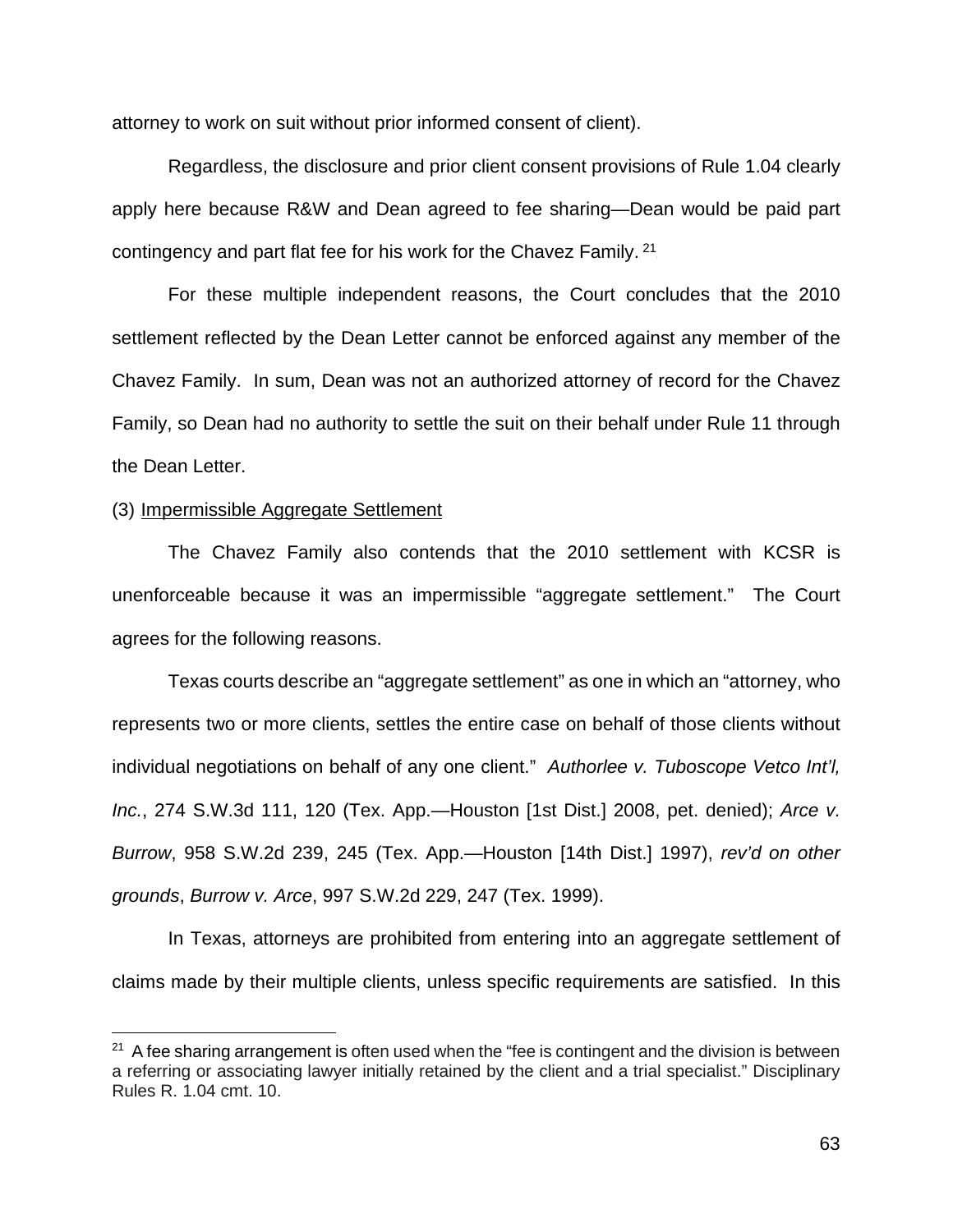regard, Disciplinary Rule 1.08(f) provides:

A lawyer who represents two or more clients shall not participate in making an aggregate settlement of the claims of or against the clients, . . . unless *each client* has consented after consultation, including disclosure of the existence and nature of all the claims or pleas involved and of the nature and extent of the participation of each person in the settlement.

DISCIPLINARY RULES R. 1.08(f) (emphasis added).

In sum, Disciplinary Rule 1.08(f) imposes the following specific requirements on

an attorney that represents multiple clients in an aggregate settlement:

- (1) consent by *each of the clients* to the aggregate settlement; and
- (2) prior to consent, consultation by the attorney with *each of the clients*, including
	- (a) disclosure of all claims,
	- (b) the nature of the claims involved, and
	- (c) the nature and extent of participation of each settling person.

DISCIPLINARY RULES R. 1.08(f).<sup>22</sup> Put another way, an aggregate settlement is permissible only when the settling attorney discloses the terms of the aggregate settlement to each of his clients and obtains the consent of each of his clients to the settlement. *See Authorlee*, 274 S.W.3d at 120. Settling a case in mass without consent of all clients is unfair to the clients and may result in a benefit to the attorney (speedy resolution and payment of fees) to the detriment of the clients (decreased recovery). *Arce,* 958 S.W.2d at 245.

In *Authorlee*, the Court of Appeals determined that there was not an undisclosed and impermissible aggregate settlement for several reasons. The plaintiffs' attorney

negotiated individual settlements for his multiple clients and sent each client a letter

 $22$  Disciplinary Rule 1.08 was adopted long before the 2010 settlement with KCSR. Rule 1.08 became effective on January 1, 1990 and was amended on October 23,1991. Its predecessor, Rule 5-106(a) of the Code of Professional Responsibility, is very similar to current Disciplinary Rule 1.08.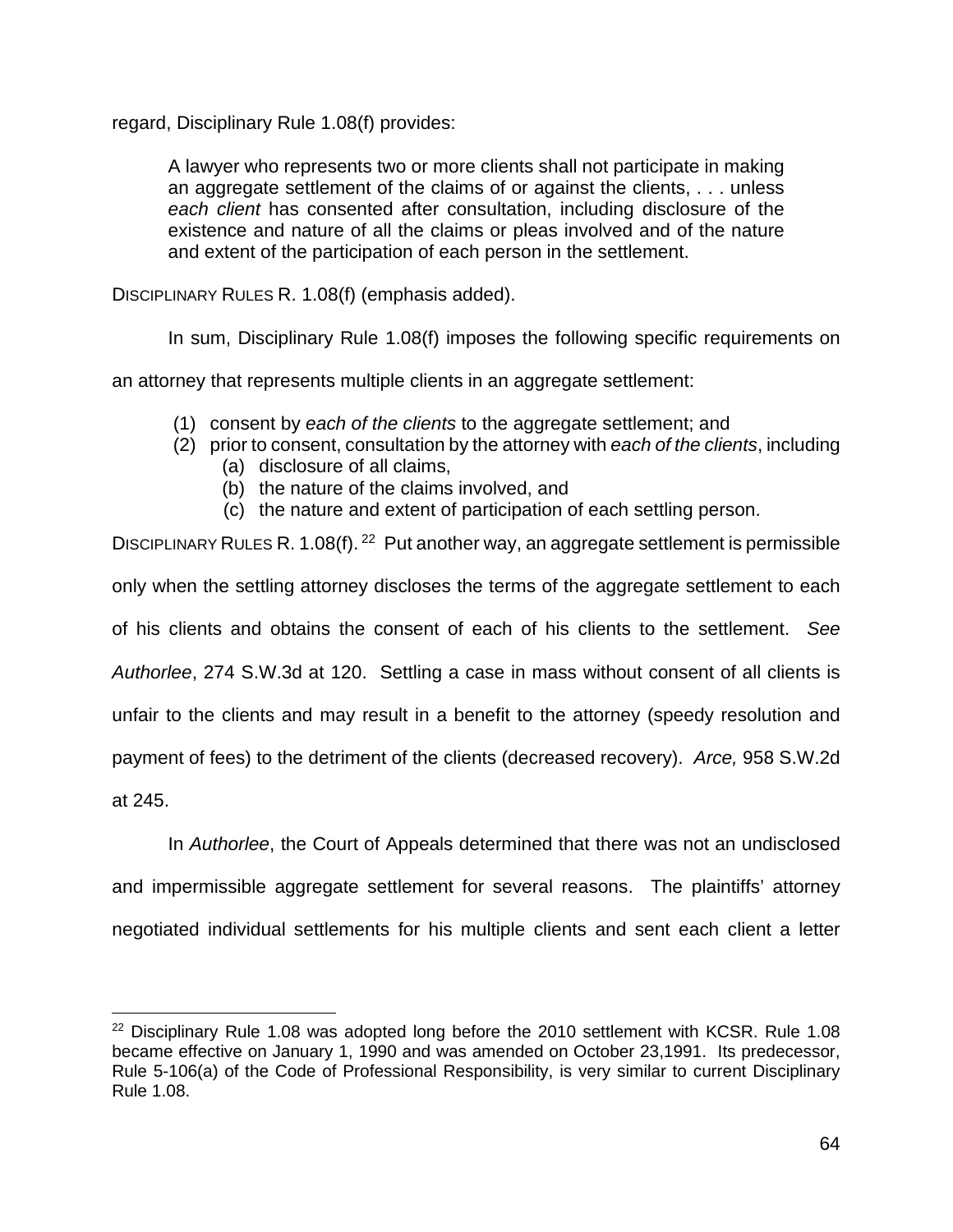detailing a specific settlement offer. The plaintiffs' attorney obtained the signed authorization from each client to settle and acknowledging that each client's claims were negotiated with similar claims but not part of an aggregate settlement.After receiving the written authorization from each client, the plaintiffs' attorney then made a specific demand for each client on the defendant. When the defendant accepted an offer made for each plaintiff client, each client then signed a formal settlement and release agreement and an affidavit stating that each client has relied on his attorney's legal advice. *Authorlee,* 274 S.W.3d at 116-21. In stark contrast, with respect to the members of the Chavez Family, there were no individual negotiations at all and no specific settlement authorization from each client family member that even resembled the situation in *Authorlee*.

Here, R&W represented multiple clients in the wrongful death suit filed against KCSR. Five different members of the Chavez Family were clients of R&W, asserting eight different claims against KCSR.  $^{23}$  The evidence showed that Dean (acting as counsel for all members of the Chavez Family) negotiated a settlement of the entire wrongful death suit with Clements (counsel for KCSR) without any individual negotiations on behalf of the different members of the Chavez Family. Clements made a lump-sum offer of \$400,000, then \$500,000, then \$525,000, and ultimately \$531,000 to Dean to settle the claims of all members of the Chavez Family. (Exs. D-17, P-24, P-25, P-26). Dean and R&W did not individually negotiate the claims of the different Chavez Family members with counsel for KCSR.

 $23$  The five adult Chavez Family members who were clients of R&W consisted of Luz, Darlene, Allen, Francisco and Celia. Luz brought claims on behalf of herself individually, as representative of the estate of her deceased husband Sr, as representative of the estate of her deceased son Jr, and as next friend of her minor son Joel.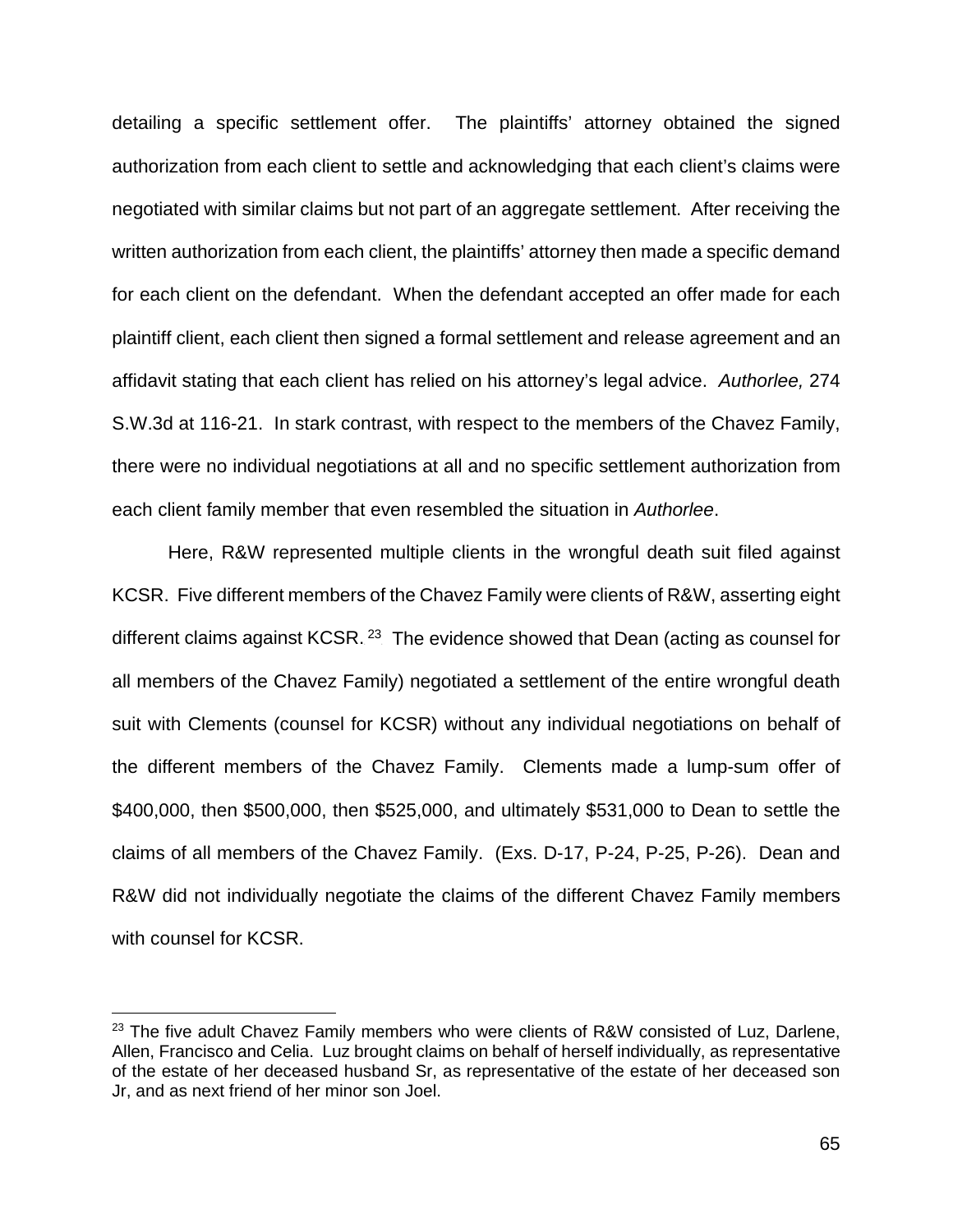Dean communicated the KCSR lump-sum offer to Rosenthal and Watson of R&W (at the time, \$500,000). Rosenthal, by himself, allocated the \$500,000 lump-sum settlement offer from KCSR among his multiple clients (the Chavez Family members) and R&W expenses. Watson then communicated the \$500,000 offer and the allocation created by Rosenthal in a phone call to one Chavez Family client member—Luz. (Ex. P-4, p. 1). Watson and R&W did not discuss or disclose the \$500,000 offer and Rosenthal's allocation with their other four adult clients (Darlene, Allen, Francisco, and Celia). R&W never consulted with each of these other four adult clients about the nature of the claims involved and the extent and participation of each settling member of the Chavez Family. R&W also never obtained the consent of these other four adult clients to the \$500,000 settlement offer and the allocation between the Chavez Family members.  $24$ 

As a result, the Court concludes that the 2010 settlement with KCSR was an impermissible aggregate settlement. R&W and Dean did not consult with each of their multiple clients (Darlene, Allen, Francisco, and Celia), did not disclose the settlement to their multiple clients, and did not obtain the consent of each of their multiple clients to the settlement.

After speaking with Luz only, Watson of R&W called Dean and told him that the clients wanted to accept the KCSR settlement offer. Dean likely assumed that Watson had discussed the \$500,000 offer and its allocation with each client member of the Chavez Family, and thus the consultation and consent requirements of Disciplinary Rule

<sup>&</sup>lt;sup>24</sup> The Court has already determined that Luz did not consent (and did not have the authority to consent) to the KCSR settlement offer of \$500,000 on behalf of the other four adult members of the Chavez Family. As a factual matter, the Court has also found that Luz (the only family member that R&W spoke with) did not fully understand the \$500,000 settlement offer and the complex allocation devised by Rosenthal.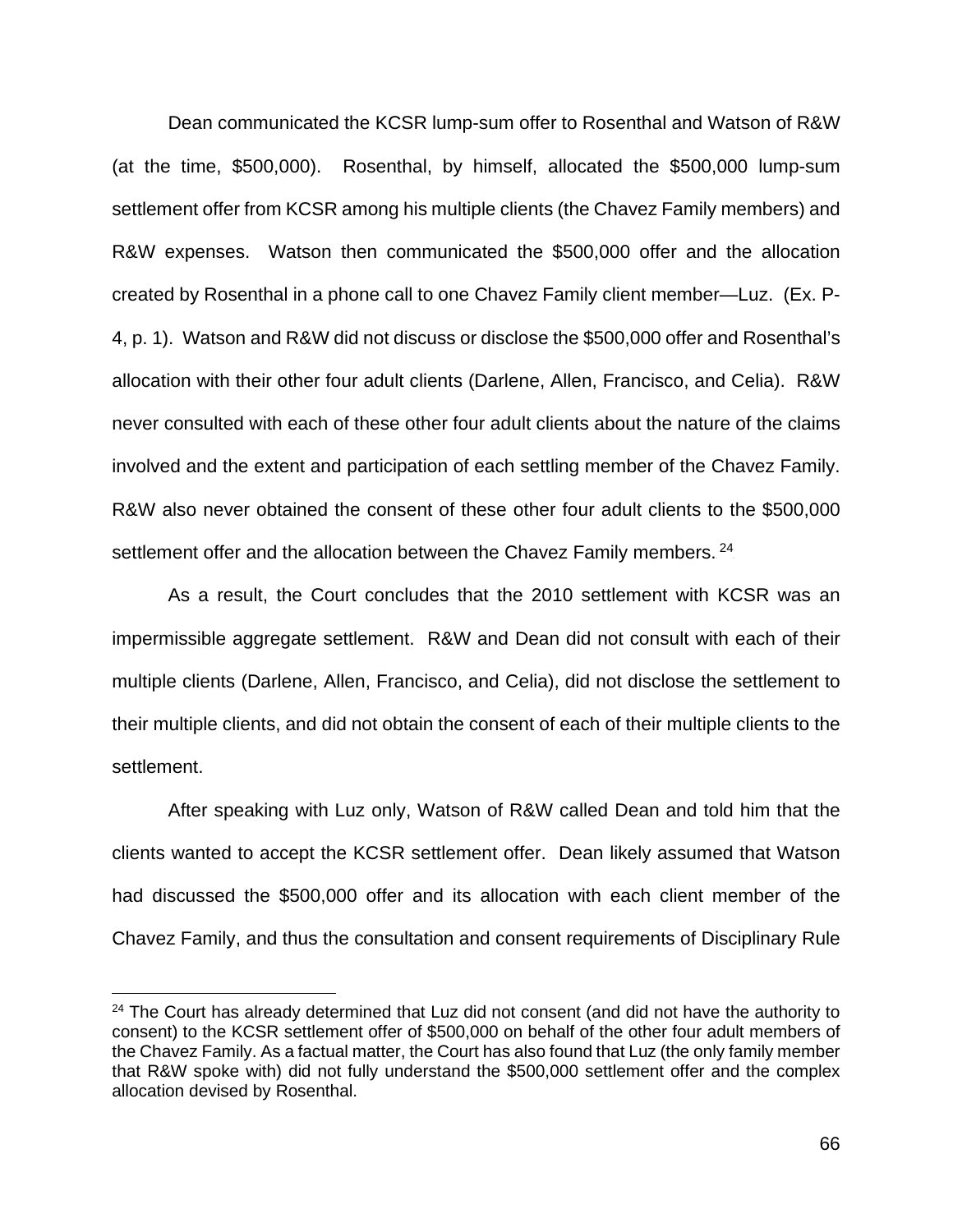1.08(f) were satisfied. Dean was incorrect in this assumption, as Watson and R&W never discussed the \$500,000 offer and allocation with the other four adult client members of the Chavez Family. Dean then took the allocation devised by Rosenthal, adjusted the allocation in later discussions with Watson, and sent the Dean Letter to counsel for KCSR. (Ex. P-1). The Dean Letter broke down the lump-sum offer made by KCSR to individual claimants and R&W expenses; however, this allocation was never discussed in any manner with the other four adult clients. The Dean Letter also included an additional \$25,000 allocation to R&W for expenses (raising the expense reimbursement to \$325,000), which was never discussed with Luz or the other four adult clients.

A Texas court has found a settlement to be unenforceable as against public policy when the settlement violated the Disciplinary Rule prohibiting aggregate settlements. <sup>25</sup> *Quintero v. Jim Walter Homes, Inc.*, 709 S.W.2d 225, 229-30 (Tex. App.—Corpus Christi 1985, writ ref'd n.r.e.).

In *Quintero*, a plaintiffs' attorney filed suit for one homeowner couple (the Quinteros) against a homebuilder, and with client consent, engaged a trial attorney that tried the suit.At the same time, the plaintiffs' attorney also represented multiple other homeowner clients in claims against the homebuilder. The plaintiffs' attorney negotiated a lump-sum aggregate settlement of \$1.8 million for his other multiple clients with the homebuilder's counsel, to be divided among all the homeowner clients according to a formula. The plaintiffs' attorney then consulted with his homeowner clients that had filed suit (the Quinteros) and obtained their consent to join in the aggregate settlement with his

<sup>25</sup> *Quintero* was decided when Disciplinary Rule 5-106(a) of the Code of Professional Responsibility was in effect, which is substantially the same as present Rule 1.08(f).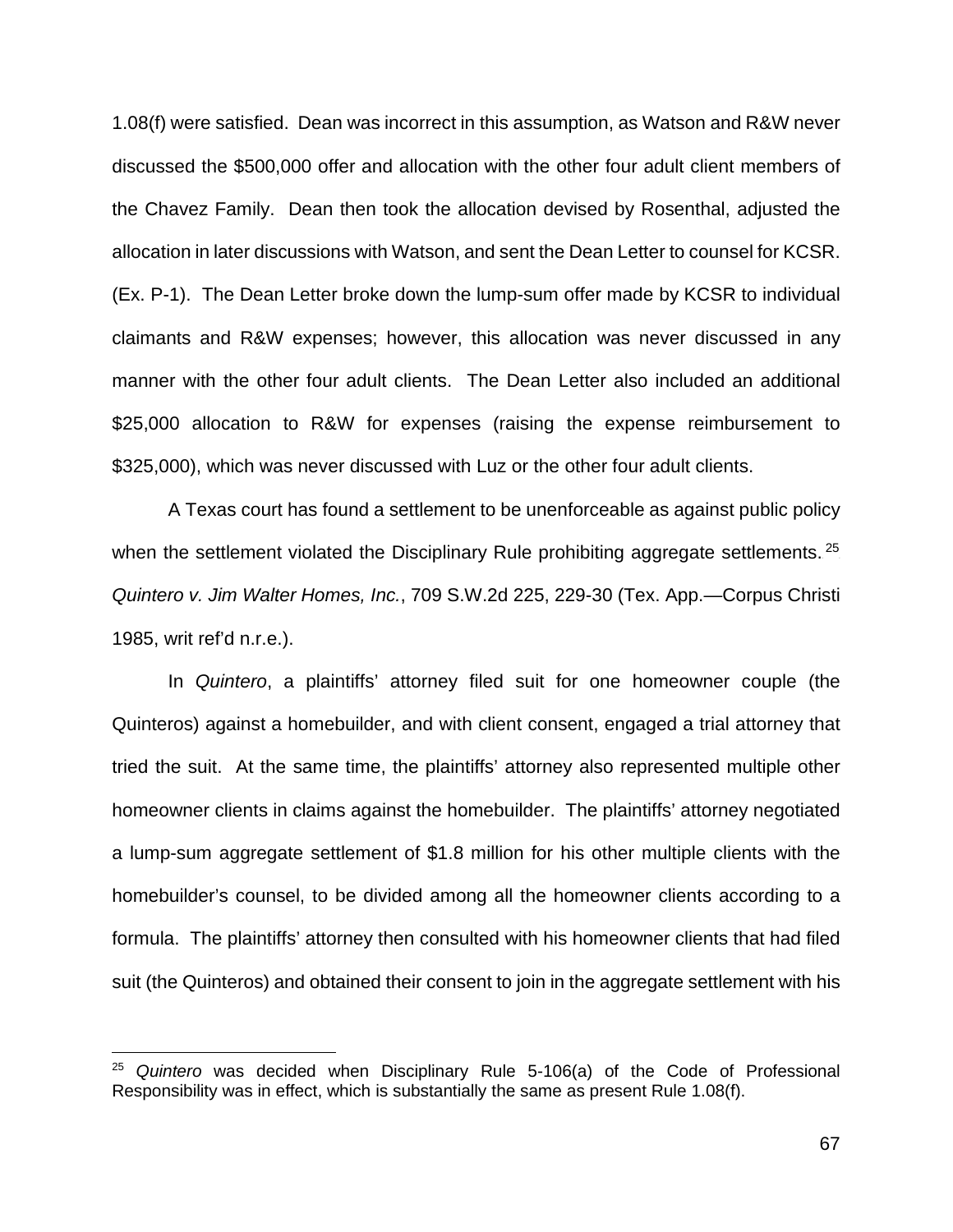other multiple clients and release their claims against the homebuilder. Unknown to the plaintiffs' attorney or the homeowner Quinteros at the time, the trial court had rendered a judgment in the suit in favor of the homeowner Quinteros against the homebuilder that was litigated by the associated trial attorney. Once the homeowner Quinteros became aware of the more lucrative judgment in their favor, they revoked their consent to the aggregate settlement. The trial court still enforced the settlement against the homeowner Quinteros and dismissed their suit against the homebuilder. *Quintero*, 709 S.W.2d at 227-28.

The appellate court in *Quintero* reversed the trial court and held that the settlement was unenforceable and void as being against public policy, because it was an aggregate settlement that did not comply with the Disciplinary Rules. *Quintero*, 709 S.W.2d at 230. The appellate court found that the homeowner Quinteros were not informed of the nature of the claims involved in the aggregate settlement or the total settlement amount by their attorney, as required by the Disciplinary Rule governing aggregate settlements. The appellate court also found that the settling homeowner clients (the Quinteros) were not provided with a list of the individual amounts that other settling clients would receive by their attorney, another requirement of the Disciplinary Rule governing aggregate settlements. The *Quintero* court stated that the purpose of the Disciplinary Rule governing aggregate settlements is to ensure that clients do not give up their rights unless they have full knowledge of the other settlements involved. As a result, the *Quintero* court concluded that the settlement agreement and release was unenforceable as against public policy. *Quintero*, 709 S.W.2d at 229-30.

The Court is aware that the *Quintero* case involved one relatively extreme fact (the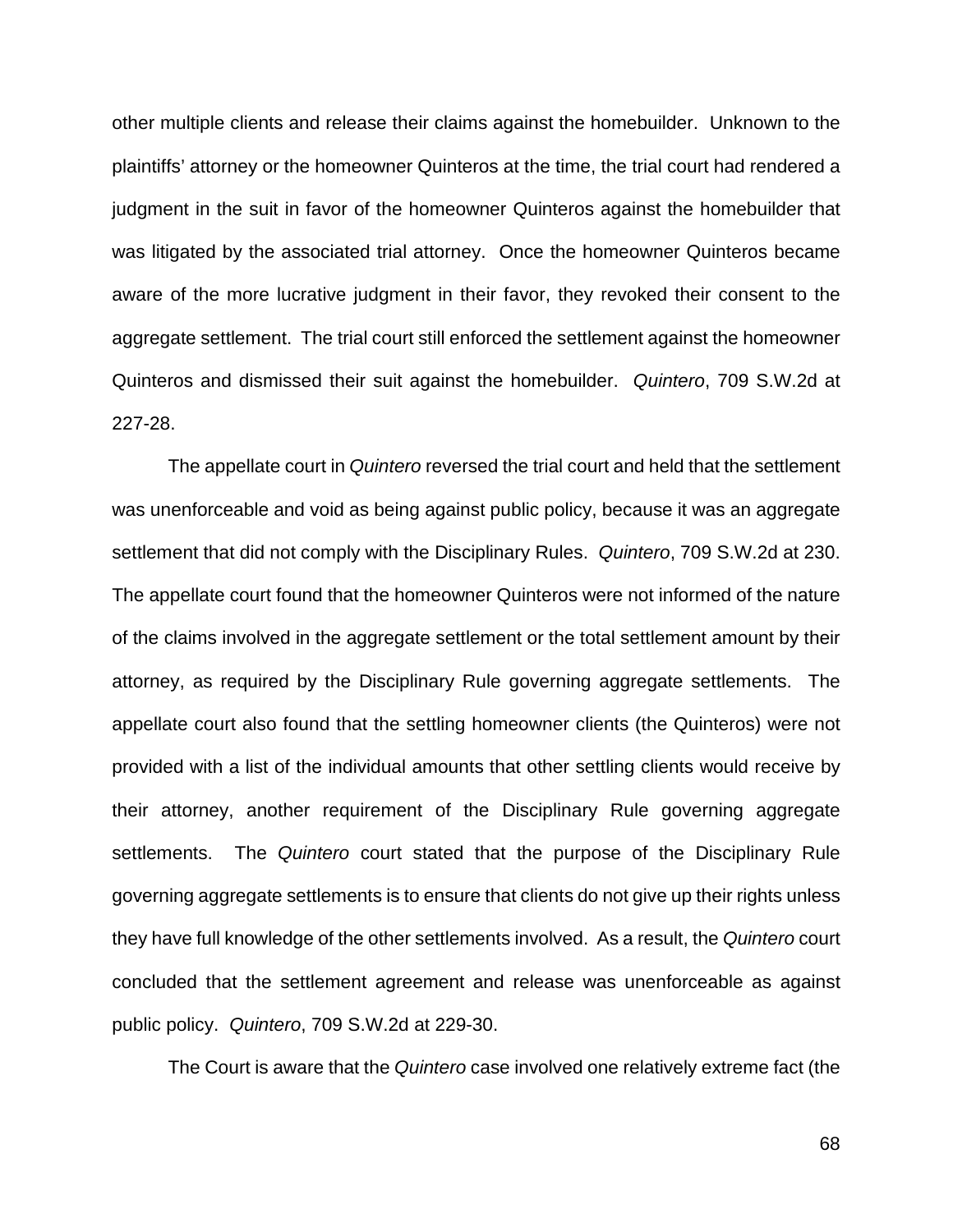settling homeowners were unaware of a more lucrative judgment in their favor) when they agreed to the aggregate settlement. Nonetheless, in finding the settlement unenforceable, the *Quintero* court focused on the Disciplinary Rule governing aggregate settlements, and its requirement that clients be fully informed about what other clients are receiving through an aggregate settlement.

Here, with respect to the KCSR settlement sought to be enforced against the Chavez Family, the facts are more extreme than those presented in *Quintero*. Four adult clients of the Chavez Family were never even informed of the aggregate settlement by their attorney, and never consented to settlement of their individual claims. In contrast, the clients in *Quintero* were informed of the aggregate settlement (albeit inadequately) by their attorney and affirmatively consented to the aggregate settlement. No member of the Chavez Family (including the uninformed four adult clients) ever signed a release of their claims against KCSR based on the settlement. In contrast, the clients in *Quintero* signed a release of their claims based on the aggregate settlement. The only adult member of the Chavez Family that was informed of the aggregate settlement by R&W was Luz—in a relatively short phone call—and she did not fully understand the settlement. In contrast, the clients in *Quintero* were called by their attorney to discuss the settlement and then, at the attorney's request, went to their attorney's office to discuss the settlement before agreeing to the settlement.

Here, the aggregate settlement offer made by KCSR was allocated among the Chavez Family clients by Rosenthal (now a convicted felon for offenses committed in the same time frame), without consulting with any client. The allocation devised by Rosenthal resulted in his law firm (R&W) getting about 60% of the total settlement amount, and the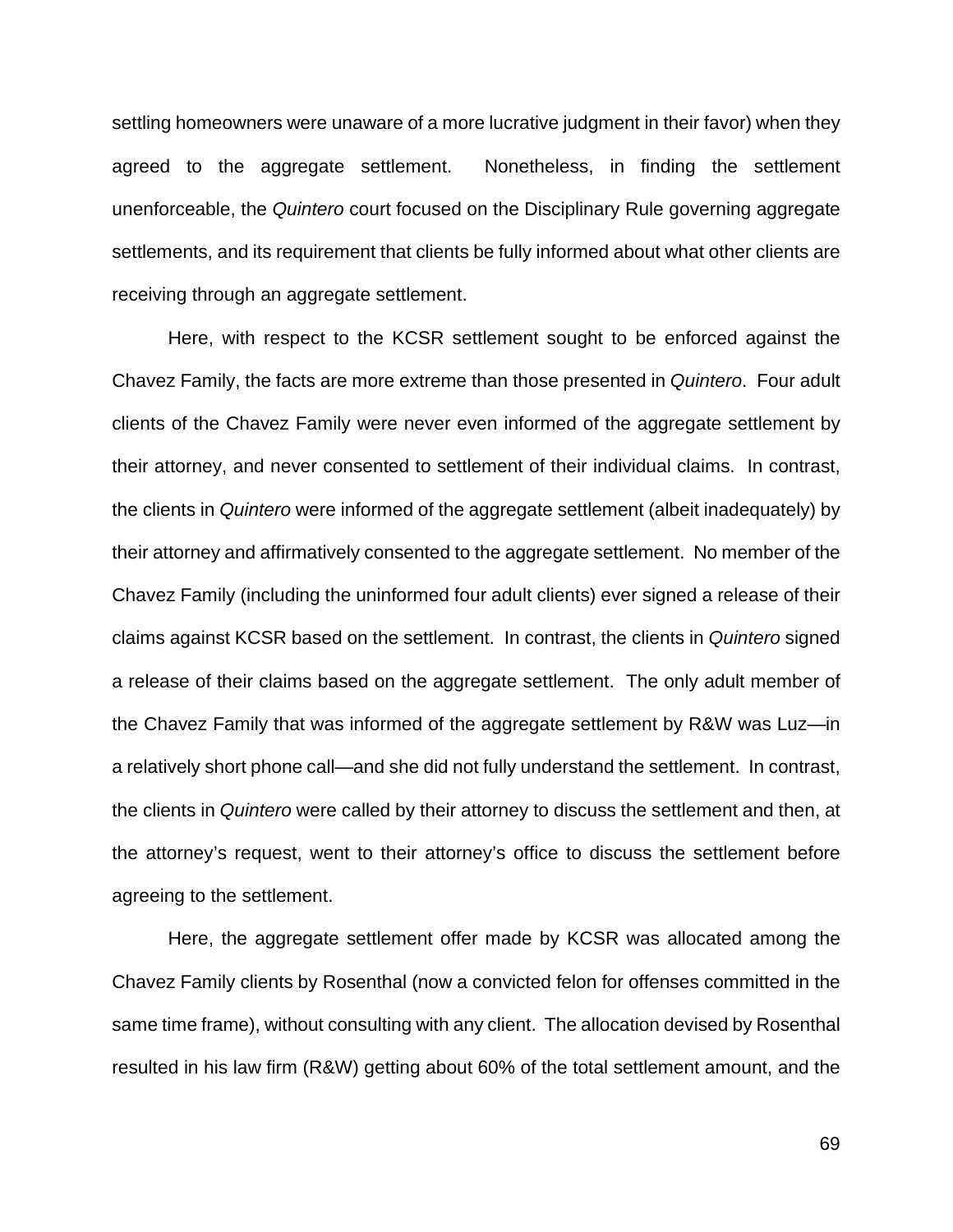clients netting less than 30% of the settlement. Unilateral changes were then made to Rosenthal's allocation to increase the recovery to the R&W firm by \$25,000, without discussion with or the consent of any client. This revised allocation found its way into the Dean Letter sent to KCSR, representing the 2010 settlement.

The Court does not lightly determine that the 2010 settlement with KCSR is unenforceable because it is an impermissible aggregate settlement. The Court recognizes that KCSR bears little or no responsibility for the failure of R&W and Dean to consult with each of their clients about the aggregate settlement and to obtain each of their clients' informed consent to the aggregate settlement. But KCSR could have avoided the aggregate settlement requirements if KCSR had conducted individual negotiations with Dean or R&W about each of the claims of the different Chavez Family members. That did not occur, and the facts in this case are extreme and unusual. The safeguards created for clients like the Chavez Family by Disciplinary Rule 1.08(f) were not even close to being satisfied in this case.

For these reasons, the Court concludes that the 2010 settlement with KCSR is unenforceable because it is an impermissible aggregate settlement.

#### (4) Specific Performance of Settlement

KCSR and the Trustee seek specific performance and enforcement of the 2010 settlement against the Chavez Family, based on a breach of contract theory. The Court concludes that KCSR and the Trustee are not entitled to specific performance of the 2010 settlement against the entire Chavez Family. The Court also declines to order partial specific performance of the 2010 settlement against Luz (the only family member that agreed in any manner to the 2010 settlement).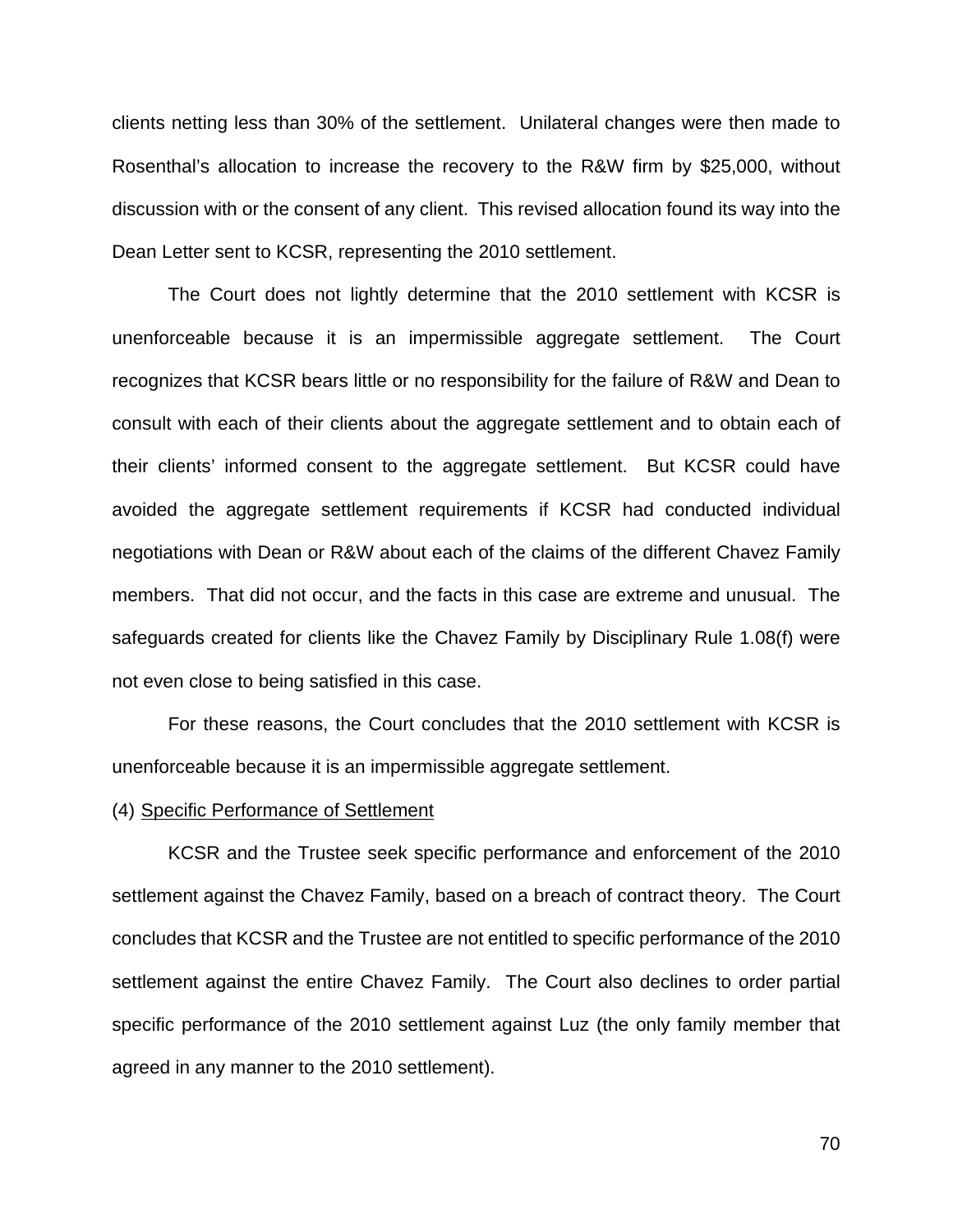Specific performance of a contract is an equitable remedy under Texas law that may be awarded at the trial court's discretion upon a showing of breach of contract. *TLC Hosp., LLC v. Pillar Income Asset Mgmt., Inc*., 570 S.W.3d 749, 768 (Tex. App.—Tyler 2018, pet. denied) (supporting citations omitted); *see also Roundville Partners L.L.C. v. Jones,* 118 S.W.3d 73, 79 (Tex. App.—Austin 2003, pet. denied) (recognizing that specific performance is not a matter of right to enforce a contract, instead it is a "matter of grace" in the discretion of the trial court).

The Court has already determined that the 2010 KCSR settlement reflected by the Dean Letter is not enforceable against Darlene, Allen, Francisco, and Celia (the other adult client members of the Chavez Family) for the multiple reasons set forth above. In sum, these other adults did not authorize or approve the settlement of their individual claims. Dean was not an authorized attorney of record and had no authority to settle the claims of the Chavez Family under Rule 11 through the Dean Letter as their attorney of record. These four adults were never consulted about or consented to the aggregate settlement of their claims. As a result, these four adults did not breach any contract with KCSR, and specific performance of the settlement against these four adults is simply not an available remedy.

The Court has found that Luz (one member of the Chavez Family) agreed to the 2010 settlement on her own behalf, in a phone call with Watson of R&W on September 28, 2010. After the close of evidence and prior to closing arguments, the Court asked KCSR if, in the event the Court determined that Darlene and Allen were not bound by the settlement, it wanted the Court to consider a decree of partial specific performance of the 2010 settlement against Luz. KCSR responded in the affirmative (dkt# 132).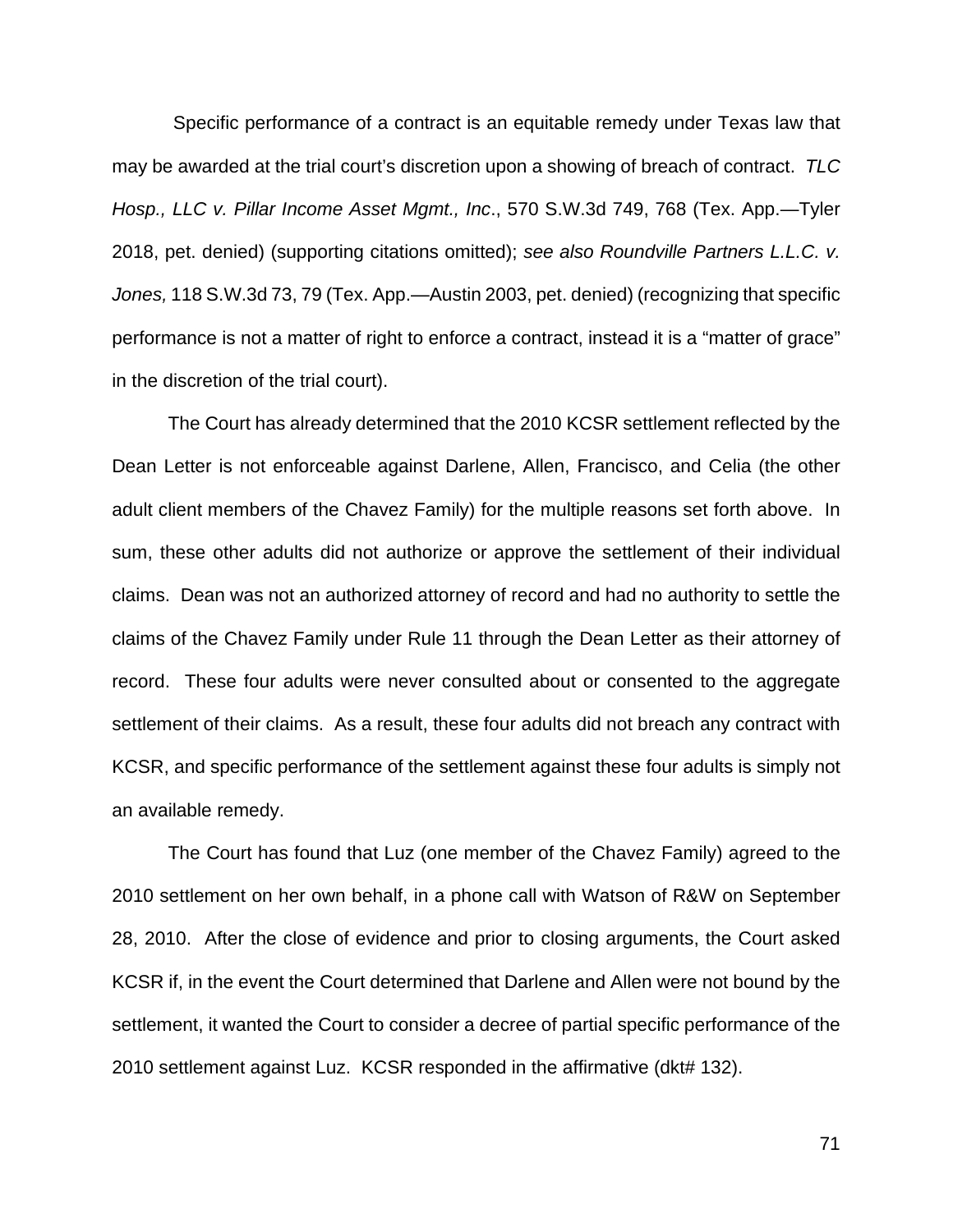The Court concludes that an award of partial specific performance of the 2010 settlement against Luz would not be proper. In this Opinion, the Court has now determined that the 2010 settlement is not enforceable against Luz for several reasons. In sum, Dean was not an authorized attorney of record for Luz and had no authority to settle the claims of Luz under Rule 11 through the Dean Letter as her attorney of record. The 2010 settlement is also unenforceable as an aggregate settlement. These determinations mean that Luz did not breach any enforceable contract with KCSR, and partial specific performance of the 2010 settlement against Luz is not even an available remedy.

Even if partial specific performance of the settlement were an available remedy, the Court would, in its discretion, equitably decline to order partial specific performance against Luz under the circumstances. As set forth in its detailed factual findings, Luz did not fully understand the KCSR settlement offer and the complex allocation devised by Rosenthal explained to her in one phone call from Watson. In short, Luz did not give an effective and informed consent to the settlement. Numerous important details about the settlement were never even discussed with Luz, such as increasing the expense allocation to R&W, confidentiality with liquidated damages, and indemnity. The Court agrees with KCSR that the 2010 settlement seems quite fair and reasonable to the Chavez Family under the circumstances. But the simple fact is that all members of the Chavez Family did not accept the settlement; and the Court cannot make the Chavez Family agree to it.

For these reasons, the Court declines to enforce the 2010 settlement by complete or partial specific performance.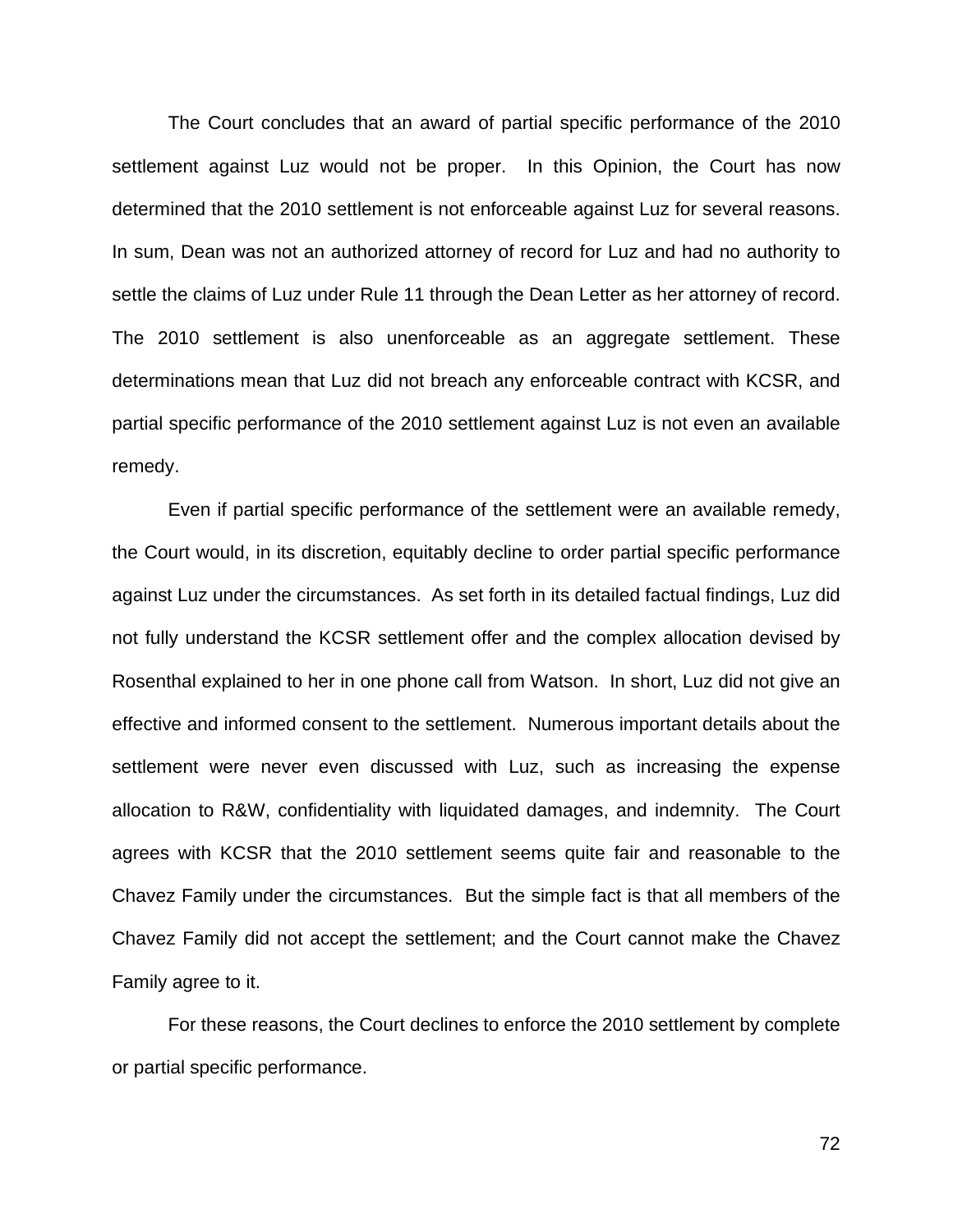### (5) Conclusion: The Settlement is Not Enforceable

In conclusion, for a host of independent reasons, the Court determines that KCSR and the Trustee are not entitled to enforce the 2010 settlement against the Chavez Family by specific performance for breach of contract.

As a result, all relief sought by KCSR against the Chavez Family in the KCSR Complaint (dkt# 1) will be denied by the Court. The relief sought by the Trustee for breach of contract against the Chavez Family in the Trustee Counterclaims (dkt# 56) will also be denied by the Court. The Court finds it unnecessary to reach the other defenses raised by the Chavez Family to enforcement of the 2010 settlement, particularly given the already substantial girth of this Opinion.

#### **B. Breach of Fiduciary Duty**

The Chavez Family contends that R&W breached its fiduciary duty to them as clients, in their crossclaim filed against the R&W estate. *See* Chavez Crossclaims (dkt# 50-1, ¶¶ 58-65).

In substance, the Chavez Family alleges that R&W breached their fiduciary duties by: (1) R&W making false representations that the Chavez Family had authorized R&W and Dean to settle their claims against KCSR in the wrongful death suit; (2) R&W entering into an aggregate settlement without consent of all members of the Chavez Family; (3) R&W hiring Dean to act as trial counsel and entering into a fee sharing agreement with Dean without consent of the Chavez Family; (4) R&W producing portions of client files which contained privileged information of the Chavez Family in February 2014; (5) R&W entering into a conspiracy with KCSR to cause dismissal of their wrongful death claims; and (6) R&W not providing proof of payment of each expense item incurred by R&W. *See*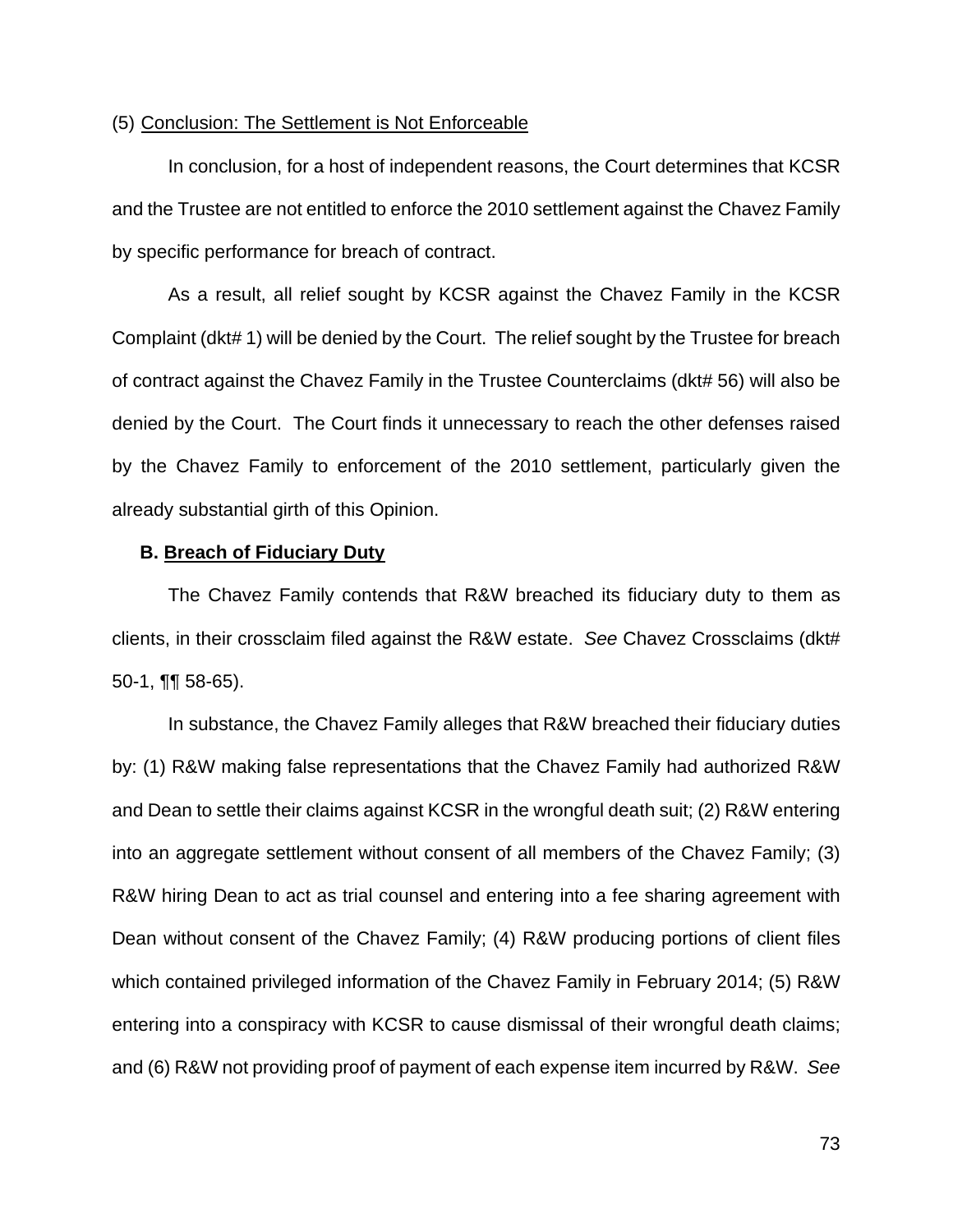Chavez Crossclaims (dkt# 50-1, ¶¶ 58-65). The Chavez Family seeks equitable fee forfeiture by R&W and to void the fee agreements (the Engagement Contract) with R&W due to such breaches of fiduciary duty. *See* Chavez Crossclaims (dkt# 50-1, ¶ 62); PTO (dkt# 98, ¶ 133).

In sum, the Court concludes that R&W committed clear and serious breaches of their fiduciary duty to the Chavez Family in certain respects, as set forth below. The Court also concludes that equitable forfeiture of all fees owed to R&W under the Engagement Contracts and a portion of R&W's expenses is the proper equitable remedy for such breaches under the circumstances, as explained below.

#### (1) Legal Standards: Breach of Fiduciary Duty

An attorney owes fiduciary duties to a client as a matter of law. *Beck v. Law Offices of Edwin J. (Ted) Terry, Jr., P.C.*, 284 S.W.3d 416, 428-29 (Tex. App.—Austin 2009, no pet.) (citing *Willis v. Maverick*, 760 S.W.2d 642, 645 (Tex. 1988)). In this context, the term "fiduciary" refers to "integrity and fidelity," and accordingly, the "attorney-client relationship is one of most abundant good faith, requiring absolute perfect candor, openness and honesty, and the absence of any concealment or deception." *Beck*, 284 S.W.3d at 429 (quoting *Goffney v. Rabson*, 56 S.W.3d 186, 193 (Tex. App.—Houston [14th Dist.] 2001, pet. denied) (internal quotations omitted)). Attorneys must, among other things, "render a full and fair disclosure of facts material to the client's representation." *Beck*, 284 S.W.3d at 429 (citing *Willis*, 760 S.W.2d at 645).

To prevail on a breach of fiduciary duty claim against an attorney, the following must be established: (1) the existence of a fiduciary duty relationship, (2) a breach of that duty by the attorney, (3) which causes (4) damages to the client. *Beck,* 284 S.W. 3d at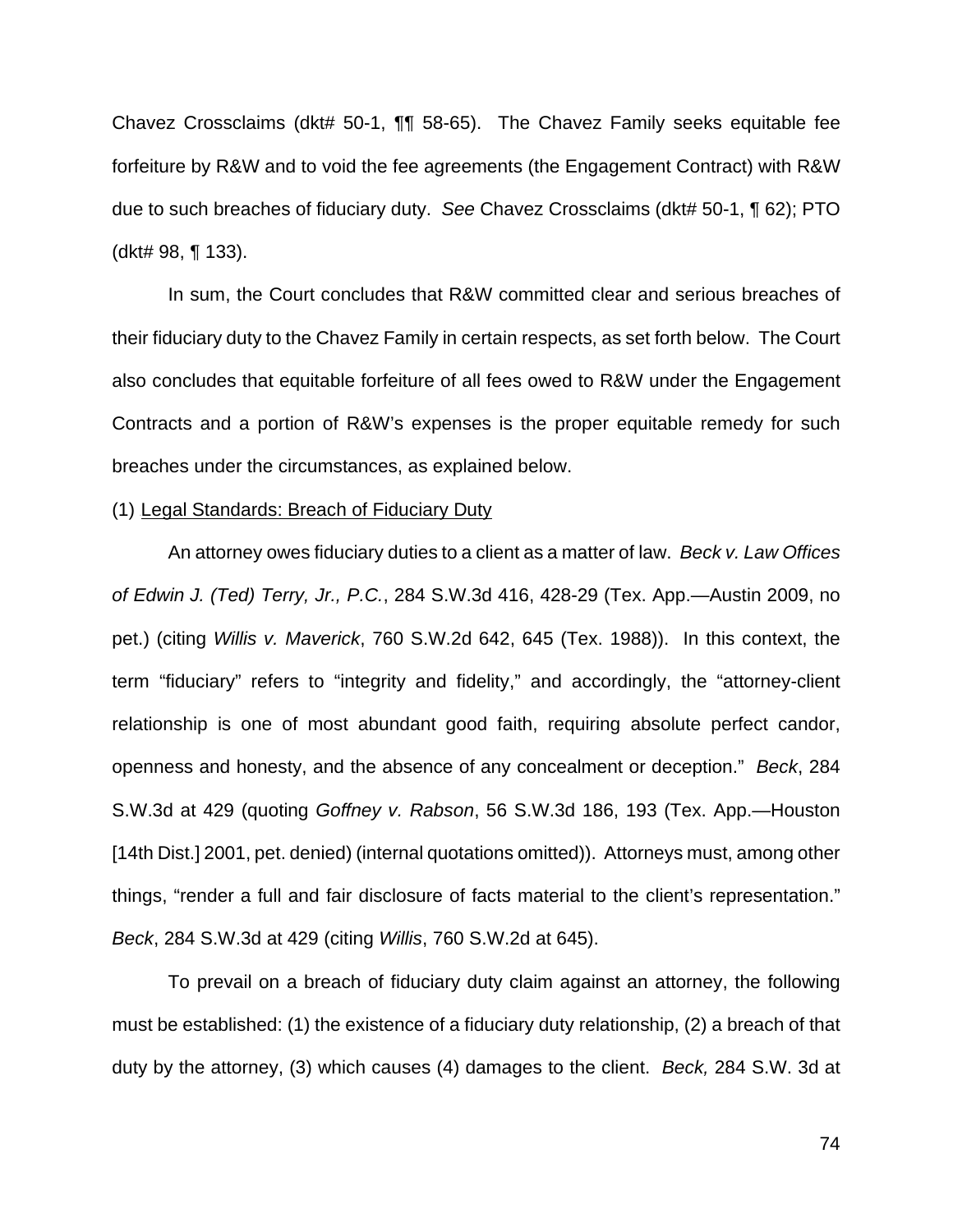429 (supporting citation omitted). However, causation and damages need not be proven for a client to obtain the equitable remedy of fee forfeiture based on a "clear and serious" breach of fiduciary duty. *See Burrow v. Arce*, 997 S.W.2d 229, 240-41 (Tex. 1999); *Beck*, 284 S.W.3d at 429.

Texas law recognizes a difference between a breach of fiduciary duty claim and a negligence claim against an attorney. If the gist of a client's complaint is that an attorney did not exercise the same degree of care, skill, or diligence as attorneys of ordinary skill and knowledge commonly possess, the claim should be pursued as a negligence claim; if a client's complaint is more appropriately classified as a breach of fiduciary duty, then a client can assert a claim other than negligence. The remedy sought by the client also informs the proper classification of the claim. *See Beck,* 284 S.W.3d at 429 (supporting citations omitted). Generally, a breach of fiduciary duty claim focuses on whether an attorney received an improper benefit from representing a client, while a negligence claim focuses on whether the attorney represented the client with the requisite skill. *Beck*, 284 S.W.3d at 429 (internal citations omitted). Breach of fiduciary duty by an attorney most often involves conflicts of interest, failure to deliver funds, placing an attorney's interests over a client's interest, improper use of client confidences, taking advantage of a client's trust, engaging in self-dealing, and making misrepresentations. *Beck,* 284 S.W.3d at 429 (internal citations omitted).

#### (2) R&W Breaches of Fiduciary Duty

The Court concludes that R&W had and breached their fiduciary duty to the Chavez Family in the following respects.

First, R&W misrepresented that all members of the Chavez Family had authorized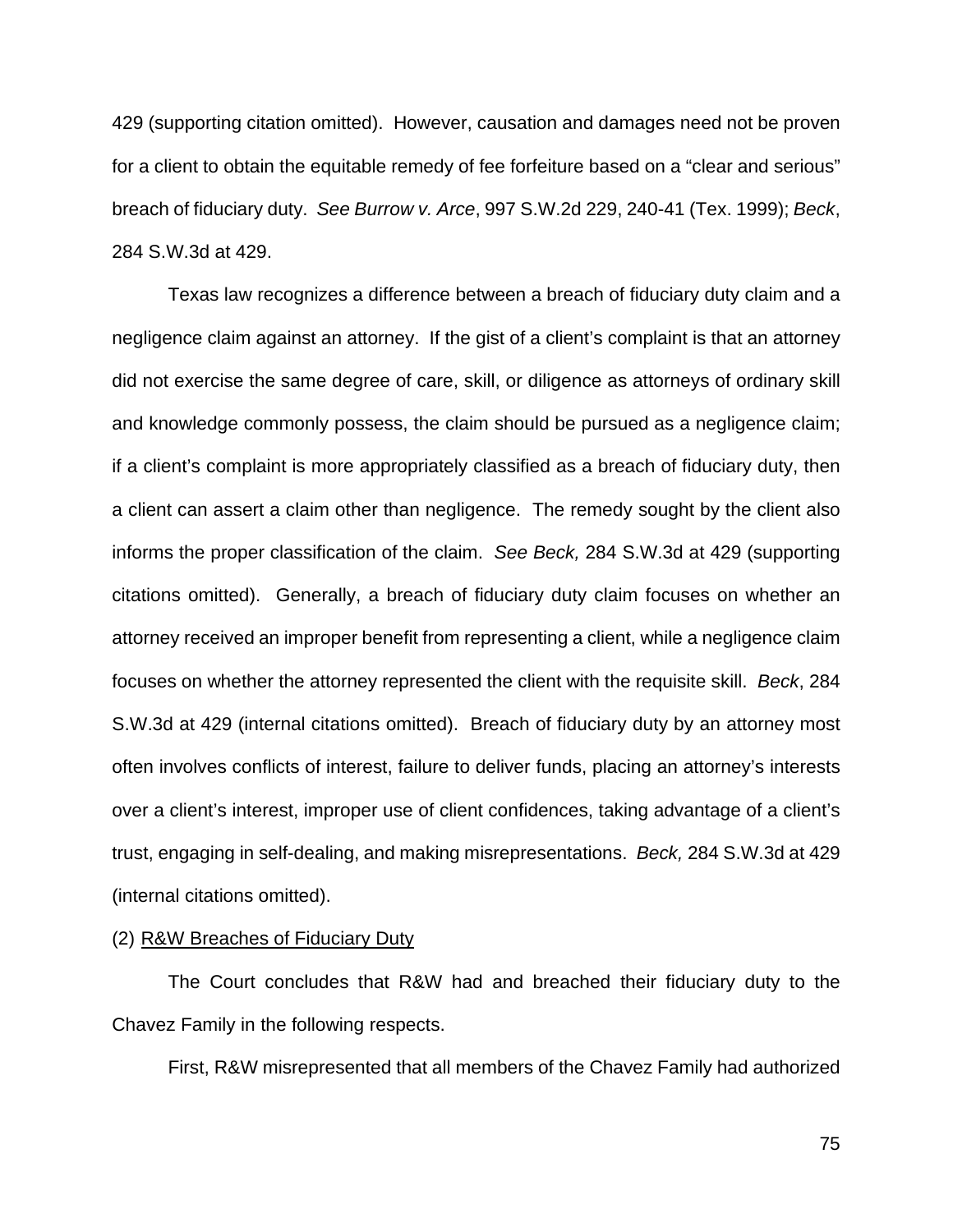R&W and Dean to settle their claims against KCSR in the wrongful death suit, as set forth in detail in the Court's findings of fact and other conclusions of law. In sum, R&W did not have the consent of all five client members of the Chavez Family to settlement of the suit. R&W only obtained the verbal consent of one client (Luz), which was not an effective informed consent. The other four adult members were not even informed about the proposed settlement by R&W and did not consent to the settlement in any manner. Disciplinary Rule 1.02(a)(2) required that R&W communicate and obtain the consent of their clients to accept any settlement offer. See DiscipLinary RuLe R. 1.02(a)(2).<sup>26</sup> R&W made these misrepresentations for its own personal benefit—to be able to recover the lion's share of the proposed settlement (\$325,000) at a time when R&W was struggling financially. R&W placed its own interests ahead of the interests of its clients (the Chavez Family). This is a clear and serious breach of fiduciary duty by R&W.

Second, R&W entered into and promoted an impermissible aggregate settlement of the claims of all members of the Chavez Family against KCSR, as set forth in detail in the Court's findings of fact and other conclusions of law. In sum, R&W represented multiple clients in the wrongful death suit, KCSR made a lump-sum offer to settle all claims of their clients, Rosenthal of R&W internally devised an allocation scheme, and Watson (on behalf of R&W) communicated and consulted with only one client (Luz) about the \$500,000 offer and the allocation between the different clients. R&W did not consult with each of their multiple other clients, did not disclose the aggregate settlement to their multiple other clients, and did not obtain the consent of each of their multiple clients to the

<sup>26</sup> *See also Bellino v. Comm'n for Lawyer Discipline,* 124 S.W.3d 380, 387 (Tex. App.—Dallas 2003, pet. denied) (holding that evidence was sufficient to support finding that attorney violated Rule 1.02(a)(2) where attorney failed to obtain client's consent before accepting settlement offer).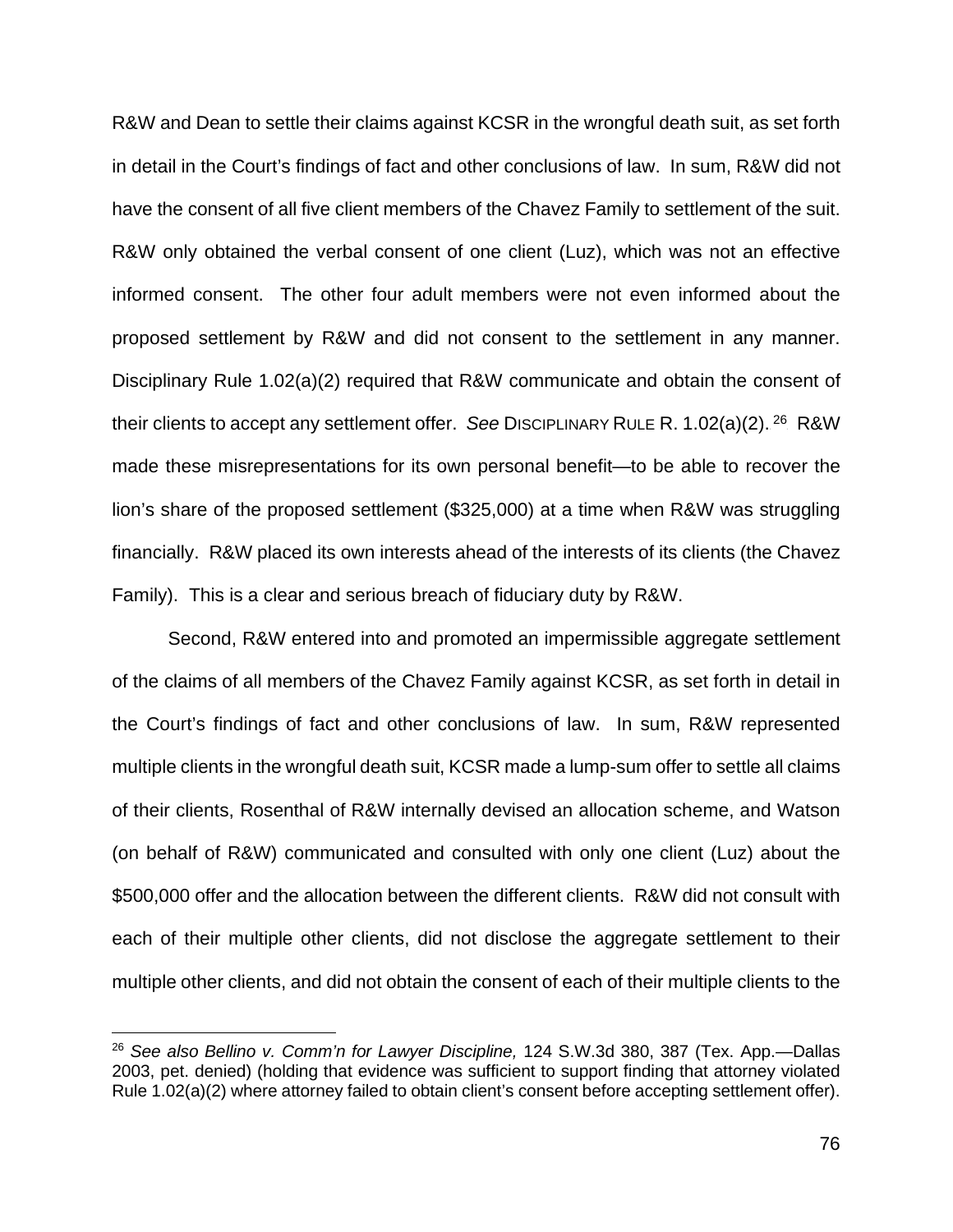aggregate settlement.

Under Texas law, when an attorney enters into an aggregate settlement without the consent of clients, the attorney breaches a fiduciary duty owed to the clients. *See, e.g., Arce v. Burrow*, 958 S.W.2d 239, 245 (Tex. App.—Houston [14th Dist.] 1997), *rev'd in part on other grounds*, *Burrow v. Arce*, 997 S.W.2d 229 (Tex. 1999); *accord Authorlee*, 274 S.W.3d at 126; *Estate of Aguilar*, No. 04-15-00688-CV, 2017 WL 1244447, at \*8 (Tex. App.—San Antonio Apr. 5, 2007, pet. denied) (mem. op.). Settling a case in mass without consent of the clients is unfair to the clients as such settlement "may result in a benefit to the attorney (speedy resolution and payment of fees) to the detriment of the clients (decreased recovery)." *Arce,* 958 S.W.2d at 245. Because "[u]nfairness is the cornerstone in an action for breach of fiduciary duty," when an attorney enters into an aggregate settlement without the consent of clients, the attorney breaches the fiduciary duty owed to those clients. *Arce,* 958 S.W.2d at 245. This impermissible aggregate settlement is also a clear and serious breach of fiduciary duty by R&W.

Third, R&W hired Dean to be lead trial counsel for the Chavez Family and also entered into a fee sharing agreement with Dean without the knowledge or consent of its clients (the Chavez Family), as set forth in detail in the Court's findings of fact and other conclusions of law. R&W then concealed from the Chavez Family that Dean was negotiating a settlement on their behalf and that R&W had instructed Dean to send the Dean Letter to KCSR in October 2010 settling all their claims. The unilateral hiring of Dean by R&W was material to the representation of the Chavez Family and was not disclosed to the Chavez Family until the jury trial had started.

By unilaterally hiring Dean to represent the Chavez Family and having Dean send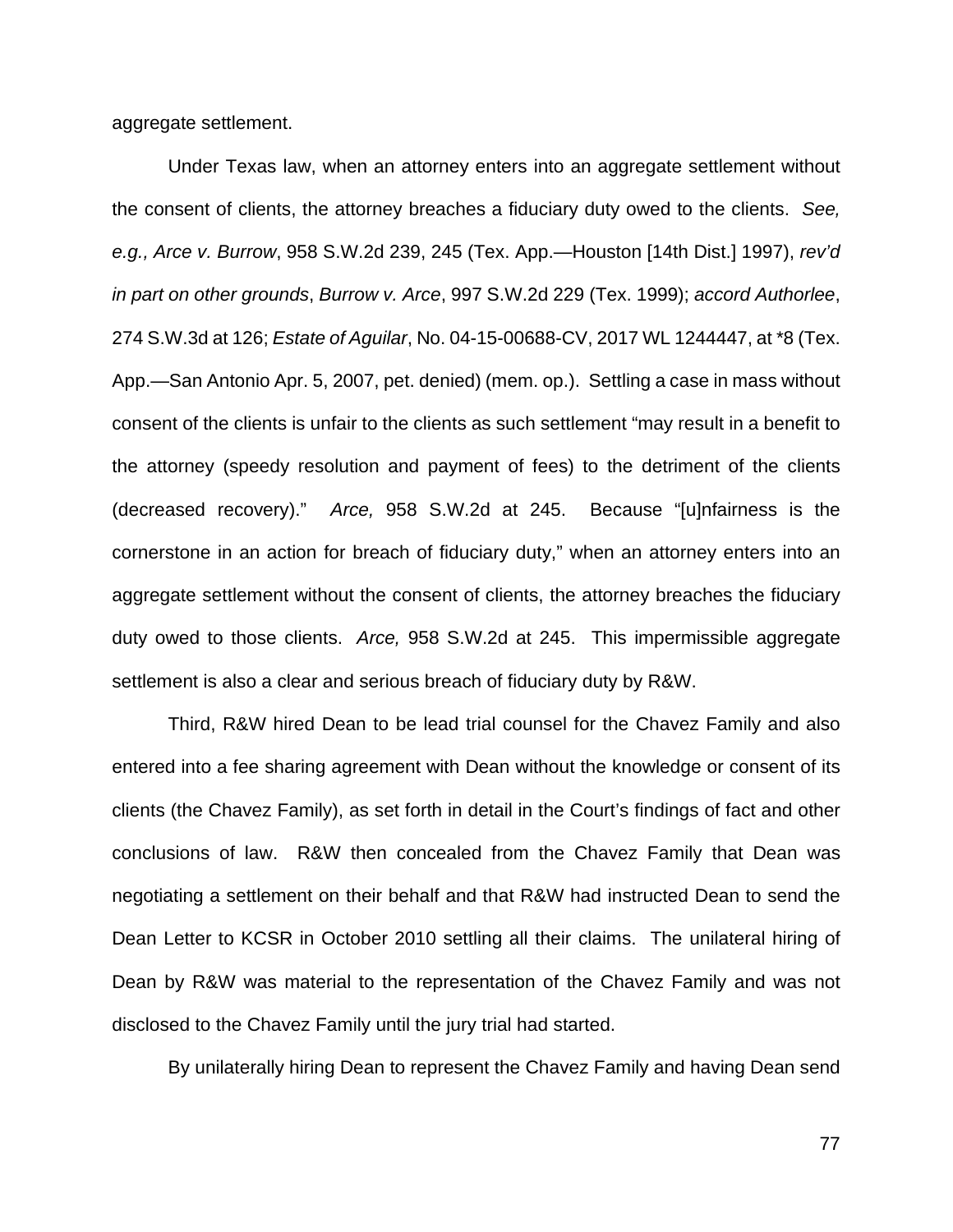the Dean Letter settling the suit without the clients' prior knowledge and consent, R&W not only ignored Disciplinary Rules 1.02(a)(2) and 1.04(g), but also failed to "render a full and fair disclosure of facts material" to their clients (the Chavez Family). *See Beck,* 284 S.W.3d at 429. The failure of R&W to obtain the consent of the Chavez Family to the hiring of Dean and the sending of the Dean Letter demonstrates the lack of "candor, openness and honesty" as well as "concealment" employed by R&W in its dealings with the Chavez Family. *See Goffney*, 56 S.W.3d at 193. The Chavez Family trusted R&W to represent them in the wrongful death suit, and R&W improperly took advantage of that trust by hiring another attorney (Dean) to try the suit and then settle the suit without the knowledge or consent of the Chavez Family. This is also a clear and serious breach of fiduciary duty by R&W.

The Court concludes that R&W did not breach any fiduciary duty to the Chavez Family in the following respects.

The Chavez Family contends that R&W's production of a portion of the Chavez Family case file that contained privileged information constitutes a breach of fiduciary duty by R&W. The Court concludes that this production was not a breach of fiduciary duty by R&W under the circumstances. Rule 503(b) of the Texas Rules of Evidence sets forth the general rule that a client holds the attorney-client privilege to prevent disclosure of confidential communications between an attorney and client. TEX. R. EVID. 503(b). However, there is an exception to the general rule set forth in Rule 503(d)(3). If the privileged communication is relevant to an issue of breach of duty to or by a client, the privilege does not apply. TEX. R. EVID. 503(d)(3). Here, the redacted client files produced by R&W (Ex. P-4) directly relate to issues about whether R&W had the consent of their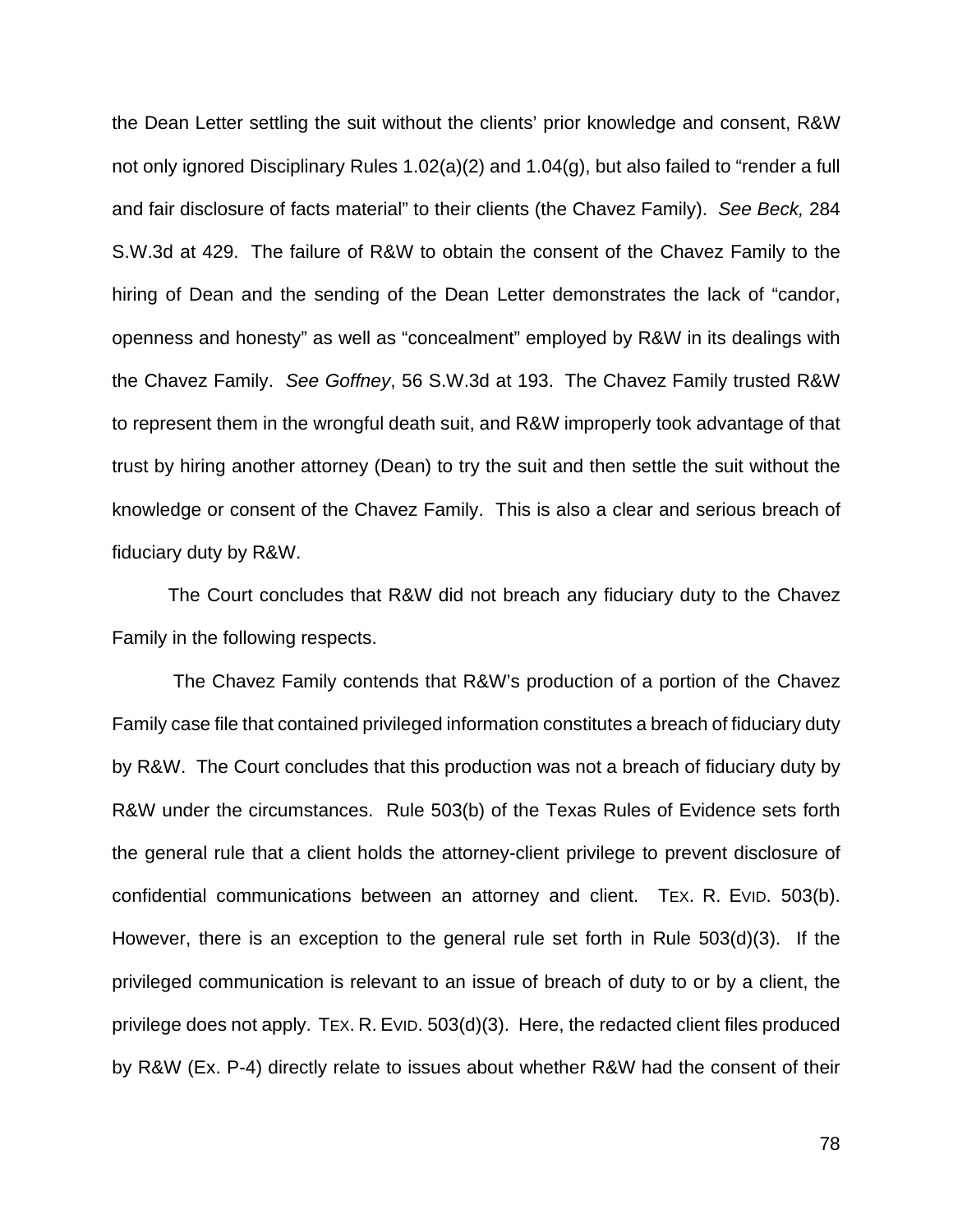clients to settle the wrongful death suit and to enter into an aggregate settlement, which the Chavez Family contends are breaches of fiduciary duty by R&W.

Just as importantly, because the Chavez Family asserted to the State Court that R&W did not have their consent to settle the wrongful death suit, the Chavez Family waived any attorney-client privilege with respect to communications between R&W and the Chavez Family about their consent to the settlement. According to the Fifth Circuit and the great weight of authority, the attorney-client privilege is waived by a client when a client places information protected by the privilege at issue through some affirmative act for the client's own benefit. *Conkling v. Turner*, 883 F.2d 431, 434 (5th Cir. 1989). To allow the privilege to protect against disclosure of such information under such circumstances would be manifestly unfair to the attorney. *Conkling*, 883 F.2d at 434. Here, the case file notes produced by R&W (Ex. P-4) were relevant to the lack of consent issues raised by the Chavez Family and were carefully redacted by R&W prior to production to include only information relevant to consent.

The Chavez Family has also alleged that R&W breached its fiduciary duty by conspiring with KCSR to cause dismissal of their wrongful death suit. The probative evidence at trial did not prove that there was any conspiracy between KCSR and R&W. Further, the Court has previously dismissed the separate conspiracy claims asserted by the Chavez Family against R&W and KCSR under Rule 12(b)(6). *See* Orders (dkt# 69, 70).

Finally, the Chavez Family has alleged that R&W breached its fiduciary duty because R&W and the Trustee did not produce proof of payment of each expense item sought by R&W. As a factual matter, the Chavez Family stipulated at trial that R&W had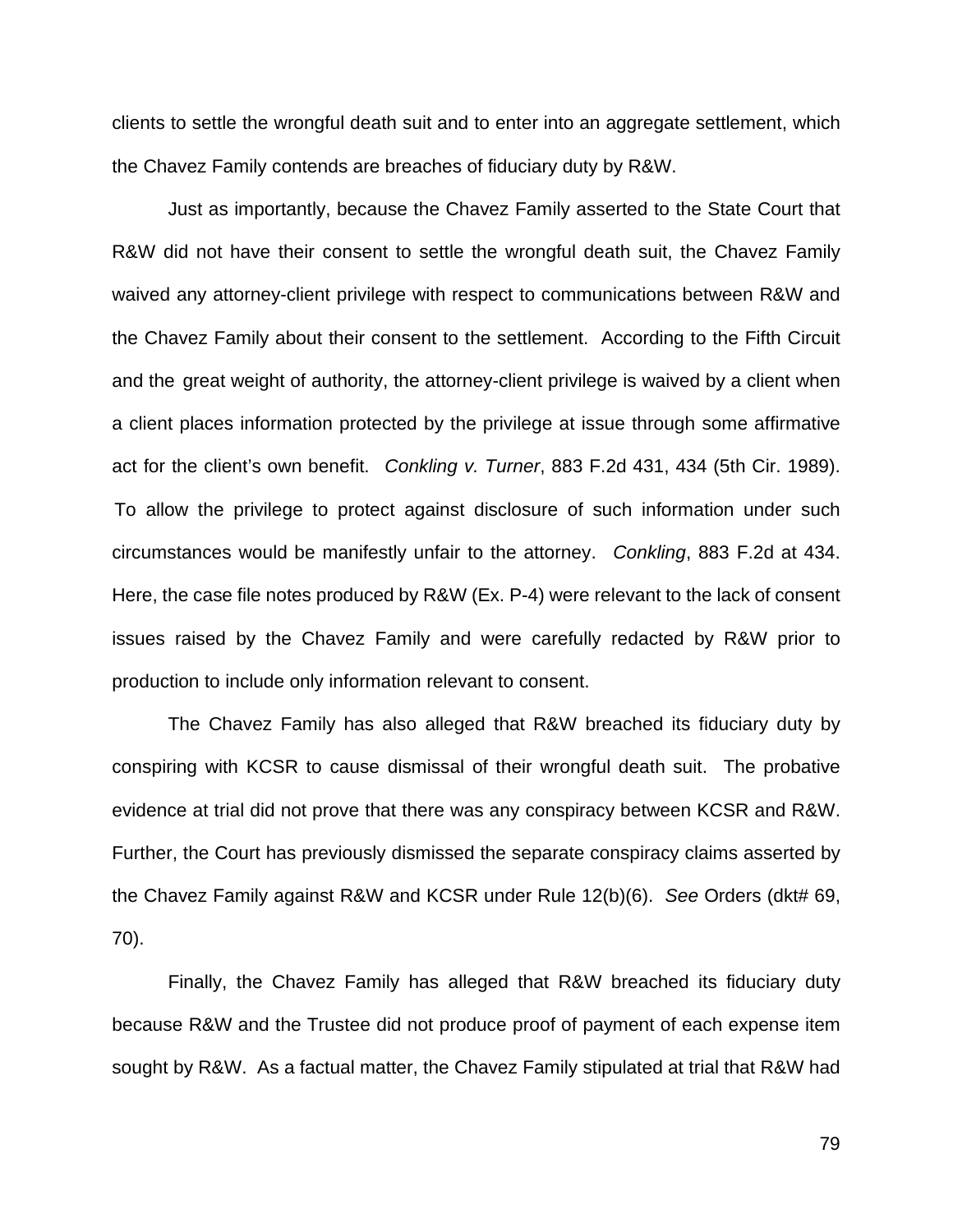incurred out-of-pocket expenses on behalf of the Chavez Family in the prosecution of the wrongful death suit against KCSR totaling \$417,622. *See* PTO (dkt# 98, ¶ 87). The witnesses at trial (including current counsel for the Chavez Family) testified that such expenses were incurred by R&W and were reasonable. And as a legal matter, this would not constitute a breach of fiduciary duty by R&W in any event.

#### (3) Equitable Forfeiture of Fees and Expenses

The Texas Supreme Court has held that when an attorney breaches a fiduciary duty to a client, the attorney may be required to forfeit all or part of the attorney's fees, regardless of whether the breach caused actual damages to the client. Specifically, forfeiture may be appropriate where a "clear and serious" violation of an attorney's duty to a client has occurred. *Burrow,* 997 S.W.2d at 243.

To determine whether the attorney has committed a "clear and serious" violation of fiduciary duty, as well as the extent to which forfeiture is appropriate, a court should apply the following non-exclusive factors to the individual circumstances of the case: the gravity and timing of the violation, its willfulness, its effect on the value of the lawyer's work for the client, any other threatened or actual harm to the client, and the adequacy of other remedies to the client. *Burrow*, 997 S.W.2d at 243, 245. The Texas Supreme Court in *Burrow* stated that the "public interest in maintaining the integrity of attorney-client relationships" is an additional factor that "must be given great weight" in deciding forfeiture. *Burrow*, 997 S.W.2d at 244.

Forfeiture of compensation for breach of fiduciary duty is an equitable remedy under Texas law, with the ultimate decision on the amount of forfeiture to be determined by the court in its discretion. *Burrow,* 997 S.W.2d at 245.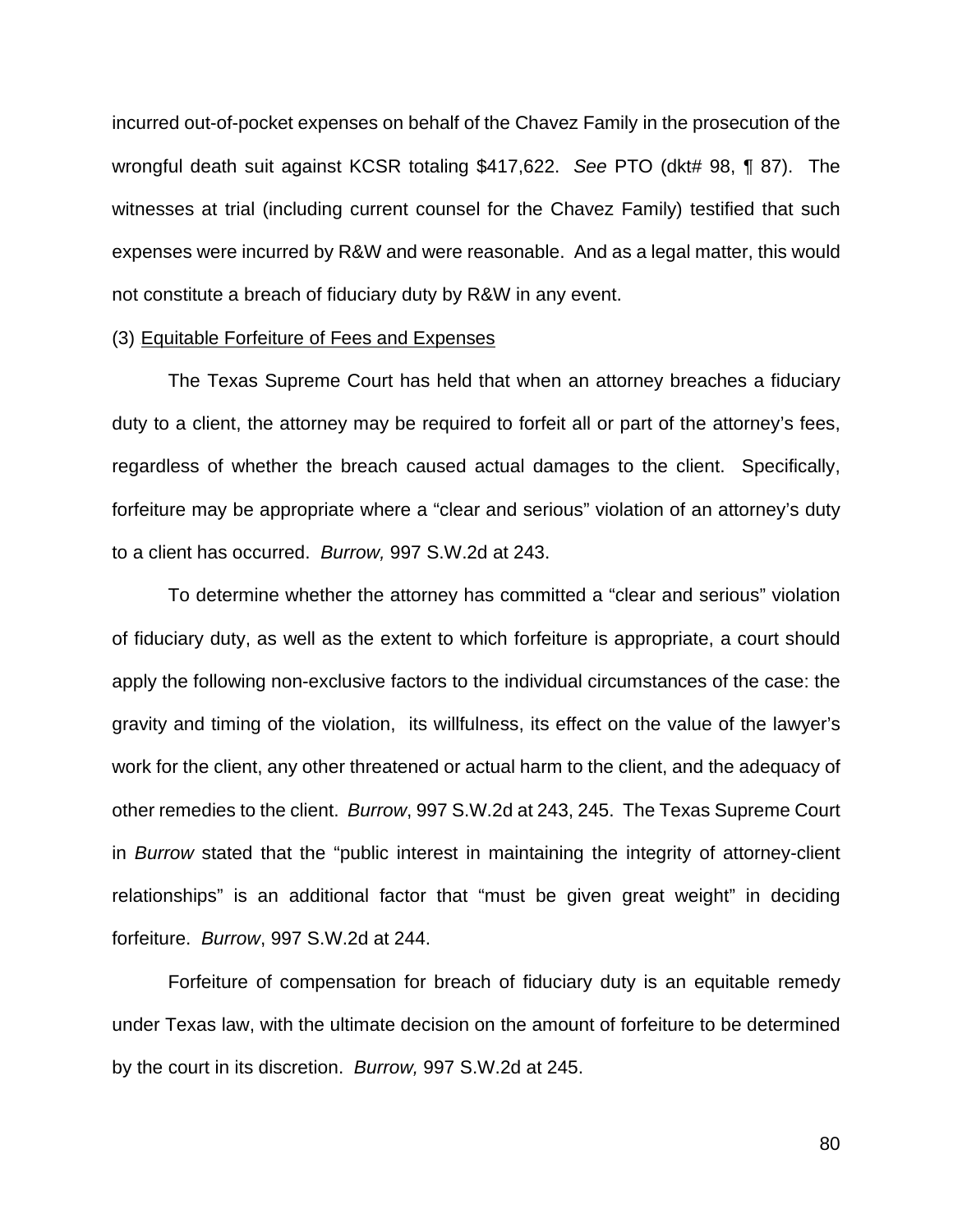Here, after considering the factors outlined by the Texas Supreme Court in *Burrow,*  the Court concludes that the breaches of fiduciary duty by R&W are "clear and serious" and a total forfeiture of all fees and a portion of expenses by R&W under the Engagement Contracts is appropriate based on the circumstances in this case.

The gravity, timing, and willfulness of the violations by R&W are quite serious. In short, R&W had five adult clients, obtained the verbal consent of one client to the proposed KCSR settlement on the phone (and even that was not an effective informed consent), and subsequently represented the settlement as being authorized by all five clients. The Engagement Contract signed by each client with R&W clearly stated that R&W would not settle the claim of each client without "MY" (each client's) consent, and R&W willfully ignored this clear written directive. The KCSR settlement offer also had conditions (such as confidentiality, indemnity, and liquidated damages) which were never discussed or disclosed by R&W to any of its clients.

Compounding the gravity and willfulness of the violations was that the settlement here was an aggregate settlement. The allocation of the lump-sum settlement offer from KCSR was made internally by Rosenthal of R&W without consulting with any client, and his internal allocation gave the lion's share of the settlement to R&W. When the amount of the settlement offer was increased by KCSR, the initial allocation was then adjusted by R&W to allocate even more to R&W, without informing any client. R&W completely failed to discuss and obtain any consent to the aggregate settlement from four of their five adult clients. R&W also clearly placed its own financial interests in the settlement ahead of the interests of its clients, and plainly violated the Disciplinary Rule governing aggregate settlements.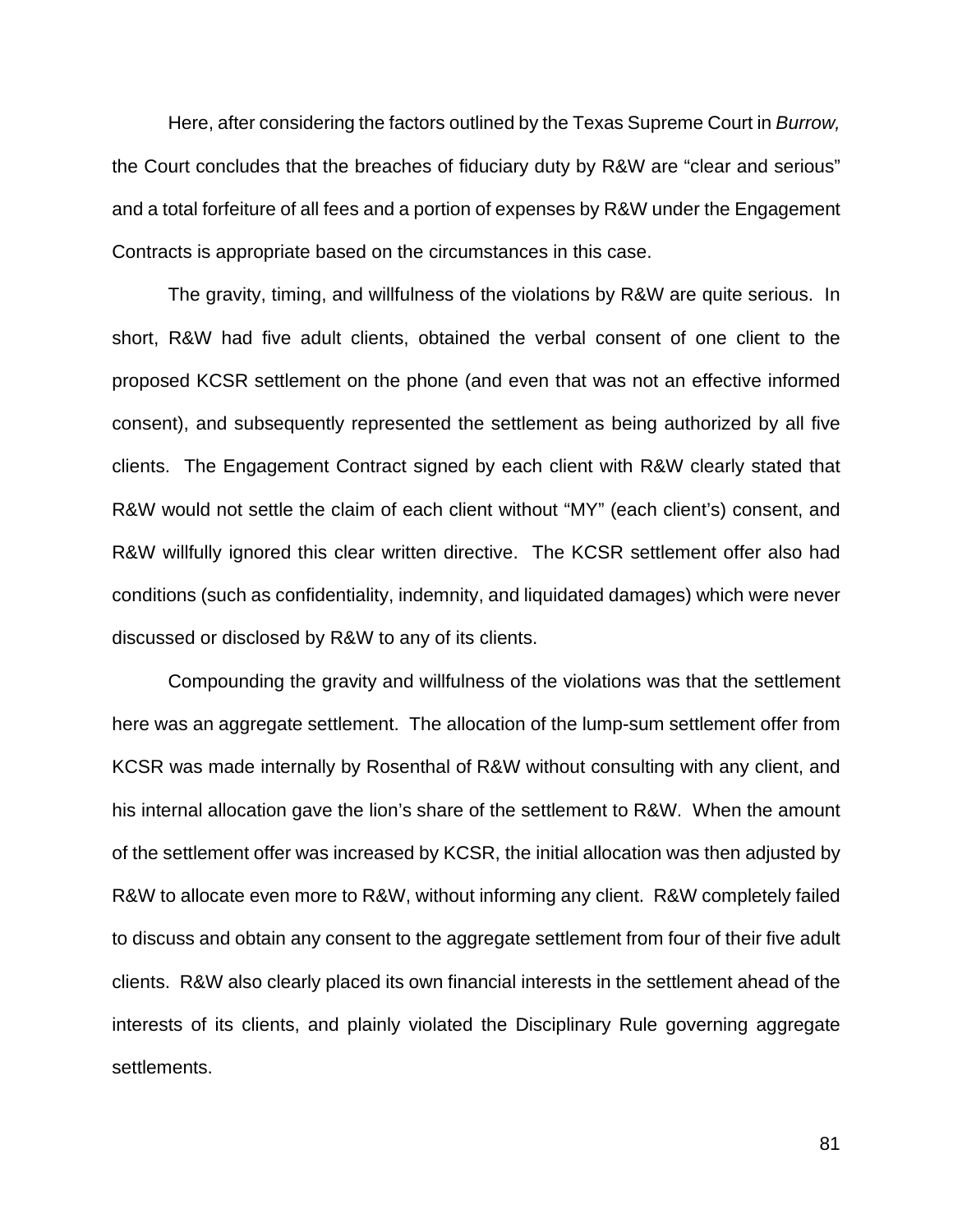Just before the jury trial, R&W saw fit to unilaterally hire another attorney (Dean) to appear as its attorney of record and to try the wrongful death suit as lead trial counsel, without disclosing or obtaining consent of the clients. R&W also entered into a fee sharing arrangement with Dean without the consent of its clients—a clear violation of the Disciplinary Rules. The hiring of Dean by R&W and his appearance in the suit as attorney of record was not known to or authorized by the clients. This unauthorized appearance of Dean as an attorney of record in the suit (caused by R&W) led to a cavalcade of misfortune for the Chavez Family, including a defense verdict, a settlement letter by an unauthorized attorney of record (the Dean Letter) in October 2010, and years of appeals by the clients to try and undo the unauthorized settlement.

No real value was received by the Chavez Family (the clients) from the services rendered by R&W. No value was received from the jury trial in State Court, which resulted in a unanimous defense verdict. Although a new trial was granted, the new trial has been delayed for nearly a decade while the legal battle (caused by R&W's actions) has raged over the enforceability of the 2010 KCSR settlement. In effect, the Chavez Family will now be starting close to ground zero with respect to the new and second trial of its wrongful death suit against KCSR.

The Chavez Family has suffered harm due to the violations by R&W, primarily in the form of attorney's fees incurred in fighting the 2010 KCSR settlement up and down the appellate and trial court levels, as well as the passage of time. Yet no adequate legal remedy for damages against R&W exists now for the Chavez Family. R&W is now insolvent and out of business. R&W has since filed Chapter 7 liquidation bankruptcy, and the R&W estate cannot pay any damage award or attorney's fees incurred due to the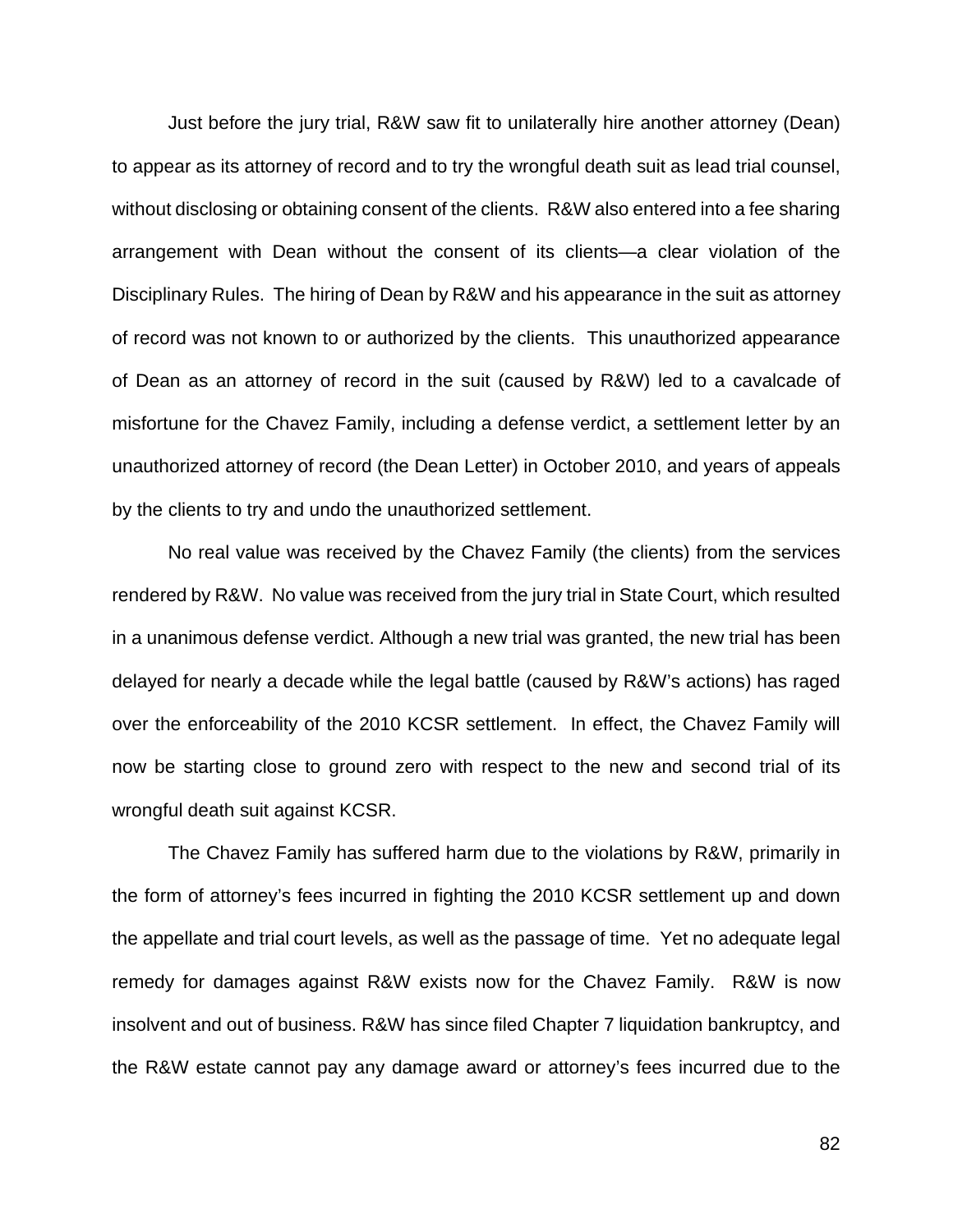misdeeds of R&W. Here, equitable forfeiture is the only real and available remedy for the Chavez Family.

The interest of the public in maintaining the integrity of the attorney-client relationship requires a complete forfeiture of fees by R&W and a partial forfeiture of expenses by R&W, given the unseemly circumstances of this case. Clients should be able to rely on their law firm not to settle a case without their consent. Clients should be able to know that their law firm will not put their financial interests ahead of clients. Clients should be able to rely on the law firm they employed to pursue and try a suit, without fear that the law firm will unilaterally delegate that responsibility to a different attorney that the clients have never even met or approved. Clients should be able to know that their law firm will follow the Disciplinary Rules and engagement contracts that they sign with the law firm.

In *Burrow*, the Texas Supreme Court specifically addressed equitable forfeiture of fees by an attorney for breach of fiduciary duty. 997 S.W.2d at 232. Forfeiture of expenses was not raised on appeal by the parties and therefore was not addressed in *Burrow*. Exhaustive research did not reveal any Texas cases which prohibited a court from ordering equitable forfeiture of expenses for breach of fiduciary duty. One Texas federal district court has held that equitable forfeiture of expenses, as well as fees, is appropriate for breach of fiduciary duty using the rationale of the *Burrow* decision. *See Ginn v. Seidel (In re Allied Physicians Grp.)*, No. Civ.A.3:04-CV-0765-G, 2004 WL 2965001, at \*3 (N.D. Tex. Dec. 15, 2004). The *Ginn* court found that expenses were a form of compensation and that under the remedial regime of *Burrow*, the court had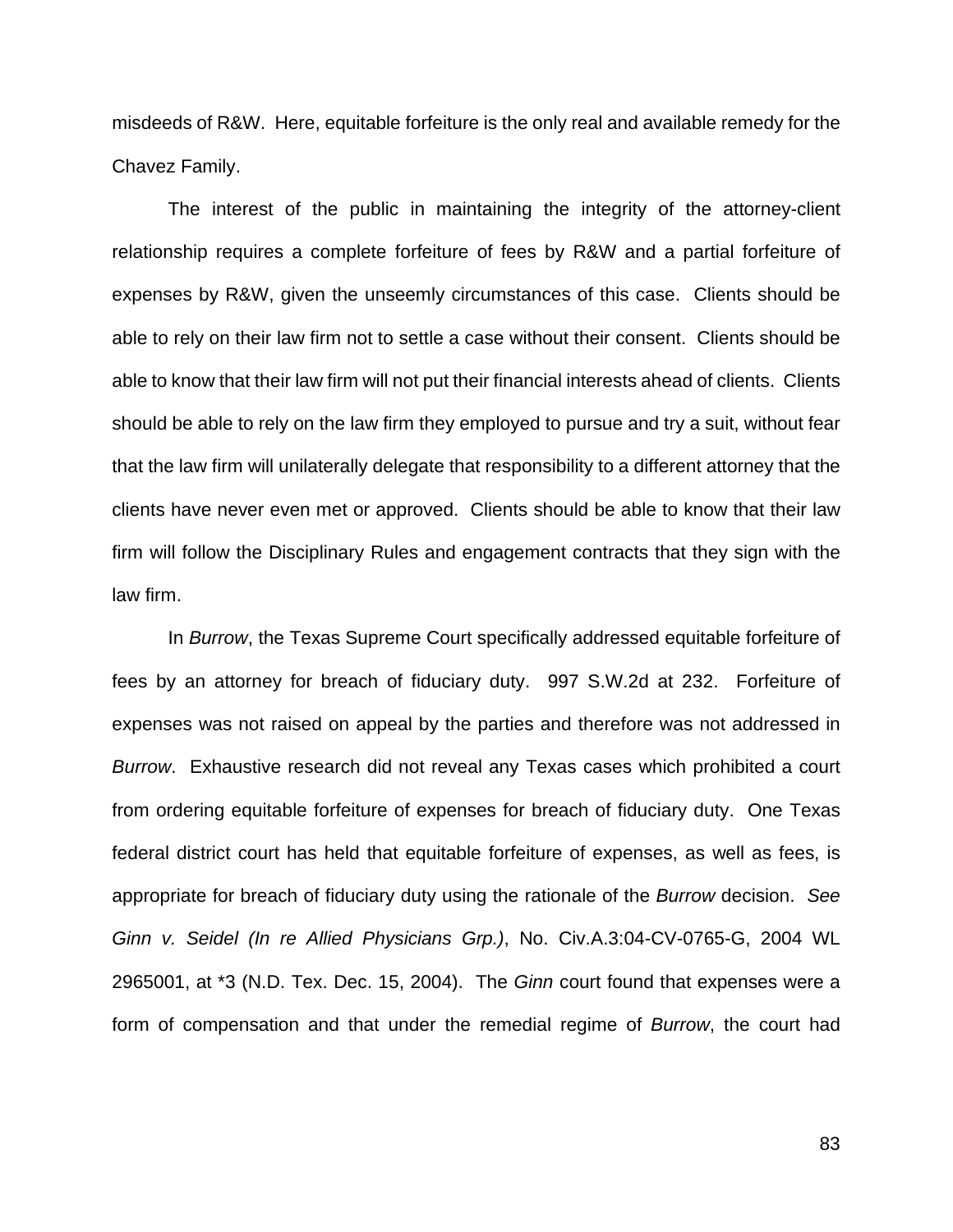discretion to require forfeiture of compensation, which includes reimbursable expenses.

2004 WL 2965001, at \*3.

Indeed, while examining the jurisprudential underpinnings governing the equitable remedy of forfeiture for breach of fiduciary duty, the Texas Supreme Court in *Burrow*  stated:

In principle, a person who agrees to perform compensable services in a relationship of trust and violates that relationship breaches the agreement, express or implied, on which the right to compensation is based. The person is not entitled to be paid when he has not provided the loyalty bargained for and promised.

## *Burrow*, 997 S.W. 2d at 237-38.

Here, for the multiple reasons already set forth, R&W breached the relationship of trust with the Chavez Family and the Engagement Contracts between the parties. R&W's right to be reimbursed for expenses arises out of the Engagement Contracts which R&W has breached. As a result, the Court concludes that R&W should be required to equitably forfeit a portion of its expenses, as well as its fees, under the Engagement Contracts with the Chavez Family.

R&W incurred expenses on behalf of the Chavez Family in the prosecution of the wrongful death suit against KCSR totaling \$417,622.These expenses included advances of about \$64,000 to \$73,000 by R&W to Luz and Darlene for living expenses. *See* PTO (dkt# 98, ¶¶ 53, 87); Case Expense List (Ex. P-38). The bulk of the expenses incurred by R&W appear to be for experts and deposition costs for the first jury trial. (Ex. P-38).

The amount of the expenses incurred by R&W in prosecuting the wrongful death suit through the first trial were significant. On one hand, the Court recognizes that since R&W is now in bankruptcy, innocent creditors of the R&W estate may suffer from any reduction in expenses owed to R&W. On the other hand, these R&W expenses will be of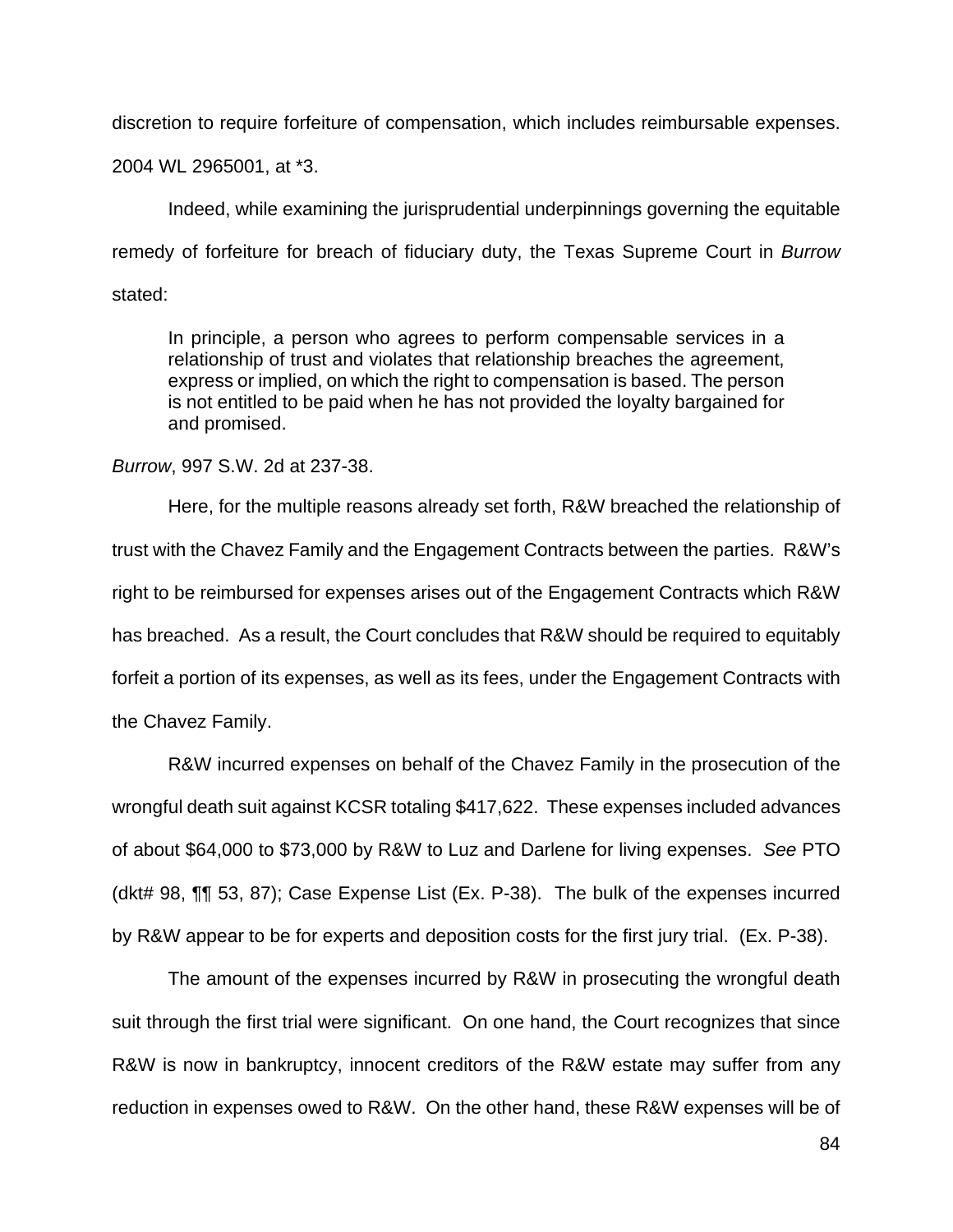limited benefit to the Chavez Family now. More than a decade has elapsed since the first jury trial in the wrongful death suit. As a result, new expert reports for the wrongful death suit will undoubtedly have to be sought and obtained at considerable expense, the memories of previously deposed witnesses will have undoubtedly faded and may have to be retaken, and additional expenses will have to be borne to prepare for an upcoming second trial of the wrongful death suit. Finally, forfeiture of just R&W's fees is not adequate under the circumstances, as they are contingency fees (40%) with the contingency not having occurred (and which may never occur).

After balancing all equitable concerns, the Court concludes that a partial forfeiture of 50% of R&W's expenses is appropriate for the clear and serious breaches of fiduciary duty by R&W under the circumstances of this case. As consequence, the Court determines that \$208,811 of the \$417,622 in expenses incurred by R&W should be forfeited, in addition to all of R&W's fees (40% contingency fee) under the Engagement Contracts.

### (4) Trustee Defenses to Breach of Fiduciary Duty

The Trustee, on behalf of the R&W estate, has asserted two affirmative defenses to the breach of fiduciary duty claims by the Chavez Family—statute of limitations and the failure of the Chavez Family to timely file a Proof of Claim in the R&W bankruptcy case.

The statute of limitations for breach of fiduciary duty in Texas is four years from the day the cause of action accrues. TEX. CIV. PRAC. & REM. CODE § 16.004(a)(5). Here, the actions of R&W that give rise to the breach of fiduciary duty claims based on an unauthorized and impermissible aggregate settlement occurred in September 2010 and October 2010. The actions of R&W that give rise to the breach of fiduciary duty claims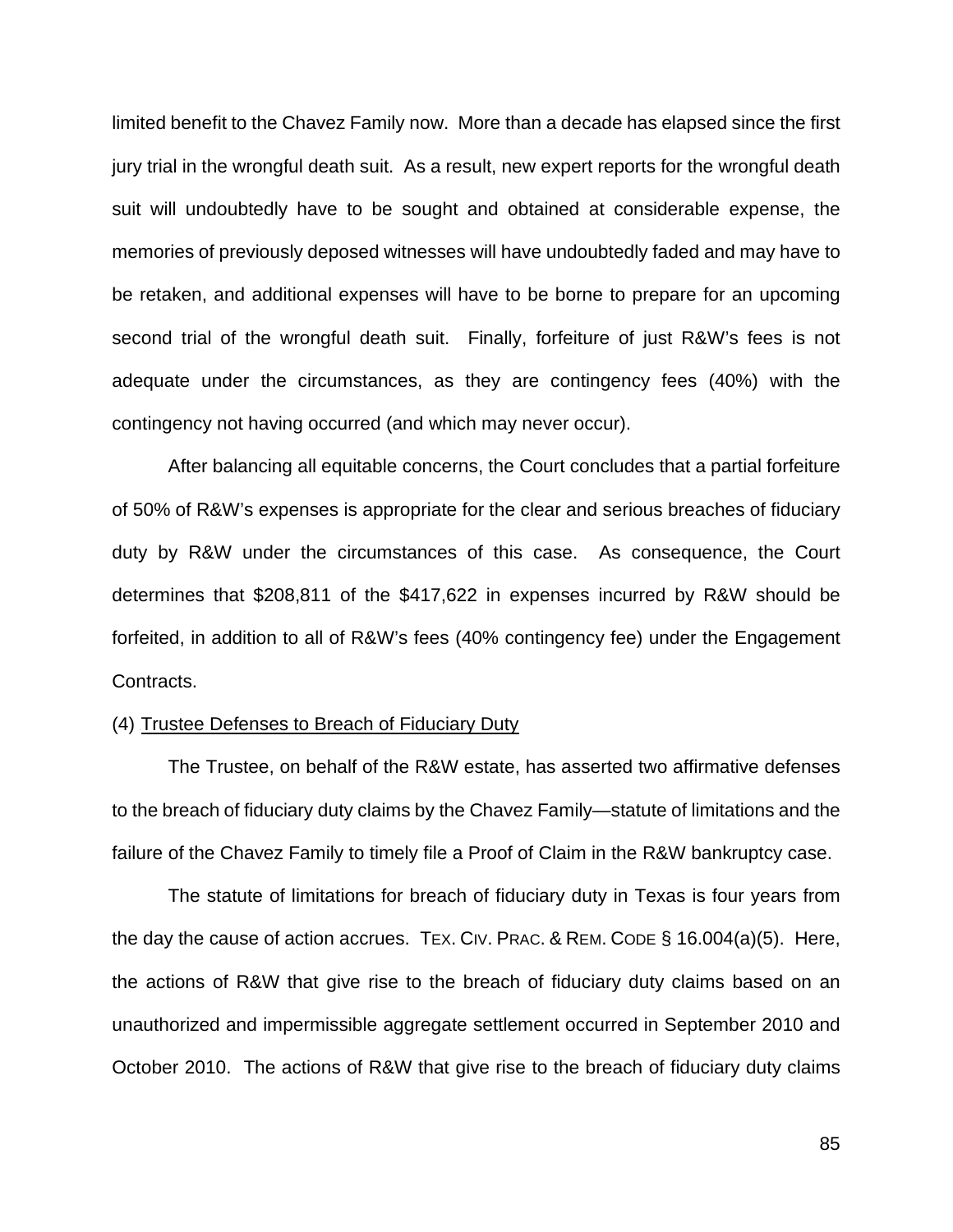based on the unauthorized hiring of Dean started in November 2009 and continued through October 2010 (the date of the Dean Letter). In February 2014, R&W filed this bankruptcy case, which created an automatic stay of actions against R&W and tolled the statute of limitations for claims against R&W.<sup>27</sup> Because the four-year statute of limitations had not expired when R&W filed its bankruptcy case, the statute of limitations does not bar the breach of fiduciary duty claims by the Chavez Family.

The Trustee also contends that since the Chavez Family did not timely file a Proof of Claim in the R&W bankruptcy case, their claims for breach of fiduciary duty by R&W must be denied. The Court disagrees for several reasons. First, the Trustee did not establish that the Chavez Family had notice of the bar date for filing Proofs of Claim in the R&W bankruptcy case, such that a Proof of Claim could be timely filed. Second, a debtor that is an entity (like R&W) does not receive a discharge of claims in a Chapter 7 case; only a debtor that is an individual gets a discharge of claims in a Chapter 7 case. *See* 11 U.S.C. § 727(a)(1). Third, creditors can file Proofs of Claim late (after the claims bar date) in a Chapter 7 case. *See* 11 U.S.C. § 726(a)(3). Fourth, it is questionable whether the equitable remedy of forfeiture even constitutes a "claim" in a Chapter 7 bankruptcy case that would require the filing of a Proof of Claim. *See* 11 U.S.C. § 101(5).

To the extent that the Trustee has asserted any other defenses to the breach of fiduciary duty claims against R&W, the Court finds that they lack merit and should be denied.

 $27$  Statutes of limitation are tolled upon the filing of a bankruptcy case and through such time that the automatic stay is in effect. *See, e.g.*, *HSBC Bank USA, N.A. v. Crum*, 907 F.3d 199, 206 (5th Cir. 2018); *Peterson v. Tex. Commerce Bank-Austin, Nat'l Ass'n*, 844 S.W.2d 291, 294 (Tex. App.—Austin 1992, no writ).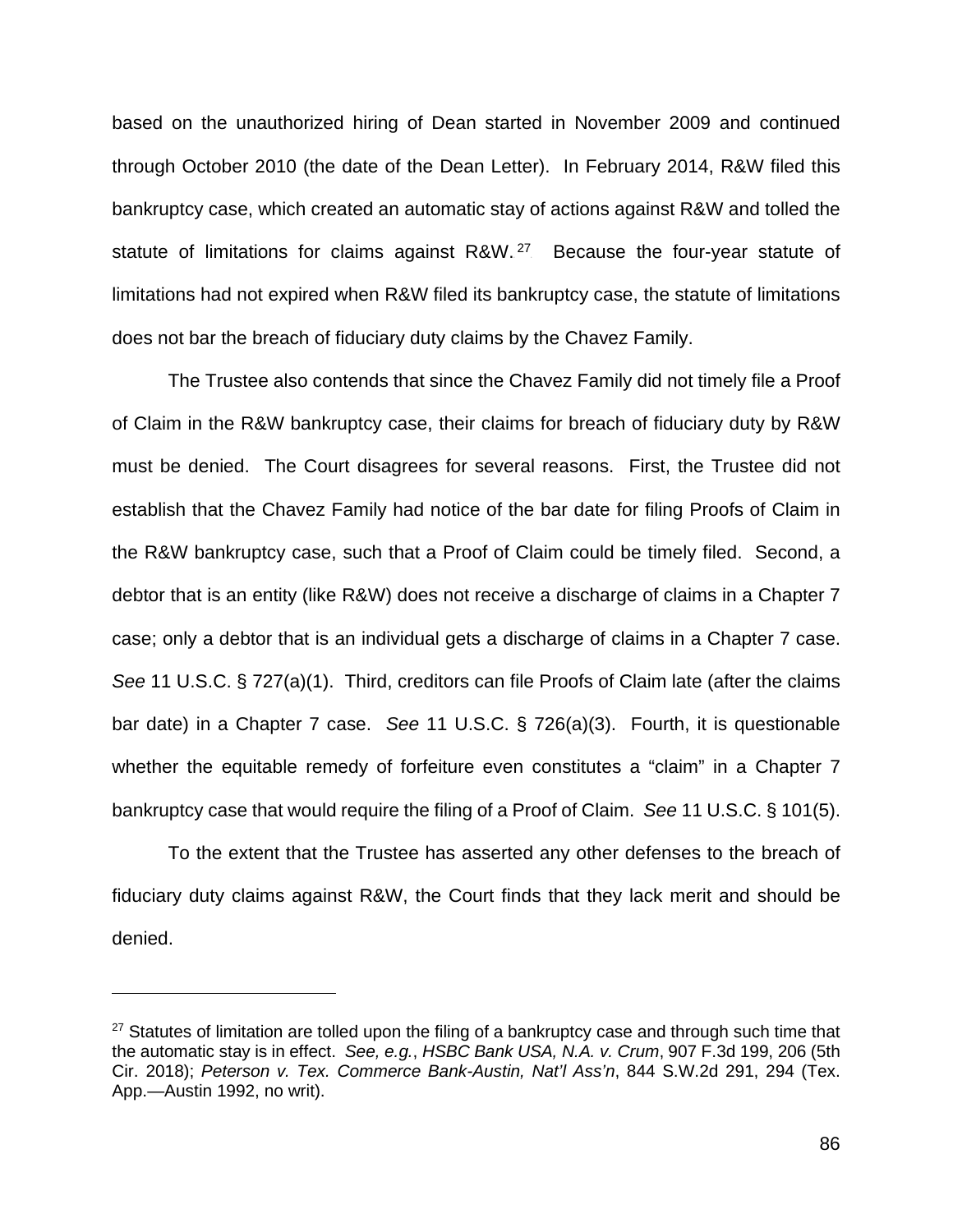## (5) Conclusion: Breach of Fiduciary Duty

In conclusion, for these reasons, the Court determines that the relief sought for breach of fiduciary duty by R&W in the Chavez Crossclaims (dkt# 50-1) should be granted in part as set forth above. The Court also determines that all of R&W's fees (40% contingency fee) and 50% of R&W's expenses (the amount of \$208,811) under the Engagement Contracts with the Chavez Family should be equitably forfeited for clear and serious breaches of fiduciary duty by R&W.

## **C.** Barratry

The Chavez Family alleges that R&W committed barratry by soliciting them as clients back in February 2007, in their crossclaim against the R&W estate. As a result, the Chavez Family contends that their legal services contracts with R&W (the Engagement Contracts) are voidable. *See* Chavez Crossclaims (dkt# 50-1, ¶¶ 68-71).

In sum, the Court concludes the barratry claims by the Chavez Family must be denied for multiple reasons set forth below. First, the barratry theory actually pled by the Chavez Family was not proven by a preponderance of the credible and probative evidence. Second, the unpled barratry theories raised at trial were not proven by credible evidence and should not be considered by the Court in any event because they were not pled. Third, as a matter of law, the Chavez Family is not entitled to the relief they seek (voiding the Engagement Contracts) based on the statute and rule relied upon and pled by the Chavez Family in their barratry claim. Fourth, the statute of limitations has expired on any barratry claim by the Chavez Family.

## (1) Pled Barratry Theory Not Proven

The factual basis pled for barratry by the Chavez Family is that R&W allegedly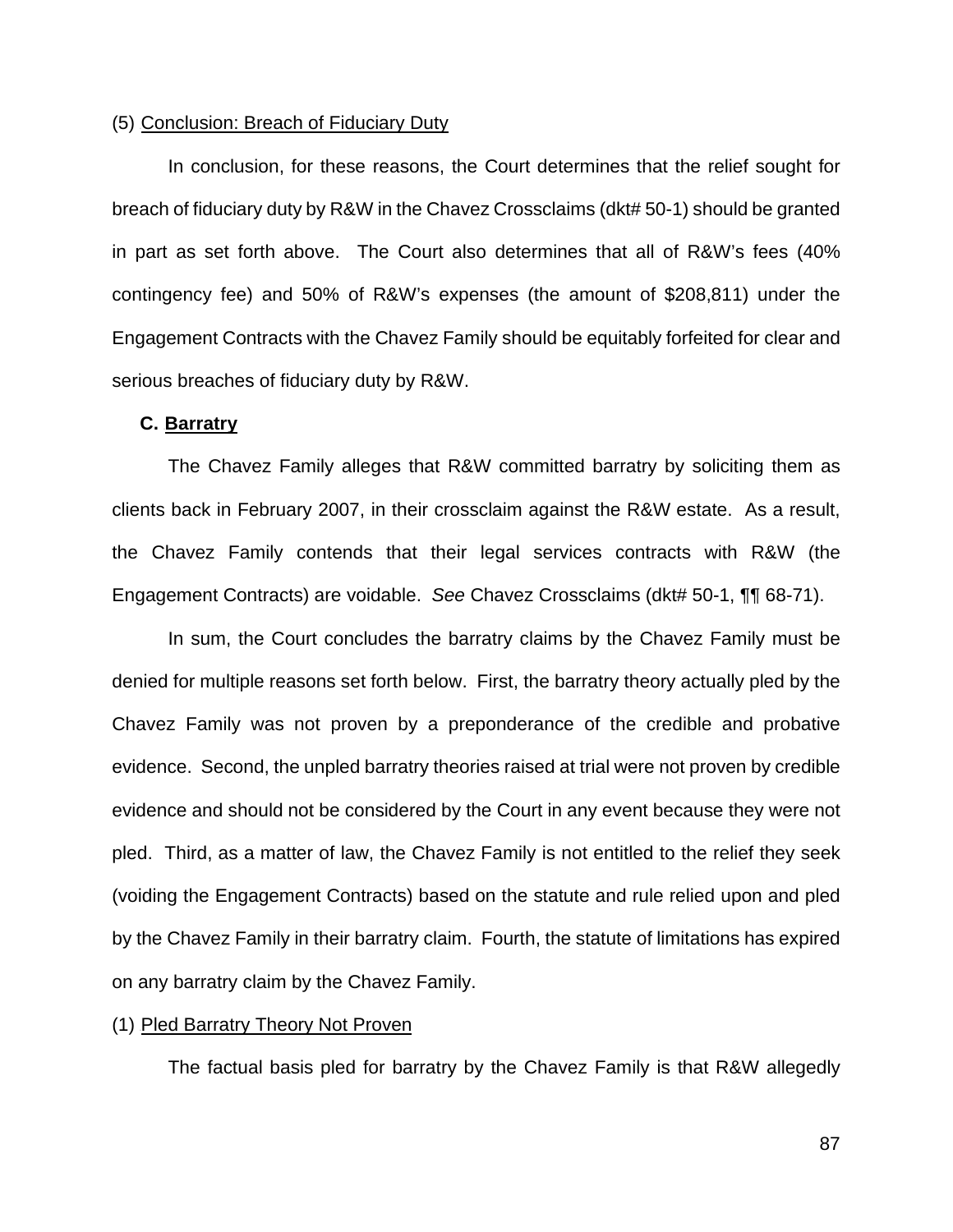used a "non-attorney affiliated with the firm to make repeated telephone calls to members of the Chavez family in an effort to convince them to terminate their existing legal counsel" and hire R&W. The Chavez Family also alleges that "[t]his non-lawyer also visited members of the family at different settings in person, to secure their termination of their existing counsel and subsequent signing" with R&W. *See* Chavez Crossclaims (dkt# 50- 1, ¶¶ 69-70).

 These factual allegations by the Chavez Family were not proven at trial by a preponderance of credible evidence. Instead, the Court was given disjointed, general, and speculative testimony based on second-hand information about what might possibly have happened over 12 years ago.

The Court was able to glean from the testimony that the "non-attorney" was a Mr. George Gavito ("Gavito"). Gavito's relationship with R&W back in February 2007 (the time of the alleged barratry) was never made clear.

The primary barratry theory was that Gavito initiated contact with a relative of the Chavez Family (a "Roel" and possibly a "Leo") and solicited the relative to tell the Chavez Family to meet and hire R&W. However, this theory was not proven by probative and credible evidence at trial. For example, Luz testified that she "heard from a family member" that Gavito called "Roel," she did not know if Gavito called "Leo," and that Gavito "probably" visited some family members "down in Brownsville" but she could not specifically remember this happening. (TR, dkt# 130, pp. 191-194). Darlene generally testified that Gavito "showed up to my uncle's place of work" and asked if "my uncle could reach out to us." (TR, dkt# 130, p. 75). Allen testified that he "had heard that a gentleman showed up to my uncle's work" and that "if I'm [Allen] not mistaken he talked to my—or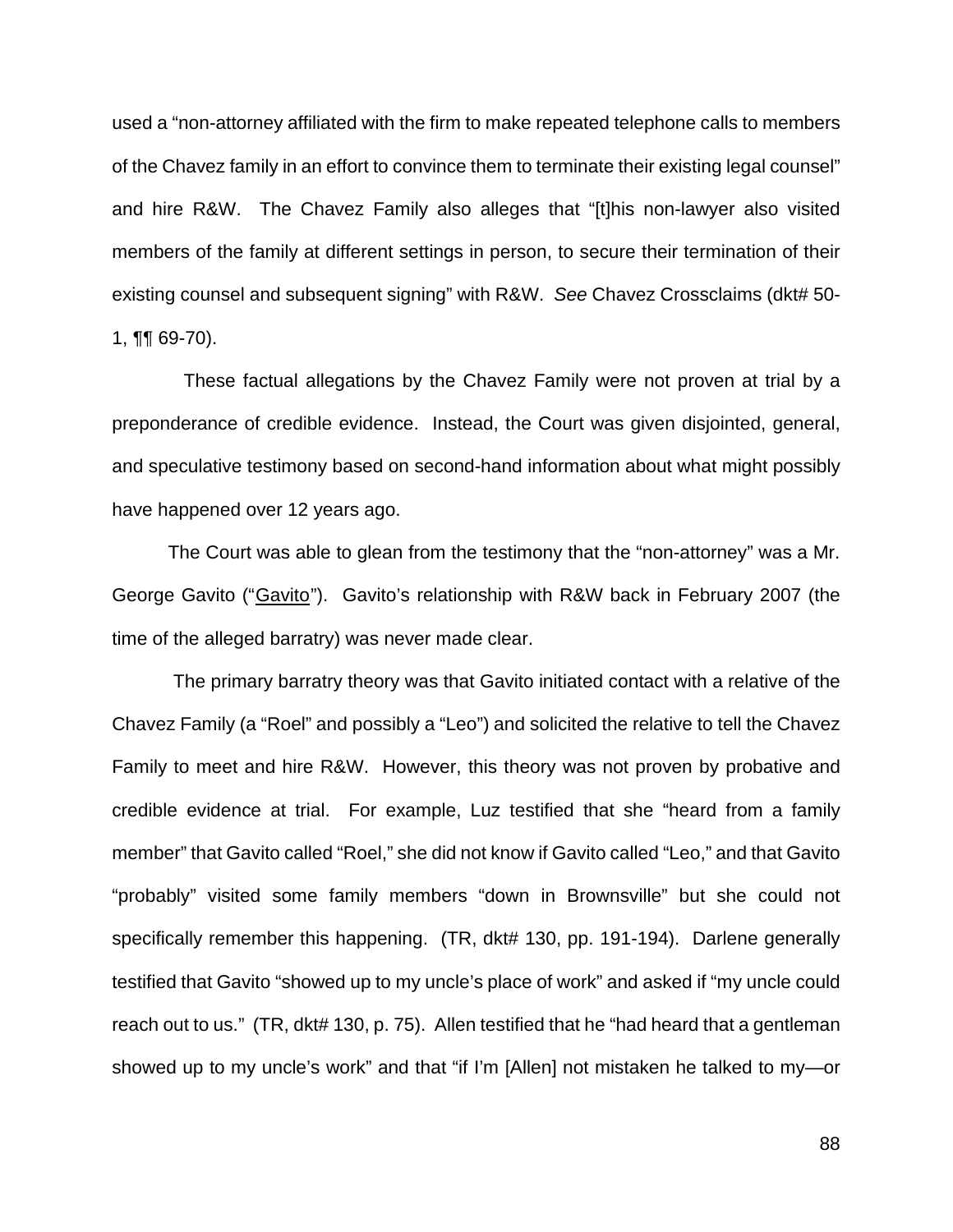tried to talk to my" uncle "Roel" and that Gavito "called Leo because Leo lived in Corpus," but "other than that I don't know." Finally, on cross-examination, Allen testified that he "was not too sure" whether Leo was contacted by Gavito. (TR, dkt# 130, pp. 214, 225). Significantly, none of the persons who participated in and would have actual knowledge of the alleged events (Gavito, Roel, and Leo) were witnesses or provided any testimony at trial.

The second part of the barratry theory—that the Chavez Family had already hired counsel to represent them, and that Gavito and R&W convinced the Chavez Family to terminate their existing counsel and hire R&W—was actually disproven at trial. Luz and Allen both testified that they had not already hired another attorney before they hired R&W as their counsel. (TR, dkt# 130, pp. 184, 226). Watson of R&W confirmed that she did not believe the Chavez Family was represented by a different attorney when they hired R&W. (TR, dkt# 131, p. 9).

After weighing all the evidence, the Court concludes that the Chavez Family did not prove the barratry theory pled in their crossclaim against R&W—that a non-attorney affiliated with R&W solicited a relative of the Chavez Family to hire R&W and convinced the Chavez Family to terminate counsel already hired by the Chavez Family.

#### (2) Barratry Theories Not Pled or Proven

During trial, counsel for the Chavez Family raised two new barratry theories that were not pled. Chavez Crossclaims (dkt# 50-1, ¶¶ 68-71).

Basically, the first unpled theory was that Gavito was paid \$10,000 by R&W to secure the Chavez Family as clients for R&W. The sole evidence of this was brief deposition testimony by Rosenthal taken at a federal prison. In his deposition, Rosenthal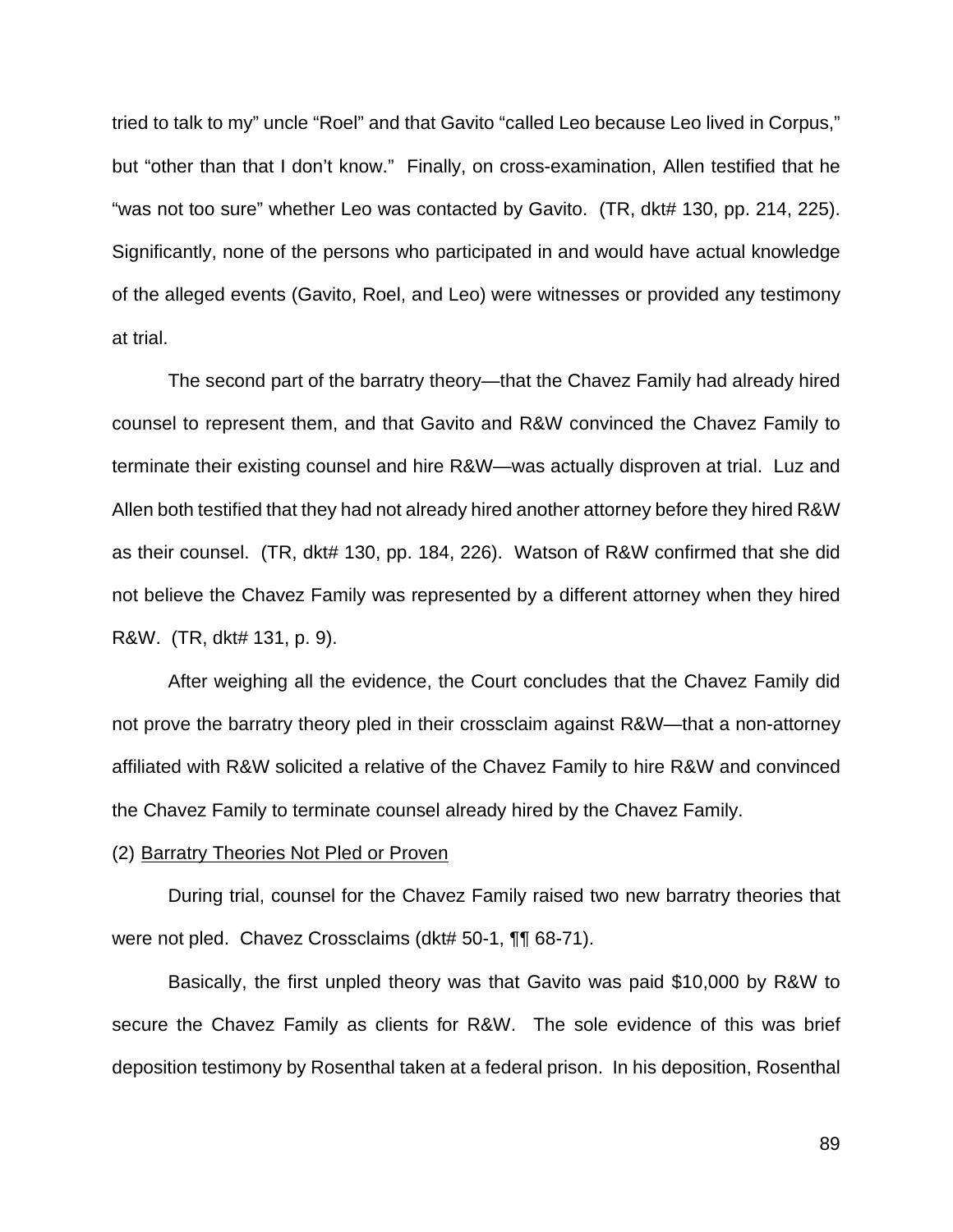testified: "I know Jim Solis paid [Gavito]. If I'm not mistaken, I'm guessing it was \$10,000 maybe, something like that." (Ex. JT-1, Rosenthal deposition, p. 79). It was not proven at trial that Jim Solis was an attorney with R&W; instead, Jim Solis was an attorney with his own firm. Further, the uncertain testimony of convicted felon Rosenthal ("If I'm not mistaken," "guessing," "maybe," and "something like that") is not credible evidence to the Court. Finally, Watson of R&W contradicted Rosenthal's testimony and testified that Gavito was not paid \$10,000 to sign up the Chavez Family. (TR, dkt# 131, pp. 119-120). Again, none of the participants in this alleged event (Gavito or Solis) were witnesses or provided any testimony at trial.

After weighing all the evidence, the Court concludes that the Chavez Family did not prove their first unpled barratry theory—that Gavito was paid \$10,000 by R&W to secure the Chavez Family as clients of R&W. Further, since this new barratry theory involving the alleged payment of \$10,000 to Gavito was not pled by the Chavez Family in their crossclaim against R&W, this new barratry theory should be denied by the Court in any event. *See* Chavez Crossclaims (dkt# 50-1, ¶¶ 68-71).

The second unpled barratry theory raised at trial was that R&W offered and paid Luz \$10,000 up front so that Luz would employ R&W as her counsel. This unpled theory was not proven by credible evidence at trial. Luz provided rambling and largely incoherent testimony regarding the \$10,000 payment. (TR, dkt# 130, pp. 175, 178-82). After weighing the evidence and the credibility of the witnesses, the Court finds that relatives of Luz asked R&W to help Luz (who was recently widowed and raising a small child) with living expenses. In response, R&W agreed to advance \$2,000 monthly to Luz plus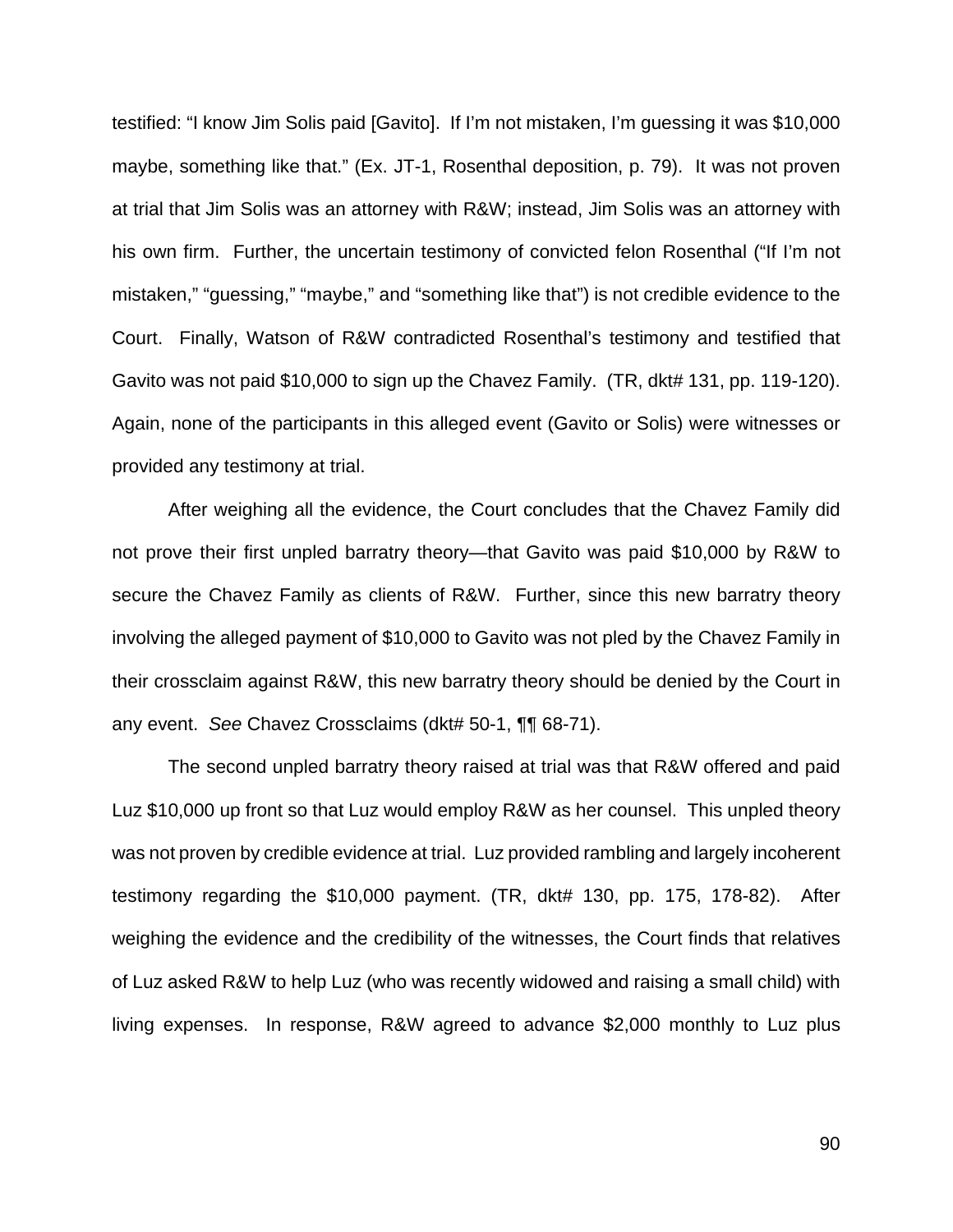\$10,000 for living expenses.<sup>28</sup> In short, the \$10,000 was not advanced by R&W to Luz for the purpose of soliciting employment of R&W by the Chavez Family, but instead was advanced at the request of her relatives. Finally, since this new barratry theory involving payment of \$10,000 to Luz was not pled by the Chavez Family in their crossclaim against R&W, this new barratry theory should be denied by the Court in any event. *See* Chavez Crossclaims (dkt# 50-1, ¶¶ 68-71).

(3) Barratry Claims Pled Denied as Matter of Law

The relevant Texas statute creating a civil barratry claim is section 82.0651 of the Texas Government Code ("Government Code"), which provides as follows:

A client may bring an action to void a contract for legal services that was procured as a result of conduct violating *Section 38.12(a) or (b), Penal Code, or Rule 7.03 of the Texas Disciplinary Rules of Professional Conduct* of the State Bar of Texas, regarding barratry by attorneys or other persons . . .

TEX. GOV'T CODE § 82.0651(a) (emphasis added).

Sections 38.12(a) and 38.12(b) of the Texas Penal Code ("Penal Code") contain a lengthy laundry list of acts that constitute both criminal and civil barratry. But the section of the Penal Code relied upon and pled by the Chavez Family in their crossclaim against R&W is section 38.12**(d)** of the Penal Code. *See* Chavez Crossclaims (dkt# 50-1, ¶ 68). Section 38.12(d) of the Penal Code has an additional laundry list of acts that constitute only criminal barratry. A violation of section 38.12(d) of the Penal Code (the section relied upon and pled by the Chavez Family) does not constitute civil barratry. Only a violation of section 38.12(a) or section 38.12(b) of the Penal Code constitutes civil barratry that

<sup>28</sup> Advancing funds to a client for living expenses does not constitute barratry. *See* DISCIPLINARY RULES R. 1.08(d)(1) and 7.03(c).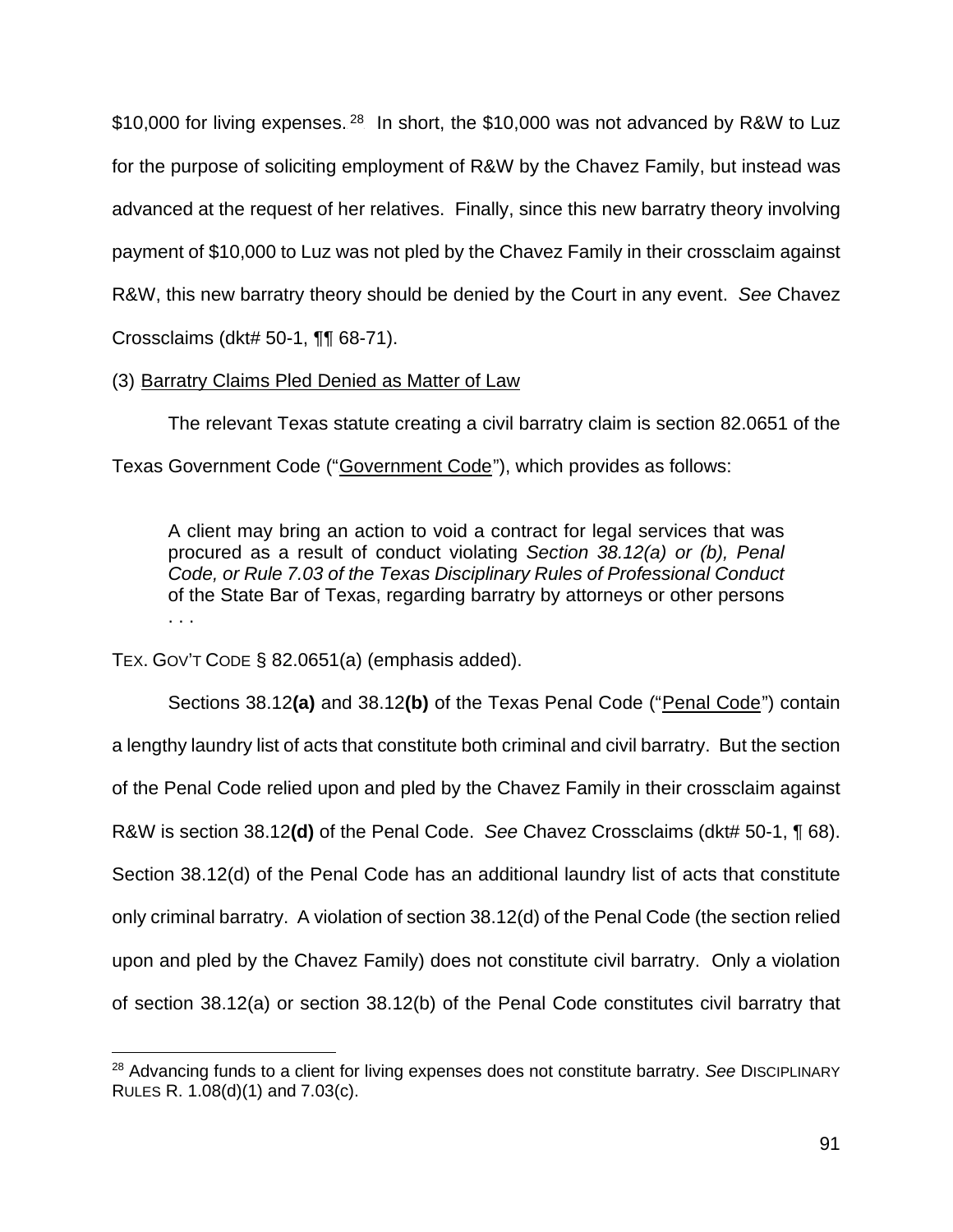entitles a client to void a legal services contract. *See* TEX. GOV'T CODE § 82.0651(a), (c).

As the Trustee for R&W correctly points out, this Court (a bankruptcy court) has no jurisdiction or authority to adjudicate purely criminal barratry offenses under section 38.12**(d)** of the Penal Code, since they do not also give rise to a civil barratry claim. And a violation of section 38.12**(d)** of the Penal Code pled and relied upon by the Chavez Family does not constitute civil barratry that would void a legal services contract under the Government Code, as a matter of law.

Similar problems exist with the allegation of the Chavez Family that the Disciplinary Rule governing barratry entitles them to void the legal services contract with R&W. The Chavez Family pled and relies upon an alleged violation of Disciplinary Rule **8.04(a)(1)** as grounds for voiding the contract with R&W.  $^{29}$  Chavez Crossclaims (dkt# 50-1, ¶ 68). But the controlling statute—the Government Code—does not provide for voiding a legal services contract based on a violation of Disciplinary Rule 8.04(a)(1). Instead, the Government Code provides that a legal services contract can be voided for a violation of Disciplinary Rule **7.03**. *See* TEX. GOV'T CODE § 82.0651(a). A violation of Disciplinary Rule 8.04(a)(1) cited by the Chavez Family does not constitute civil barratry that would entitle them to void a legal services contract under the Government Code, as a matter of law.

For these reasons, the Court concludes that the Chavez Family is not entitled to void the legal services contract with R&W (the Engagement Contracts) for barratry based

<sup>&</sup>lt;sup>29</sup> Disciplinary Rule 8.04(a)(1) relied upon by the Chavez Family does not even directly address barratry. Instead, this Rule generally prohibits attorneys from violating the Disciplinary Rules or knowingly assisting or inducing others to violate the Disciplinary Rules. *See* DISCIPLINARY RULES R. 8.04(a)(1).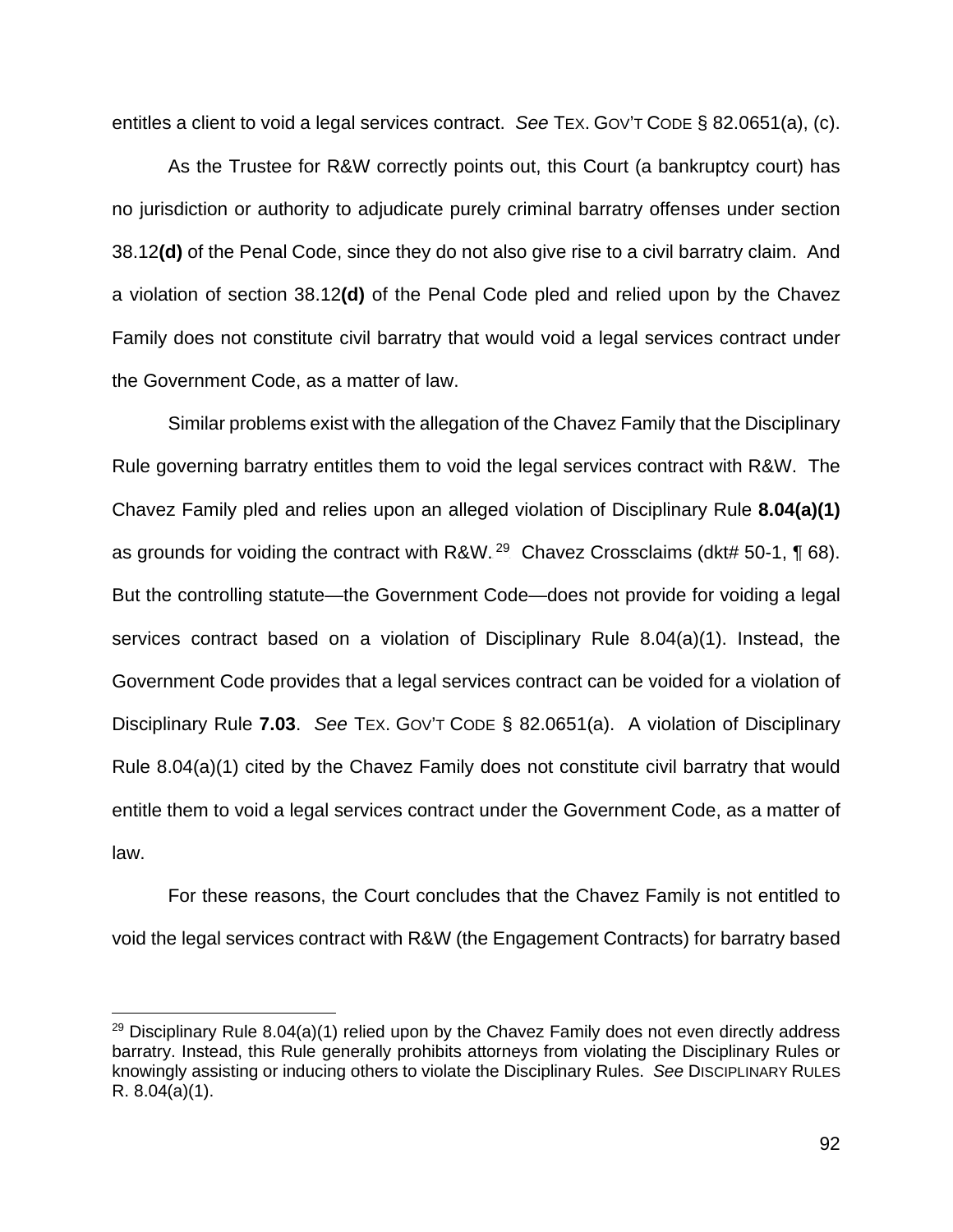on their crossclaim, as a matter of law.  $30<sub>1</sub>$ 

#### (4) Statute of Limitations Bars Barratry Claims

The Trustee, on behalf of the R&W estate, also contends that any civil barratry claim by the Chavez Family is barred by statute of limitations. The Court agrees for the reasons set forth below.

There is no specific statute of limitations for bringing a civil barratry claim in Texas. However, the Texas Civil Practice and Remedies Code provides a residual statute of limitation of four years. TEX. CIV. PRAC. & REM. CODE § 16.051.

Only one written opinion in Texas was located that addresses the statute of limitations for barratry. *See Neese v. Lyon*, 479 S.W.3d 368, 383-84 (Tex. App.—Dallas 2015, no pet.). The *Neese* court found that the four-year residual statute of limitations of section 16.051 of the Texas Civil Practice and Remedies Code applied to a client's cause of action for barratry against their former attorney to void a fee agreement. 479 S.W.3d at 384.

Here, the Chavez Family did not bring a barratry claim against R&W until March 4, 2019. *See* Chavez Crossclaims (dkt# 50-1, ¶¶ 68-71). The facts alleged by the Chavez Family giving rise to the barratry claim occurred in February 2007 and were known by the Chavez Family at the time. Over 12 years elapsed between the date any cause of action for barratry accrued (February 2007), and the filing of a barratry claim by the Chavez Family against R&W (March 2019). As a result, the four-year statute of limitations has

 $30$  Even if the Court were to consider the uncited and unpled laundry list of civil barratry offenses under section 38.12(a) and section 38.12(b) of the Penal Code and Disciplinary Rule 7.03, the Court has determined that the Chavez Family did not establish civil barratry by a preponderance of credible evidence, as set forth above.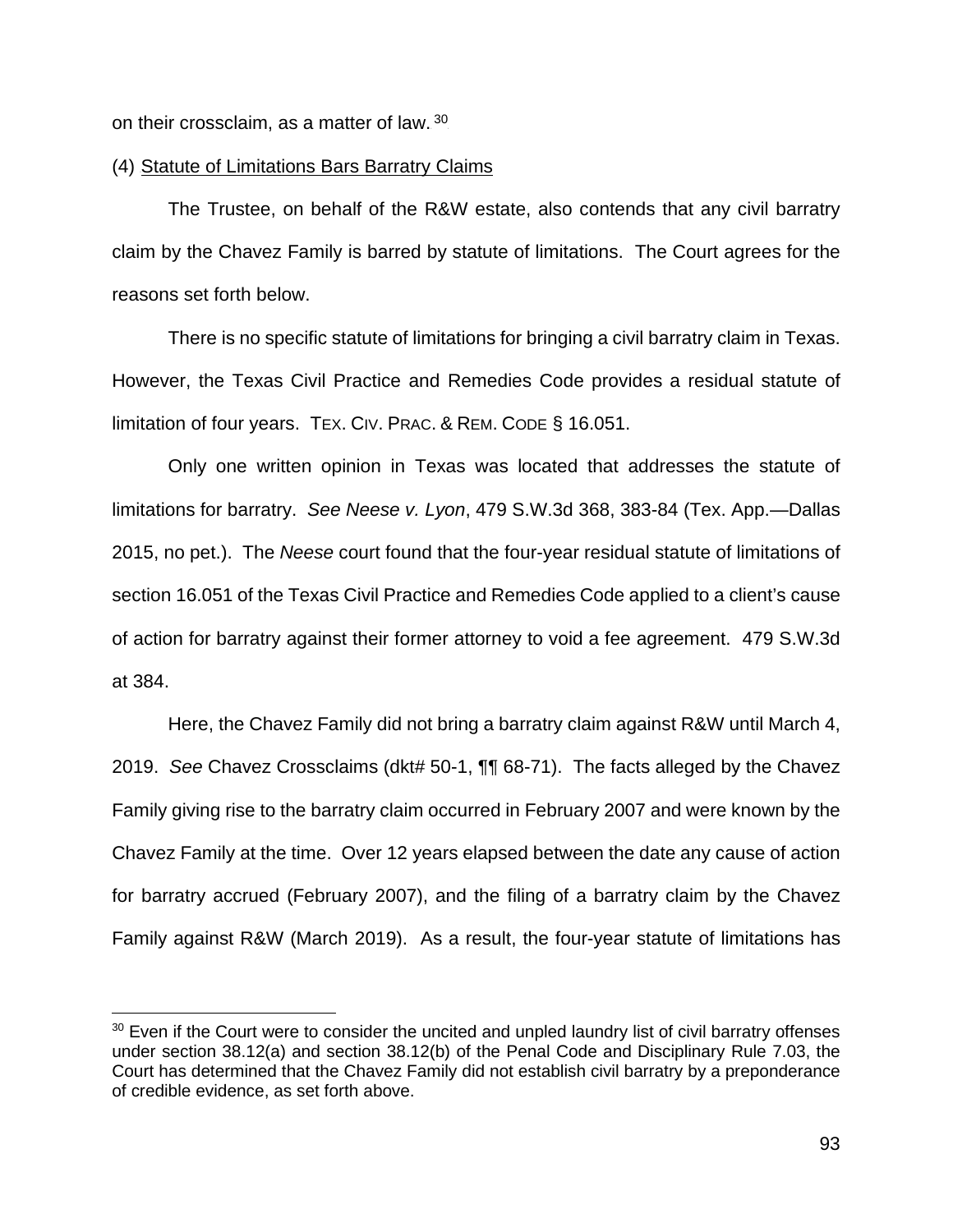long since expired, and any claim for civil barratry by the Chavez Family against the R&W estate is barred by the statute of limitations. <sup>31</sup>

## (5) Conclusion: Barratry Claims Denied

In conclusion, for these many reasons, the Court determines that the claims for civil barratry by the Chavez Family must be denied. As a result, all relief sought by the Chavez Family against the R&W estate for barratry in the Chavez Crossclaim (dkt# 50-1) will be denied by the Court.

## **D. Trustee's Other Counterclaims**

On behalf of the R&W estate, the Trustee has alleged three other counterclaims against the Chavez Family: (1) a contractual attorney's lien under the Engagement Contracts; (2) quantum meruit; and (3) unjust enrichment. *See* Trustee Counterclaims (dkt# 56,  $\P\P$  43-55).<sup>32</sup> The Court now addresses each of these three counterclaims in turn.

# $(1)$  Attorney's Lien

The Trustee, on behalf of the R&W estate, asserts a contractual attorney's lien created under the Engagement Contracts in the amount of 40% of any recoveries the Chavez Family may obtain from KCSR and for \$419,000 in R&W's expenses.<sup>33</sup> See

 $31$  The Court recognizes that the bankruptcy filing by R&W in February 2014 and attendant automatic stay tolled the statute of limitations for claims against R&W. *See Crum*, 907 F.3d at 206; *Peterson,* 844 S.W.2d at 294. But even at that point, seven years had elapsed between the date of accrual of the barratry claim (February 2007) and the date of the bankruptcy filing by R&W (February 2014), which exceeds the four-year statute of limitations.

<sup>&</sup>lt;sup>32</sup> The Court has already addressed and denied the Trustee's counterclaim for breach of contract (the 2010 KCSR settlement) against the Chavez Family in its prior conclusions of law.

<sup>&</sup>lt;sup>33</sup> The Trustee refers to the Engagement Contracts as an "AOI" (Power of Attorney with Assignment of Interest) in his counterclaim.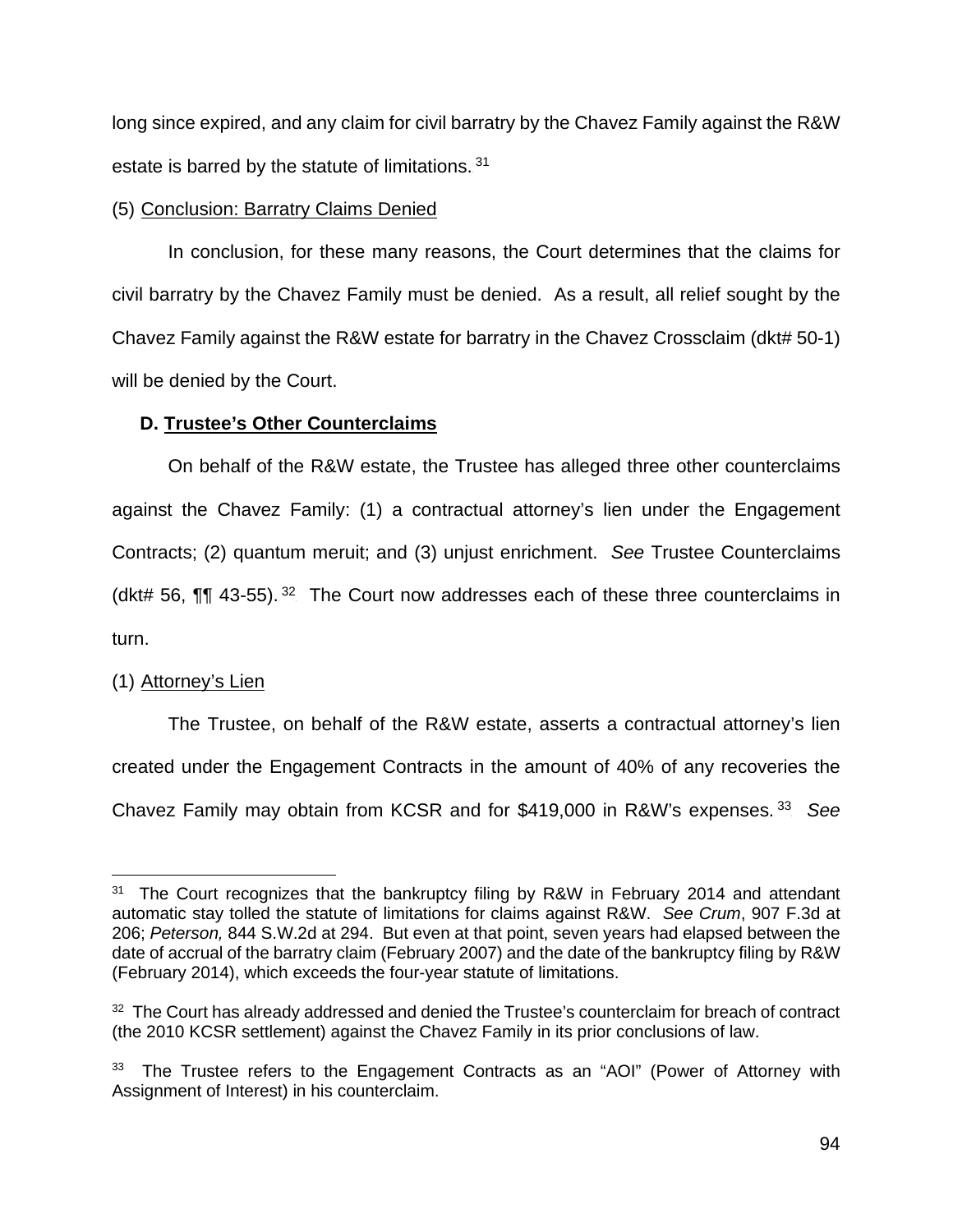Trustee Counterclaims (dkt# 56, ¶¶ 43-46).

In pertinent part, the Engagement Contracts signed by each member of the

Chavez Family with R&W provide as follows:

I [each member of the Chavez Family] hereby irrevocably sell, transfer, assign and convey to my Attorneys [R&W] an undivided interest of . . . FORTY PERCENT (40%) of said claims and of all amounts received by settlement, judgment, or otherwise of all amounts should suit be filed . . .

I hereby authorize my Attorneys to incur such expenses on my behalf as Attorneys may deem advisable for the purpose of investigating, preparing, prosecuting and presenting my claims. The Attorneys' fee interest is calculated on the gross recovery before deduction of expenses of litigation, investigation, and all other expenses and sums of money to be paid or guaranteed *by lien* or otherwise to be paid to said Attorneys out of the amount collected . . .

Client [each member of the Chavez Family] authorizes Attorney in their discretion to incur and pay on Client's behalf expenses of investigation and prosecution of the claim, including, but not limited to, witness and expert fees, medical expenses, litigation expenses, travel expenses, paralegal expenses, administrative expenses, trial preparation expense, and court costs . . .

I hereby assign to said Attorneys an interest in my share of the amount collected . . . in a sum of money equal to all expenses of litigation and investigation plus all other expenses and other sums of money paid . . . out of the amount collected, all of which *shall be a lien* against my share of the amount collected . . .

[I]f, in the Attorneys' opinion, a fair and reasonable settlement offer has been made by a defendant or potentially liable party and I reject the advice of the Attorneys to settle, I understand that at the Attorney's option, I shall be obligated to reimburse the attorneys for costs and expenses incurred to that time, and the Attorneys may withdraw from the case, *retaining a lien* on said cause of action for the Attorneys' fees and expenses referred to herein . . .

Client agrees that this Assignment of Interest shall be binding on Client . . . and any other attorneys or law firms who Client shall employ . . .

This agreement becomes effective on the date that this agreement is signed by Client, with or without execution of notarial.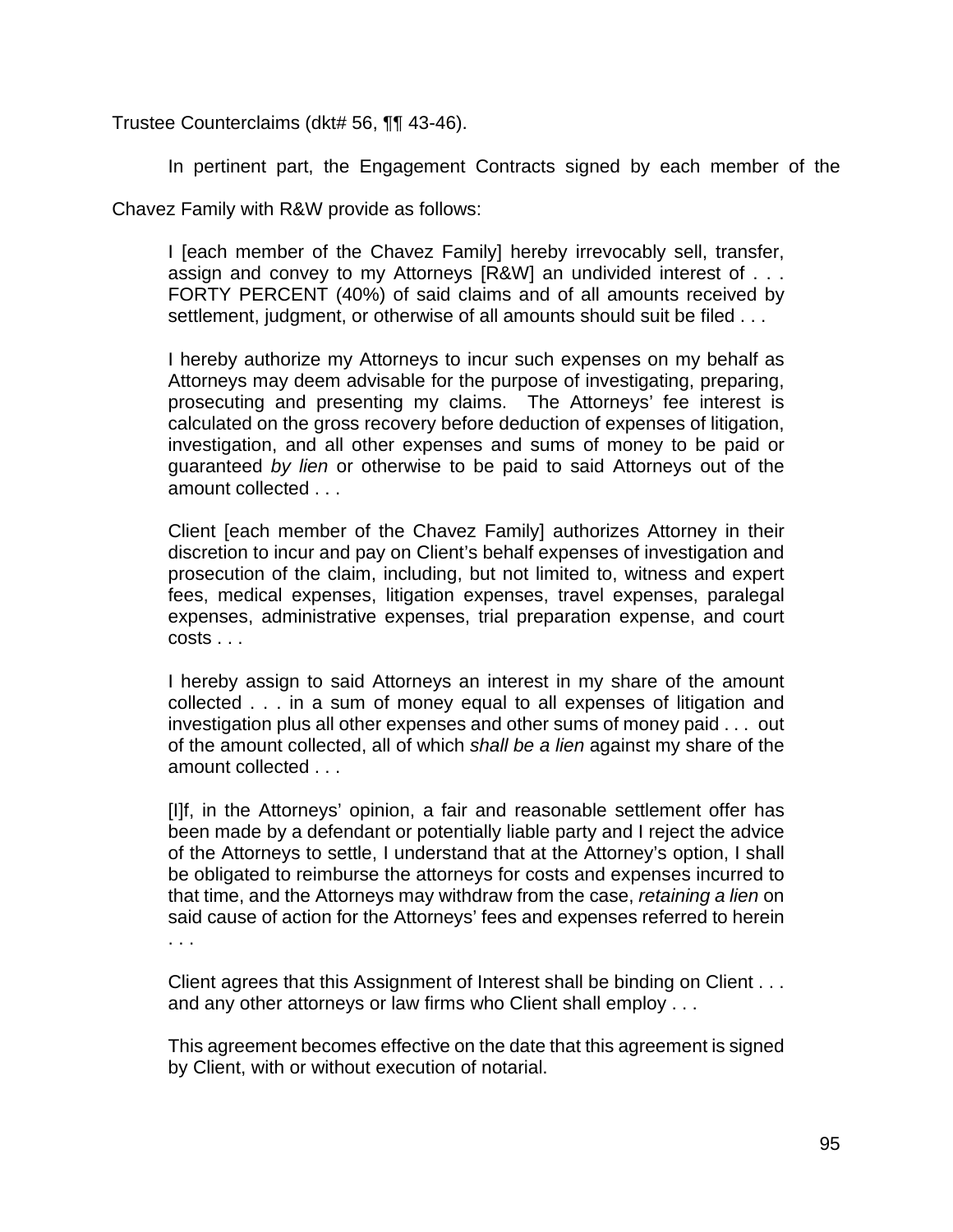(Ex. CD-5) (emphasis added).

 R&W incurred out-of-pocket expenses on behalf of the Chavez Family in the prosecution of the wrongful death suit against KCSR totaling \$417,622, as of November 10, 2010. *See* PTO (dkt# 98, ¶ 87). The \$417,622 in out-of-pocket expenses of R&W are actual, necessary, and reasonable expenses incurred by R&W in the prosecution of the wrongful death suit against KCSR and are within the scope of reimbursable expenses set forth in the Engagement Contracts. The expenses included the cost of multiple experts, reports, research, investigation, depositions, discovery, travel, and jury trial in the complex wrongful death suit. (Ex. P-38). The witnesses at trial (including current counsel for the Chavez Family) testified that such expenses were incurred by R&W and were reasonable.

The Court has already determined that all of R&W's fees (the 40% contingency fee) and 50% of R&W's expenses (the amount of \$208,811) under the Engagement Contracts with the Chavez Family should be equitably forfeited for clear and serious breaches of fiduciary duty by R&W.

So, the remaining issue to be decided by the Court is whether the \$208,811 in expenses of R&W (the amount of expenses not equitably forfeited) are secured by a contractual attorney's lien under the Engagement Contracts. The Court concludes that the Trustee, on behalf of the R&W estate, has a valid contractual attorney's lien in the amount of \$208,811 for R&W's expenses, for the following reasons.

Under Texas law, an attorney may establish a valid lien for attorney's fees and expenses, by contract with a client. *See, e.g., Mount Spelman & Fingerman, P.C. v. GeoTag, Inc.,* 70 F. Supp. 3d 782, 786 (E.D. Tex. 2014) (applying Texas law) (citing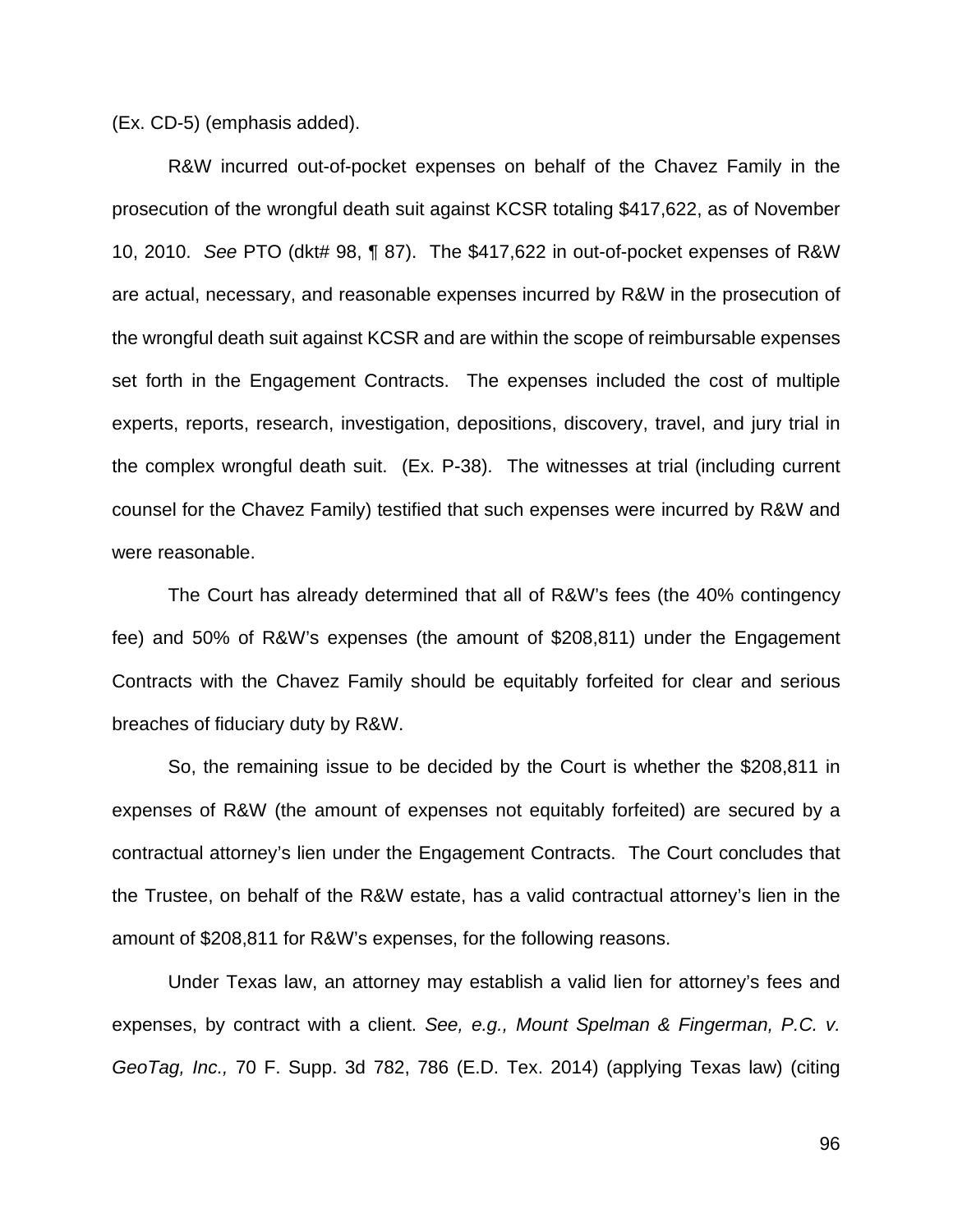*United States v. Betancourt,* CRIM. B-03-090-S1, 2005 WL 3348908 at \*3 (S.D. Tex. Dec. 8, 2005) (applying Texas law); *Stephenson v. LeBoeuf*, 16 S.W.3d 829, 838 (Tex. App.— Houston [14<sup>th</sup> Dist.] 2000, pet. denied)); see also DISCIPLINARY RULE R. 1.08(h) (recognizing that an attorney may ethically acquire a lien to secure fees or expenses).

Here, the Engagement Contracts signed by the Chavez Family granted a valid contractual lien to R&W to secure payment of R&W's expenses. This contractual lien is set forth in three separate provisions. *See* Engagement Contracts ("guaranteed by lien," "all of which shall be a lien," and "retaining a lien") (Ex. CD-5). The lien is binding on the Chavez Family and any other attorneys that the Chavez Family may employ. *See* Engagement Contracts (this Assignment "shall be binding on Client . . . and any other attorneys or law firms who Client shall employ") (Ex. CD-5).

R&W retained a lien for its expenses on the causes of action by the Chavez Family against KCSR under the Engagement Contracts for the following reasons. R&W believed that the 2010 settlement offer made by KCSR was a reasonable and fair offer, which R&W recommended.<sup>34</sup> A unanimous defense verdict had been rendered in favor of KCSR and against the Chavez Family in the wrongful death suit. Although a new trial had recently been granted, there were legitimate concerns regarding whether a new trial would yield a different result. The KCSR settlement offer would put some funds in the pockets of the Chavez Family, and limit the subrogation liens asserted by Lloyds. However, all members of the Chavez Family did not agree to—and ultimately rejected—the KCSR settlement

<sup>&</sup>lt;sup>34</sup> Although the Court agrees with the assessment that the 2010 KCSR settlement offer was reasonable under the circumstances, the Court is in no way condoning the failure of R&W to obtain the consent of all the members of the Chavez Family to the proposed settlement. Regardless of its reasonableness, the KCSR settlement offer could not be accepted by R&W without consulting with and obtaining the consent of each of its clients.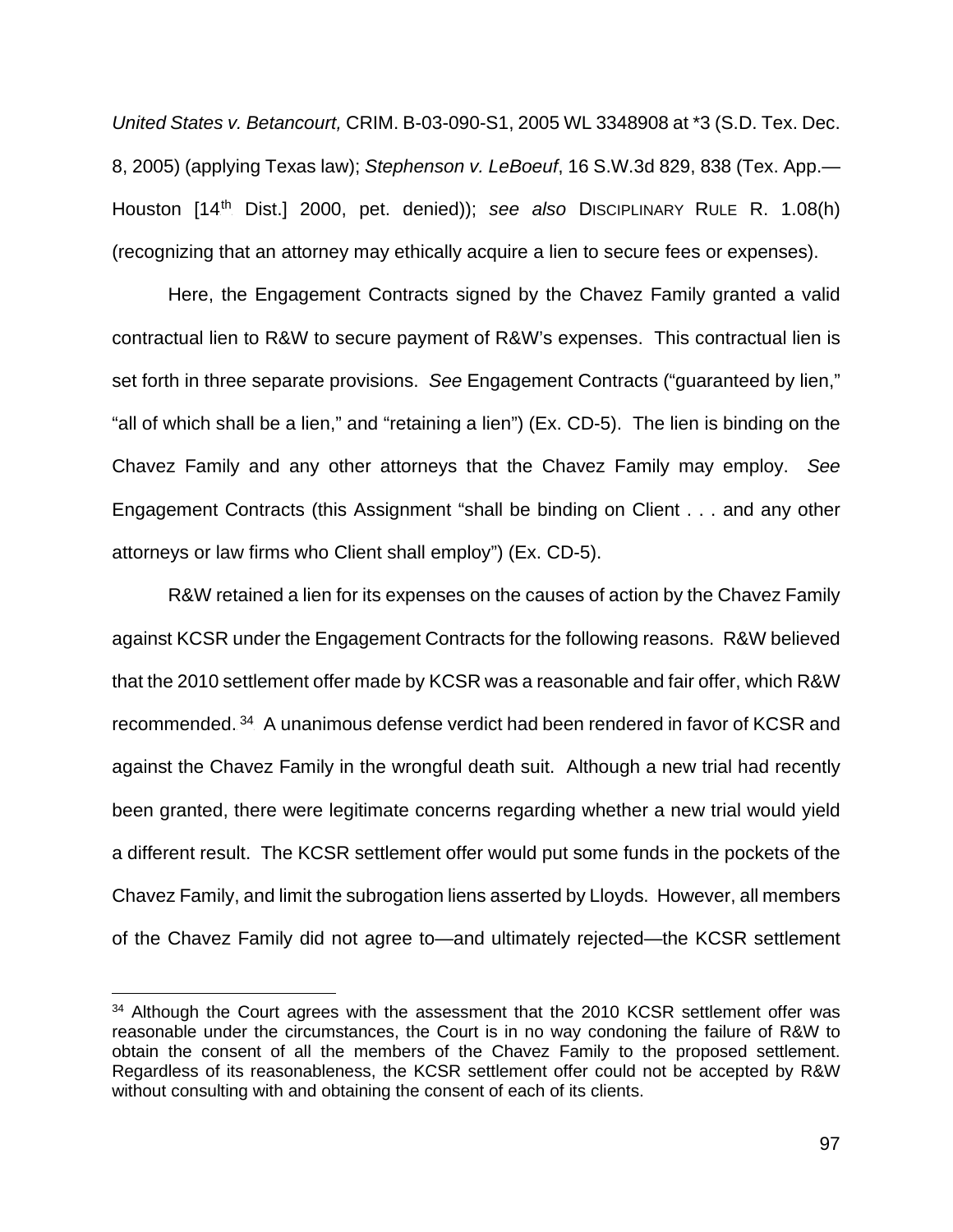offer. R&W was effectively discharged and withdrew as counsel. As a result, under the terms of the Engagement Contracts, R&W retained a lien for their expenses on the causes of action by the Chavez Family against KCSR.

Also, R&W had an assignment from the Chavez Family of any amounts collected from KCSR to secure payment of R&W's expenses. The Engagement Contracts assign to R&W an interest in the share of the amounts collected by the Chavez Family "in a sum of money equal to all expenses of litigation and investigation plus all other expenses and other sums of money paid" by R&W "out of the amount collected, all of which shall be a lien . . ." (Ex. CD-5).

Counsel for the Chavez Family has generally asserted that the Engagement Contracts are unenforceable, because the signatures of the Chavez Family members on the Engagement Contracts are not notarized. Post-trial, the Court provided the Chavez Family with the opportunity to brief this issue, and to specifically set forth exactly what provisions of the Engagement Contracts were unenforceable due to lack of a notarized signature. *See* Order (dkt# 137).

In response, counsel for the Chavez Family filed a post-trial brief (" $Brief$ ") (dkt# 139). The Brief is difficult to decipher. The Brief concludes by suggesting that the Engagement Contracts "appear to be an attempt" to create a durable power of attorney granting rights to R&W without "limitation as to time or circumstance," such that the Texas Statutory Durable Power of Attorney Act applies (including the Act's requirement of an acknowledged signature). The Brief does not specifically set forth what provisions of the Engagement Contracts are unenforceable due to the lack of a notarized signature as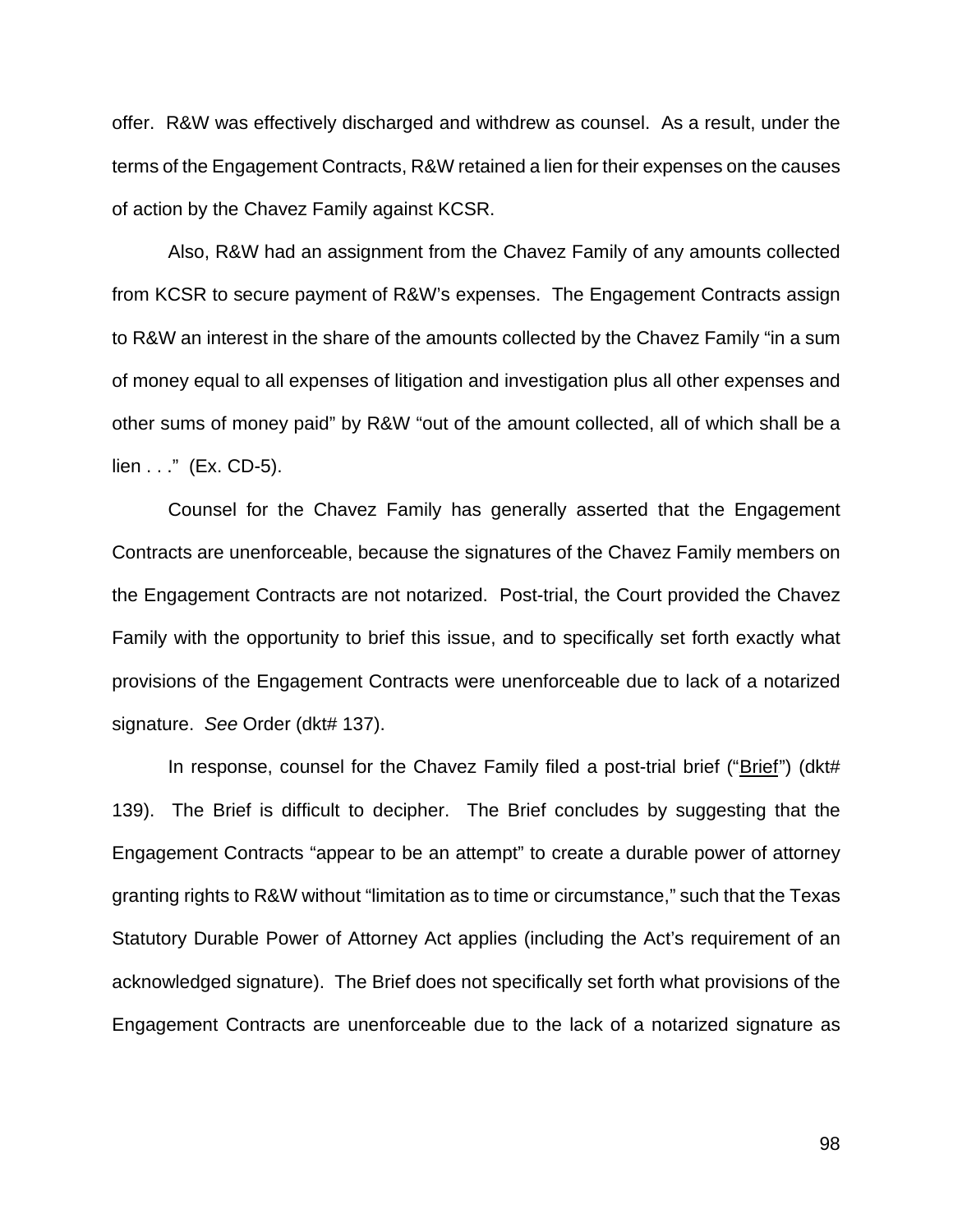required by the Court.<sup>35</sup>

The Court interprets the Brief as an argument by the Chavez Family that all of the provisions of the Engagement Contracts are unenforceable because all of the provisions are powers of attorney. The Court disagrees. Certain provisions of the Engagement Contracts may constitute powers of attorney—such as the grant of power and authority by the Chavez Family to R&W to sign documents on behalf of the Chavez Family. But the provisions of the Engagement Contract relevant here—granting of an attorney's lien by the Chavez Family to R&W to secure its expenses—do not resemble any type of power of attorney. 36

In the Brief, the Chavez Family cites no cases or statutes that support the legal proposition that an employment contract between an attorney and client must be notarized or acknowledged to be effective and enforceable between the attorney and client. Indeed, here the Engagement Contracts expressly state that they become effective on the date that they are signed by the client even "without execution of notarial." (Ex. CD-5). More to the point, the Chavez Family cites no cases or statutes in the Brief that support the legal proposition that a contractual attorney's lien granted in an employment agreement is invalid, if the client's signature on the agreement is not notarized.

<sup>&</sup>lt;sup>35</sup> The Brief also explains that unacknowledged affidavits and instruments may not be competent summary judgment evidence; which is of no consequence here. There is no dispute that each of the members of the Chavez Family actually signed the Engagement Contracts, and the Engagement Contracts were admitted into evidence at trial by stipulation.

 $36$  A power of attorney is "a written instrument by which one person, the principal, appoints another person, the attorney-in-fact, as agent and confers on the attorney-in-fact the authority to perform specified acts on behalf of the principal." *Comerica Bank-Texas v. Texas Commerce Bank Nat'l Ass'n*, 2 S.W.3d 723, 724 (Tex. App.—Texarkana 1999, pet. denied).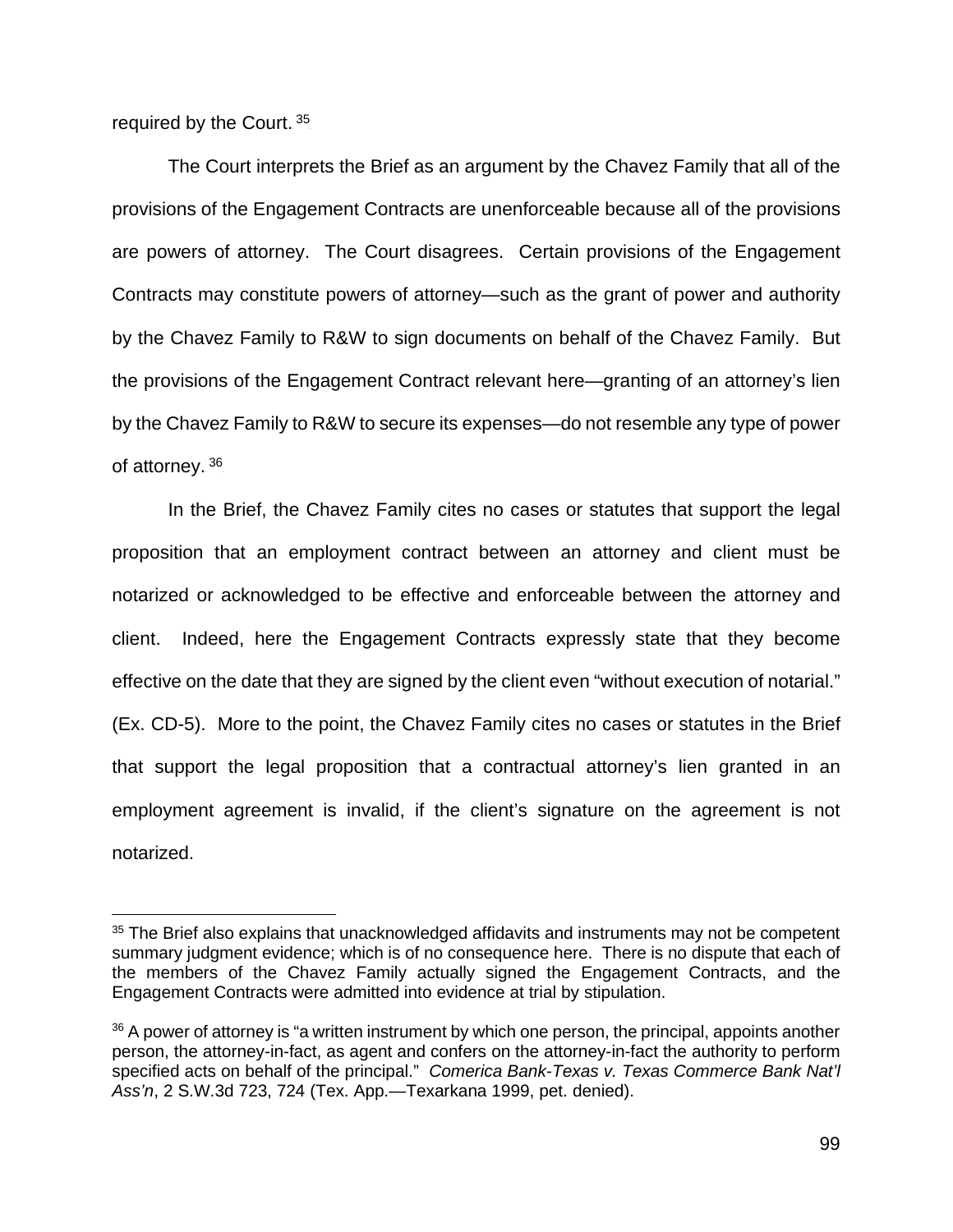All that is required in Texas to create a contractual attorney's lien is a valid contract signed between the client and the attorney granting a lien. *See, e.g.*, *Tarrant Cty. Hosp. Dist. v. Jones*, 664 S.W.2d 191, 196-97 (Tex. App.—Fort Worth 1984, no writ) (attorney entitled to a lien on a percentage of his clients' recovery where attorney entered into a valid contract with his clients providing for such lien).Notarized or acknowledged signatures are not required to create a contractual attorney's lien or a valid contract. This is consistent with other Texas law governing the grant of consensual security interests and liens; all that is required is the signature of the person on the contract granting the security interest and lien. *See* TEX. BUS. & COM. CODE §§ 9.102(7), 9.203(a)(3)(A) (security interest in personal property is enforceable when agreement is signed by person granting security interest).

In conclusion, for these reasons, the Court determines that the relief sought by the Trustee for an attorney's lien against the Chavez Family in the Trustee Counterclaims (dkt# 56) should be granted in part as follows. The Trustee, on behalf of the R&W estate, has a valid contractual attorney's lien in the amount of \$208,811 for R&W's expenses ("Lien"). The Lien is against all causes of action and claims of the Chavez Family against KCSR in the wrongful death suit (cause no. 2007-CVE-00347-D4 pending in State Court), and any amounts that may be recovered or collected by the Chavez Family based on such causes of actions and claims against KCSR. The Court determines that any other relief sought by the Trustee for an attorney's lien against the Chavez Family in the Trustee Counterclaims (dkt# 56) should be denied.

### (2) Quantum Meruit

The Trustee, on behalf of the R&W estate, seeks recovery of the reasonable value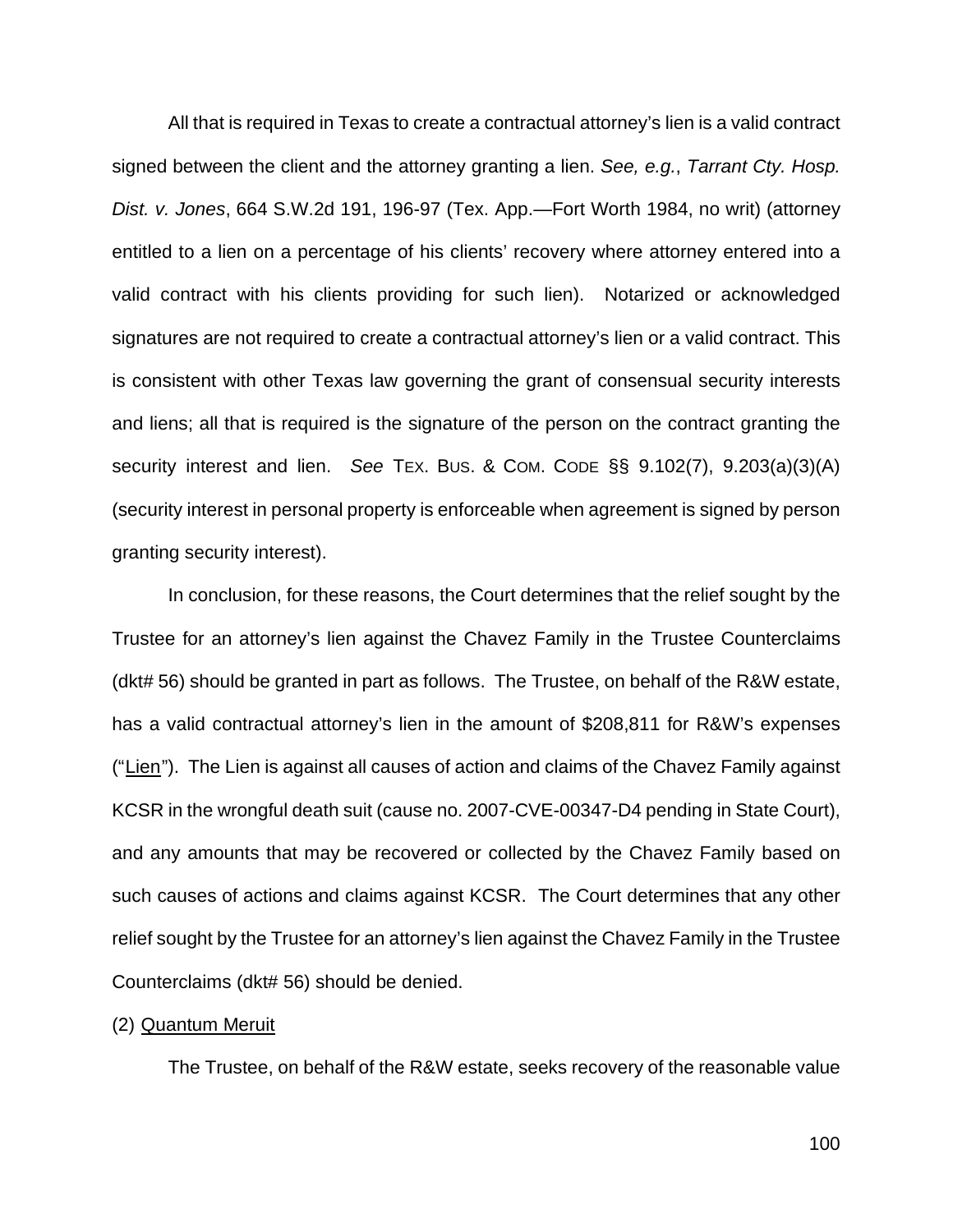of services rendered and expenses incurred by R&W from the Chavez Family in the wrongful death suit under the doctrine of quantum meruit. *See* Trustee Counterclaims (dkt# 56, ¶¶ 47-54). The Court finds that the quantum meruit claim made by the Trustee should be denied for three independent reasons.

First, the general rule is that a party cannot recover under quantum meruit when there is a valid contract covering services, according to the Texas Supreme Court. *Hill v. Shannon & Norman, LLP*, 544 S.W.3d 724, 733 (Tex. 2018) (citing *In re Kellogg Brown & Root, Inc*., 166 S.W. 3d 732, 740 (Tex. 2005)). Here, there are written contracts between R&W and the Chavez Family (the Engagement Contracts) governing the services to be rendered by R&W with respect to the wrongful death suit. (Ex. CD-5). The Court has not found the Engagement Contracts to be void or invalid. The Trustee has not cited or pointed the Court to any legal authority that would be an exception to the general rule that quantum meruit is not an available remedy. As a result, the existence of the Engagement Contracts signed by R&W with the Chavez Family precludes any recovery in quantum meruit by the Trustee.

Second, quantum meruit is an "equitable remedy" under Texas law that is based upon an implied promise to pay for beneficial services rendered and knowingly accepted. *Hill,* 544 S.W.3d at 732, 741 (supporting citations omitted). The ultimate decision regarding whether and how much equitable relief is warranted based on quantum meruit is a decision for the court. According to the Texas Supreme Court in *Hill*, the court should weigh equitable considerations particular to the case in deciding whether to grant equitable relief in the form of quantum meruit. *Hill,* 544 S.W.3d at 741 (citing *Burrow*, which allowed for fee forfeiture based on serious and clear breaches of fiduciary duty by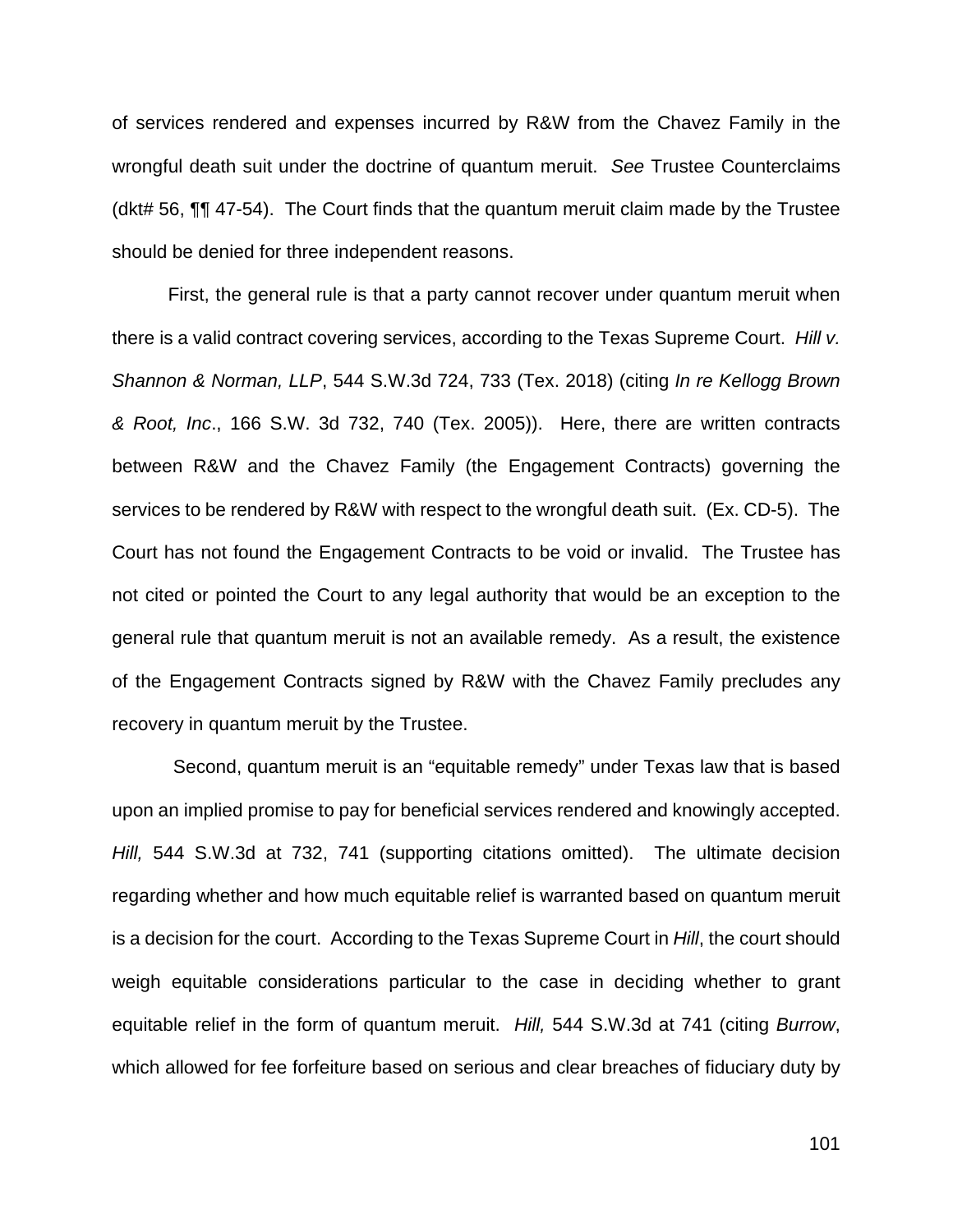an attorney).

Here, the Court sees nothing equitable in allowing R&W to recover for services rendered for the Chavez Family under quantum meruit. The Court has already exhaustively weighed the equitable considerations in this case and determined that the clear and serious breaches of fiduciary duty by R&W requires equitable forfeiture under *Burrow* of all R&W fees and a portion of R&W's expenses. The equitable remedy of quantum meruit cannot be used by the Trustee to step around equitable forfeiture for breach of fiduciary duty.

Third, to recover under quantum meruit, the Trustee must prove that valuable services were rendered or valuable materials were furnished by R&W to the Chavez Family. *See Hill,* 544 S.W.3d at 732 (citing *Vortt Exploration Co. v. Chevron U.S.A., Inc.*, 787 S.W.2d 942, 944 (Tex. 1990)). The measure of damages for recovery under quantum meruit is the reasonable value of the work performed and the materials furnished. *See Hill,* 544 S.W.3d at 732 (supporting citation omitted). A claimant must introduce evidence on the correct measure of damages to recover under quantum meruit. Reliance on a bare contingency-fee percentage is not evidence of the reasonable value of the services for a quantum meruit claim. *See Hill,* 544 S.W.3d at 732, 744. Instead, an attorney seeking recovery for legal services based on quantum meruit must show that the fees are reasonable under the *Arthur Andersen* standard, which includes the results obtained by the attorney for the client. *See Hill,* 544 S.W.3d at 743; *Arthur Anderson & Co. v. Perry Equipment Corp*., 945 S.W.2d 812, 818 (Tex. 1997).

Here, the Trustee did not prove the reasonable value of the services provided by R&W for the Chavez Family that would support recovery of any fees under quantum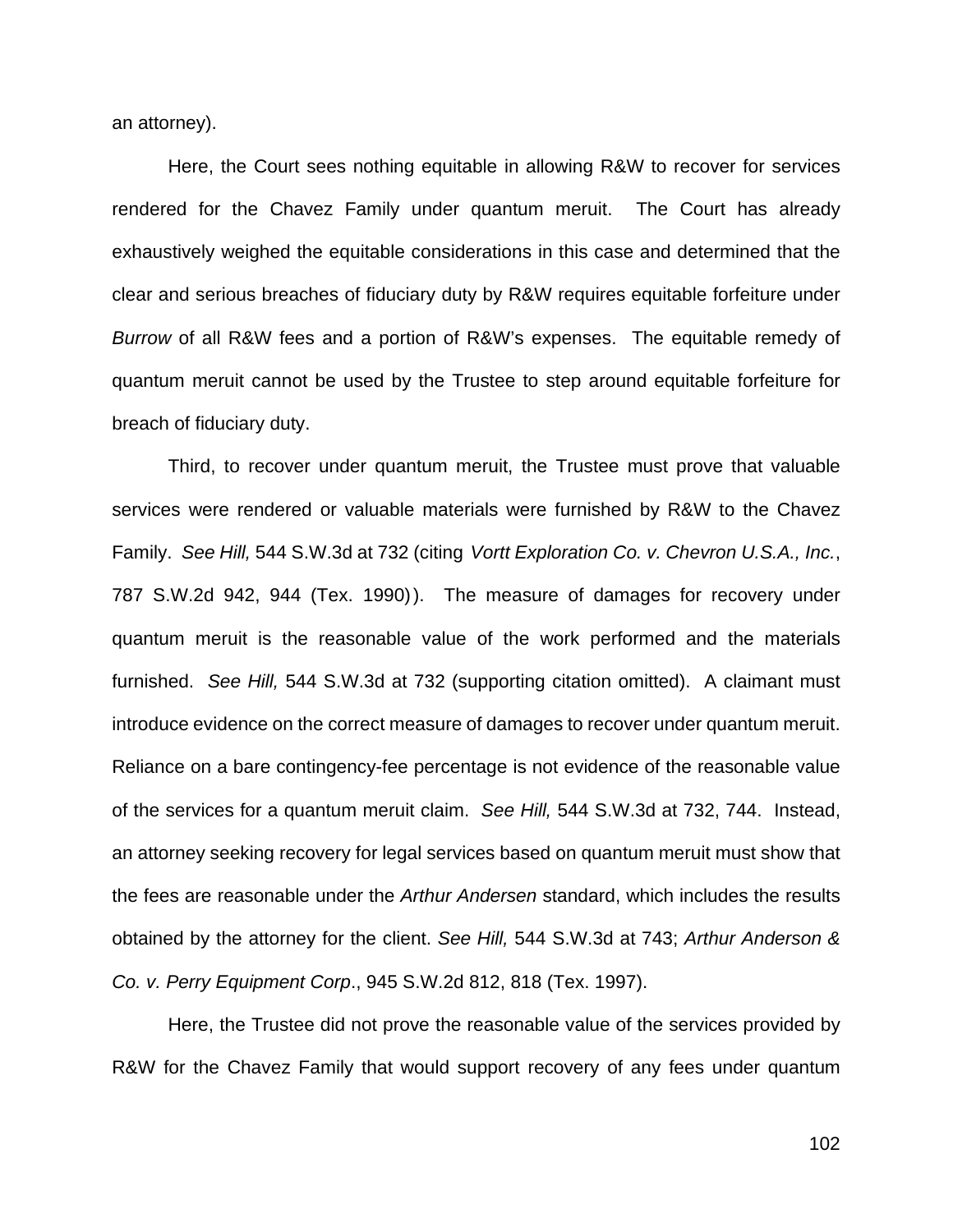meruit. The fact that the Engagement Contracts signed by the Chavez Family provided for a 40% contingency fee is not evidence of the reasonable value of services rendered by R&W. No witness provided probative evidence at trial with respect to the *Arthur Anderson* factors as required by Texas law. Instead, the evidence showed that the Chavez Family received no value from the services provided by R&W and R&W obtained no tangible results for the Chavez Family. In short, R&W's services in the wrongful death suit resulted in a unanimous defense verdict against the Chavez Family in State Court. Although a new trial was granted, the new trial in State Court has been delayed for nearly a decade due to the dispute over the 2010 KCSR settlement precipitated by R&W.

With respect to the reasonable value of expenses, R&W incurred expenses on behalf of the Chavez Family in the prosecution of the wrongful death suit against KCSR totaling \$417,622. The bulk of the expenses incurred by R&W appear to be for expert fees and deposition costs for the first jury trial. (Ex. P-38). In the context of equitable forfeiture for breach of fiduciary duty by R&W, the Court has already weighed the equitable considerations and determined that partial forfeiture of 50% of R&W's expenses (\$208,811) is appropriate. In short, the Chavez Family has received limited value from such expenses for experts and depositions incurred in preparing the suit for the first jury trial, given the decade that has now passed. And again, the equitable remedy of quantum meruit for expenses cannot be used by the Trustee to avoid equitable forfeiture for breach of fiduciary duty.

In conclusion, for these several reasons, the Court determines that all relief sought by the Trustee for quantum meruit against the Chavez Family in the Trustee Counterclaims (dkt# 56) should be denied.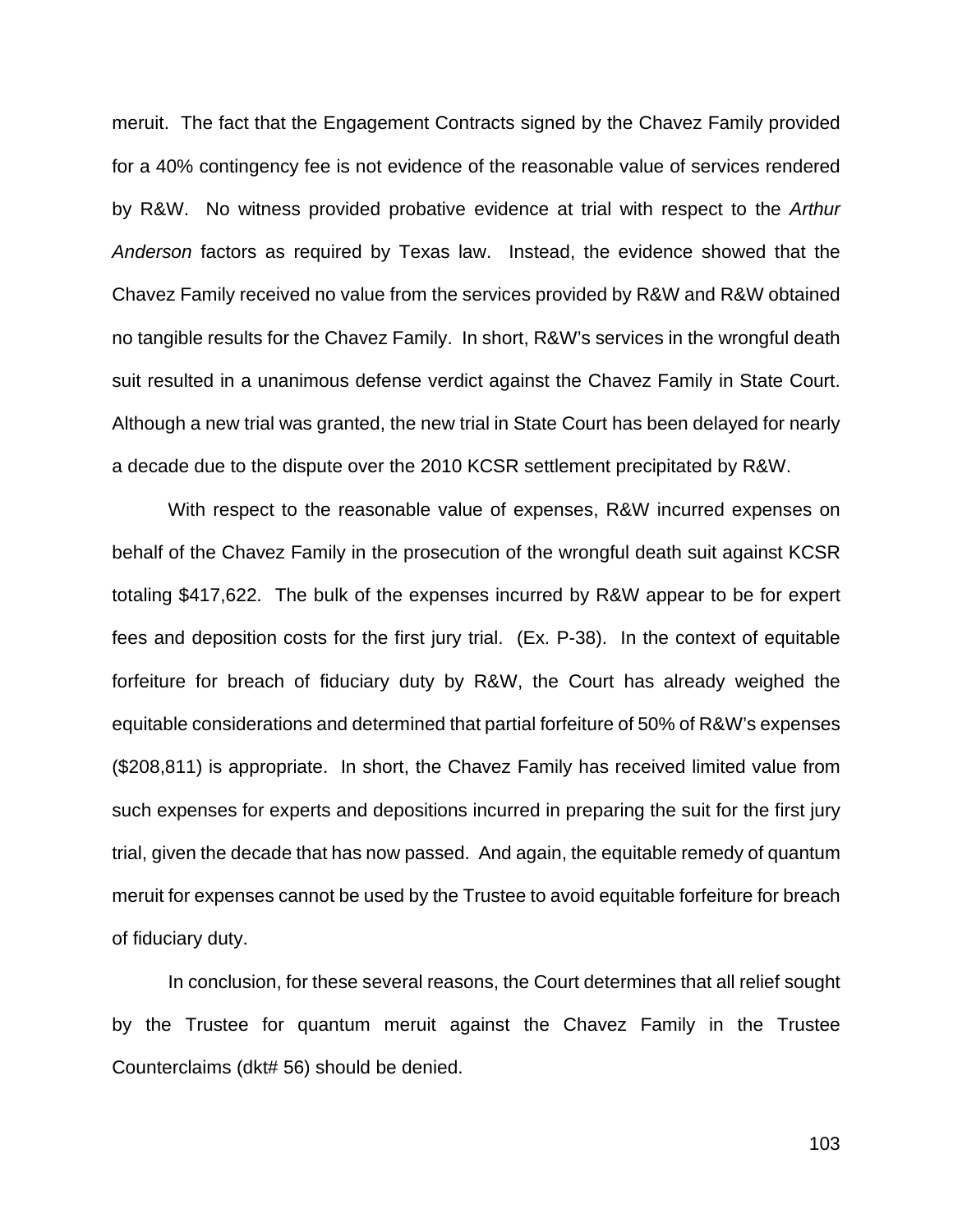### (3) Unjust Enrichment

The Trustee, on behalf of the R&W estate, also seeks recovery of attorney's fees in a reasonable amount and reimbursement of expenses incurred by R&W from the Chavez Family in the wrongful death suit under the doctrine of unjust enrichment. *See* Trustee Counterclaims (dkt# 56, ¶¶ 52-55). The Court finds that the unjust enrichment claim made by the Trustee should be denied for the following three separate reasons.

First, under Texas law, a claimant may recover for unjust enrichment if a person "has obtained a benefit from another by fraud, duress, or taking of an undue advantage." *Sullivan v. Leor Energy, LLC*, 600 F.3d 542, 550 (5th Cir. 2010) (citing *Heldenfels Bros., Inc. v. City of Corpus Christi*, 832 S.W.2d 39, 41 (Tex. 1992)). Here, there was no probative evidence that any member of the Chavez Family committed fraud in its dealings with R&W, exercised any duress on R&W, or took undue advantage of R&W. Indeed, the Trustee did not even plead (much less prove) any fraud, duress, or taking of any undue advantage by the Chavez Family.

Second, unjust enrichment applies when there is no actual contract between the parties, and thus is available under circumstances that give rise to an implied or quasicontractual obligation to pay. *Sullivan,* 600 F. 3d at 550; *Argyle Indep. Sch. Dist. v. Wolf,* 234 S.W.3d, 229, 247 (Tex. App.—Fort Worth 2007, no pet.) (supporting citations omitted). Unjust enrichment is not an available remedy when there is an express contract between the parties covering the same subject matter. *Fortune Production Co. v. Conoco, Inc*., 52 S.W.3d 671, 684 (Tex. 2000). Here, there are actual and express contracts between R&W and the Chavez Family (the Engagement Contracts) governing R&W's legal services and expenses for the Chavez Family in the wrongful death suit.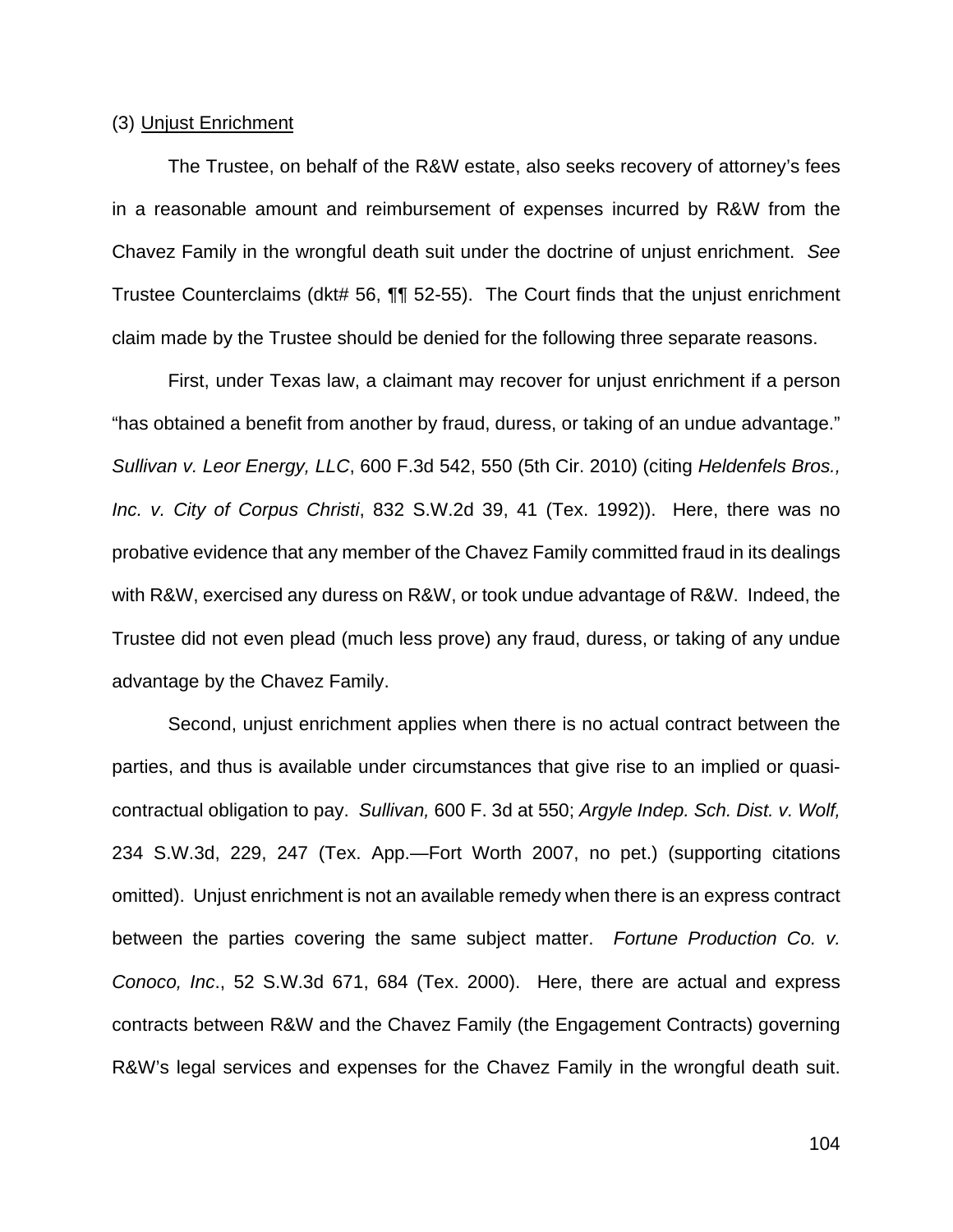(Ex. CD-5). As a result, the Trustee is precluded from recovery under the theory of unjust enrichment.

Third, unjust enrichment is an equitable remedy that may be used when the person sought to be charged has "wrongfully secured a benefit" or "passively received a benefit" that would be "unconscionable" for the person to retain. *See, e.g., Villareal v. Grant Geophysical, Inc.,* 136 S.W.3d 265, 270 (Tex. App.—San Antonio 2004, pet. denied) (supporting citations omitted). As the Court has already found, the Chavez Family received no real benefit from the legal services rendered by R&W, and limited benefit from the expenses incurred by R&W. And under the circumstances of this particular case, it would not be unconscionable for the Chavez Family to retain the benefit of the fees and expenses incurred by R&W which have been equitably forfeited by the Court.

In conclusion, for these several reasons, the Court determines that all relief sought by the Trustee for unjust enrichment against the Chavez Family in the Trustee Counterclaims (dkt# 56) should be denied.

#### (4) Conclusion: Trustee's Other Counterclaims

For the reasons set forth above, the Court concludes that the relief sought by the Trustee for an attorney's lien against the Chavez Family in the Trustee Counterclaims (dkt# 56) will be granted in part as follows. The Trustee, on behalf of the R&W estate, has a valid attorney's lien in the amount of \$208,811 for R&W's expenses (herein "Lien"). The Lien is against all causes of action and claims of the Chavez Family against KCSR in the wrongful death suit (cause no. 2007-CVE-00347-D4), and any amounts that may be recovered or collected by the Chavez Family based on such causes of actions and claims against KCSR. Any other relief sought by the Trustee for an attorney's lien against